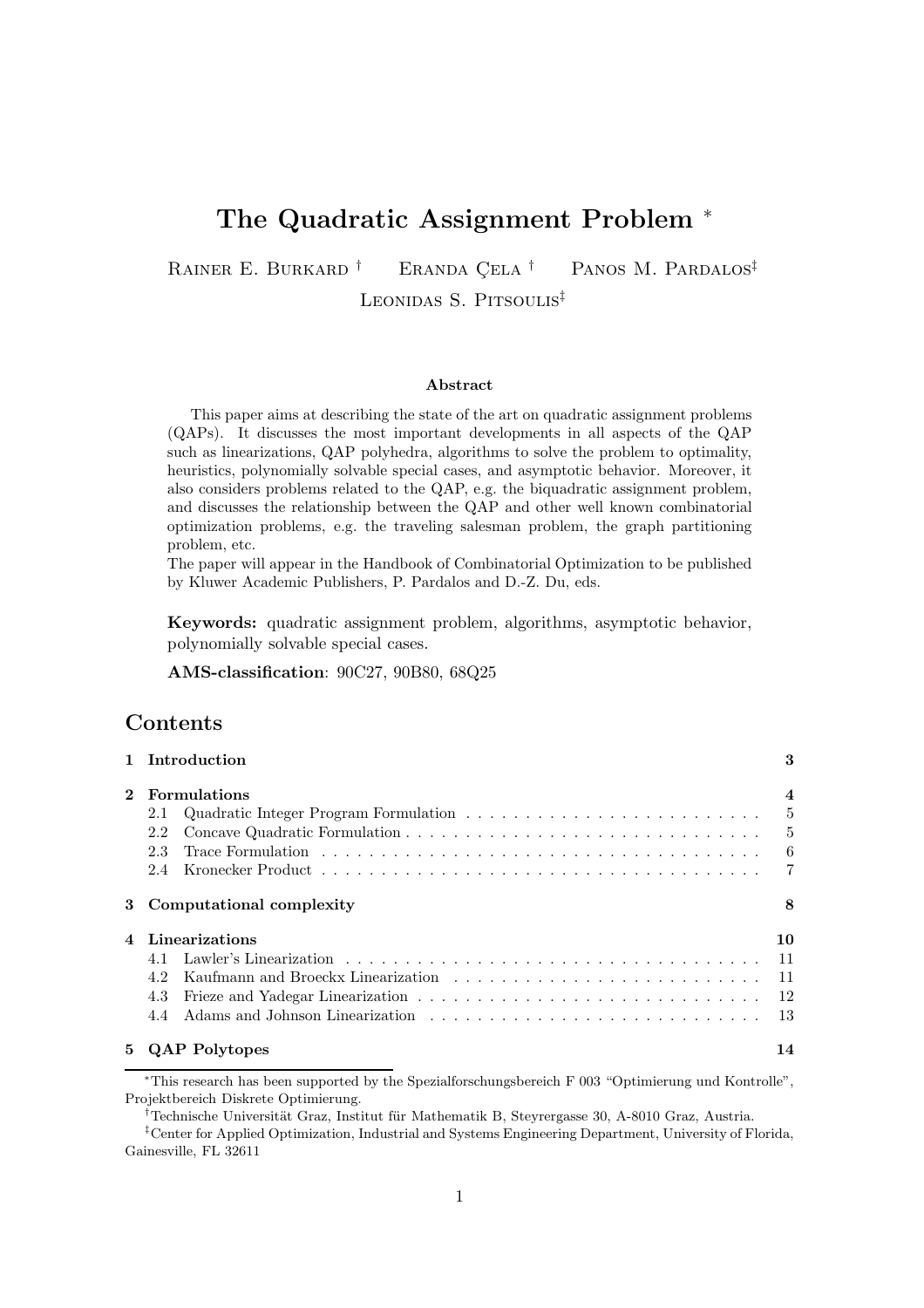| 6 | <b>Lower Bounds</b><br>6.1<br>6.2<br>6.3<br>6.4<br>6.5<br>6.6             | 17<br>17<br>23<br>25<br>26<br>31<br>33             |
|---|---------------------------------------------------------------------------|----------------------------------------------------|
| 7 | <b>Exact Solution Methods</b><br>7.1<br>7.2<br>7.3                        | 35<br>35<br>36<br>37                               |
| 8 | <b>Heuristics</b><br>8.1<br>8.2<br>8.3<br>8.4<br>8.5<br>8.6<br>8.7<br>8.8 | 38<br>38<br>38<br>39<br>40<br>41<br>42<br>42<br>44 |
| 9 | Available Computer Codes for the QAP                                      | 46                                                 |
|   | 10 Polynomially Solvable Cases                                            | 47                                                 |
|   | 11 QAP Instances with Known Optimal Solution                              | 49                                                 |
|   | 12 Asymptotic Behavior                                                    | 50                                                 |
|   | <b>13 Related Problems</b>                                                | 54<br>55<br>56<br>57<br>57                         |

## Bibliography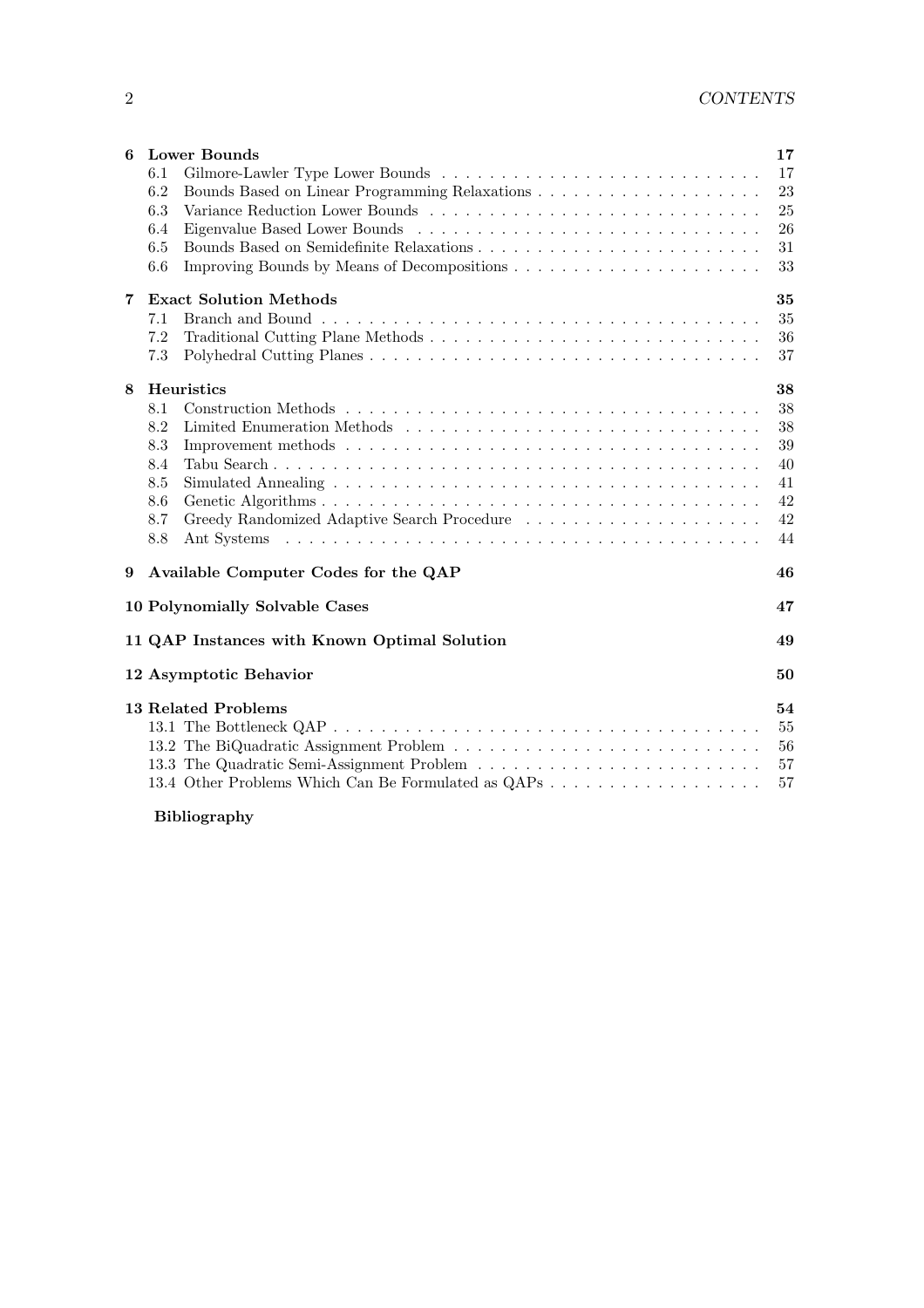## 1 Introduction

The quadratic assignment problem (QAP) was introduced by Koopmans and Beckmann in 1957 as a mathematical model for the location of a set of indivisible economical activities [113]. Consider the problem of allocating a set of facilities to a set of locations, with the cost being a function of the distance and flow between the facilities, plus costs associated with a facility being placed at a certain location. The objective is to assign each facility to a location such that the total cost is minimized. Specifically, we are given three  $n \times n$ input matrices with real elements  $F = (f_{ij}), D = (d_{kl})$  and  $B = (b_{ik}),$  where  $f_{ij}$  is the flow between the facility i and facility j,  $d_{kl}$  is the distance between the location k and location l, and  $b_{ik}$  is the cost of placing facility i at location k. The Koopmans-Beckmann version of the QAP can be formulated as follows: Let  $n$  be the number of facilities and locations and denote by N the set  $N = \{1, 2, \ldots, n\}.$ 

$$
\min_{\phi \in S_n} \sum_{i=1}^n \sum_{j=1}^n f_{ij} d_{\phi(i)\phi(j)} + \sum_{i=1}^n b_{i\phi(i)} \tag{1}
$$

where  $S_n$  is the set of all permutations  $\phi: N \to N$ . Each individual product  $f_{ij}d_{\phi(i)\phi(j)}$  is the cost of assigning facility i to location  $\phi(i)$  and facility j to location  $\phi(j)$ . In the context of facility location the matrices  $F$  and  $D$  are symmetric with zeros in the diagonal, and all the matrices are nonnegative. An instance of a QAP with input matrices  $F, D$  and  $B$  will be denoted by  $QAP(F, D, B)$ , while we will denote an instance by  $QAP(F, D)$ , if there is no linear term (i.e.,  $B = 0$ ).

A more general version of the QAP was introduced by Lawler [118]. In this version we are given a four-dimensional array  $C = (c_{ijkl})$  of coefficients instead of the two matrices F and D and the problem can be stated as

$$
\min_{\phi \in S_n} \sum_{i=1}^n \sum_{j=1}^n c_{ij\phi(i)\phi(j)} + \sum_{i=1}^n b_{i\phi(i)} \tag{2}
$$

Clearly, a Koopmans-Beckmann problem  $QAP(F, D, B)$  can be formulated as a Lawler QAP by setting  $c_{ijkl} := f_{ij}d_{kl}$  for all  $i, j, k, l$  with  $i \neq j$  or  $k \neq l$  and  $c_{iikk} := f_{ii}d_{kk} + b_{ik}$ , otherwise.

Although extensive research has been done for more than three decades, the QAP, in contrast with its linear counterpart the linear assignment problem (LAP), remains one of the hardest optimization problems and no exact algorithm can solve problems of size  $n > 20$ in reasonable computational time. In fact, Sahni and Gonzalez [164] have shown that the QAP is NP-hard and that even finding an approximate solution within some constant factor from the optimal solution cannot be done in polynomial time unless P=NP. These results hold even for the Koopmans-Beckmann QAP with coefficient matrices fulfilling the triangle inequality (see Queyranne [152]). So far only for a very special case of the Koopmans-Beckmann QAP, the dense linear arrangement problem a polynomial time approximation scheme has been found , due to Arora, Frieze, and Kaplan [7]. Complexity aspects of the QAP will be discussed in more detail in Section 3.

Let us conclude this section with a brief review of some of the many applications of the QAP. In addition to facility layout problems, the QAP appears in applications such as backboard wiring, computer manufacturing, scheduling, process communications, turbine balancing, and many others.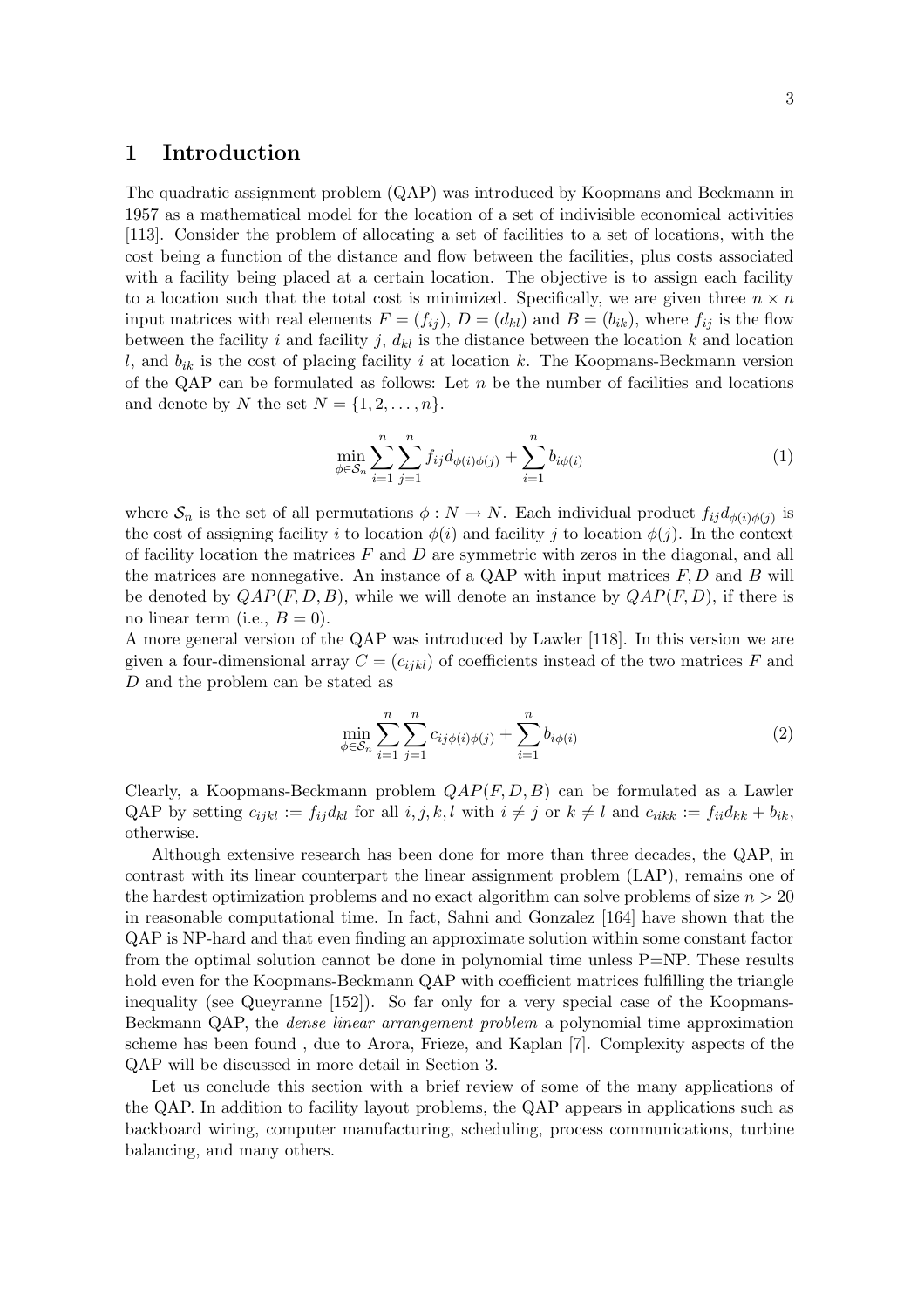One of the earlier applications goes back to Steinberg [168] and concerns backboard wiring. Different devices such as controls and displays have to be placed on a panel, where they have to be connected to each other by wires. The problem is to find a positioning of the devices so as to minimize the total wire length. Let  $n$  be the number of devices to be placed and let  $d_{kl}$  denote the wire length from position k to position l. The flow matrix  $F = (f_{ij})$  is given by

$$
f_{ij} = \begin{cases} 1 & \text{if device } i \text{ is connected to device } j, \\ 0 & \text{otherwise.} \end{cases}
$$

Then the solution to the corresponding QAP will minimize the total wire length. Another application in the context of location theory is a campus planning problem due to Dickey and Hopkins  $[58]$ . The problem consists of planning the sites of n buildings in a campus, where  $d_{kl}$  is the distance from site k to site l, and  $f_{ij}$  is the traffic intensity between building  $i$  and building  $j$  The objective is to minimize the total walking distance between the buildings.

In the field of ergonomics Burkard and Offermann [36] showed that QAPs can be applied to typewriter keyboard design. The problem is to arrange the keys in a keyboard such as to minimize the time needed to write some text. Let the set of integers  $N = \{1, 2, \ldots, n\}$ denote the set of symbols to be arranged. Then  $f_{ij}$  denotes the frequency of the appearance of the pair of symbols i and j. The entries of the distance matrix  $D = d_{kl}$  are the times needed to press the key in position  $l$  after pressing the key in position  $k$  for all the keys to be assigned. Then a permutation  $\phi \in \mathcal{S}_n$  describes an assignment of symbols to keys An optimal solution  $\phi^*$  for the QAP minimizes the average time for writing a text. A similar application related to ergonomic design, is the development of control boards in order to minimize eye fatigue by McCormick [126]. There are also numerous other applications of the QAP in different fields e.g. hospital lay-out (Elshafei [63]), ranking of archeological data (Krarup and Pruzan [114]), ranking of a team in a relay race (Heffley [93]), scheduling parallel production lines (Geoffrion and Graves [76]), and analyzing chemical reactions for organic compounds (Ugi, Bauer, Friedrich, Gasteiger, Jochum, and Schubert [173]).

## 2 Formulations

For many combinatorial optimization problems there exist different, but equivalent mathematical formulations, which stress different structural characteristics of the problem, which may lead to different solution approaches. Let us start with the observation that every permutation  $\phi$  of the set  $N = \{1, 2, ..., n\}$  can be represented by an  $n \times n$  matrix  $X = (x_{ij})$ , such that

$$
x_{ij} = \begin{cases} 1 & \text{if } \phi(i) = j, \\ 0 & \text{otherwise.} \end{cases}
$$

Matrix  $X$  is called a *permutation matrix* and is characterized by following *assignment* constraints

$$
\sum_{i=1}^{n} x_{ij} = 1, \qquad j = 1, 2, \dots, n,
$$
  

$$
\sum_{j=1}^{n} x_{ij} = 1, \qquad i = 1, 2, \dots, n,
$$
  

$$
x_{ij} \in \{0, 1\}, \qquad i, j = 1, 2, \dots, n.
$$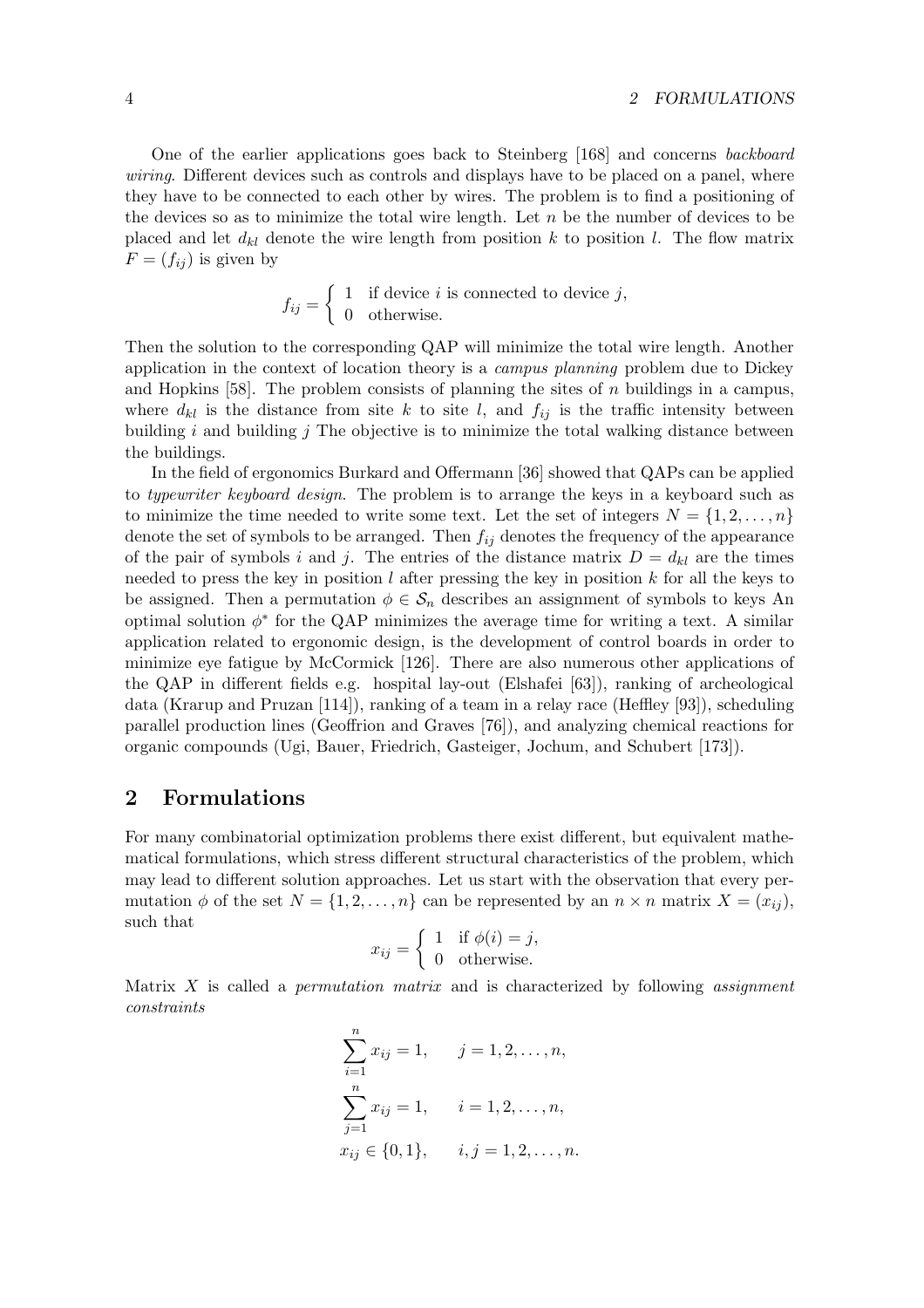We denote the set of all permutation matrices by  $X_n$ . Due to a famous theorem of Birkhoff the permutation matrices correspond in a unique way to the vertices of the assignment polytope ( the Birkhoff polytope, the perfect matching polytope of  $K_{n,n}$  etc.). This leads to the following description of a QAP as quadratic integer program.

## 2.1 Quadratic Integer Program Formulation

Using permutation matrices instead of permutations, the QAP ((2) can be formulated as the following integer program with quadratic objective function (hence the name Quadratic Assignment Problem by Koopmans and Beckmann [113]).

$$
\min \qquad \sum_{i=1}^{n} \sum_{j=1}^{n} \sum_{k=1}^{n} \sum_{l=1}^{n} c_{ijkl} x_{ik} x_{jl} + \sum_{i,j=1}^{n} b_{ij} x_{ij} \tag{3}
$$

s.t. 
$$
\sum_{i=1}^{n} x_{ij} = 1, \quad j = 1, 2, ..., n,
$$
 (4)

$$
\sum_{j=1}^{n} x_{ij} = 1, \quad i = 1, 2, \dots, n,
$$
\n(5)

$$
x_{ij} \in \{0, 1\}, \quad i, j = 1, 2, \dots, n. \tag{6}
$$

¿From now on, whenever we write  $(x_{ij}) \in \mathbf{X}_n$ , it will be implied that the  $x_{ij}$  satisfy the assignment constraints  $(4)$ ,  $(5)$  and  $(6)$ .

Many authors have proposed methods for linearizing the quadratic form of the objective function (3) by introducing additional variables; some of these of linearizations will be discussed in Section 4.

A QAP in Koopmans-Beckmann form can be formulated in a more compact way if we define an *inner product* between matrices. Let the inner product of two real  $n \times n$  matrices  $A, B$  be defined by

$$
\langle A, B \rangle := \sum_{i=1}^n \sum_{j=1}^n a_{ij} b_{ij}.
$$

Given some  $n \times n$  matrix A, a permutation  $\phi \in \mathcal{S}_n$  and the associated permutation matrix  $X \in \mathbf{X}_n$ , then  $AX^T$  and XA permute the columns and rows of A, respectively, according to the permutation  $\phi$  and therefore

$$
XAX^T = (a_{\phi(i)\phi(j)}).
$$

Thus we can formulate a Koopmans-Beckmann QAP alternatively as

$$
\min \langle F, XDX^T \rangle + \langle B, X \rangle \tag{7}
$$
\n
$$
\text{s.t.} \quad X \in \mathbf{X}_n.
$$

### 2.2 Concave Quadratic Formulation

In the objective function of (3), let the coefficients  $c_{ijkl}$  be the entries of an  $n^2 \times n^2$  matrix S, such that  $c_{ijkl}$  is on row  $(i-1)n+k$  and column  $(j-1)n+l$ . Now let  $Q := S - \alpha I$ , where I is the  $(n^2 \times n^2)$  unit matrix and  $\alpha$  is greater than the row norm  $||S||_{\infty}$  of matrix S. The subtraction of a constant from the entries on the main diagonal of S does not change the optimal solutions of the corresponding QAP, it simply adds a constant to the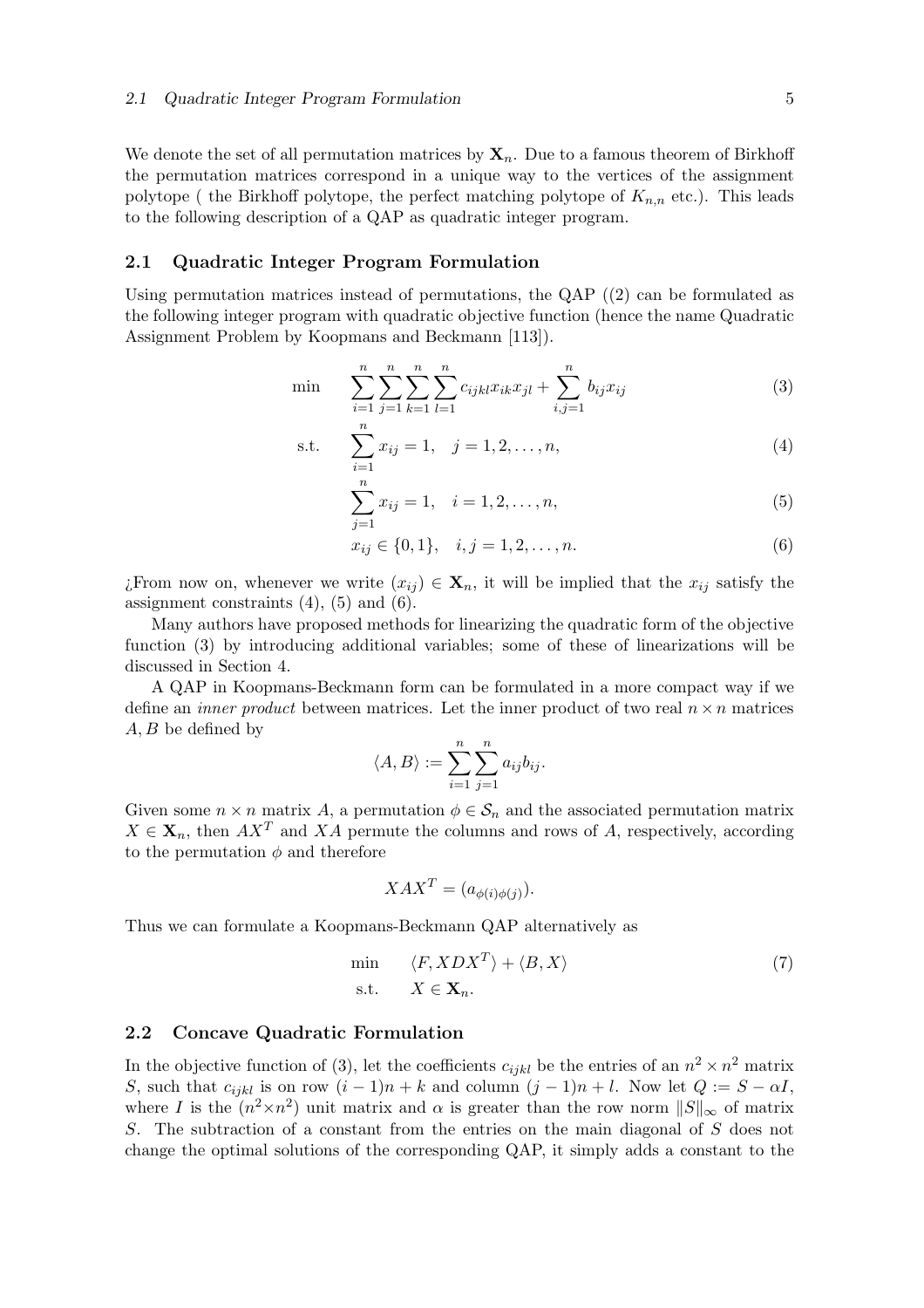objective function. Hence we can consider a QAP with coefficient array Q instead of S. Let  $x = (x_{11}, x_{12}, \ldots, x_{1n}, x_{21}, \ldots, x_{nn})^t = (x_1, \ldots, x_{nn})^t$ . Then we can rewrite the objective function of the QAP with array of coefficients Q as a quadratic form  $x^T Q x$ , where:

$$
x^T Q x = \sum_{i=1}^{n^2} q_{ii} x_i^2 + 2 \sum_{i=1}^{n^2-1} \sum_{j=i+1}^{n^2} q_{ij} x_i x_j
$$
  
\n
$$
= \sum_{i=1}^{n^2} (q_{ii} + \sum_{\substack{j=1 \ j \neq i}}^{n^2} q_{ij}) x_i^2 - \sum_{i=1}^{n^2-1} \sum_{j=i+1}^{n^2} q_{ij} (x_i - x_j)^2
$$
  
\n
$$
= \sum_{i=1}^{n^2} (-\alpha + \sum_{j=1}^{n^2} s_{ij}) x_i^2 - \sum_{i=1}^{n^2-1} \sum_{j=i+1}^{n^2} s_{ij} (x_i - x_j)^2
$$
  
\n
$$
\leq \sum_{i=1}^{n^2} (-\alpha + \sum_{j=1}^{n^2} s_{ij}) x_i^2.
$$

Since  $x^T[1/2(Q+Q^T)]x=1/2x^TQx$ , we can assume that Q is symmetric and negative definite. Therefore we have a quadratic concave minimization problem and can formulate the QAP as

min 
$$
x^T Q x
$$
  
\ns.t. 
$$
\sum_{i=1}^n x_{ij} = 1, \quad j = 1, 2, ..., n,
$$

$$
\sum_{j=1}^n x_{ij} = 1, \quad i = 1, 2, ..., n,
$$

$$
x_{ij} \ge 0, \quad i, j = 1, 2, ..., n.
$$

$$
(8)
$$

Bazaraa and Sherali [16] introduced the above formulation, and used it to derive cutting plane procedures. Although their exact methods were computationally not efficient, heuristics derived from these procedures produced suboptimal solutions of good quality.

By adding the term  $\alpha I$  to the matrix Q instead of subtracting it, we could always assume that the objective function of the QAP is convex. This leads to the formulation of the QAP as a quadratic convex minimization problem.

### 2.3 Trace Formulation

The trace of an  $n \times n$  matrix B is defined to be the sum of its diagonal elements, i.e.:

$$
trB := \sum_{i=1}^n b_{ii}.
$$

Consider a Koopmans-Beckmann QAP instance with input matrices  $F$ ,  $D$  and  $B$ . Letting  $\bar{D} = X D^T X^T$ , then

$$
tr(F\bar{D}) = \sum_{i=1}^{n} \sum_{j=1}^{n} f_{ij}\bar{d}_{ji} = \sum_{i=1}^{n} \sum_{j=1}^{n} f_{ij}d_{\phi(i)\phi(j)},
$$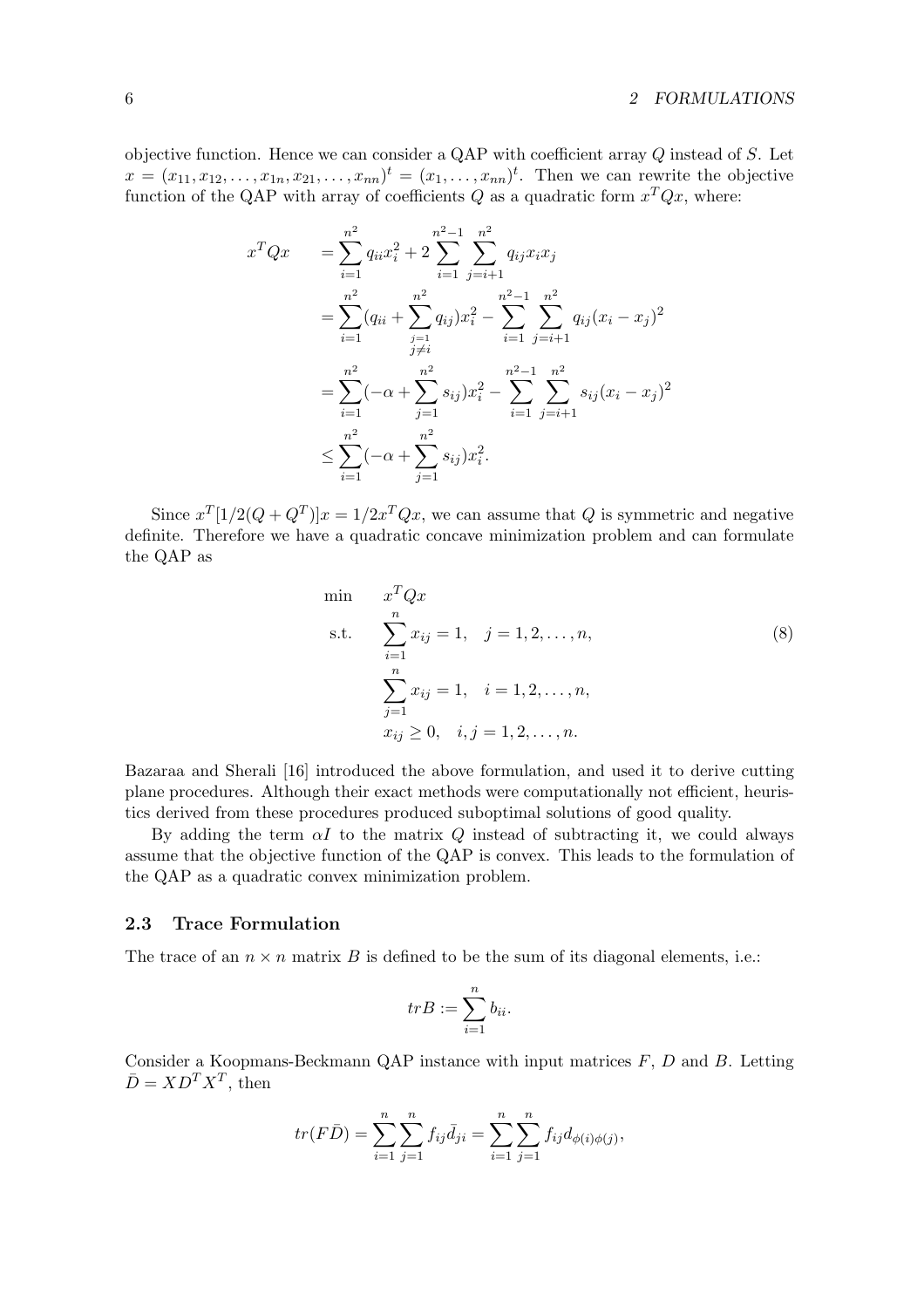since  $\bar{d}_{ji} = d_{\phi(i)\phi(j)}, i, j = 1, \ldots, n$ , where  $\phi \in \mathcal{S}_n$  is the permutation associated with X (see 2.1). Since  $tr(BX^T) = \sum_{i=1}^n b_{i\phi(i)}$ , the QAP in (7) can be formulated as

$$
\begin{array}{ll}\n\text{min} & \text{tr}(FXD^T + B)X^T \\
\text{s.t.} & X \in \mathbf{X}_n.\n\end{array} \tag{9}
$$

The trace formulation of the QAP first appeared in Edwards [61, 62], and was used by Finke, Burkard, and Rendl [67] to introduce the eigenvalue lower bounding techniques for symmetric QAPs (see Section 7.1). Given any two real  $n \times n$  matrices A, B, recall the well known properties  $tr(AB) = tr(BA), (AB)^{T} = B^{T}A^{T}$  and  $trA = trA^{T}$ . For  $F = F^{T}$  we can then write the quadratic term in (9) as

$$
trFXD^T X^T = trFXDX^T,
$$

where  $D$  is not necessarily symmetric. Therefore, given a QAP instance where only one of the matrices is symmetric (say  $F$ ), we can transform it into a QAP instance where both matrices are symmetric. This is done by introducing a new symmetric matrix  $E =$ 1  $\frac{1}{2}(D+D^{T})$ :

$$
trFXE^{T}X^{T} = \frac{1}{2}tr(FXD^{T}X^{T} + FXDX^{T}) = trFXD^{T}X^{T}.
$$

## 2.4 Kronecker Product

Let A be a real  $m \times n$  matrix and let B be a real  $p \times q$  matrix. Then the Kronecker product of matrices  $A$  and  $B$  is defined as

$$
A \otimes B := \left( \begin{array}{cccc} a_{11}B & a_{12}B & \cdots & a_{1n}B \\ \vdots & \vdots & \ddots & \vdots \\ a_{m1}B & a_{m2}B & \cdots & a_{mn}B \end{array} \right).
$$

That is,  $A \otimes B$  is the  $mp \times nq$  matrix formed from all possible pairwise element products of A and B. If we let  $vec(X) \in \mathbb{R}^{n^2}$  be the vector formed by the columns of a permutation matrix  $X$ , the QAP can be formulated as

$$
\min \qquad vec(X)^{T} (F \otimes D) vec(X) + vec(B)^{T} vec(X),
$$
\n
$$
\text{s.t.} \qquad X \in \mathbf{X}_{n}.
$$
\n
$$
(10)
$$

Operations using the Kronecker product and its properties have been studied in detail by Graham [84]. However, the above formulation is rarely used in investigations of the QAP. Based on that formulation Lawler [118] gave an alternative formulation of the QAP as a linear assignment problem (LAP) of size  $n$  with the additional constraint that only  $(n^2 \times n^2)$  permutation matrices which are Kronecker products of  $n \times n$  permutation matrices are feasible. If as before the  $(n^2 \times n^2)$  cost matrix C contains the  $n^4$  costs  $c_{ijkl}$ , such that the (ijkl)-th element corresponds to the element in the  $((i-1)n+k)$ -th row and  $((j-1)n+l)$ -th column of  $C$ , the QAP can be written as

$$
\begin{array}{ll}\n\min & \langle C, Y \rangle \\
\text{s.t.} & Y = X \otimes X, \\
& X \in \mathbf{X}_n.\n\end{array} \tag{11}
$$

Because of the additional constraint to be fulfilled by the feasible solutions the resulting LAP cannot be solved efficiently.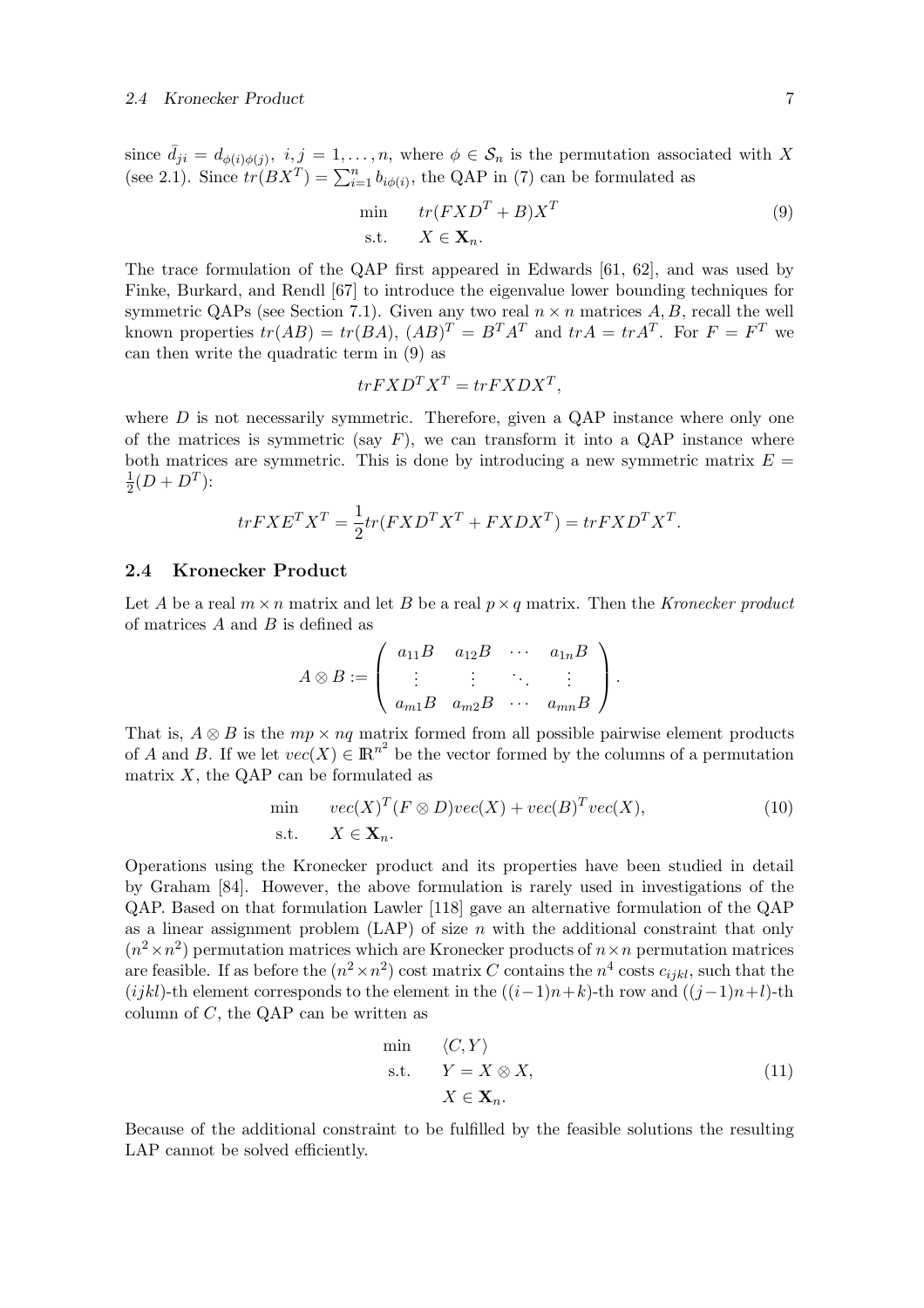## 3 Computational complexity

The results described in this section bring evidence to the fact that the QAP is a "very hard" problem from the theoretical point of view. Not only that the QAP cannot be solved efficiently but it even cannot be approximated efficiently within some constant approximation ratio. Furthermore, finding local optima is not a trivial task even for simply structured neighborhoods like the 2-opt neighborhood.

Two early results obtained by Sahni and Gonzalez [164] in 1976 settled the complexity of solving and approximating the QAP. It was shown that the QAP is NP-hard and that even finding an  $\epsilon$ -approximate solution for the QAP is a hard problem, in the sense that the existence of a polynomial  $\epsilon$ -approximation algorithm implies  $P = NP$ . In the following, let  $Z(F, D, \phi)$  denote the objective function value of a solution  $\phi$  for a QAP with flow matrix F and distance matrix D.

**Definition 3.1** Given a real number  $\epsilon > 0$ , an algorithm  $\Upsilon$  for the QAP is said to be an  $\epsilon$ -approximation algorithm if

$$
\left| \frac{Z(F, D, \pi_{\Upsilon}) - Z(F, D, \pi_{opt})}{Z(F, D, \pi_{opt})} \right| \le \epsilon ,\qquad (12)
$$

holds for every instance  $QAP(F,D)$ , where  $\pi_{\Upsilon}$  is the solution of  $QAP(F,D)$  computed by algorithm  $\Upsilon$  and  $\pi_{\text{ont}}$  is an optimal solution of  $QAP(F, D)$ . The solution of  $QAP(F, D)$ produced by an  $\epsilon$ -approximation algorithm is called an  $\epsilon$ -approximate solution.

### Theorem 3.2 (Sahni and Gonzalez [164], 1976)

The quadratic assignment problem is strongly NP-hard.

For an arbitrary  $\epsilon > 0$ , the existence of a polynomial time  $\epsilon$ -approximation algorithm for the *QAP* implies  $P = \mathcal{NP}$ .

The proof is done by a reduction from the *Hamiltonian cycle problem*: Given a graph G, does G contain a cycle which visits each vertex exactly once (see [73])?

Queyranne [152] derives an even stronger result which further confirms the widely spread belief on the inherent difficulty of the QAP in comparison with other difficult combinatorial optimization problems. It it well known and very easy to see that the traveling salesman problem (TSP) is a special case of the QAP. The TSP on n cities can be formulated as a  $QAP(F, D)$  where F is the distance matrix of the TSP instance and D is the adjacence matrix of a Hamiltonian cycle on  $n$  vertices. In the case that the distance matrix is symmetric and satisfies the triangle inequality, the TSP is approximable in polynomial time within  $3/2$ as shown by Christofides [46]. Queyranne [152] showed that, unless  $P = NP$ ,  $QAP(A, B)$ is not approximable in polynomial time within some finite approximation ratio, even if A is the distance matrix of some set of points on a line and  $B$  is a symmetric block diagonal matrix.

A more recent result of Arora, Frieze and Kaplan [7] answers partially one of the open questions stated by Queyranne in  $[152]$ . What happens if matrix A is the distance matrix of n points which are regularly spaced on a line, i.e., points with abscissae given by  $x_p = p$ ,  $p = 1, \ldots, n$ ? This special case of the QAP is termed *linear arrangement problem* and is a well studied NP-hard problem. In the linear arrangement problem the matrix B is not restricted to have the block diagonal structure mentioned above, but is simply a symmetric 0-1 matrix. Arora et al. give a *polynomial time approximation scheme (PTAS)* for the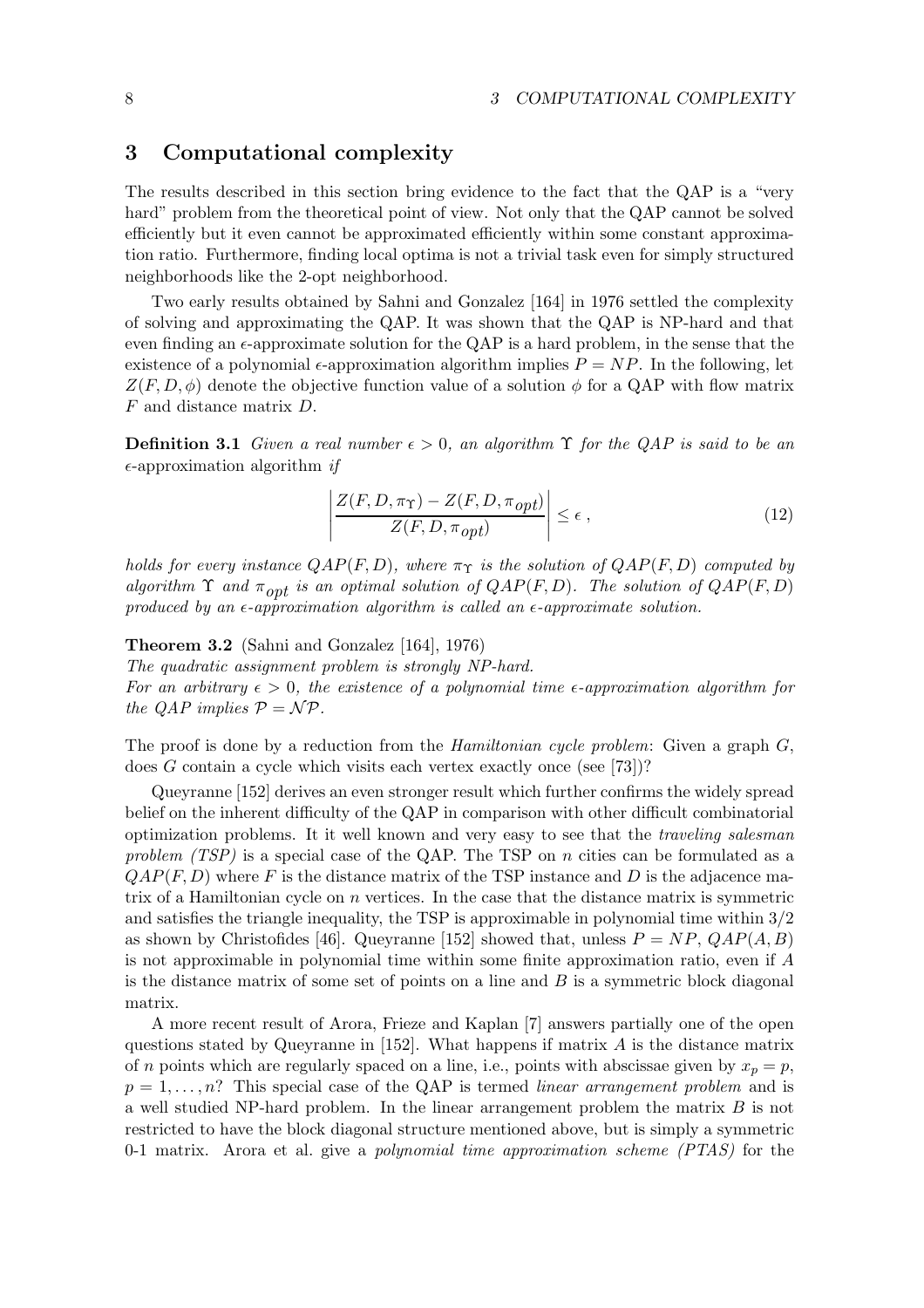Recently it has been shown that even finding a locally optimal solution of the QAP can be prohibitively hard, i.e., even local search is hard in the case of the QAP. Below we formalize this idea to some extent.

Assume that an optimization problem P is given by specifying a ground set  $\mathcal{E}$ , a set  $\mathcal{F} \subseteq 2^{\mathcal{E}}$  of feasible solutions and a cost function  $c: \mathcal{E} \to \mathbb{R}$ . This cost function c implies an objective function  $f: \mathcal{F} \to \mathbb{R}$  defined by  $f(S) = \sum_{x \in S} c(x)$ , for all  $S \in \mathcal{F}$ . The goal is to find a feasible solution which minimizes the objective function. For every feasible solution  $S \in \mathcal{F}$  let a neighborhood  $\mathcal{N}(S) \subset \mathcal{F}$  of S be given. This neighborhood consists of feasible solutions which are somehow "close" to S. Now, instead of looking for a globally optimal solution  $S^* \in \mathcal{F}$  of the problem P, that is

$$
f(S^*) = \min_{S \in \mathcal{F}} f(S),
$$

we look for a *locally optimal solution* or a *local minimum* of P, that is an  $\overline{S} \in \mathcal{F}$  such that

$$
f(\bar{S}) = \min_{S \in \mathcal{N}(\bar{S})} f(S).
$$

An algorithm which produces a locally optimal solution, is frequently called a *local search* algorithm. Some local search algorithms for the QAP are described in Section 8.

Let us consider the intriguing question "Is it easy to find a locally optimal solution for the QAP?". Clearly the answer depends on the involved neighborhood structure. If the neighborhoods  $\mathcal{N}(S)$  are replaced by new neighborhoods  $\mathcal{N}'(S)$ , one would generally expect changes in the local optimality status of a solution. The theoretical basis for facing this kind of problems was introduced by Johnson, Papadimitriou and Yannakakis in [97]. They define the so-called polynomial-time local search problems, shortly PLS problems. A pair  $(P, \mathcal{N})$ , where P is a (combinatorial) optimization problem P and N is an associated neighborhood structure, defines a local search problem which consists of finding a locally optimal solution of P with respect to the neighborhood structure  $N$ . Without going into technical details a PLS problem is a local search problem for which local optimality can be checked in polynomial time. In analogy with decision problems, there exist complete problems in the class of PLS problems. The PLS-complete problems, are – in the usual complexity sense – the most difficult among the PLS problems.

Murthy, Pardalos and Li [138] introduce a neighborhood structure for the QAP which is similar to the neighborhood structure proposed by Kernighan and Lin [109] for the graph partitioning problem. For this reason we will call it a  $K-L$  type neighborhood structure for the QAP. Murthy et al. show that the corresponding local search problem is PLS-complete.

A K-L type neighborhood structure for the QAP. Consider a permutation  $\phi_0 \in$  $\mathcal{S}_n$ . A swap of  $\phi_0$  is a permutation  $\phi \in \mathcal{S}_n$  obtained from  $\phi_0$  by applying a transposition  $(i, j)$  to it,  $\phi = \phi_0 \circ (i, j)$ . A transposition  $(i, j)$  is defined as a permutation which maps i to j, j to i, and k to k for all  $k \notin \{i, j\}$ . In the facility location context a swap is obtained by interchanging the facilities assigned to two locations i and j. A greedy swap of permutation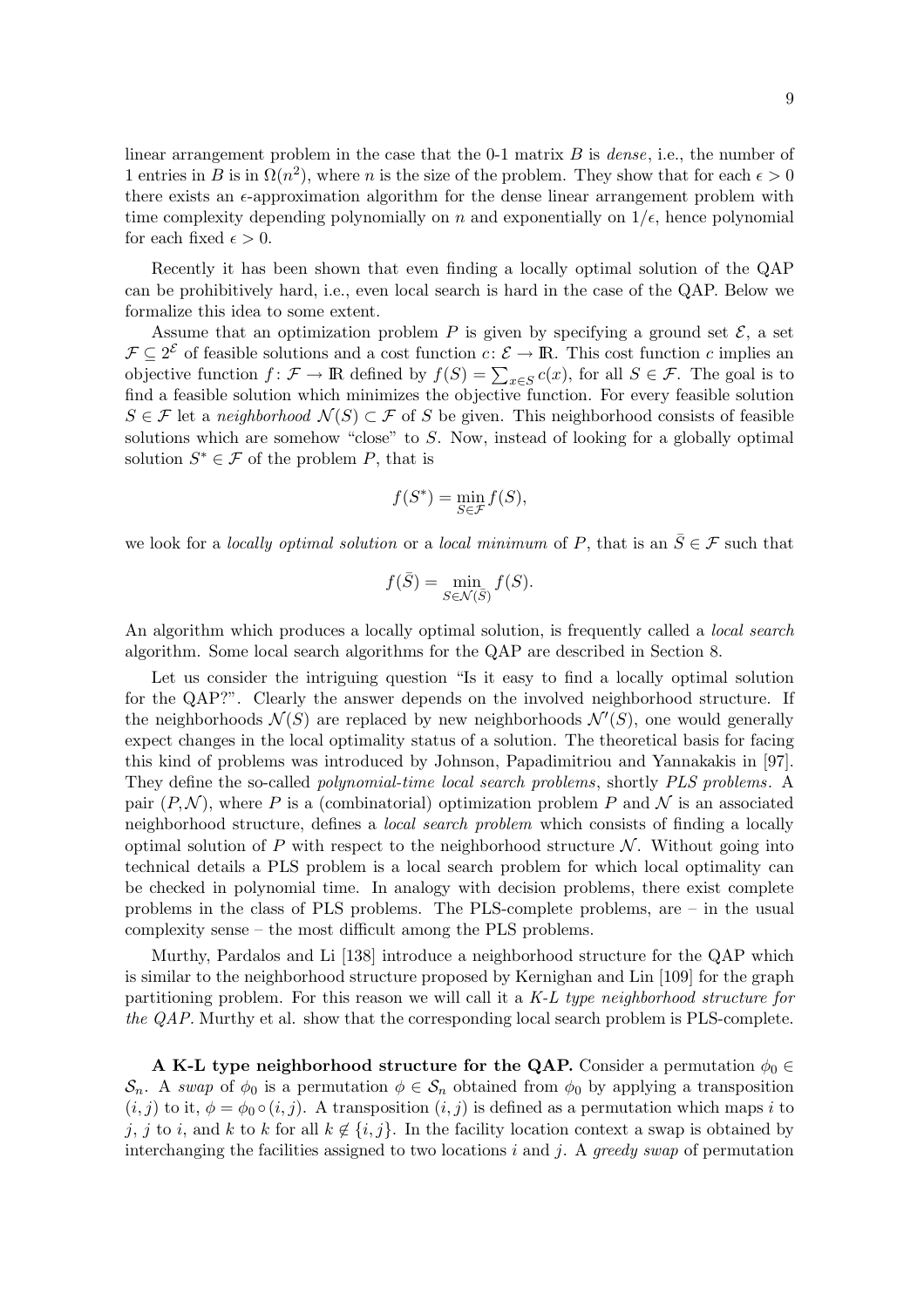$\phi_0$  is a swap  $\phi_1$  which minimizes the difference  $Z(F, D, \phi) - Z(F, D, \phi_0)$  over all swaps  $\phi$  of  $\phi_0$ . Let  $\phi_0, \phi_1, \ldots, \phi_l$  be a set of permutations in  $\mathcal{S}_n$ , each of them being a greedy swap of the preceding one. Such a sequence is called *monotone* if for each pair of permutations  $\phi_k$ ,  $\phi_t$ in the sequence,  $\{i_k, j_k\} \cap \{i_t, j_t\} = \emptyset$ , where  $\phi_k(\pi_t)$  is obtained by applying transposition  $(i_k, j_k)$   $((i_t, j_t))$  to the preceding permutation in the sequence. The neighborhood of  $\phi_0$ consists of all permutations which occur in the (unique) maximal monotone sequence of greedy swaps starting with permutation  $\phi_0$ . Let us denote this neighborhood structure for the QAP by  $\mathcal{N}_{K-L}$ . It is not difficult to see that, given a  $QAP(F, D)$  of size n and a permutation  $\phi \in \mathcal{S}_n$ , the cardinality of  $\mathcal{N}_{K-L}(\pi)$  does not exceed  $\lfloor n/2 \rfloor + 1$ .

It is easily seen that the local search problem  $(QAP, \mathcal{N}_{K-L})$  is a PLS problem. Pardalos, Rendl, and Wolkowicz [147] have shown that a PLS-complete problem, namely the graph partitioning problem with the neighborhood structure defined by Kernighan and Lin [109] is PLS-reducible to  $(QAP, \mathcal{N}_{K-I})$ . This implies the following result.

### Theorem 3.3 (Pardalos, Rendl and Wolkowicz [147], 1994)

The local search problem  $(QAP, \mathcal{N}_{K-L})$ , where  $\mathcal{N}_{K-L}$  is the Kernighan-Lin type neighborhood structure for the QAP, is PLS-complete.

The PLS-completeness of  $(QAP, \mathcal{N}_{K-L})$  implies that, in the worst case, a general local search algorithm as described above involving the Kernighan-Lin type neighborhood finds a local minimum only after a time which is exponential on the problem size. Numerical results, however, show that such local search algorithms perform quite well when applied to QAP test instances, as reported in [138].

Another simple and frequently used neighborhood structure in  $S_n$  is the so-called pairexchange (or 2-opt) neighborhood  $\mathcal{N}_2$ . The pair-exchange neighborhood of a permutation  $\phi_0 \in \mathcal{S}_n$  consists of all permutations  $\phi \in \mathcal{S}_n$  obtained from  $\phi_0$  by applying some transposition  $(i, j)$  to it. Thus,  $\mathcal{N}_2(\phi) = \{ \phi \circ (i, j) : 1 \leq i, j \leq n, i \neq j, \}.$ 

It can also be shown that  $(QAP, \mathcal{N}_2)$  is PLS-complete. Schäffer and Yannakakis [165] have proven that the graph partitioning problem with a neighborhood structure analogous to  $\mathcal{N}_2$ is PLS-complete. A similar PLS-reduction as in [147] implies that the local search problem  $(QAP, \mathcal{N}_2)$ , where  $\mathcal{N}_2$  is the pair-exchange neighborhood, is PLS-complete. This implies that the time complexity of a general local search algorithm for the QAP involving the pair-exchange neighborhood is also exponential in the worst case.

Finally, let us mention that no local criteria are known for deciding how good a locally optimal solution is as compared to a global one. ¿From the complexity point of view, deciding whether a given local optimum is a globally optimal solution to a given instance of the QAP, is a hard problem, see Papadimitriou and Wolfe [145].

## 4 Linearizations

The first attempts to solve the QAP eliminated the quadratic term in the objective function of (2), in order to transform the problem into a (mixed) 0-1 linear program. The linearization of the objective function is usually achieved by introducing new variables and new linear (and binary) constraints. Then existing methods for (mixed) linear integer programming (MILP) can be applied. The very large number of new variables and constraints, however, usually poses an obstacle for efficiently solving the resulting linear integer programs.

MILP formulations provide moreover LP relaxations of the problem which can be used to compute lower bounds. In this context the "tightness" of the continuous relaxation of the resulting linear integer program is a desirable property.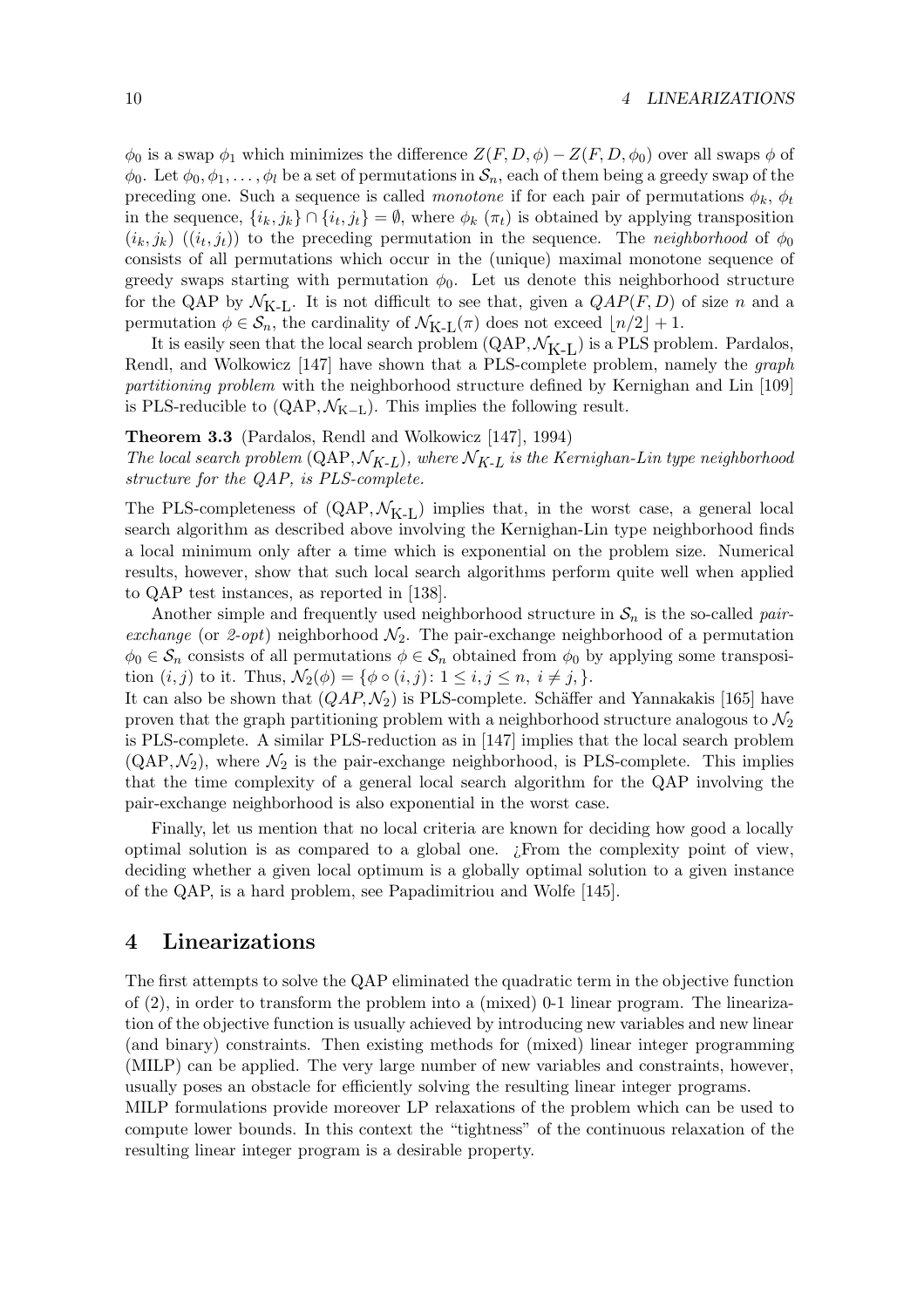### 4.1 Lawler's Linearization 11

In this section we present four linearizations of the QAP: Lawler's linearization [118], which was the first, Kaufmann and Broeckx's linearization [108], which has the smallest number of variables and constraints, Frieze and Yadegar's linearization [70] and the linearization of Adams and Johnson [3]. The last linearization which is a slight but relevant modification of the linearization proposed by Frieze and Yadegar [70], unifies most of the previous linearizations and is important for getting lower bounds.

### 4.1 Lawler's Linearization

Lawler [118] replaces the quadratic terms  $x_{ij}x_{kl}$  in the objective function of (2) by  $n^4$ variables

$$
y_{ijkl} := x_{ij}x_{kl}, \quad i, j, k, l = 1, 2, \ldots, n,
$$

and obtains in this way a 0-1 linear program with  $n^4 + n^2$  binary variables and  $n^4 + 2n^2 + 1$ constraints. Thus the QAP can be written as the following 0-1 linear program (see [118, 23])

min  
\n
$$
\sum_{i,j=1}^{n} \sum_{k,l=1}^{n} c_{ijkl} y_{ijkl}
$$
\ns.t.  $(x_{ij}) \in \mathbf{X}_n$ ,  
\n
$$
\sum_{i,j=1}^{n} \sum_{k,l=1}^{n} y_{ijkl} = n^2
$$
,  
\n
$$
x_{ij} + x_{kl} - 2y_{ijkl} \ge 0, \quad i, j, k, l = 1, 2, ..., n,
$$
  
\n
$$
y_{ijkl} \in \{0, 1\}, \quad i, j, k, l = 1, 2, ..., n.
$$
\n(13)

## 4.2 Kaufmann and Broeckx Linearization

By adding a large enough constant to the cost coefficients, which does not change the optimal solution, we may assume that all cost coefficients  $c_{ijkl}$  are nonnegative. By rearranging terms in the objective function (2) we obtain

$$
\sum_{i,j=1}^{n} x_{ij} \sum_{k,l=1}^{n} c_{ijkl} x_{kl}.
$$
 (14)

Kaufmann and Broeckx  $[108]$  define  $n^2$  new real variables

$$
w_{ij} := x_{ij} \sum_{k,l=1}^{n} c_{ijkl} x_{kl}, \quad i, j = 1, \dots, n,
$$
\n(15)

and plug them in the objective function of (14) to obtain a linear objective function of the form

$$
\sum_{i,j=1}^n w_{ij}.
$$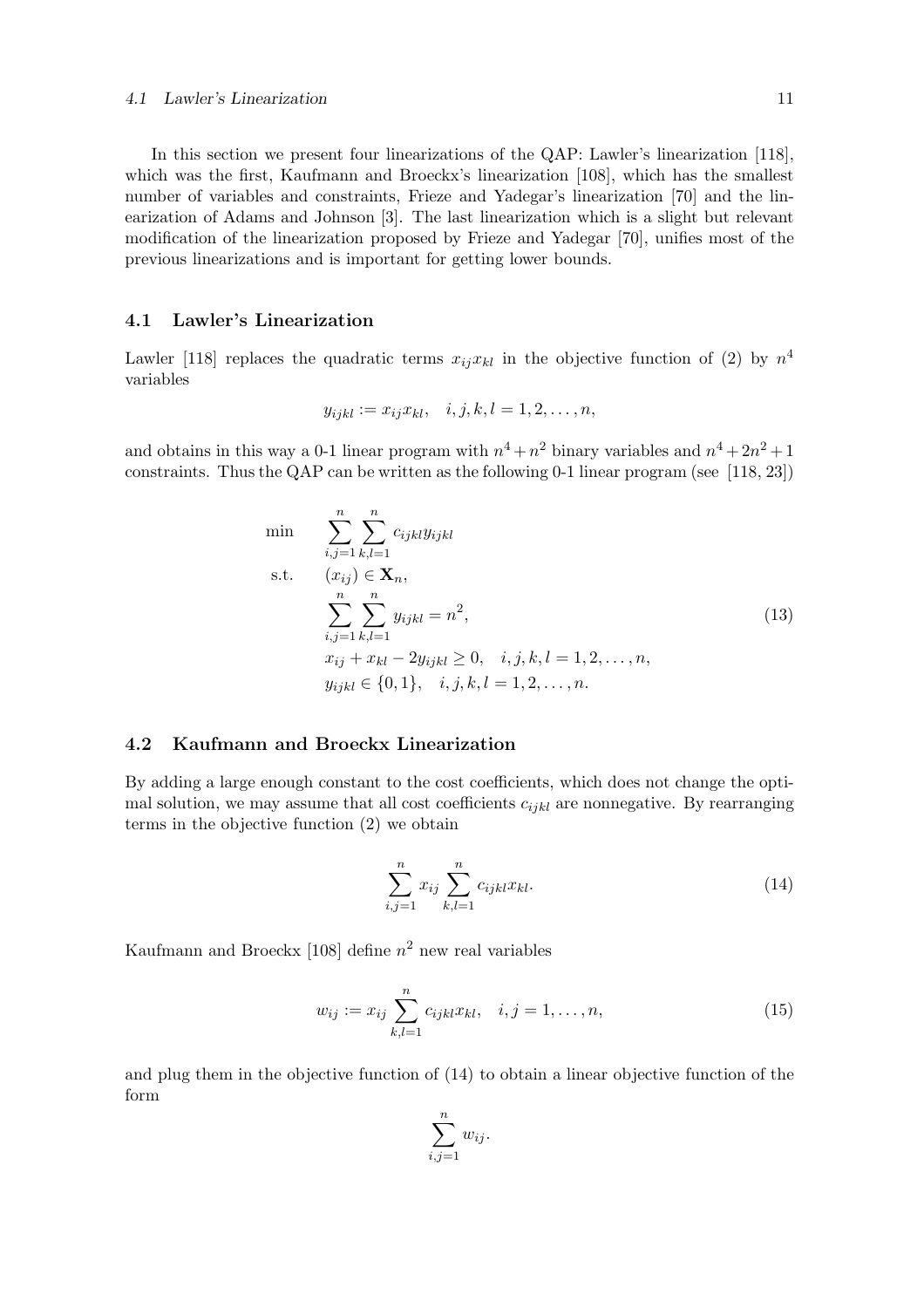Then they introduce  $n^2$  constants  $a_{ij} := \sum_{k,l=1}^n c_{ijkl}$  for  $i, j = 1, \ldots, n$ , and show that the QAP (2) is equivalent to the following mixed 0-1 linear program

min  
\n
$$
\sum_{i,j=1}^{n} w_{ij}
$$
\ns.t.  $(x_{ij}) \in \mathbf{X}_n$ ,  
\n
$$
a_{ij}x_{ij} + \sum_{k,l=1}^{n} c_{ijkl}x_{kl} - w_{ij} \le a_{ij}, \quad i, j = 1, ..., n,
$$
  
\n
$$
w_{ij} \ge 0, \quad i, j = 1, 2, ..., n.
$$
\n(16)

This formulation employs  $n^2$  real variables,  $n^2$  binary variables and  $n^2 + 2n$  constraints. The proof of equivalence of the QAP to the mixed integer linear program (16) can be found in [23, 108]. The above linearization, as well as others that appeared in the literature (see e.g. [24, 29]), are obtained by applying the general linearization strategy proposed by Glover [78].

### 4.3 Frieze and Yadegar Linearization

Frieze and Yadegar [70] replace the products  $x_{ij}x_{kl}$  of the binary variables by continuous variables  $y_{iikl}$  ( $y_{iikl} := x_{ij}x_{kl}$ ) and get the following mixed integer linear programming formulation for the QAP (2)

$$
\min \qquad \sum_{i,j=1}^{n} \sum_{k,l=1}^{n} c_{ijkl} y_{ijkl} \tag{17}
$$

$$
\text{s.t.} \quad (x_{ij}) \in \mathbf{X}_n,\tag{18}
$$

$$
\sum_{i=1}^{n} y_{ijkl} = x_{kl}, \quad j, k, l = 1, \dots, n,
$$
\n(19)

$$
\sum_{j=1}^{n} y_{ijkl} = x_{kl}, \quad i, k, l = 1, 2, \dots, n,
$$
\n(20)

$$
\sum_{k=1}^{n} y_{ijkl} = x_{ij}, \quad i, j, l = 1, \dots, n,
$$
\n(21)

$$
\sum_{l=1}^{n} y_{ijkl} = x_{ij}, \quad i, j, k = 1, 2, \dots, n,
$$
\n(22)

$$
y_{ijij} = x_{ij}, \quad i, j = 1, 2, \dots, n,
$$
\n(23)

$$
0 \le y_{ijkl} \le 1, \quad i, j, k, l = 1, 2, \dots, n. \tag{24}
$$

This mixed integer program has  $n^4$  real variables,  $n^2$  binary variables and  $n^4 + 4n^3 + n^2 + 2n$ constraints. For obtaining a lower bound Frieze and Yadegar considered a Lagrangean relaxation of this mixed integer program by relaxing the constraints (21) and (24) and solved it approximately by applying subgradient optimization techniques. They showed that the solution of the Lagrangean relaxation is larger than all lower bounds derived from reduction techniques applied to the Gilmore-Lawler bound for the QAP (see Section 7.1). ¿From a result of Geoffrion [75] follows that the solution of the Lagrangean relaxation equals the solution of the continuous relaxation of the mixed integer program  $(17)-(24)$ .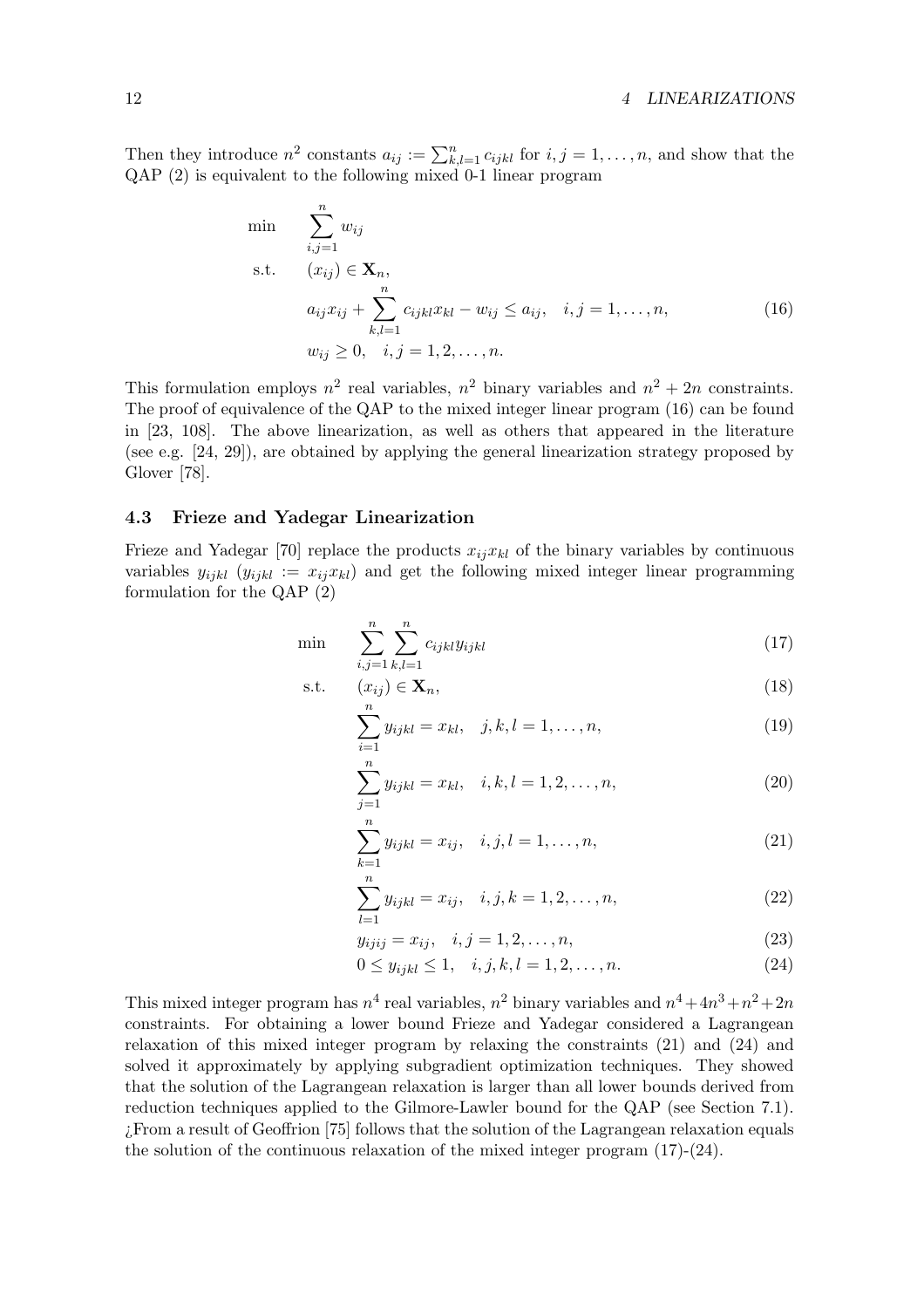It is interesting to notice here that the gap between the optimal value of this continuous relaxation and the optimal value of the QAP can be enormous. Dyer, Frieze, and Mc-Diarmid [60] showed for QAPs whose coefficients  $c_{ijkl}$  are independent random variables uniformly distributed on  $[0, 1]$  that the expected optimal value of the above mentioned linearization has a size of  $O(n)$ . On the other hand the expected optimal value of such QAPs increases with high probability as  $\Omega(n^2)$ , as shown by Burkard and Fincke [32]. Consequences of this asymptotic behavior will be discussed in some detail in Section 12. No similar asymptotic result is known for the continuous relaxation of the linearization due to Adams and Johnson [3] which is presented in the following section.

#### 4.4 Adams and Johnson Linearization

Adams and Johnson presented in [3] a new 0-1 linear integer programming formulation for the QAP, which resembles to a certain extent the linearization of Frieze and Yadegar. It is based on the linearization technique for general 0-1 polynomial programs introduced by Adams and Sherali in [4, 5]. The QAP with array of coefficients  $C = (c_{ijkl})$  is proved to be equivalent to the following mixed 0-1 linear program

$$
\min \sum_{i,j=1}^{n} \sum_{k,l=1}^{n} c_{ijkl} y_{ijkl}
$$
\n
$$
\text{s.t.} \quad (x_{ij}) \in \mathbf{X}_n,
$$
\n
$$
(25)
$$

$$
\sum_{i=1}^{n} y_{ijkl} = x_{kl}, \quad j, k, l = 1, ..., n,
$$
  
\n
$$
\sum_{j=1}^{n} y_{ijkl} = x_{kl}, \quad i, k, l = 1, 2, ..., n,
$$
  
\n
$$
y_{ijkl} = y_{klij}, \quad i, j, k, l = 1, ..., n,
$$
  
\n
$$
y_{ijkl} \ge 0, \quad i, j, k, l = 1, 2, ..., n,
$$
\n(26)

where each  $y_{ijkl}$  represents the product  $x_{ij}x_{kl}$ . The above formulation contains  $n^2$  binary variables  $x_{ij}$ ,  $n^4$  continuous variables  $y_{ijkl}$ , and  $n^4 + 2n^3 + 2n$  constraints excluding the nonnegativity constraints on the continuous variables. Although as noted by Adams and Johnson [3] a significant smaller formulation in terms of both the variables and constraints could be obtained, the structure of the continuous relaxation of the above formulation is favorable for solving it approximately by means of the Lagrangean dual. (See Section 6.2 for more information.)

The theoretical strength of the linearization (25) lies in the fact that the constraints of the continuous relaxations of previous linearizations can be expressed as linear combinations of the constraints of the continuous relaxation of (25), see [3, 98]. Moreover, many of the previously published lower-bounding techniques can be explained based on the Lagrangean dual of this relaxation. For more details on this topic we refer to Section 6.2.

As noted by the Adams et al. [3], the constraint set of (25) describes a solution matrix Y which is the Kronecker product of two permutation matrices (i.e.,  $Y = X \otimes X$  where  $X \in \mathcal{S}_n$ , and hence this formulation of the QAP is equivalent to (11).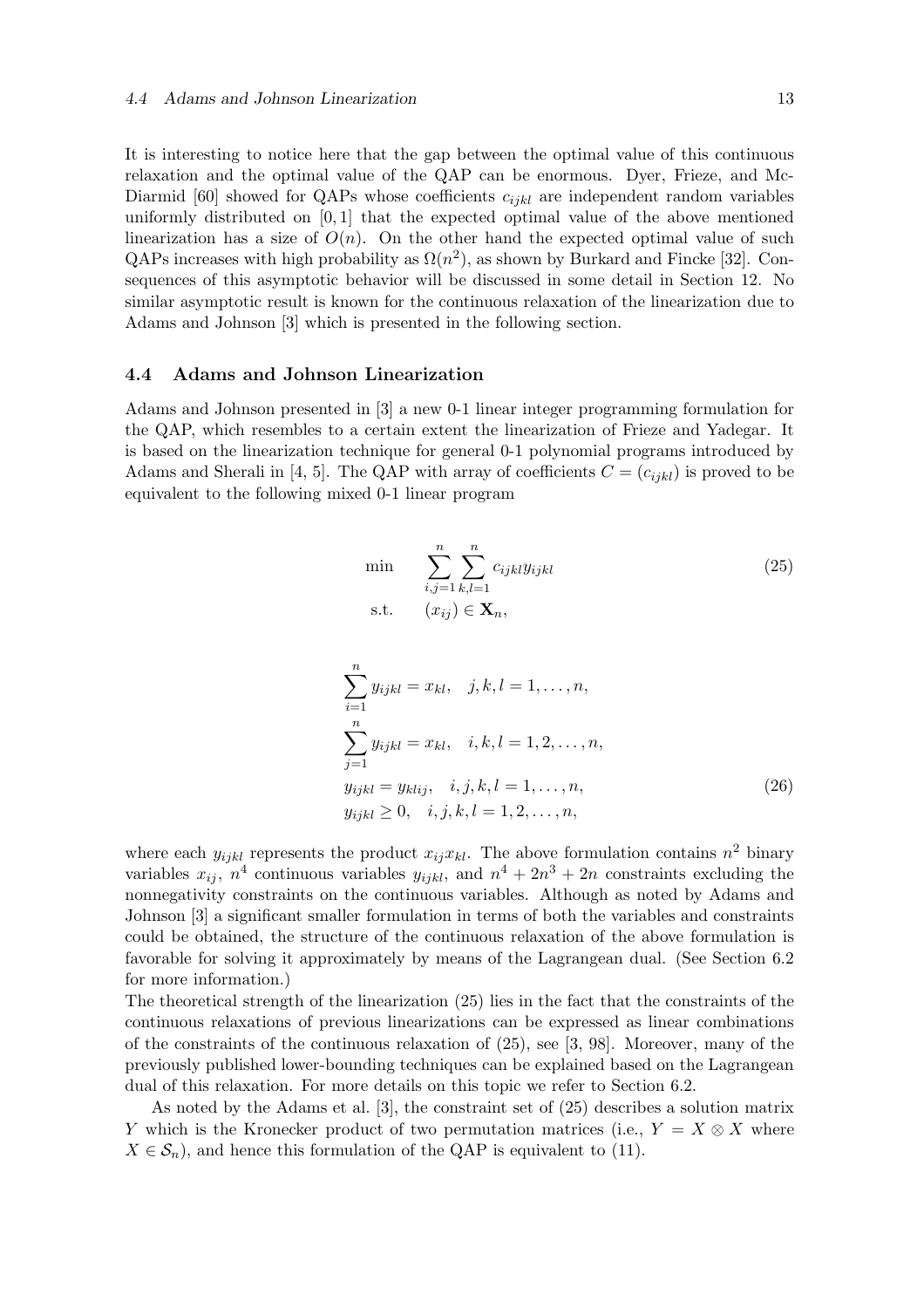## 5 QAP Polytopes

A polyhedral description of the QAP and of some of his relatives have been recently investigated by Barvinok  $[12]$ , Jünger and Kaibel  $[100, 101]$ , Kaibel  $[102]$ , and Padberg and Rijal [142, 161]. Although in an early stage yet, the existing polyhedral theory around the QAP counts already a number of results concerning basic features like dimensions, affine hulls, and valid and facet defining inequalities for the general QAP polytope and the symmetric QAP polytope.

The linearization of Frieze and Yadegar introduced in the previous section can be used as a starting point for the definition of the QAP polytope. The QAP polytope is defined as a convex hull of all 0-1 vectors  $(x_{ij}, y_{ijkl})$ ,  $1 \leq i, j, k, l \leq n$ , which are feasible solutions of the MILP formulation of Frieze and Yadegar [70].

Another possibility to introduce the QAP polytope is the formulation of the QAP as a graph problem as proposed by Jünger and Kaibel [100]. This formulation provides some additional insight in the problem and allows an easier use of some technical tools e.g. projections and affine transformations. The latter lead to a better understanding of the relationship between the general QAP polytope and related polytopes, e.g. the symmetric QAP polytope, or well studied polytopes of other combinatorial optimization problems like the traveling salesman polytope or the cut polytope (see [102]).

For each  $n \in \mathbb{N}$  consider a graph  $G_n = (V_n, E_n)$  with vertex set  $V_n = \{(i, j): 1 \le i, j \le n\}$ n} and edge set  $E_n = \{((i,j),(k,l))\colon i \neq k, j \neq l\}.$  Clearly, the maximal cliques in  $G_n$ have cardinality  $n$  and correspond to the permutation matrices. Given an instance of the Lawler QAP with coefficients  $c_{ijkl}$  and linear term coefficients  $b_{ij}$ , we introduce  $b_{ij}$  as vertex weights and  $c_{iikl}$  as weight of the edge  $((i,j),(k,l))$ . Solving the above QAP instance is equivalent to finding a maximal clique with minimum total vertex- and edge-weight. For each clique C in  $G_n$  with n vertices we denote its incidence vector by  $(x^C, y^C)$ , where  $x^C \in \mathbb{R}^{n^2}, y^C \in \mathbb{R}^{\frac{n^2(n-1)^2}{2}}$ 

$$
x_{ij} = \begin{cases} 1 & \text{if } (i,j) \in C, \\ 0 & \text{otherwise} \end{cases} \qquad y_{ijkl} = \begin{cases} 1 & \text{if } (i,j), (k,l) \in C, \\ 0 & \text{otherwise} \end{cases}
$$

The QAP polytope denoted by  $QAP_n$  is then given by

 $QAP_n := conv\{(x^C, y^C): C \text{ is a clique with } n \text{ vertices in } G_n\}.$ 

It turns out that the traveling salesman polytope and the linear ordering polytope are projections of  $QAP_n$ , and that  $QAP_n$  is a face of the *Boolean quadric polytope*, see [102].

Barvinok [12], Padberg and Rijal [142], and Jünger and Kaibel [100] have independently computed the dimension of  $QAP_n$ , and have shown that the inequalities  $y_{ijkl} \geq 0$ ,  $i \neq k$ ,  $j \neq l$ , are facet defining. (These are usually called trivial facets of  $QAP_n$ .) Moreover, Padberg and Rijal [142], and Jünger and Kaibel [100] have independently shown that the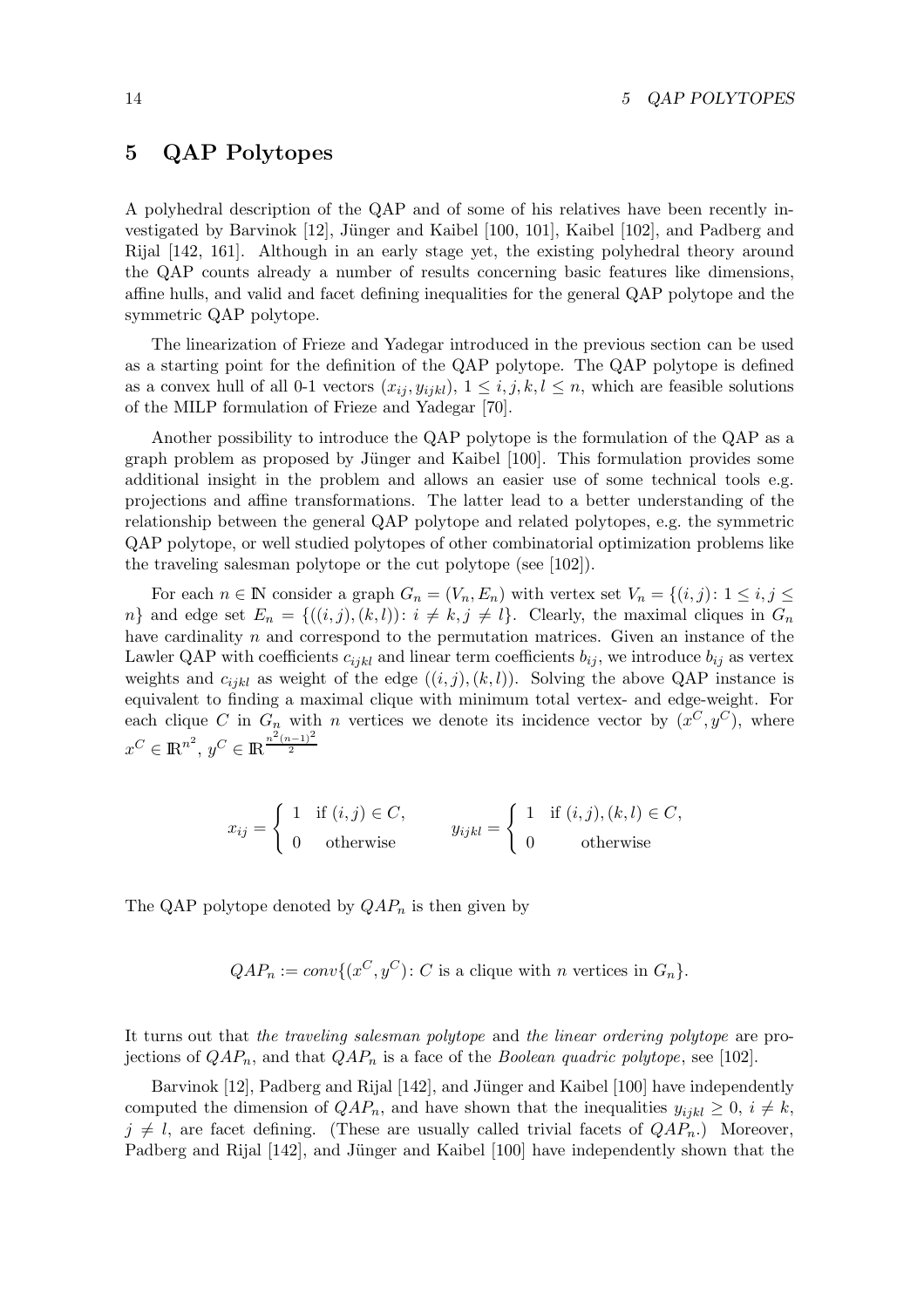affine hull of  $QAP_n$  is described by the following equations which are linearly independent:

$$
\sum_{i=1}^{n} x_{ij} = 1, \qquad 1 \le j \le n-1 \tag{27}
$$

$$
\sum_{j=1}^{n} x_{ij} = 1, \qquad 1 \le i \le n,
$$
\n(28)

$$
-x_{kl} + \sum_{i=1}^{k-1} y_{ijkl} + \sum_{i=k+1}^{n} y_{klij} = 0 \qquad \begin{array}{c} 1 \le j \ne l \le n, 1 \le k \le n-1, \\ \text{or} \quad 1 \le l < j \le n, k=n \end{array} \tag{29}
$$

$$
-x_{ij} + \sum_{l=1}^{j-1} y_{ijkl} + \sum_{l=j+1}^{n} y_{ijkl} = 0 \qquad \begin{array}{c} 1 \leq j \leq n, 1 \leq i \leq n-3, \\ i < k \leq n-1 \text{ or} \\ 1 \leq j \leq n-1, i = n-2, \\ k = n-1 \end{array} \tag{30}
$$

$$
-x_{kj} + \sum_{l1}^{j1} y_{ilkj} + \sum_{l=j+1}^{n} y_{ilkj} = 0 \qquad \begin{array}{c} 1 \le j \le n-1, 1 \le i \le n-3, \\ i < k \le n-1 \end{array} \tag{31}
$$

Summarizing we get the following theorem:

Theorem 5.1 (Barvinok [12], 1992, Jünger and Kaibel [100], 1996, Padberg and Rijal [142], 1996)

- (i) The affine hull of the QAP polytope  $QAP_n$  is given by the linear equations (27)-(31). These equations are linearly independent and the rank of the system is  $2n(n-1)^2$  –  $(n-1)(n-2)$ , for  $n \geq 3$ .
- (ii) The dimension of  $QAP_n$  is equal to  $1 + (n-1)^2 + n(n-1)(n-2)(n-3)/2$ , for  $n > 3$ .
- (iii) The inequalities  $y_{ijkl} \geq 0, i < k, j \neq l$ , define facets of  $QAP_n$ .

Padberg and Rijal [142] identified additionally two classes of valid inequalities for  $QAP_n$ , the clique inequalities and the cut inequalities, where the terminology is related to the graph  $G_n$ . The authors identify some conditions under which the cut inequalities are not facet defining. It is an open problem, however, to identify facet defining inequalities within these classes. A larger class of valid inequalities, the so-called *box inequalities* have been described by Kaibel [102]. Those inequalities are obtained by exploiting the relationship between the Boolean quadric polytope and the QAP polytope. A nice feature of the box inequalities is that it can be decided efficiently whether they are facet defining or not, and in the latter case some facet defining inequality which dominates the corresponding box inequality can be derived.

Similar results have been obtained for the symmetric QAP polytope,  $SQAP_n$ , arising in the case that at least one of the coefficient matrices of the given  $QAP$  (matrices  $F$ , D in (1)) is symmetric. The definition of  $SQAP_n$  is given by means of a hypergraph  $H_n = (V_n, F_n)$ , where  $V_n$  is the same set of vertices as in graph  $G_n$  and  $F_n$  is the set of hyperedges  $\{(i,j),(k,l),(i,l),(k,j)\}\)$  for all  $i \neq k, j \neq l$ . A set  $C \subset V_n$  is called a clique in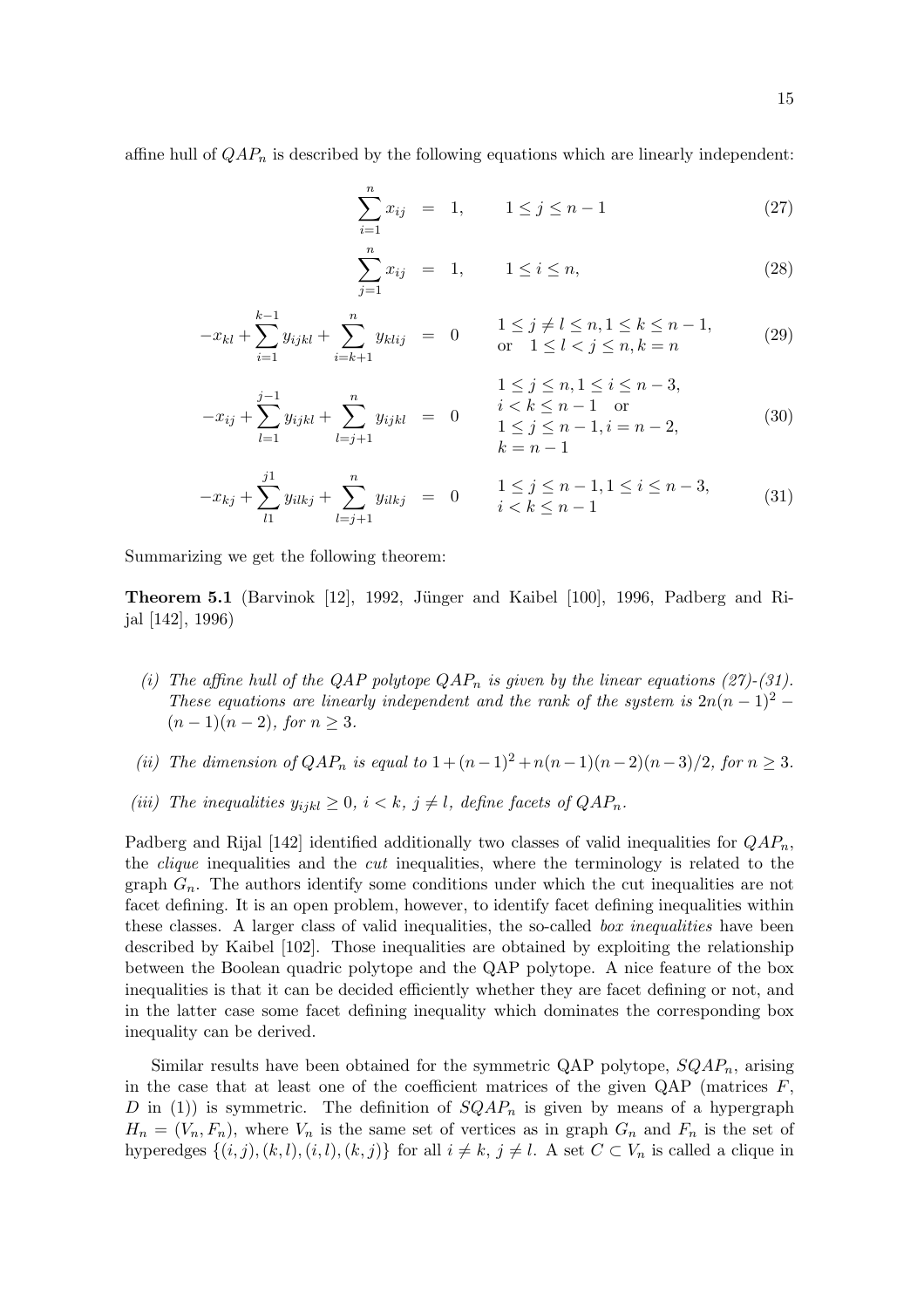$H_n$  if it is a clique in  $G_n$ . Again, the incidence vector  $(x^C, y^C)$  of a clique C is introduced by

$$
x_{ij} = \begin{cases} 1 & \text{if } (i,j) \in C \\ 0 & \text{otherwise} \end{cases} \qquad y_{ijkl} = \begin{cases} 1 & \text{if } i < k, l \neq j, (i,j), (k,l) \in C \\ 0 & \text{otherwise} \end{cases}
$$

Here,  $x^C \in \mathbb{R}^{n^2}$  and  $y^C \in \mathbb{R}^{\frac{n^2(n-1)^2}{4}}$ . The polytope  $SQAP_n$  is then defined as

$$
SQAP_n := conv\{(x^C, y^C): C \text{ is a clique with } n \text{ vertices in } G_n\}
$$

Padberg and Rijal [142] and Jünger and Kaibel [101] showed that the following system of equations (32)-(35) offers a minimal linear description of the affine hull of  $SQAP_n$ .

$$
\sum_{j=1}^{n} x_{ij} = 1 \qquad 1 \le i \le n \tag{32}
$$

$$
\sum_{i=1}^{n} x_{ij} = 1 \qquad 1 \le j \le n-1 \tag{33}
$$

$$
-x_{ij} - x_{kj} + \sum_{l=1}^{j-1} y_{ilkj} + \sum_{l=j+1}^{n} y_{ijkl} = 0 \qquad \begin{array}{l} 1 \le i < k \le n \\ 1 \le j \le n, \end{array} \tag{34}
$$

$$
-x_{kj} - x_{kl} + \sum_{i=1}^{k-1} y_{ijkl} + \sum_{i=k+1}^{n} y_{kjil} = 0 \qquad \begin{array}{c} 1 \leq k \leq n \\ 1 \leq j \leq n-3, \\ 1 \leq j < l \leq n-1 \end{array} \tag{35}
$$

Jünger and Kaibel [101] proved a conjecture of Padberg and Rijal concerning the dimension of  $SQAP_n$ . They also introduced a class of facet defining inequalities, so-called *curtain* inequalities. The separation problem for these inequalities has been shown to be NP-hard. By summarizing these results we get the following theorem

**Theorem 5.2** (Jünger and Kaibel [101], 1996, Padberg and Rijal [142], 1996)

- (i) The affine hull of the symmetric QAP polytope  $SQAP_n$  is described by the linear equations (32)-(35). These equations are linearly independent and the rank of the system is  $n^2(n-2) + 2n - 1$ .
- (ii) The dimension of  $SQAP_n$  is equal to  $(n-1)^2 + n^2(n-3)^2/4$ .
- (iii) The inequalities  $y_{ijkl} \geq 0$  for  $i < k$ ,  $j < l$ , and  $x_{ij} \geq 0$  for  $1 \leq i, j \leq n$ , define facets of  $QAP_n$ .
- (iv) For each  $i < k$  and for all  $J \subseteq \{1, 2, ..., n\}$  the row curtain inequalities

$$
-\sum_{j\in J} x_{ij} + \sum_{\substack{j,l\in J\\j
$$

are valid for  $SQAP_n$ . For each  $j < l$  and for all  $I \subseteq \{1, 2, ..., n\}$  the column curtain inequalities

$$
-\sum_{i\in I} x_{ij} + \sum_{\substack{i,k\in I \\ i
$$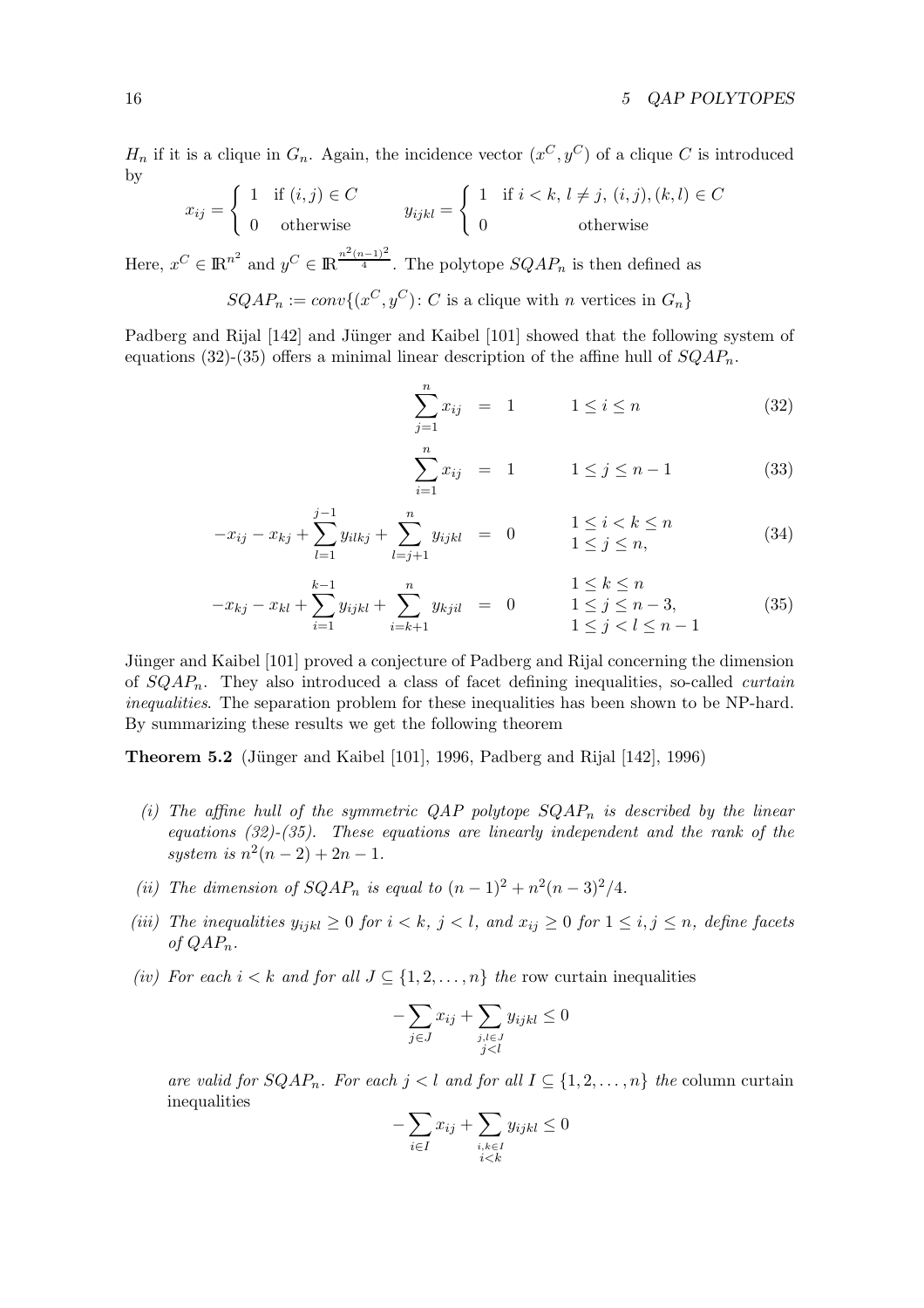are valid for  $SQAP_n$ .

All curtain inequalities with  $3 \leq |I|, |J| \leq n-3$  define facets of  $SQAP_n$ . The other curtain inequalities define faces which are contained in trivial facets of  $SQAP_n$ .

Finally, there are some additional results concerning the affine description and the facial structure of polytopes of special versions of sparse QAPs, e.g. sparse Koopmans-Beckmann QAPs, see Kaibel [102]. The idea is to take advantage of the sparsity for a better analysis and description of the related polytopes. These investigations, however, are still in their infancy.

## 6 Lower Bounds

Lower bounding techniques are used within implicit enumeration algorithms, such as branch and bound, to perform a limited search of the feasible region of a minimization problem, until an optimal solution is found. A more limited use of lower bounding techniques concerns the evaluation of the performance of heuristic algorithms by providing a relative measure of proximity of the suboptimal solution to the optimum. In comparing lower bounding techniques, the following criteria should be taken into consideration:

- Complexity of computing the lower bound.
- Tightness of the lower bound (i.e., "small" gap between the bound and the optimum solution).
- Efficiency in computing lower bounds for subsets of the original feasible set.

Since there is no clear ranking of the performance of the lower bounds that will be discussed below, all of the above criteria should be kept in mind while reading the following paragraphs. Considering the asymptotic behavior of the QAP (see Section 12) it should be fair to assume that the tightness of the lower bound probably dominates all of the above criteria. In other words, if there is a large number of feasible solutions close to the optimum, then a lower bound which is not tight enough, will fail to eliminate a large number of subproblems in the branching process.

## 6.1 Gilmore-Lawler Type Lower Bounds

Based on the formulation of the general QAP as an LAP of dimension  $n^2$  stated in formulation (11), Gilmore [77] and Lawler [118] derived lower bounds for the QAP, by constructing a solution matrix  $Y$  in the process of solving a series of LAPs. If the resulting matrix  $Y$  is a permutation matrix, then the objective function value yielded by  $Y$  is optimal, otherwise it is bounded from below by  $\langle C, Y \rangle$ . In this section we briefly describe a number of bounding procedures which exploit this basic idea.

## The Gilmore-Lawler bound

Consider an instance of the Lawler QAP (2) with coefficients  $C = (c_{ijkl})$ , and partition the array C into  $n^2$  matrices of dimension  $n \times n$ ,  $C^{(i,j)} = (c_{ijkl})$ , for each fixed pair  $(i,j)$ ,  $i, j =$  $1, 2, \ldots, n$ . Each matrix  $C^{(i,j)}$  essentially contains the costs associated with the assignment  $x_{ij} = 1$ . Partition the solution array  $Y = (y_{ijkl})$  also into  $n^2$  matrices,  $Y^{(i,j)} = (y_{ijkl})$ , for fixed  $i, j = 1, 2, ..., n$ .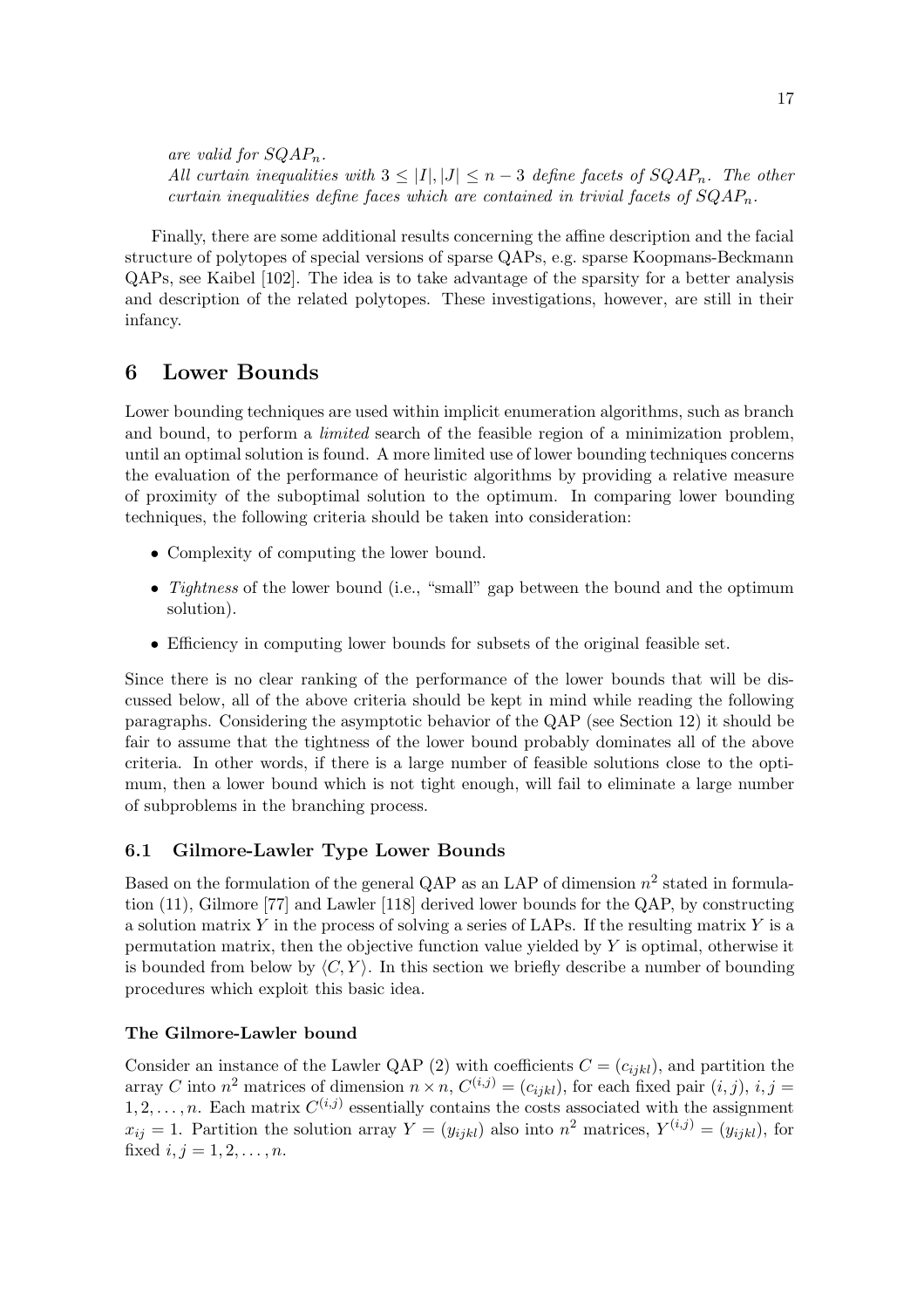For each pair  $(i, j)$ ,  $1 \leq i, j \leq n$ , solve the LAP with cost matrix  $C^{(i,j)}$  and denote its optimal value by  $l_{ij}$ :

$$
l_{ij} = \min \sum_{k=1}^{n} \sum_{l=1}^{n} c_{ijkl} y_{ijkl}
$$
\n
$$
\text{s.t.} \sum_{k=1}^{n} y_{ijkl} = 1, \quad l = 1, 2, \dots, n,
$$
\n
$$
\sum_{l=1}^{n} y_{ijkl} = 1, \quad k = 1, 2, \dots, n,
$$
\n
$$
y_{ijij} = 1
$$
\n
$$
y_{ijkl} \in \{0, 1\}, \quad i, j = 1, 2, \dots, n.
$$
\n(38)

Observe that constraint (37) essentially reduces the problem into an LAP of dimension  $(n-1)$  with cost matrix obtained from  $C^{(i,j)}$  by deleting its *i*-th row and *j*-th column. For each i, j, denote by  $Y^{(i,j)}$  the optimal solution matrix of the above LAP.

The Gilmore-Lawler lower bound GLB(C) for the Lawler QAP with coefficient array C is given by the optimal value of the LAP of size n with cost matrix  $(l_{ij})$ 

$$
GLB(C) = \min \qquad \sum_{i=1}^{n} \sum_{j=1}^{n} l_{ij} x_{ij}
$$
\n
$$
\text{s.t.} \qquad (x_{ij}) \in \mathbf{X}_n \,.
$$
\n
$$
(39)
$$

Denote by  $X^* = (x_{ij}^*)$  the optimal solution matrix of this last LAP. If  $\frac{1}{n} \sum_{ij} x_{ij}^* Y^{(ij)} \in \mathbf{X}_n$ , then the array  $Y^* = (y^*_{ijkl})$  with matrices  $Y^{(i,j)^*} = x^*_{ij} Y^{(ij)}$  for all  $i, j, 1 \le i, j \le n$ , is a Kronecker product of two permutation matrices of dimension n, and hence an optimal solution of the considered QAP. Since each LAP can be solved in  $O(n^3)$  time, the above lower bound for the Lawler QAP (2) of dimension n can be computed in  $O(n^5)$  time.

For the more special Koopmans-Beckmann QAP  $(1)$ , where the quadratic costs  $c_{ijkl}$  are given as entry-wise products of two matrices  $F = (f_{ij})$  and  $D = (d_{ij})$ ,  $c_{ijkl} = f_{ij}d_{kl}$  for all i, j, k, l, the computational effort can be reduced to  $O(n^3)$ . This is due to the following well known result of Hardy, Littlewood, and Pólya [92]:

### Proposition 6.1 (Hardy, Littlewood and Pólya [92], 1952)

Given two n-dimensional real vectors  $a = (a_i)$ ,  $b = (b_i)$  such that  $0 \le a_1 \le a_2 \le \ldots \le a_n$ and  $b_1 \geq b_2 \geq \ldots \geq b_n \geq 0$ , the following inequalities hold for any permutation  $\phi$  of  $1, 2, \ldots, n$ :

$$
\sum_{i=1}^{n} a_i b_i \le \sum_{i=1}^{n} a_i b_{\phi(i)} \le \sum_{i=1}^{n} a_i b_{n-i+1}
$$

Given two arbitrary nonnegative vectors  $a, b \in \mathbb{R}^n$ , let  $\phi$  be a permutation which sorts a non-decreasingly and  $\psi$  a permutation which sorts a non-increasingly. Moreover, let  $\pi$  be a permutation which sorts  $b$  non-increasingly. We denote

$$
\langle a, b \rangle^{-} := \sum_{i=1}^{n} a_{\phi(i)} b_{\pi(i)} \qquad \langle a, b \rangle^{+} := \sum_{i=1}^{n} a_{\psi(i)} b_{\pi(i)} \tag{40}
$$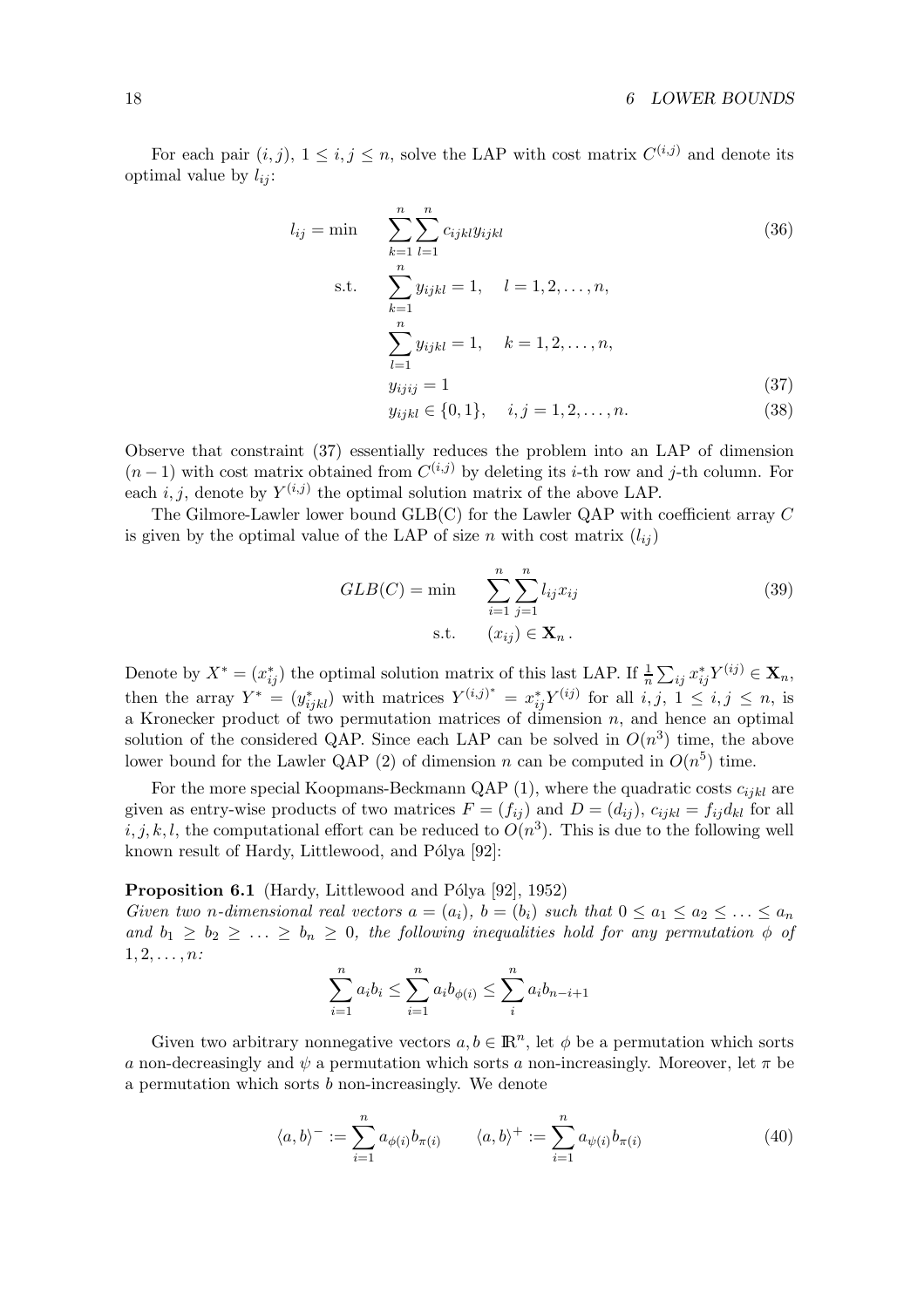Consider now an instance (1) of the Koopmans-Beckmann QAP. This can be written as a Lawler QAP of the form (2) by setting

$$
c_{ijkl} := \begin{cases} f_{ik}d_{jl}, & \text{for } i \neq k, j \neq l \\ f_{ii}d_{jj} + b_{ij}, & \text{for } i = k, j = l. \end{cases}
$$

Each matrix  $C^{(i,j)}$  of the array C is then given by  $C^{(i,j)} = (f_{ik}d_{jl})$ . Therefore, instead of solving  $n^2$  LAPs we can easily compute the values  $l_{ij}$  by applying Proposition 6.1, as

$$
l_{ij} = f_{ii}d_{jj} + b_{ij} + \langle \hat{f}_{(i,.)}, \hat{d}_{(j,.)} \rangle^{-}, \qquad (41)
$$

where  $\hat{f}_{(i,.)}, \hat{d}_{(j,.)} \in \mathbb{R}^{n-1}$  are  $(n-1)$ -dimensional vectors obtained from the *i*-th and the *j*-th row of  $\tilde{F}$  and  $\tilde{D}$  by deleting the *i*-th and the *j*-th element, respectively. Finally, by solving the LAP with cost matrix  $(l_{ii})$  as in (39), we obtain the Gilmore-Lawler lower bound for the Koopmans-Beckman QAP. The appropriate sorting of the rows and columns of  $F$  and D can be done in  $O(n^2 \log n)$  time. Then the computation of all  $l_{ij}$  takes  $O(n^3)$  time and the same amount of time is needed to solve the last LAP.

Similar bounds have been proposed by Christofides and Gerrard [48]. The basic idea relies again on decomposing the given QAP into a number of subproblems which can be solved efficiently. First solve each subproblem, then build a matrix with the optimal values of the subproblems, and solve an LAP with that matrix as cost matrix to obtain a lower bound for the given QAP. Christofides et al. decompose the Koopmans-Beckmann  $QAP(F, D)$  based on isomorphic-subgraphs of graphs whose weighted adjacency matrices are  $F$  and  $D$ . The GLB is obtained as a special case, if these subgraphs are stars, and it generally outperforms the bounds obtained by employing other subgraphs, like single edges, or double stars (see also [74]).

The Gilmore-Lawler bound is simple to compute, but it deteriorates fast as  $n$  increases. The quality of this lower bound can be improved if the given problem is transformed such that the contribution of the quadratic term in the objective function is decreased by moving costs to the linear term. This is the aim of the so-called reduction methods.

#### Reduction methods

Consider a Lawler QAP as in (2), and assume that  $b_{ij} = 0$  for all i, j. By the above discussion the GLB will be given as solution of the following LAP

min 
$$
\sum_{i=1}^{n} \sum_{j=1}^{n} (l_{ij} + c_{ijij}) x_{ij}
$$
  
s.t.  $(x_{ij}) \in \mathbf{X}_n$ . (42)

We want to decompose the cost coefficients in the quadratic term of (2) and transfer some of their value into the linear term such that  $c_{ijij} \gg l_{ij}$ . This would yield a tighter lower bound because the LAP can be solved exactly. This procedure is known as reduction and was introduced by Conrad [54]. Reductions have been investigated by many researchers (see [21, 162, 62, 70]). The general idea is to decompose each quadratic cost coefficient into several terms so as to guarantee that some of them end up in being linear cost coefficients and can be moved in the linear term of the objective function. Consider the following general decomposition scheme:

**D-1:** 
$$
c_{ijkl} = \bar{c}_{ijkl} + e_{ijk} + g_{ijl} + h_{ikl} + t_{jkl}, \quad i \neq k, j \neq l,
$$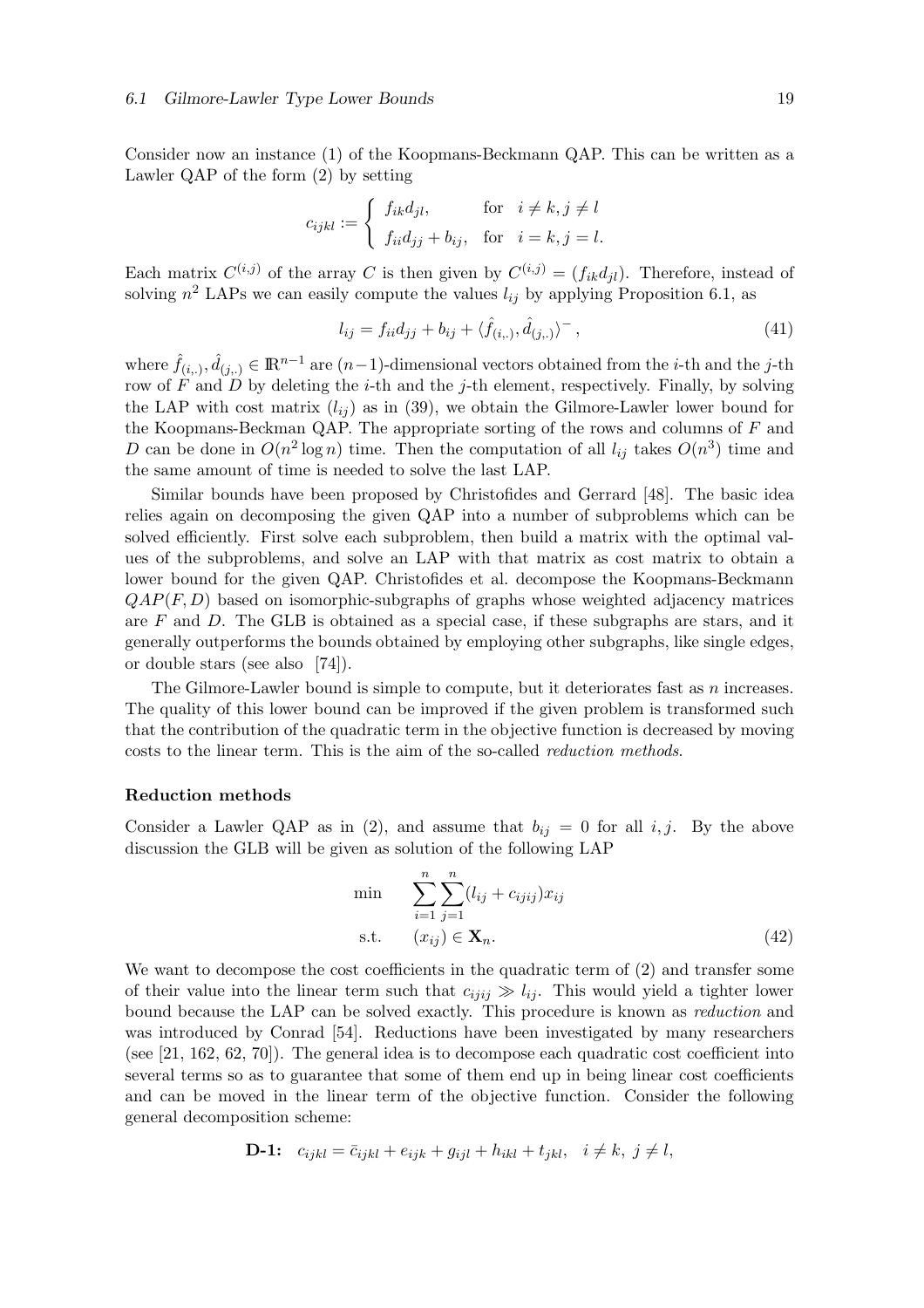where  $e, g, h, t \in \mathbb{R}^{n^3}$ . Substituting the above in the objective function of (2) we obtain a new QAP which is equivalent with the given one and whose objective function has a quadratic and a linear part. (Formulas for the coefficients of this new QAP can be found in the literature, e.g. [70].) For the quadratic term we can compute the Gilmore-Lawler bound. Then we add it to the optimal value of the linear part in order to obtain a lower bound for the QAP.

In the case of the Koopmans-Beckman QAP the general decomposition scheme is

**D-2:** 
$$
f_{ij} = \bar{f}_{ij} + \lambda_i + \mu_j, \quad i \neq j,
$$

$$
d_{kl} = \bar{d}_{kl} + \nu_k + \phi_l, \quad k \neq l,
$$

where  $\lambda, \mu, \nu, \phi \in \mathbb{R}^n$ .

Frieze and Yadegar [70] have shown that the inclusion of vectors h and t in  $D-1$ , or similarly the inclusion of vectors  $\mu$  and  $\phi$  in **D-2**, does not affect the value of the lower bound. Therefore these vectors are redundant.

As mentioned also in Section 4.3, Frieze and Yadegar derived lower bounds for the QAP based on a Lagrangean relaxation of the mixed integer linear programming formulation (17)-(24). By including the constraints (19) and (20) in the objective function (17) and using vectors  $e$  and  $q$  as Lagrangean multipliers, we get the following Lagrangean problem

$$
\mathcal{L}(e, g) =
$$
  
\n
$$
\min \left\{ \sum_{ijkl} c_{ijkl} y_{ijkl} + \sum_{jkl} e_{jkl} (x_{kl} - \sum_i y_{ijkl}) + \sum_{ikl} g_{ikl} (x_{kl} - \sum_j y_{ijkl}) \right\} =
$$
  
\n
$$
\sum_{ijkl} (c_{ijkl} - e_{jkl} - g_{ikl}) y_{ijkl} + \sum_{ij} (\sum_k e_{kij} + \sum_l g_{lij}) x_{ij}
$$
  
\ns.t. constraints (18), (21),..., (24).

As proved in [70], for any choice of  $e$  and  $g$ , the solution to the above Lagrangean problem equals the value of the GLB obtained after the decomposition of the coefficient  $c_{ijkl}$  by using only vectors e and g in **D-1**. Therefore,  $\max_{e,q} \mathcal{L}(e,g)$  constitutes a lower bound for the QAP which is larger (i.e., better) than all GLBs obtained after applying reduction methods according to D-1 (D-2). Frieze and Yadegar propose two subgradient algorithms to approximately solve  $\max_{e,q} \mathcal{L}(e,g)$ , and obtain two lower bounds, denoted by FY1 and FY 2. These bounds seem to be sharper than the previously reported Gilmore-Lawler bounds obtained after applying reductions.

#### Bounding techniques based on reformulations

Consider the Lawler QAP with a linear term in the objective function:

min 
$$
\sum_{i,k=1}^{n} \sum_{j,l=1}^{n} c_{ijkl} x_{ik} x_{jl} + \sum_{i,k=1}^{n} b_{ik} x_{ik}
$$
  
s.t. 
$$
\sum_{i=1}^{n} x_{ik} = 1, \quad 1 \le k \le n,
$$

$$
\sum_{k=1}^{n} x_{ik} = 1, \quad 1 \le i \le n,
$$

$$
x_{ik} \in \{0, 1\}, \quad 1 \le i, k \le n.
$$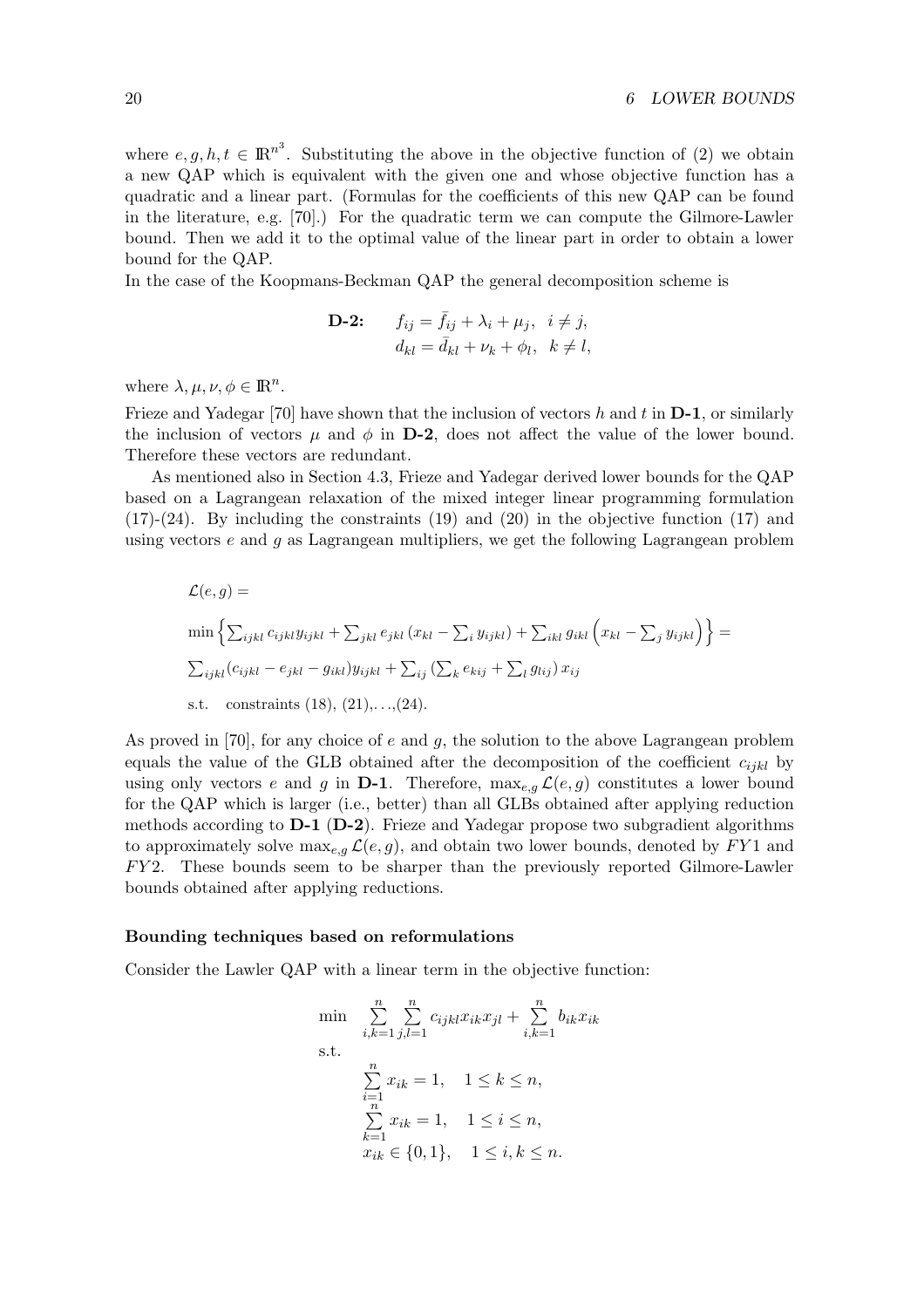As already mentioned in Section 1, we assume without loss of generality that the coefficients  $c_{ijkl}$ ,  $1 \leq i, j, k, l \leq n$  are nonnegative.

A reformulation of this QAP is another QAP of the same form with new coefficients  $c'_{ijkl}$ ,  $1 \leq i, j, k, l \leq n$ , and  $b'_{ik}$ ,  $1 \leq i, k \leq n$ , such that for all permutation matrices  $(x_{ij})$ 

$$
\sum_{i,k=1}^{n} \sum_{j,l=1}^{n} c_{ijkl} x_{ik} x_{jl} + \sum_{i,k=1}^{n} b_{ik} x_{ik} = \sum_{i,k=1}^{n} \sum_{j,l=1}^{n} c'_{ijkl} x_{ik} x_{jl} + \sum_{i,k=1}^{n} b'_{ik} x_{ik},
$$

holds. The basic idea is to derive a sequence of reformulations of the given problem by applying some "appropriate" reformulation rule. When we compute the GLB for each reformulation in the sequence, the best among these bounds is a valid bound for the original QAP. The reformulation rule is "appropriate" if the sequence of GLBs computed for the reformulations is monotonically nondecreasing. Usually, the construction of a new reformulation exploits the previous reformulations and the bounds obtained for them. Carraresi and Malucelli in [40] have proposed the following scheme to derive the coefficients of the reformulation

$$
c'_{ijkl} = c_{ijkl} + \tau_{ijkl} - \alpha_{ijl} - \beta_{jkl} + \theta_{ik}, \quad 1 \le i, j, k, l \le n,
$$
  

$$
b'_{ik} = b_{ik} + \sum_{j=1}^{n} \alpha_{ijk} + \sum_{l=1}^{n} \beta_{ikl} - (n-1)\theta_{ik}, \quad 1 \le i, k \le n.
$$

This type of bounding strategies has been proposed by Carraresi and Malucelli [39] and Assad and Xu [8]. The parameters  $\alpha$ ,  $\beta$ ,  $\tau$  and  $\theta$  are updated in each reformulation step. Their values are determined by making use of the lower bound obtained for the last reformulation and the optimal values and the dual variables of the linear assignment problems solved during the last GLB computation. Clearly, not all choices of the parameters  $\tau$ ,  $\alpha$ ,  $\beta$  and  $\theta$  in the above formulas produce a reformulation but there are settings of those parameters which do so, as shown in [8, 39].

To illustrate the idea consider the reformulation formulas proposed by Carraresi and Malucelli in [40]:

$$
\tau_{ijkl}^{(t+1)} = c_{ijkl}^{(t)} - c_{jilk}^{(t)}, \tag{43}
$$

$$
\alpha_{ijl}^{(t+1)} = u_{ijl}^{(t)},\tag{44}
$$

$$
\beta_{jkl}^{(t+1)} = v_{jkl}^{(t)},\tag{45}
$$

$$
\theta_{ik}^{(t+1)} = \frac{1}{n-1} \left( c_{ik}^{(t)} + u_i^{(t)} + v_k^{(t)} \right), \qquad (46)
$$

for all  $1 \leq i, j, k, l \leq n$ . Here t is an index which counts the reformulations,  $u_{ijl}^{(t)}$ ,  $1 \leq i \leq n$ , and  $v_{jkl}^{(t)}$ ,  $1 \leq k \leq n$ , are the optimal values of the dual variables of the LAP with cost matrix  $(c_{ijkl}^{(t)} + b_{jl}^{(t)})$ , for  $1 \leq j, l \leq n$ . Let  $l_{ik}^{(t)}$  be the optimal values of these LAPs,  $1 \leq i, k \leq n$ . Then  $u_i^{(t)}$  $i^{(t)}$ ,  $1 \leq i \leq n$ , and  $v_{k}^{(t)}$  $\sum_{k=1}^{(i)} 1 \leq k \leq n$ , are optimal values of the dual variables for the LAP with costs matrix  $(l_{ik}^{(t)} + b_{ik}^{(t)})$  (i.e., the last LAP solved to compute the GLB of the t-th reformulation). The bound produced with these settings is often denoted by CMB in the literature. Clearly, the computation of CMB (as well as the computation of the bounds obtained by applying the reformulation schemes proposed in [8, 39]) involves  $O(n^5)$ elementary operations per iteration.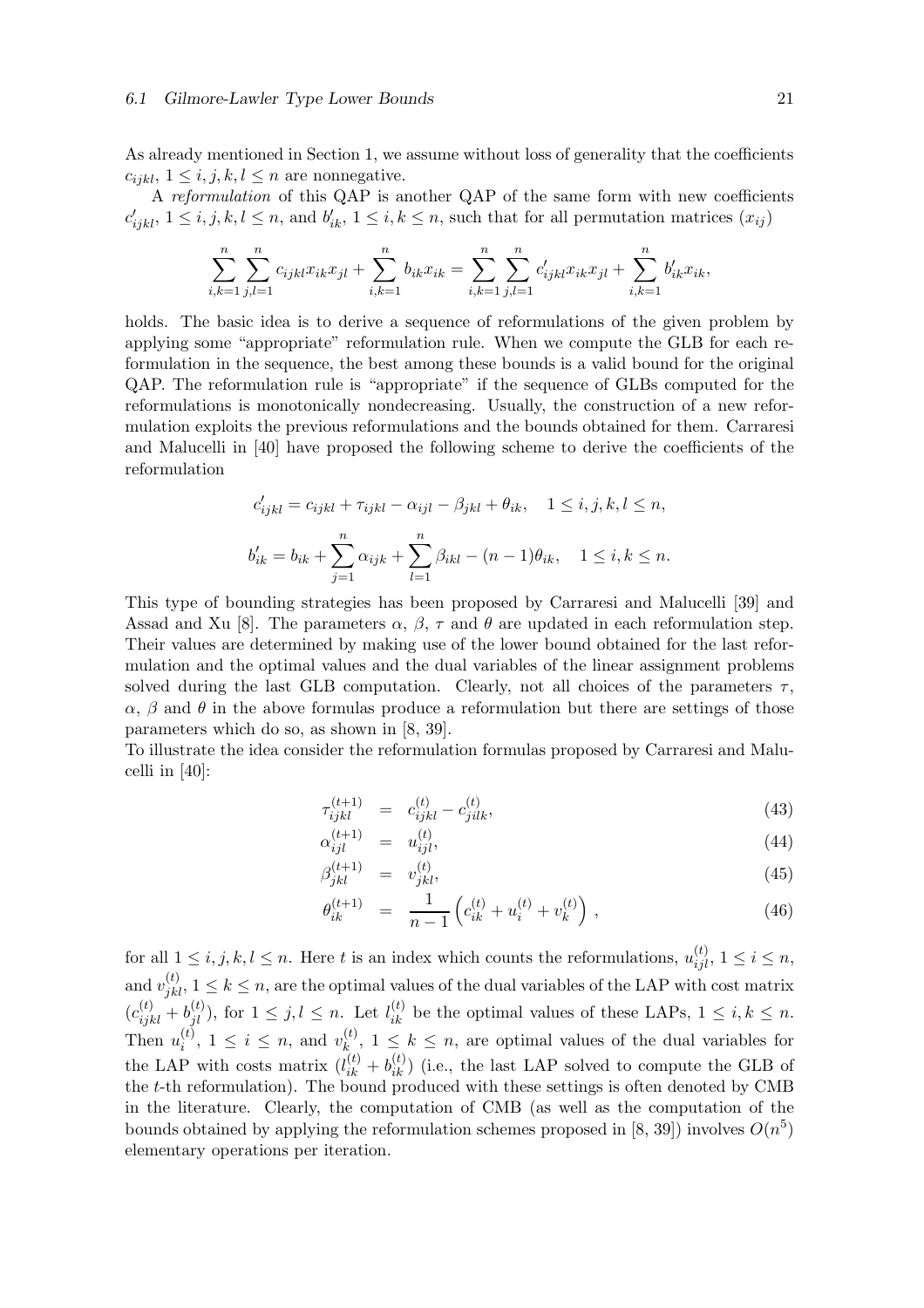The reformulation schemes generally produce bounds of good quality. However, these bounding techniques are quite time-consuming, as  $n^2 + 1$  linear assignment problems per iteration have to be solved. Finally it has been shown in [39] that in the case that  $c_{ijkl} =$  $c_{iilk}$ , for all  $1 \leq i, j, k, l \leq n$ , the general reformulation scheme cannot produce lower bounds which are better than the optimal value of the continuous relaxation of the mixed integer programming formulation of Frieze and Yadegar.

#### Lower bounds for the QAP based on a dual formulation

More recently another bounding procedure which shares the basic idea of the GLB has been proposed by Hahn and Grant [90, 91]. This procedure combines GLB ideas with reduction steps in a general framework which works also for the Lawler QAP (2). The resulting bound is denoted by HGB. Recall that we assume w.l.o.g. that all  $c_{ijkl}$  in (2) are nonnegative. As described in 2.4 the four dimensional array  $C = (c_{ijkl})$  is thought as being an  $n^2 \times n^2$  matrix composed of  $n^2$  submatrices  $C^{(i,j)}$ ,  $1 \leq i, j \leq n$ , where each  $C^{(i,j)}$  is an  $n \times n$  matrix given by  $C^{(i,j)} = (c_{ijkl})$ . This structure of C complies with the structure of the Kronecker product  $X \otimes X$ , where X is an  $n \times n$  permutation matrix. The entries  $c_{iijj}$  are called *leaders*. Clearly, there is only one leader in each matrix  $C^{(i,j)}$ . The objective function value corresponding to permutation  $\phi$  consists of the sum of those entries  $c_{ijkl}$  which correspond to 1-entries in the Kronecker product  $X_{\phi} \otimes X_{\phi}$ , where  $X_{\phi}$  is the permutation matrix corresponding to permutation  $\phi$ . Hence, entries of the form  $c_{ijil}$ ,  $j \neq l$ , or  $c_{ijkj}$ ,  $i \neq k$ , do not contribute to the value of the objective function. Such entries are called disallowed entries. Entries which are not disallowed are said to be allowed.

The bounding procedure uses the following classes of operations acting on the matrix  $(c_{ijkl})$ :

- (R1) Add a constant to all allowed entries of some row (column) of some submatrix  $C^{(ij)}$ and either subtract the same constant from the allowed entries of another row (column) of the same submatrix, or subtract it from the leader in that submatrix.
- (R2) Add a constant to all allowed entries of some row (column) of the  $n^2 \times n^2$  matrix  $(c_{ijkl})$ .

Clearly, operations of class R1 do not change the objective function; They just redistribute the entries of the submatrices  $C^{(ik)}$ . Operations of class R2 add a constant to the objective function, and hence they maintain the order of permutations with respect to the corresponding values of the objective function. The main idea is then to transform  $C$  by applying operations of the classes R1 and R2 so as to decrease the objective function by some amount, say  $R$ , and to preserve the nonnegativity of entries of the transformed array  $C'$ . Then, clearly,  $R$  is a lower bound for the optimal solution of the given QAP. If, moreover, the 0-entries in the transformed matrix  $C'$  comply with the pattern of zeros in the Kronecker product  $X_{\phi} \otimes X_{\phi}$  for some permutation matrix  $X_{\phi}$ , then R is the optimal value of the original QAP and permutation  $\phi$  is an optimal solution.

The procedure developed to find such a lower bound  $R$ , or possibly, to optimally solve the problem, is essentially similar to the Hungarian method for the linear assignment problem. It uses operations of classes R1 and R2 to redistribute the entries of  $C$  so as to obtain a pattern of zeros which complies with the pattern of zeros of the Kronecker product  $X \otimes X$  for some permutation matrix X. The whole process is a repeated computation of Gilmore-Lawler bounds on iteratively transformed problem data, where the transformations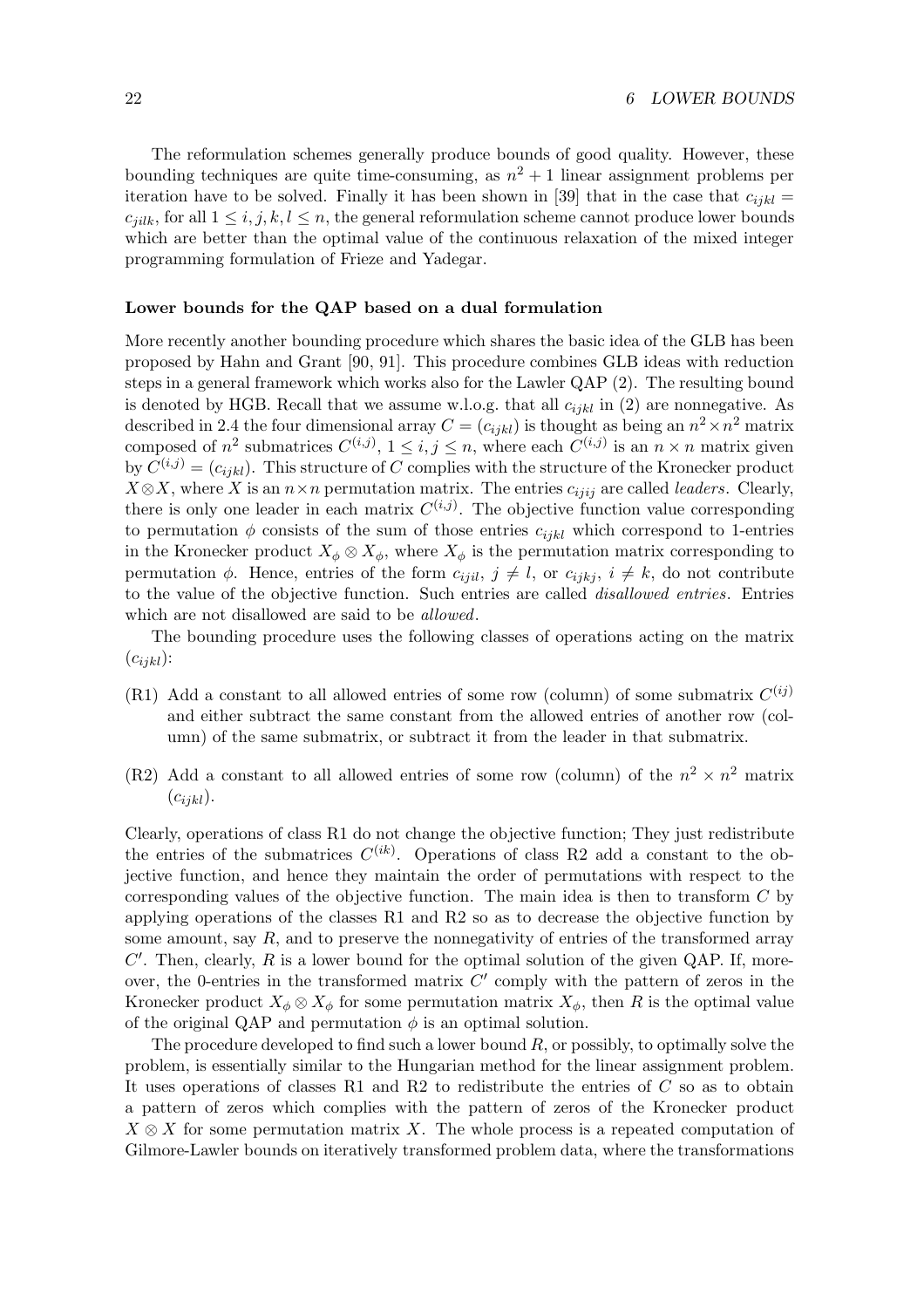generalize the ideas of reduction methods. The time complexity of each iteration is basically that of the GLB computation for a Lawler QAP (i.e.  $O(n^5)$ ).

A deeper investigation of this bounding procedure reveals that it is an iterative approach in which the dual of some LP relaxation of the original problem is solved and reformulated iteratively (see Karisch, Çela, Clausen and Espersen  $[104]$ ). The reformulation step makes use of the information furnished by the preceding solution step. Some more details of this interpretation are given in Section 6.2.

As reported in [90] this bounding procedure has been tested on small and middle sized QAP instances from QAPLIB [34]. The computational results show an improved tradeoff between quality of bounds and computation time, when compared to other bounding techniques. Other computational results of Hahn et al. [91] show that it is promising to involve the HGB in branch and bound approaches.

## 6.2 Bounds Based on Linear Programming Relaxations

As we saw in Section 4 several mixed integer linear programming (MILP) formulations have been proposed for the QAP. Clearly, the optimal solution of the continuous relaxation of an MILP formulation is a lower bound for the optimal value of the corresponding QAP. Moreover, each feasible solution of the dual of this relaxation is also a lower bound. The identification of appropriate continuous relaxations of MILP formulations, and the development of solution methods to solve these relaxations or their duals, have been important aspects of research on the QAP.

In the context of lower bound computation two MILP formulations of the QAP play a special role: The formulation of Frieze and Yadegar [70] described in Section 4.3 and that of Adams and Johnson [3] described in Section 4.4.

As we have already mentioned Frieze and Yadegar consider a Lagrangean relaxation of their MILP formulation and develop two subgradient optimization based algorithms to approximately solve the latter. The resulting bounds denoted by FY1 and FY2, respectively, perform better than the Gilmore-Lawer bound.

Adams and Johnson build upon the MILP formulation of Frieze and Yadegar and propose a slightly different MILP formulation. As shown in [3] the continuous relaxation of this formulation is tighter than the continuous relaxation of the formulation of Frieze et al. in the sense that the optimal value of the former may be strictly larger than that of the latter. Moreover, the constraints of the continuous relaxation of the formulations of Frieze et al. can be obtained as a linear combination of the constraints of the continuous relaxation of the formulation of Adams and Johnson.

Adams et al. consider a Lagrangean relaxation of (25) obtained by adding the so-called complementary constraints (26) to the objective function with Lagrangean multipliers  $\alpha_{ijkl}$ . This Lagrangean relaxation denoted by  $AJ(\alpha)$  is given below

min 
$$
\sum_{i=1}^{n} \sum_{\substack{j=1 \ j>i}}^{n} \sum_{k=1}^{n} \sum_{\substack{l=1 \ l \neq k}}^{n} (c_{ijkl} - \alpha_{ikjl}) y_{ikjl} -
$$

$$
\sum_{i=1}^{n} \sum_{\substack{j=1 \ j>i}}^{n} \sum_{k=1}^{n} \sum_{\substack{l=1 \ l \neq k}}^{n} (c_{ijkl} - \alpha_{jlik}) y_{ikjl} + \sum_{i=1}^{n} \sum_{k=1}^{n} a_{ik} b_{ik} x_{ik}
$$
s.t.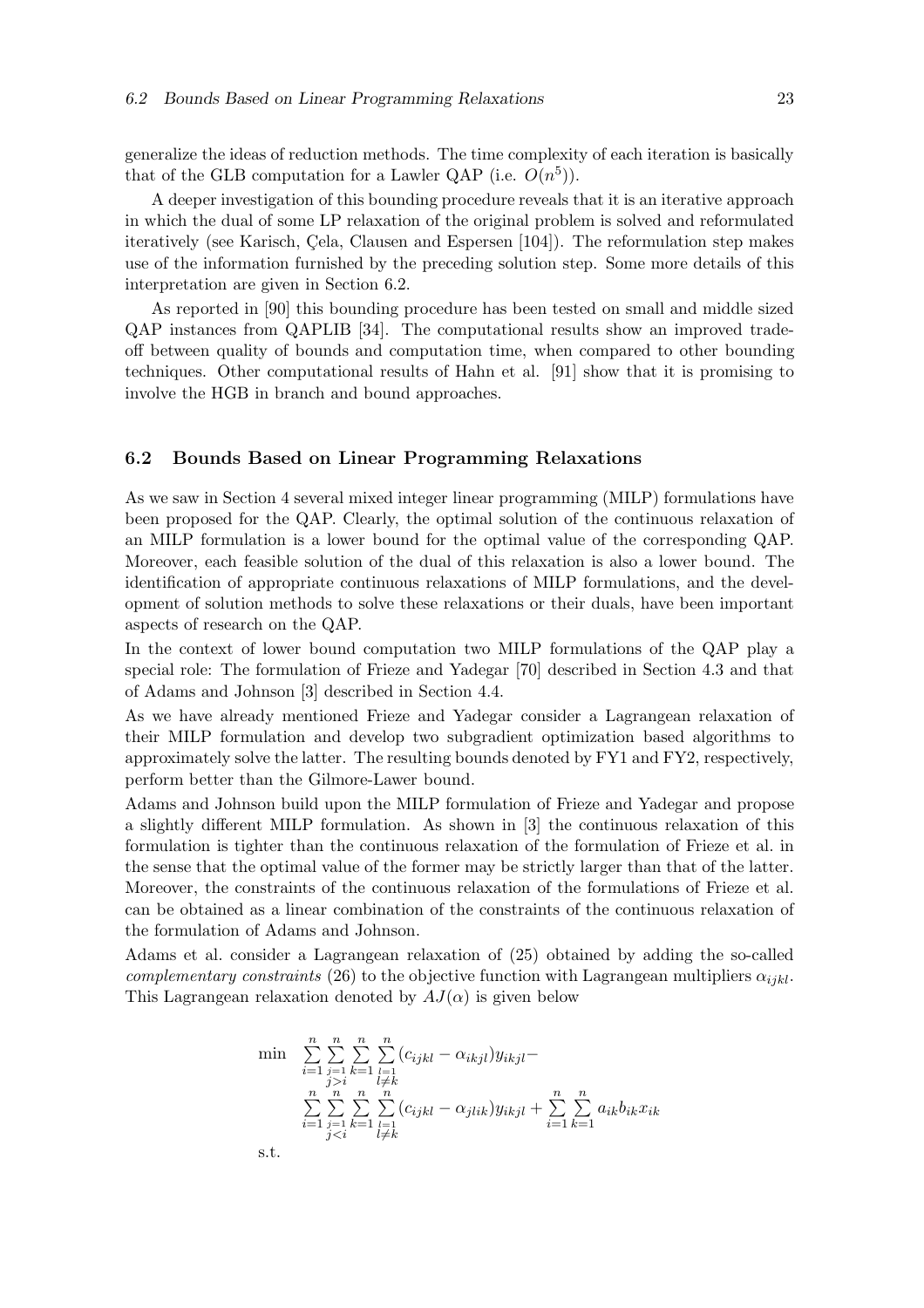$$
\sum_{i=1}^{n} x_{ik} = 1, \qquad 1 \le k \le n,
$$
\n
$$
\sum_{k=1}^{n} x_{ik} = 1, \qquad 1 \le i \le n,
$$
\n
$$
\sum_{j=1}^{n} y_{ijkl} = x_{ik}, \quad 1 \le i, k, l \le n,
$$
\n
$$
\sum_{l=1}^{n} y_{ijkl} = x_{ik}, \quad 1 \le i, j, k \le n,
$$
\n
$$
x_{ik} \in \{0, 1\}, \qquad 1 \le i, k \le n,
$$
\n
$$
0 \le y_{ijkl} \le 1, \quad 1 \le i, j, k, l \le n.
$$

Let  $\theta(\alpha)$  denote the the optimal value of  $AJ(\alpha)$ . Then  $\max_{\alpha} \theta(\alpha)$  equals the optimal value of the continuous relaxation of (25). Adams and Johnson [3] show that for each fixed set of the multipliers  $\alpha$  the problem  $AJ(\alpha)$  can be solved efficiently by solving  $n^2+1$  LAPs, where n is the size of the considered QAP. Moreover they develop an iterative dual ascent procedure to approximately solve the above maximization problem. In each iteration problem  $AJ(\alpha)$  is solved to optimality and the optimal value  $\theta(\alpha)$  is computed. Clearly,  $\theta(\alpha)$  is a lower bound for the considered QAP. Then the multipliers  $\alpha_{ijkl}$  are updated by using the information contained in the dual variables of the LAPs solved during the previous iteration. The algorithm stops after having performed a prespecified number of iterations, and then clearly, the solution it outputs gives a lower for the original QAP. These bounds are denoted by AJB. Adams and Johnson propose two updating rules for the multipliers, one of them leading to a non-decreasing sequence of lower bounds  $\theta(\alpha)$ . In both cases the time complexity of this bounding procedure is dominated by the solution of  $n^2 + 1$  LAPs in each iteration and amounts to  $O(n^5)$  per iteration.

The strength of AJB relies on the fact that it generalizes and unifies all Gilmore-Lawlerlike bounds (see Section 6.1) but the HGB. Adams et al. have shown that  $\theta(0)$  equals the Gilmore-Lawler bound whereas GLBs obtained after applying reductions as well as the bounds of Carraresi and Malucelli [39] and Assad and Xu [8] equal  $\theta(\alpha)$  for special settings of the Lagrangean multipliers  $\alpha_{ijkl}$ . *i*. From a practical point of view numerical experiments with instances from QAPLIB show that AJB generally outperforms the above mentioned bounds. However, according to the numerical results reported in [3, 90], HGB outperforms AJB in terms of quality, while having higher computation time requirements.

The theoretical relationship between AJB and HGB has been investigated recently by Karisch, Çela, Clausen and Espersen [104]. It turns out that unlike other Gilmore-Lawlerlike bounds, HGB cannot be obtained by applying the algorithm of Adams and Johnson to solve the Lagrangean relaxation. However, both AJB and HGB can be obtained as feasible solutions of the dual of the continuous relaxation of the MILP formulation (25) proposed by Adams and Johnson. Karisch et al. propose an iterative algorithm to approximately solve this dual, and show that AJB, HGB, and all other Gilmore-Lawler-like bounds can be obtained by applying this algorithm with specific settings for the control parameters. Moreover, the same authors identify a setting of parameters which seems to produce a bound which is competitive with HGB in terms of quality and provides a better time/quality tradeoff. This bound denoted by KCCEB seems to be especially suitable for use within branch and bound algorithms (see [104] for more details).

Concerning the solution to optimality of the continuous relaxation of (25), Adams and Johnson point out that the resulting linear program (LP) is highly degenerated, and degeneracy poses a problem for primal approaches. An effort to solve this LP relaxation has been done by Resende, Ramakrishnan and Drezner [158]. These authors use an interior point approach to solve the LP relaxation for QAP instances of size smaller than or equal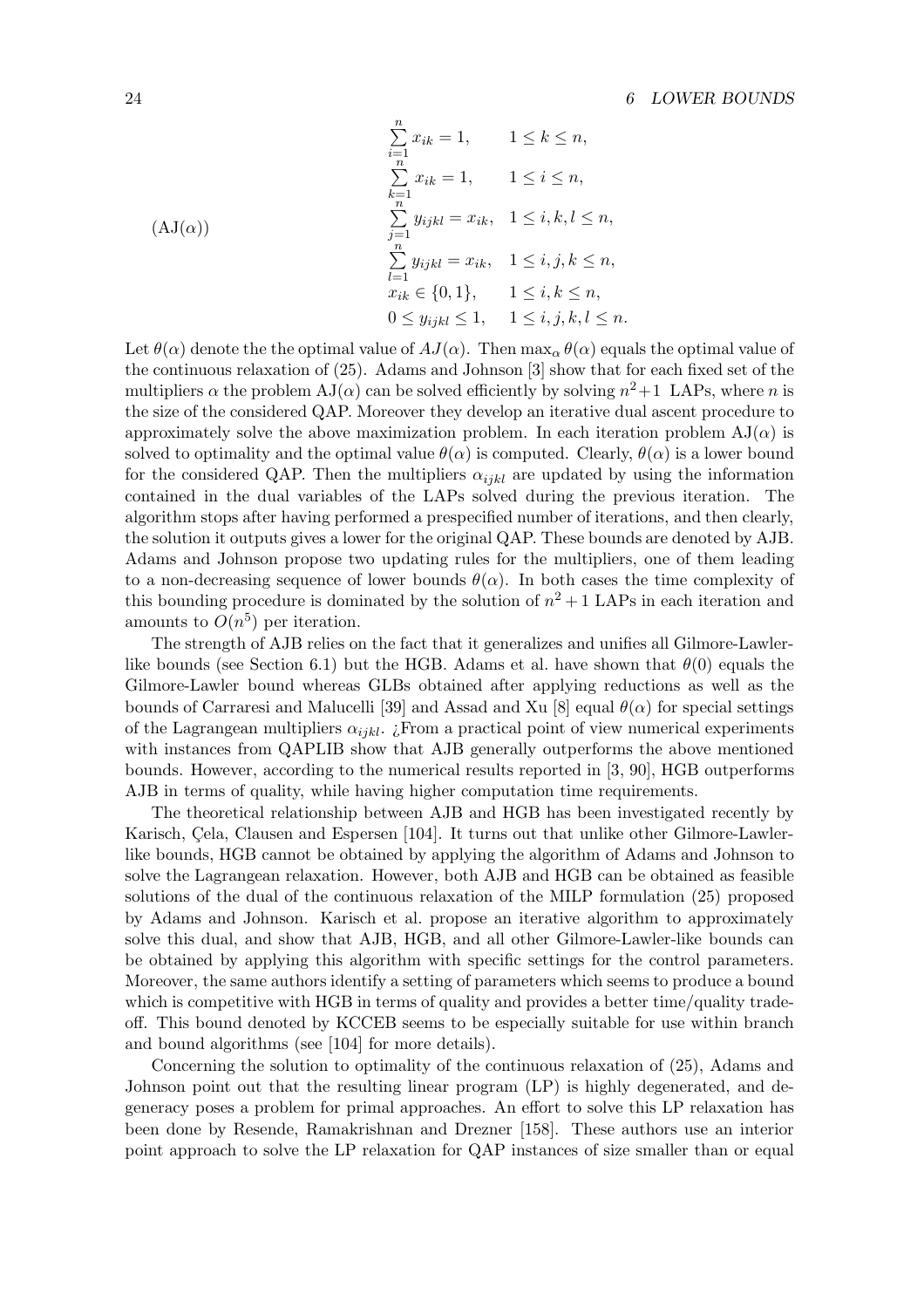to 30 taken from QAPLIB [34]. For larger instances the memory requirements become prohibitive. The bounds of Resende et al., frequently denoted by IPLP, turn out to be the best existing bounds for a large number of test instances from QAPLIB. However, the computation of the IPLP bounds requires very high computation times (see [158]) and therefore, the IPLP bounds cannot be used within branch and bound algorithms, despite their good quality.

The HGB bound of Hahn et al. [90] and the KCCEB bound of Karisch et al. [104] seem to be the only linearization bounds comparable with IPLP, in terms of tightness. Moreover, generally, HGB can be computed much faster than IPLP, whereas KCCEB seems to be computable at least one order of magnitude faster than IPLP (see [104]).

#### 6.3 Variance Reduction Lower Bounds

The variance reduction lower bounds were introduced by Li, Pardalos, Ramakrishnan and Resende in [123]. Consider an instance of the Koopmans-Beckmann QAP of size  $n$ , with flow and distance matrices  $F = (f_{ij})$  and  $D = (d_{ij})$ . Partition both matrices as  $F = F_1 + F_2$ and  $D = D_1 + D_2$ , where  $F_1 = (f_{ij}^{(1)})$ ,  $F_2 = (f_{ij}^{(2)})$  and  $D_1 = (d_{ij}^{(1)})$ ,  $D_2 = (d_{ij}^{(2)})$ , and define a new  $n \times n$  matrix  $L = (l_{ij})$ , by solving the following  $n^2$  LAPs

$$
l_{ij} := \min_{\substack{\phi \in S_n \\ \phi(i) = j}} \sum_{k=1}^n \left( f_{ik}^{(1)} d_{j\phi(k)}^{(1)} + f_{ki}^{(2)} d_{\phi(k)j} + f_{ki} d_{\phi(k)j}^{(2)} - f_{ki}^{(2)} d_{\phi(k)j}^{(2)} \right).
$$
 (47)

It has been shown in [123] that the solution of the LAP with cost matrix L constitutes a lower bound for the considered QAP. The problem of concern now is to choose  $F_1, F_2$  and  $D_1, D_2$  such that the resulting lower bound is maximized. Notice that by setting  $F_1 = F$ and  $D_1 = D$  we obtain the GLB.

Given an  $m \times n$  matrix M, denote its rows and columns  $m_{(i)}$ , and  $m_{(j)}$ ,  $i, j = 1, \ldots, n$ , respectively. Think of M as a data set of mn elements  $m_{ij}$ , and define an average  $\gamma(M)$ and a variance  $V(M)$  as

$$
\gamma(M) := \frac{1}{mn} \sum_{i=1}^{m} \sum_{j=1}^{n} m_{ij}, \qquad V(M) := \sum_{i=1}^{m} \sum_{j=1}^{n} (\gamma(M) - m_{ij})^2.
$$

Also define the total variance

$$
T(M, \lambda) := \lambda \sum_{i=1}^{m} V(m_{(i.)}) + (1 - \lambda)V(M), \quad \lambda \in [0, 1].
$$

The term  $V(m_{(i)})$  stands for the variance of  $m_{(i)}$ , treated as an  $1 \times n$  matrix. Li et al. observed that as the variances of the matrices  $F$  and  $D$  decrease, the GLB increases. Moreover, GLB becomes maximum if the variances of the rows of the matrices equal zero. The partition scheme considered is of the form  $F_1 = F + \Delta_F, F_2 = -\Delta_F$ , and  $D_1 =$  $D + \Delta_D, D_2 = -\Delta_D$ . We will only describe how  $\Delta_F$  is obtained;  $\Delta_D$  is then obtained in an analogous way. Thus, the problem is to find a matrix  $\Delta_F$ , such that the variances of  $F_1$ and  $F_2$  and the sum of the variances of the rows for each  $F_1$  and  $F_2$  are minimized. This problem can be stated mathematically as

$$
\min \qquad \theta T(F + \Delta_F, \lambda) + (1 - \theta)T(-\Delta_F^T, \lambda), \tag{48}
$$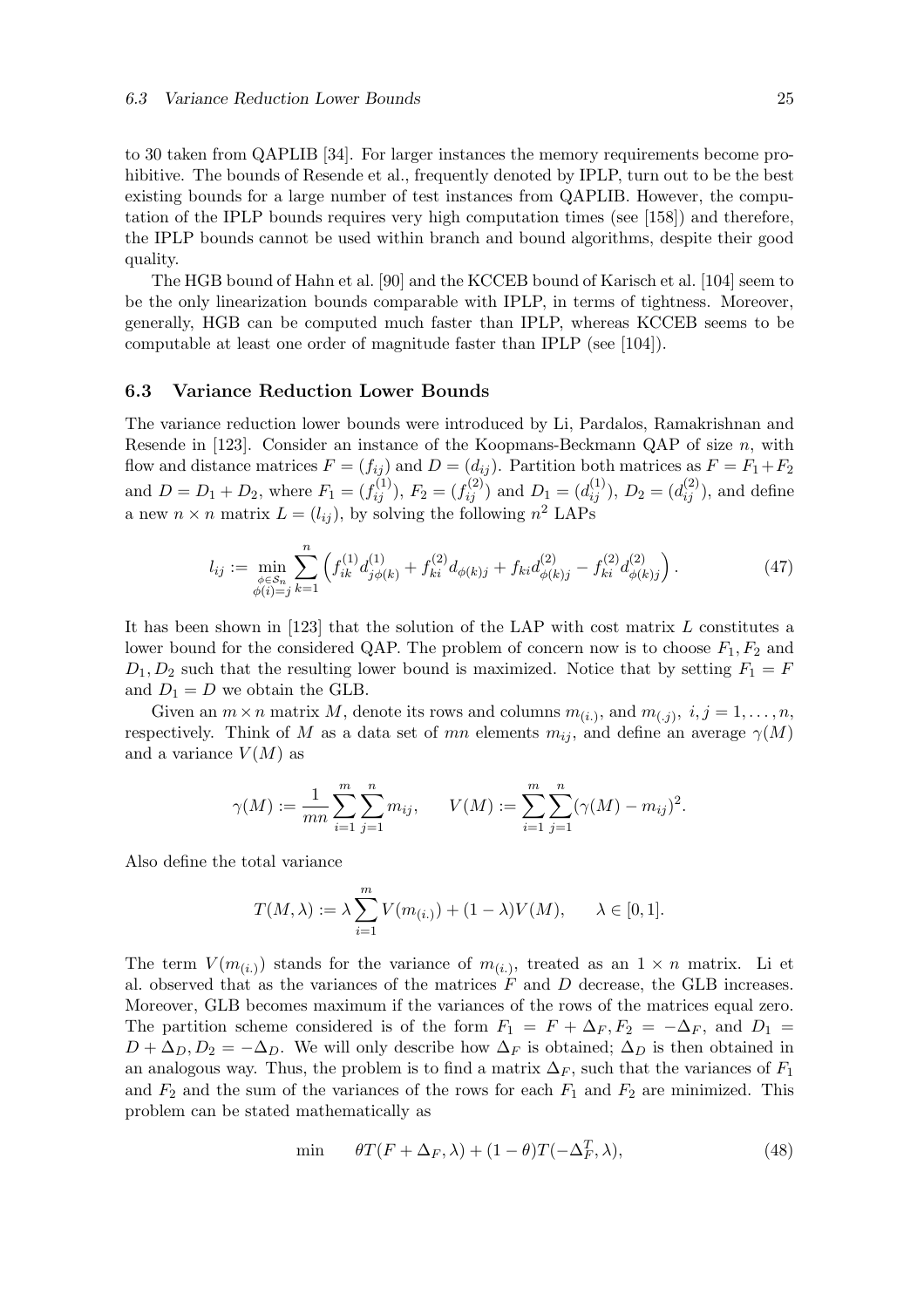where  $\Delta_F = (\delta_{ij})$  is an  $n \times n$  matrix and  $\theta \in [0,1]$  is a parameter. Two approximate solutions

**R-1:** 
$$
\delta_{ij} = \theta(f_{nn} - f_{ij}) + \delta_{nn}, \quad i, j = 1, \dots, n,
$$
  
**R-2:** 
$$
\delta_{ij} = \theta(\gamma(f_{(.n)}) - \gamma(f_{(.j)}) \quad i, j = 1, \dots, n,
$$

where  $\delta_{nn}$  is arbitrary, were proposed in [123], The matrix  $\Delta_D$  is constructed in the same way. After the partitioning of the matrices  $F$  and  $D$  according to  $\mathbb{R}$ -1 or  $\mathbb{R}$ -2, the solution to the LAP with cost matrix  $L = (l_{ij})$  (where  $l_{ij}$  are defined in (47)) yields the bounds  $LB1(\theta)$  or  $LB2(\theta)$ , respectively.

Notice that R-2 is obtained under the assumption that the columns of the matrix  $\Delta_F$  $(\Delta_D)$  are constant. This fact can be used to speed the computation of  $LB2(\theta)$  by applying Proposition 6.1.

In the case of computing  $LB1(\theta)$ , the direct approach would be to solve  $n^2$  LAPs defined in (47), and this would require  $O(n^5)$  elementary operations. A different approach is to calculate lower bounds  $l_{ij}$  for the values  $l_{ij}$ ,  $i,j = 1, \ldots, n$ , and to solve than the LAP with cost matrix  $(\hat{l}_{ij})$ 

$$
\hat{l}_{ij} := \langle \hat{f}_{(i,.)}^{(1)}, \hat{d}_{(j,.)}^{(1)} \rangle^{-} + \langle \hat{f}_{(.,i)}^{(2)}, \hat{d}_{(.,j)} \rangle^{-} + \langle \hat{f}_{(.,i)}, \hat{d}_{(.,j)}^{(2)} \rangle^{-} + \langle \hat{f}_{(.,i)}^{(2)}, \hat{d}_{(.,j)}^{(2)} \rangle^{+}.
$$

It takes  $O(n^3)$  time to compute all  $\hat{l}_{ij}$  and the same time to solve the final LAP. Thus, the variance reduction lower bound can be computed in  $O(n^3)$  time. These lower bounds perform well on QAPs with input matrices that have high variances, but their performance reduces to that of the GLB when the variance of the matrices is small.

It is worth noting that there is also a closed form solution to problem (48) given by Jansen [96]. However, as reported in [123], using that closed form to compute the lower bounds, poses implementation obstacles.

#### 6.4 Eigenvalue Based Lower Bounds

These bounds were introduced by Finke, Burkard, and Rendl [67], and can be applied to the Koopmans-Beckmann QAP in (1). They are based on the relationship between the objective function value of the QAP in the trace formulation (9) and the eigenvalues of its coefficient matrices. When designed and implemented carefully, these techniques produce bounds of good quality in comparison with Gilmore-Lawler-like bounds or, more generally, with bounds based on linear relaxations. However, these bounds are quite expensive in terms of computation time requirements and therefore are not appropriate for use within branch and bound algorithms. Moreover, these bounds deteriorate quickly when lower levels of the branch and bound tree are searched, as shown by Karisch, Clausen, Perregaard, and Rendl [49].

Upon the introduction of the method in [67], many improvements and generalizations have appeared [86, 87, 88, 89, 154, 155]. There is a resemblance with the Gilmore-Lawler based lower bounds in the sense that, based upon a general eigenvalue bound, reduction techniques are applied to the quadratic terms of the objective function in order to improve its quality. In this case the reduction techniques yield a significant improvement, which is not really the case with the GLB.

## Bound EV

Consider the trace formulation of the QAP in  $(9)$ , with F and D being real symmetric matrices (see Section 2.3), and hence having only real eigenvalues. The following theorem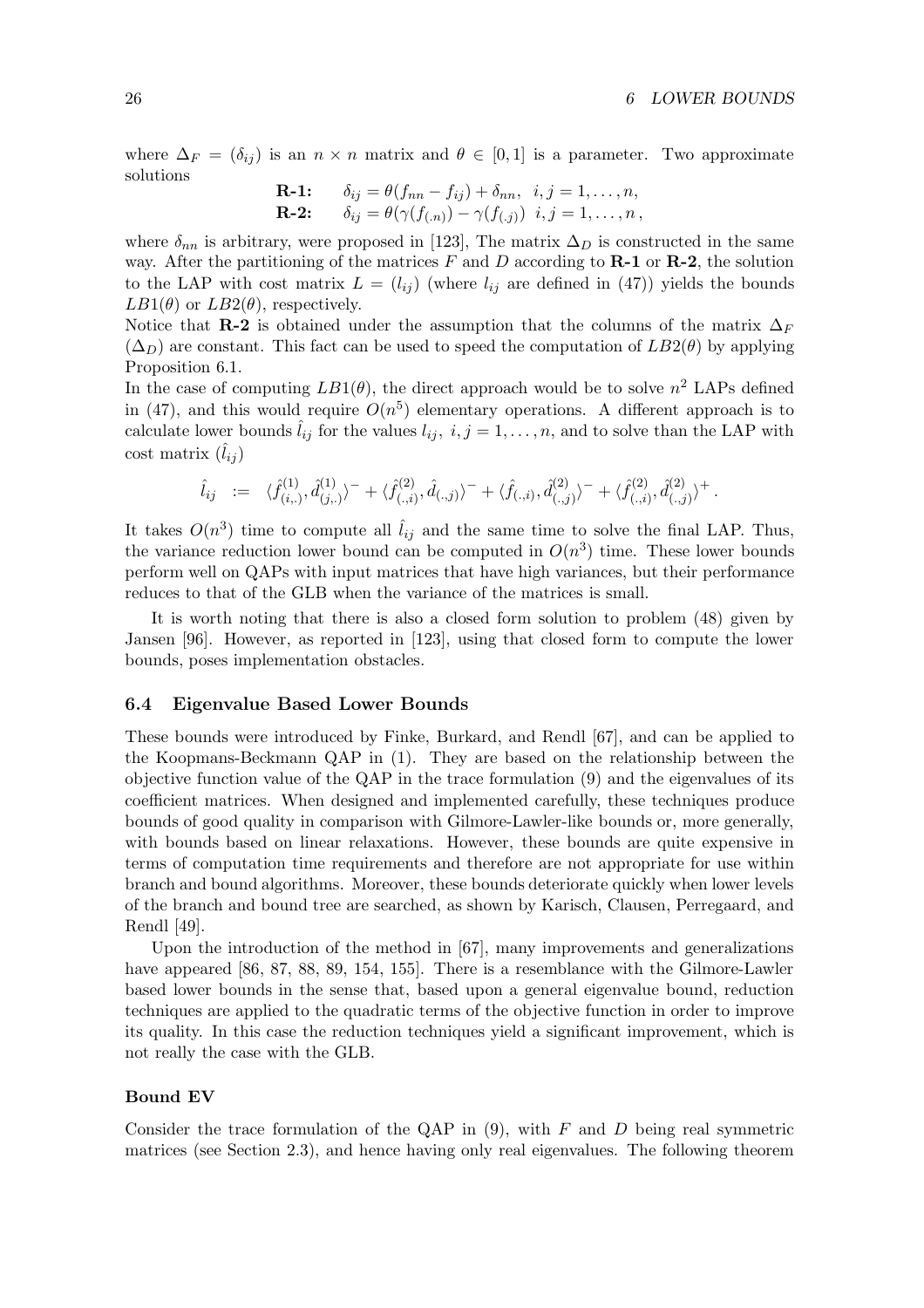describes the relations between the eigenvalues of matrices  $F$  and  $D$  and the objective function of  $QAP(F, D)$ :

Theorem 6.1 (Finke, Burkard, and Rendl [67], 1987)

Let D, F be symmetric  $n \times n$  matrices with real entries. Denote by  $\lambda = (\lambda_1, \dots, \lambda_n)^T$  and  $x_1, \ldots, x_n$  the eigenvalues and eigenvectors of F, and by  $\mu = (\mu_1, \ldots, \mu_n)^T$  and  $y_1, \ldots, y_n$ the eigenvalues and eigenvectors of D, respectively. Then the following two relations are true for all  $X \in \mathbf{X}_n$ ,

(i) 
$$
tr(FXDX^T) = \sum_{i=1}^{n} \sum_{j=1}^{n} \lambda_i \mu_j \langle x_i, Xy_j \rangle^2 = \lambda^T S(X) \mu
$$

where  $S(X) = (\langle x_i, X y_j \rangle^2)$  is a doubly stochastic matrix,

(ii)  $\langle \lambda, \mu \rangle^- \le \operatorname{tr}(FXDX^T) \le \langle \lambda, \mu \rangle^+$ .

By using part (ii) of Theorem 6.1 we obtain a lower bound (EVB) for the considered QAP

EVB := 
$$
\langle \lambda, \mu \rangle^{-} + \min_{X \in \mathbf{X}_n} tr(BX^T).
$$

The second term is the optimal value of an LAP and can be computed efficiently.

EVB is not a strong bound. It often takes a negative value for QAP instances with nonnegative coefficients. According to Theorem 6.1 the smaller the interval  $[\langle \lambda, \mu \rangle^-, \langle \lambda, \mu \rangle^+]$ is, the closer is  $\langle \lambda, \mu \rangle^-$  to  $tr(FXDX^T)$ . Thus, trying to equivalently transform the given QAP so as to decrease the length of that interval is one possibility to improve EVB.

#### Reduction methods and bound EV1

One possibility to make the interval  $[\langle \lambda, \mu \rangle^-, \langle \lambda, \mu \rangle^+]$  smaller, and hence to improve EVB, is to decompose the matrices  $F$  and  $D$  such that some amount will be transferred to the linear term, and the eigenvalues of the matrices resulting in the quadratic term are as uniform in value as possible. Define the *spread* of the matrix  $F$  as

$$
spread(F) := \max \{ | \lambda_i - \lambda_j | : i, j = 1, \ldots, n \}.
$$

Our goal is to minimize the spreads of the matrices that compose the quadratic term. There is no simple closed form for expressing  $spread(F)$  in terms of  $f_{ij}$ , however there is a closed formula for an upper bound  $m(F)$  due to Mirsky [136]

$$
spread(F) \le m(F) = \left[ 2\sum_{i=1}^{n} \sum_{j=1}^{n} f_{ij}^{2} - \frac{2}{n} (trF)^{2} \right]^{1/2}.
$$
 (49)

Finke, Burkard, and Rendl [67] have proposed the following decomposition scheme

$$
f_{ij} = \bar{f}_{ij} + e_i + e_j + r_{ij},\tag{50}
$$

$$
d_{kl} = \bar{d}_{kl} + g_k + g_l + s_{kl},
$$
\n(51)

where  $r_{ij} = s_{ij} = 0$ , for  $i \neq j$ . Denote  $\bar{F} = (\bar{f}_{ij})$  and  $\bar{D} = (\bar{d}_{ij})$ . The values of  $e_i$  and  $r_{ii}$  ( $g_i$  and  $s_{ij}$ ) which minimize the function  $f(e,r) = m(\bar{F})$  ( $h(g,r) = m(\bar{D})$ ) obtained by substituting the values of  $\bar{f}_{ij}$  ( $\bar{d}_{ij}$ ) in (49) are given by closed formula, see [67].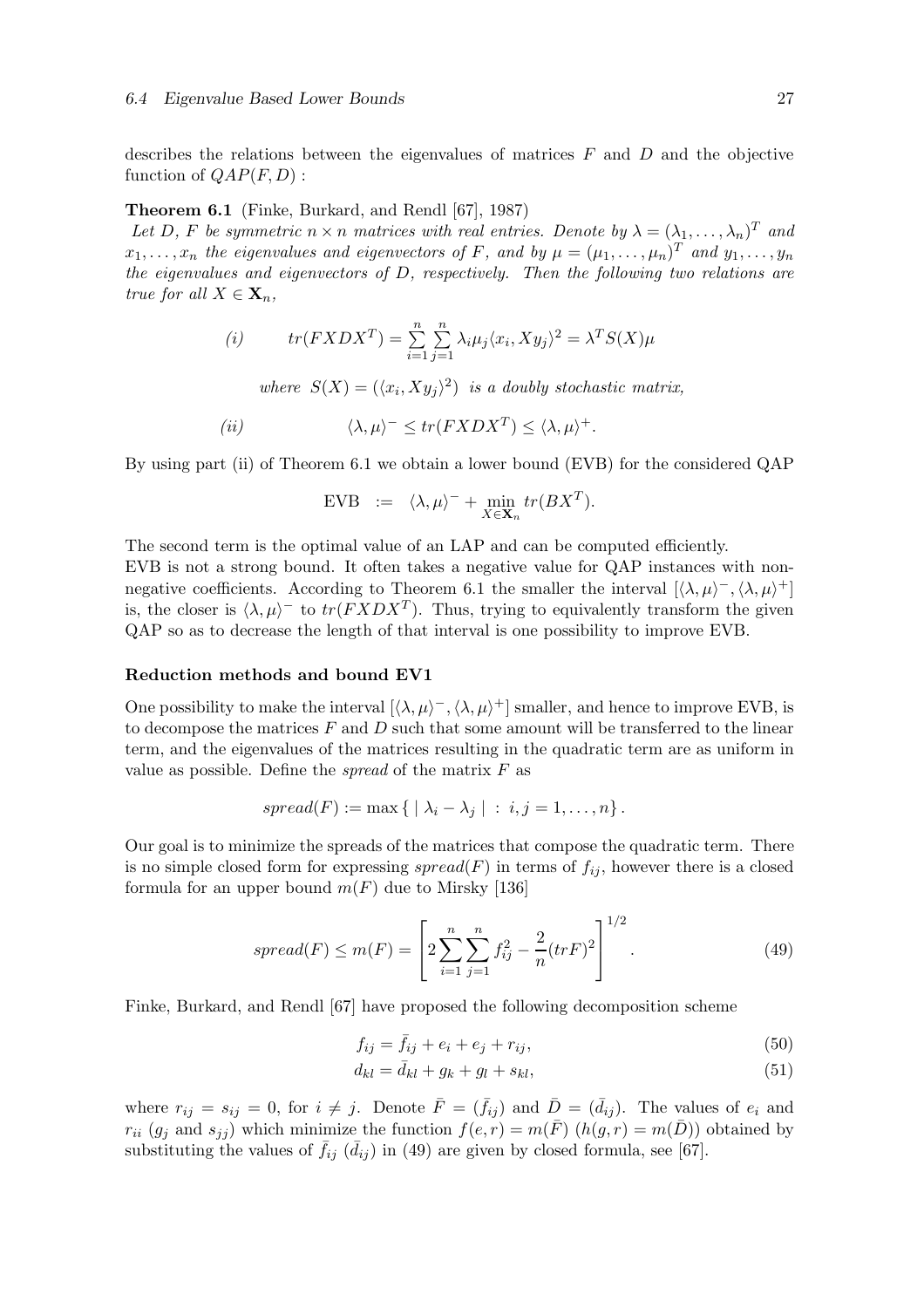By replacing  $F$  and  $D$  in (9) we obtain

$$
tr(FXD + B)X^T = tr(\bar{F}X\bar{D} + \bar{B})X^T,
$$

where  $\bar{b}_{ij} = b_{ij} + f_{ii}d_{jj} + 2e_i \sum_{\substack{k=1 \ k \neq j}}^n d_{jk}$ . Let  $\bar{\lambda} = (\bar{\lambda}_1, \ldots, \bar{\lambda}_n)$  and  $\bar{\mu} = (\bar{\mu}_1, \ldots, \bar{\mu}_n)$  be the eigenvalues of matrices  $\overline{F}$  and  $\overline{D}$ , respectively. By applying EVB to the QAP with transformed coefficient matrices we obtain a new eigenvalue bound EVB1

$$
\text{EVB1} \;\; := \;\; \langle \bar{\lambda}, \bar{\mu} \rangle^- + \min_{X \in \mathbf{X}_n} tr \bar{B} X^T.
$$

#### Bound EV2

If we restrict ourselves only to purely quadratic, symmetric QAPs  $(f_{ii} = d_{ii} = 0,$  for all *i*,  $B = 0$ ), the matrix  $\overline{B}$  in the above decomposition becomes  $\overline{B} = cw^T$ , where  $c =$  $2(e_1,\ldots,e_n)^T$  and  $w = (\sum_j d_{1j},\ldots,\sum_j d_{nj})^T$ . Therefore  $\min_{X \in \mathbf{X}_n} tr(\bar{B}X^T) = \langle c,w \rangle^-,$ and

EVB1 = 
$$
\langle \overline{\lambda}, \overline{\mu} \rangle^{-} + \langle c, w \rangle^{-} \le \min_{X \in \mathbf{X}_n} tr(\overline{F} \overline{X} \overline{D} + \overline{B}) X^T
$$
.

One can, however, obtain a further improvement as suggested by Rendl [154] as follows. Let  $S_k := \{X_1, \ldots, X_k\} \subseteq \mathbf{X}_n$ , and

$$
L(X_i) := \min \left\{ \langle c, X_i w \rangle \ : \ X_i \in \mathbf{X}_n \setminus S_{i-1} \right\}.
$$

Thus, for any integer  $k \geq 1$  we have  $L(X_1) \leq L(X_2) \leq \cdots \leq L(X_k)$ . In other words the set  $S_k$  contains the k best solutions (permutation matrices) of the problem  $\min_{X \in \mathbf{X}_n} \langle c, X_i w \rangle$ .

 $Z(\bar{F}, \bar{D}, X_i)$  is the value of the objective function of  $QAP(\bar{F}, \bar{D})$  yielded by solution  $X_i$ , i.e.,

$$
Z(\bar{F}, \bar{D}, X_i) = tr(\bar{F}X_i\bar{D} + \bar{B})X_i^T.
$$

Further define  $Z(k) := \min \{ Z(\bar{F}, \bar{D}, X_i) : i = 1, ..., k \}.$  Then the following inequalities hold (see [154])

$$
Z(1) \geq \cdots \geq Z(k) \geq \langle \overline{\lambda}, \overline{\mu} \rangle^{-} + L(X_k) \geq \cdots \geq \langle \overline{\lambda}, \overline{\mu} \rangle^{-} + L(X_1),
$$

where the equality  $Z(i) = \langle \overline{\lambda}, \overline{\mu} \rangle^- + L(X_i)$  for some i implies that  $X_i$  is an optimal solution of  $QAP(F, D)$ . Thus, essentially, we try to reduce the gap between the optimal value of the QAP and the lower bound EVB1, by increasing the value of the linear term  $\langle c, w \rangle$ <sup>-</sup> in the bound in k steps, where k is specified as a parameter. The generation of the set  $S_k$ is a special case of the problem of finding the k best solutions of an assignment problem. Murty [139] has given an  $O(kn^3)$  algorithm to solve this problem. Rendl [154] presents an  $O(n \log n + (n + \log k)k)$  algorithm for the special case where the cost matrix of the assignment problem is given as a product matrix  $(c_iw_i)$ .

Rendl [154] addresses two issues regarding the effectiveness of the above ranking procedure in improving the lower bound. First, if the vectors c and w have  $m \leq n$  equal elements, then there are at least m! permutation matrices  $\{X_i\}$  such that the values  $\langle c, X_i w \rangle$  are equal. This implies in turn that there will be none or small improvement in the lower bound while generating  $S_k$  for quite some number of iterations. It can be shown that c and w will have equal elements if the row sums of  $F$  and  $D$  are equal (see [67]). Hence, the ranking procedure could give good results in the case that most of the row sums of F and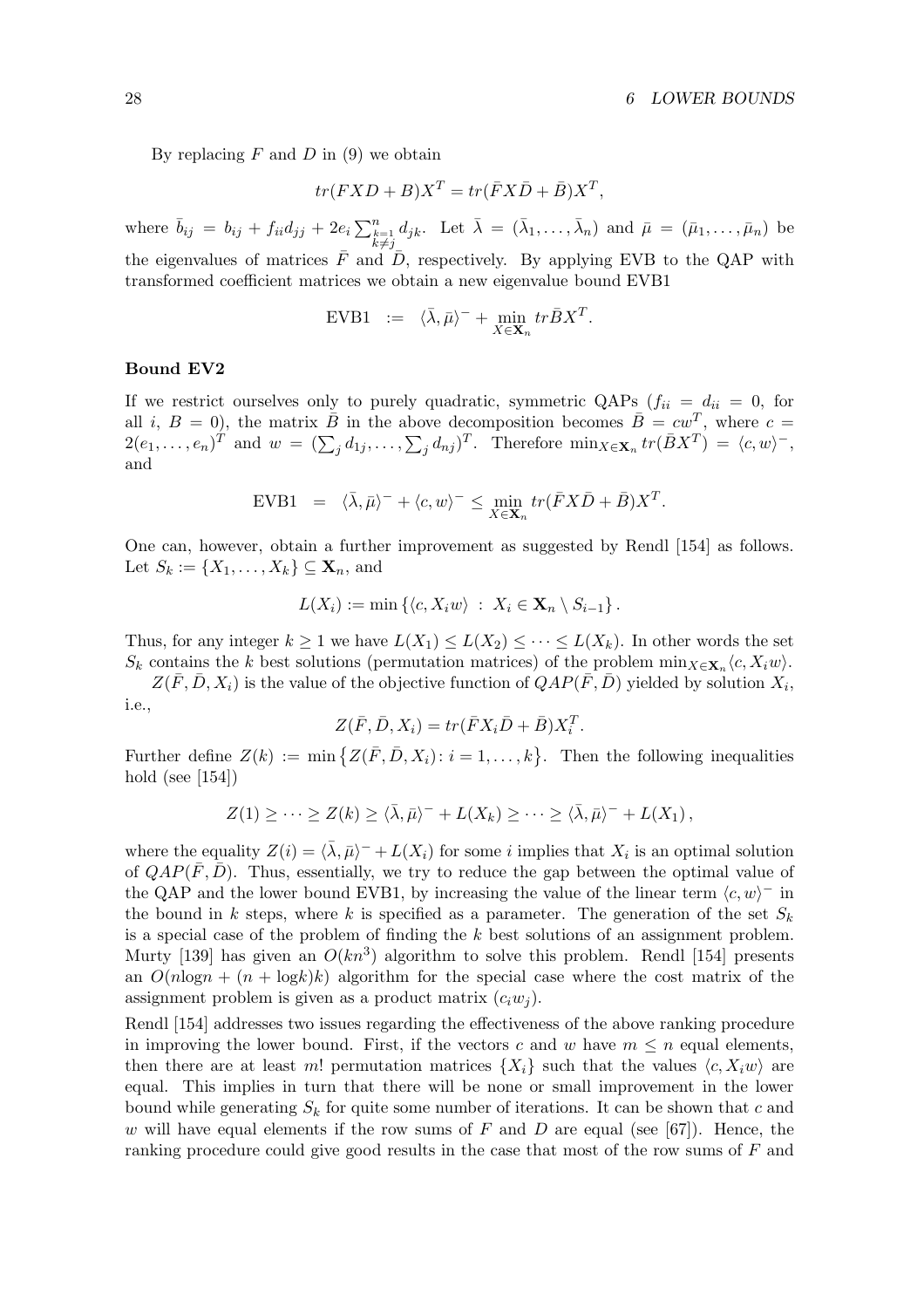D are not equal. Secondly, Rendl defines a ratio  $\Lambda$  called the *degree of linearity* based on the ranges of the quadratic and linear terms that compose the lower bound

$$
\Lambda:=\frac{\langle \bar{\lambda},\bar{\mu}\rangle^+-\langle \bar{\lambda},\bar{\mu}\rangle^-}{\langle c,w\rangle^+-\langle c,w\rangle^-}.
$$

The influence of the linear term on the lower bound is inversely proportional to the value of  $\Lambda$ . A small value of  $\Lambda$  suggests that the ranking procedure would be beneficial for the improvement of EVB1 for symmetric, pure quadratic QAPs. For large values of  $\Lambda$ , we can expect that the quadratic term dominates the linear term in the objective function. In this case Finke et al. [67] suggest the following improvement of EVB1. Consider part (i) of Theorem 6.1 applied to the reduced matrices  $\overline{F}$  and  $\overline{D}$ , and denote the elements of the matrix  $S(X)$  by  $s_{ij}$ ,  $s_{ij} = \langle x_i, X y_j \rangle^2$ . It is easy to see that  $l_{ij} \leq s_{ij} \leq u_{ij}$ , where

$$
u_{ij} = \max\{(\langle x_i, y_j \rangle^{-})^2, (\langle x_i, y_j \rangle^{+})^2\},\
$$

$$
l_{ij} = \begin{cases} 0, & \text{if } \langle x_i, y_j \rangle^- \cdot \langle x_i, y_j \rangle^+ < 0, \\ \min\{(\langle x_i, y_j \rangle^-)^2, (\langle x_i, y_j \rangle^+)^2\}, & \text{otherwise.} \end{cases}
$$

Recalling the fact that the  $s_{ij}$  are the elements of a doubly stochastic matrix, we can then form the capacitated transportation problem

$$
CTP^* = \min \qquad \sum_{i=1}^{n} \sum_{j=1}^{n} \bar{\lambda}_i \bar{\mu}_j s_{ij}
$$
  
s.t. 
$$
\sum_{i=1}^{n} s_{ij} = 1, \quad j = 1, ..., n,
$$

$$
\sum_{j=1}^{n} s_{ij} = 1, \quad i = 1, ..., n,
$$

$$
l_{ij} \le s_{ij} \le u_{ij}.
$$

Then, a new lower bound would be

$$
EVB2 = CTP^* + \langle c, w \rangle^-.
$$

#### Other eigenvalue related bounds

Rendl and Wolkowicz [155] derive a new lower bound similar to EVB2. Notice that the decomposition scheme in (50) and (51) is uniquely determined by the 4n-dimensional vector  $d := (e^T, g^T, r^T, s^T) \in \mathbb{R}^{4n}$ , where  $r = (r_{11}, \ldots, r_{nn})^T$  and  $s = (s_{11}, \ldots, s_{nn})^T$ . EVB1 is then a function of  $d$ . Maximizing this function with respect to  $d$  will result in a lower bound with the best possible decomposition with respect to both the linear and the quadratic term. Maximizing EVB1 as a function of  $d$  leads to a nonlinear, nonsmooth, nonconcave maximization problem which is hard to solve to optimality. Rendl et al. propose a steepest ascent algorithm to approximately solve this problem (see [155]). The new bound, denoted EVB3, produces the best lower bounds for a number of QAP instances from QAPLIB, with the expense, however, of high computational time requirements.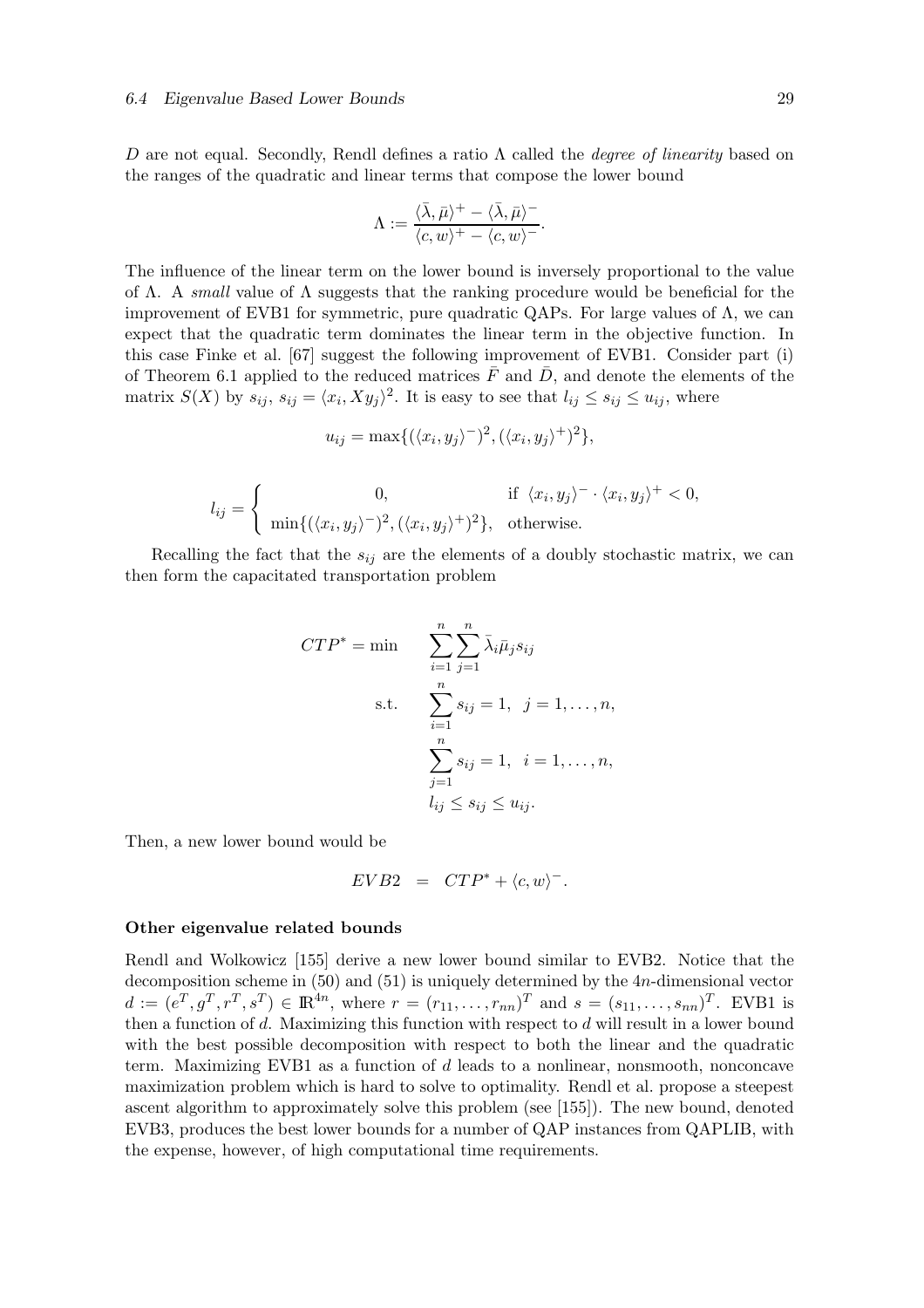A more general approach to eigenvalue based lower bounding techniques, was employed by Hadley, Rendl and Wolkowicz [87]. Consider the following sets of  $n \times n$  matrices, where I is the  $n \times n$  identity matrix and  $u := (1, \ldots, 1)^T$  is the *n*-dimensional vector of all ones:

$$
\mathcal{O} := \{X : X^T X = I\}, \qquad \text{set of orthogonal matrices,}
$$
\n
$$
\mathcal{E} := \{X : Xu = X^T u = u\}, \quad \text{set of matrices with row}
$$
\n
$$
and \text{ column sums equal to one,}
$$
\n
$$
\mathcal{N} := \{X : X \ge 0\}, \qquad \text{set of nonnegative matrices.}
$$
\n
$$
(52)
$$

It is a well known result that  $\mathbf{X}_n = \mathcal{O} \cap \mathcal{E} \cap \mathcal{N}$ , while the set  $\Omega$  of *doubly stochastic matrices* is given as  $\Omega = \mathcal{E} \cap \mathcal{N}$ . Moreover, by Birkhoff's theorem [17] we know that  $\Omega$  is a convex polyhedron with vertex set  $\mathbf{X}_n$ , i.e.,  $\Omega = conv\{X : X \in \mathbf{X}_n\}$ . The above characterization of  $X_n$  implies that we get a relaxation of the QAP, if we delete one or two of the matrix sets  $\mathcal{O}, \mathcal{E}$  and N in the intersection  $\mathbf{X}_n = \mathcal{O} \cap \mathcal{E} \cap \mathcal{N}$ . Obviously, the relaxation, and therefore the lower bound, will be tighter if only one of the matrix sets is excluded. In relation to Theorem 6.1, Rendl and Wolkowicz [155] have shown that

$$
\min_{X \in \mathcal{O}} tr(FXDX^{T}) = tr(F\Lambda_{F}\Lambda_{D}^{T}D\Lambda_{D}\Lambda_{F}^{T}) = \langle \lambda, \mu \rangle^{-},
$$
  

$$
\max_{X \in \mathcal{O}} tr(FXDX^{T}) = tr(F\Lambda_{F}\Lambda_{D}^{T}D\Lambda_{D}\Lambda_{F}^{T}) = \langle \lambda, \mu \rangle^{+},
$$

where  $\Lambda_F, \Lambda_D$  are matrices whose columns consist of the eigenvectors of F and D, respectively, in the order specified by their minimal (maximal) inner product. In other words, the lower bound on the quadratic part of the QAP as obtained in EVB, is derived by relaxing the feasible set to the set of orthogonal matrices.

All eigenvalue bounds discussed above relax the set of permutation matrices to  $\mathcal{O}$ . A tighter relaxation was proposed in [86, 88], where the set of permutation matrices was relaxed to  $\mathcal{O} \cap \mathcal{E}$ . The authors incorporate  $\mathcal{E}$  in the objective function by exploiting the fact that the vector of ones  $u$  is both a left and right eigenvector with eigenvalue 1, for any  $X \in \mathbf{X}_n$ . More specifically, define

$$
P := [u/\|u\| \; \vdots \; V], \; \; where \; \; V^T u = 0, \; \; V^T V = I_{n-1}.
$$

Then, V is an orthonormal basis for  $\{u\}^{\perp}$ , while  $Q := VV^{T}$  is the orthogonal projection on  $\{u\}^{\perp}$ . The following characterization of the permutation matrices is given in [88].

Lemma 6.1 (Hadley [86], 1989, Hadley, Rendl, Wolkowicz [88], 1992) Let X be a real  $n \times n$  matrix and Y be a real  $(n-1) \times (n-1)$  matrix. If

$$
X = P \begin{bmatrix} 1 & 0 \\ 0 & Y \end{bmatrix} P^T,
$$
\n(53)

then

$$
X \in \mathcal{E}
$$
,  $X \in \mathcal{N} \Leftrightarrow VYV^T \ge -uu^T/\Vert u \Vert^2$ , and  $X \in \mathcal{O} \Leftrightarrow Y \in \mathcal{O}_{n-1}$ .

Conversely, if  $X \in \mathcal{E}$ , there exists a Y such that (53) holds.

Note that the above characterization of permutation matrices preserves the orthogonality and the trace structure of the problem. By substituting  $X = -uu^T/||u||^2 + VYV^T$  in the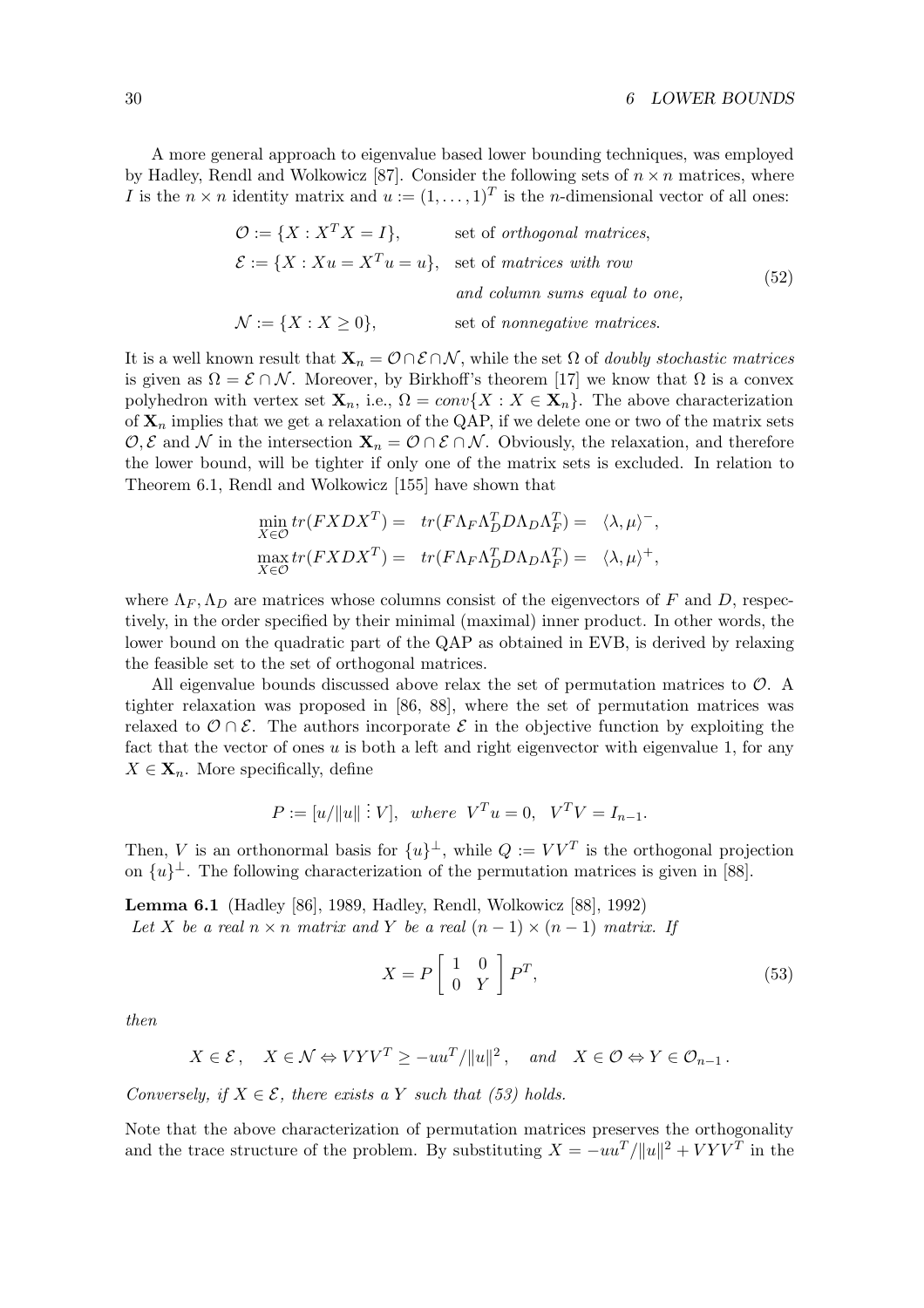trace formulation of the QAP  $(9)$  as suggested by  $(53)$ , we obtain an equivalent *projected* problem (PQAP) of dimension  $n-1$  with variable matrix Y. The new lower bound, often called elimination bound and denoted by ELI, is obtained by dropping the requirement  $V Y V^T \ge -uu^t/||u||^2$  and simply requiring  $Y \in \mathcal{O}_{n-1}$ . In this way we derive a lower bound for the quadratic part of the PQAP. The linear part can be solved exactly as an LAP.

Concluding this section notice that there is a possibility to apply eigenvalue bounds to non-symmetric QAPs, i.e., QAPs with both coefficient matrices being non-symmetric. Hadley [86] and Rendl and Wolkowicz [89] show that analogous eigenvalue bounds to those for QAPs with at least one symmetric coefficient matrix can be derived for QAPs with Hermitian coefficient matrices. Moreover, these authors show that each QAP can be equivalently transformed into a QAP with Hermitian coefficient matrices.

#### 6.5 Bounds Based on Semidefinite Relaxations

Semidefinite programming (SDP) is a generalization of linear programming where the variables are taken from the Euclidean space of matrices with the trace operator acting as an inner product. The non-negativity constraints are replaced by semidefiniteness constraints and the linear constraints are formulated in terms of linear operators on the above mentioned Euclidean space of matrices. Successful applications of semidefinite programming in discrete optimization are presented in Goemans and Williamson [82], and Lovász and Schrijver [125].

Recently, semidefinite programming relaxations for the QAP were considered by Karisch [103], Zhao [176], and Zhao, Karisch, Rendl and Wolkowicz [177]. The SDP relaxations considered in these papers are solved by interior point methods or cutting plane methods, and the obtained solutions are valid lower bounds for the QAP.

In terms of quality the bounds obtained in this way are competitive with the best existing lower bounds for the QAP. For many test instances from QAPLIB, such as some instances of Hadley, Roucairol, Nugent et al. and Taillard, they are the best existing bounds. However, due to prohibitively high computation time requirements, the use of such approaches as basic bounding procedures within branch and bound algorithms is up to now not feasible. We refer to [103, 177] for a detailed description of SDP approaches to the QAP and illustrate the idea by describing just one semidefinite programming relaxation for the QAP.

The set of  $n \times n$  permutation matrices  $\mathbf{X}_n$  is the intersection of the set of  $n \times n$  0-1 matrices, denoted by  $\mathcal{Z}_n$ , and the set  $\mathcal{E}_n$  of  $n \times n$  matrices with row and column sums equal to 1. Moreover,  $\mathbf{X}_n$  is also the intersection of  $\mathcal{Z}_n$  with the set of  $n \times n$  orthogonal matrices, denoted by  $\mathcal{O}_n$ . Hence

$$
\mathbf{X}_n = \mathcal{Z}_n \cap \mathcal{E}_n = \mathcal{Z}_n \cap \mathcal{O}_n.
$$

Recall that

$$
\mathcal{O}_n = \{ X \in \mathbb{R}^{n \times n} \colon XX^T = X^T X = I \} \text{ and}
$$

$$
\mathcal{E}_n = \{ X \in \mathbb{R}^{n \times n} \colon Xu = X^T u = u \},
$$

where I is the  $n \times n$  identity matrix and u is the n-dimensional vector of all ones. Then, the trace formulation of the QAP (2.3) with the additional linear term

$$
-2\sum_{i=1}^{n}\sum_{j=1}^{n}b_{ij}x_{ij},
$$

can be represented equivalently as follows: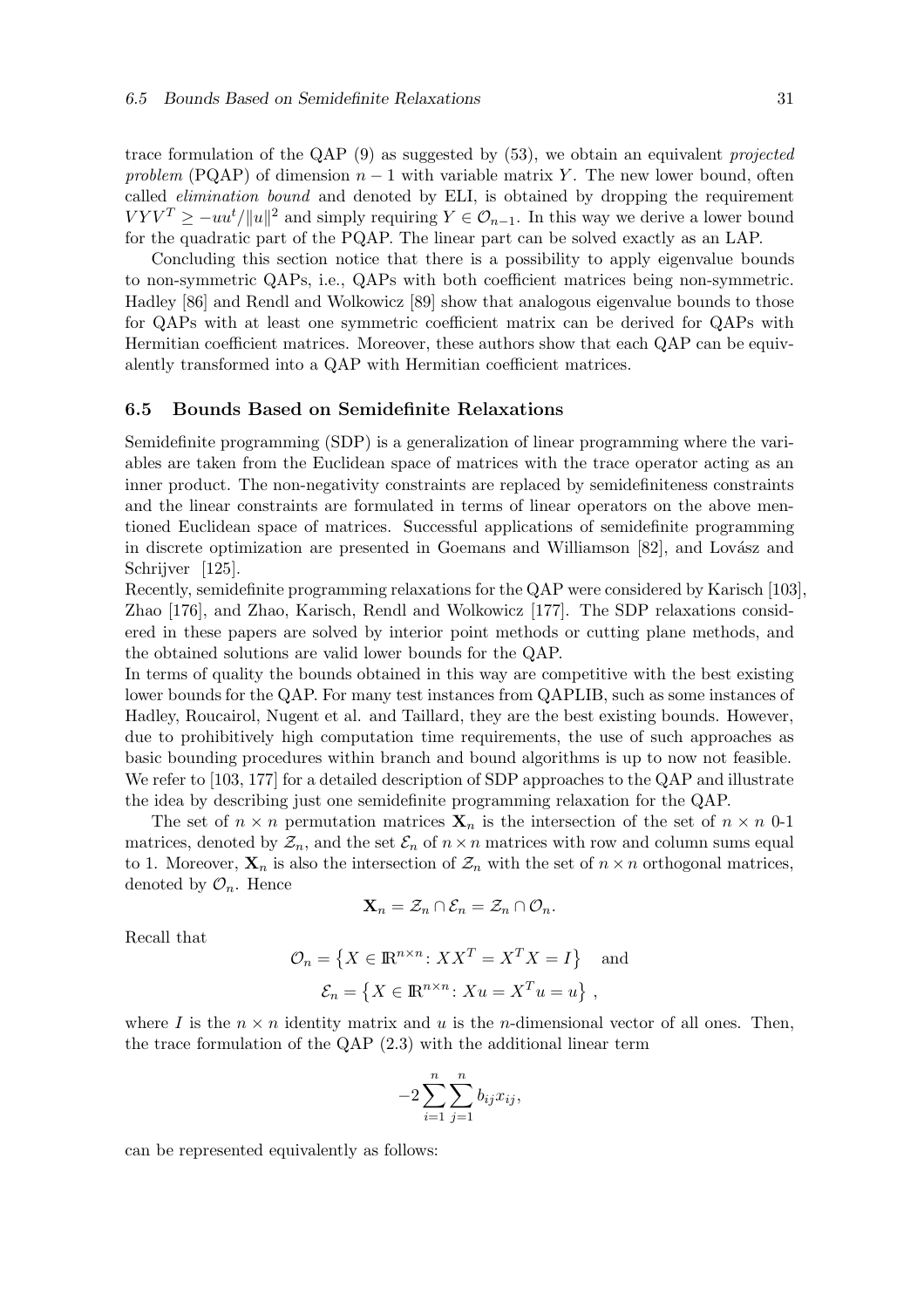$$
(QAP_{\mathcal{E}})
$$
\n
$$
xX^{T} = X^{T}X = I,
$$
\n
$$
Xu = X^{T}u = u,
$$
\n
$$
x_{ij}^{2} - x_{ij} = 0.
$$

In order to obtain a semidefinite relaxation for the QAP from the formulation  $QAP_{\mathcal{E}}$ above, we introduce first an  $n^2$ -dimensional vector  $vec(X)$ .  $vec(X)$  is obtained as a columnwise ordering of the entries of matrix X. Then the vector  $vec(X)$  is lifted into the space of  $(n^2+1) \times (n^2+1)$  matrices by introducing a matrix  $Y_X$ ,

$$
Y_X = \begin{pmatrix} x_0 & vec(X)^T \\ vec(X) & vec(X)vec(X)^T \end{pmatrix}.
$$

Thus,  $Y_X$  has some entry  $x_0$  in the left-upper corner followed by the vector  $vec(X)$  in its first row (column). The remaining terms are those of the matrix

$$
vec(X)vec(X)^T
$$

sitting on the right lower  $n^2 \times n^2$  block of  $Y_X$ .

Secondly, the coefficients of the problem are collected in an  $(n^2 + 1) \times (n^2 + 1)$  matrix K given as

$$
K = \left( \begin{array}{cc} 0 & -\text{vec}(B)^T \\ \text{vec}(B) & D \otimes F \end{array} \right) ,
$$

where the operator vec is defined as above and  $D \otimes F$  is the Kronecker product of D and  $F_{\perp}$ 

It is easy to see that with these notations the objective function of  $QAP_{\mathcal{E}}$  equals  $tr(KY_X)$ . By setting  $y_{00} := x_0 = 1$  as done in Zhao et al. [177], one obtains two additional constraints to be fulfilled by the matrix  $Y_X$ :  $Y_X$  is positive semidefinite and matrix  $Y_X$  is a rank-one matrix. Whereas the semidefiniteness and the equality  $y_{00} = 1$  can be immediately included in an SDP relaxation, the rank-one condition is hard to handle and is discarded in an SDP relaxation. In order to assure that the rank-one positive semidefinite matrix  $Y_X$  is obtained by an  $n \times n$  permutation matrix as described above, other constraints should be imposed to  $Y_X$ . Such conditions can be formulated as valid constraints of an SDP formulation for the QAP by means of some new operators, acting on matrices or vectors as introduced below.  $diag(A)$  produces a vector containing the diagonal entries of matrix A in their natural order, i.e., from top-left to bottom-right. The adjoint operator Diag acts on a vector V and produces a square matrix  $Diag(V)$  with off-diagonal entries equal to 0 and the components of V on the main diagonal. Clearly, for an n dimensional vector V,  $Diag(V)$ is an  $n \times n$  matrix.

arrow acts on an  $(n^2+1) \times (n^2+1)$  matrix Y and produces an  $n^2+1$  dimensional vector  $arrow(Y) = diag(Y) - (0, Y_{0,1:n^2})$ , where  $(0, Y_{(0,1:n^2)})$  is an  $n^2 + 1$  dimensional vector with first entry equal to 0 and other entries coinciding with the entries of Y lying on the 0-th row and in columns between 1 and  $n^2$ , in their natural order<sup>1</sup>. The adjoint operator Arrow acts on an  $n^2 + 1$  dimensional vector W and produces an  $(n^2 + 1) \times (n^2 + 1)$  matrix  $Arrow(W)$ 

$$
Arrow(W) = \begin{pmatrix} w_0 & 1/2W_{1:n^2}^T \\ 1/2W_{(1:n^2)} & Diag(W_{1:n^2}) \end{pmatrix}
$$
,

<sup>&</sup>lt;sup>1</sup>Note here that the rows and columns of an  $(n^2 + 1) \times (n^2 + 1)$  matrix are indexed by  $0, 1, ..., n^2$ .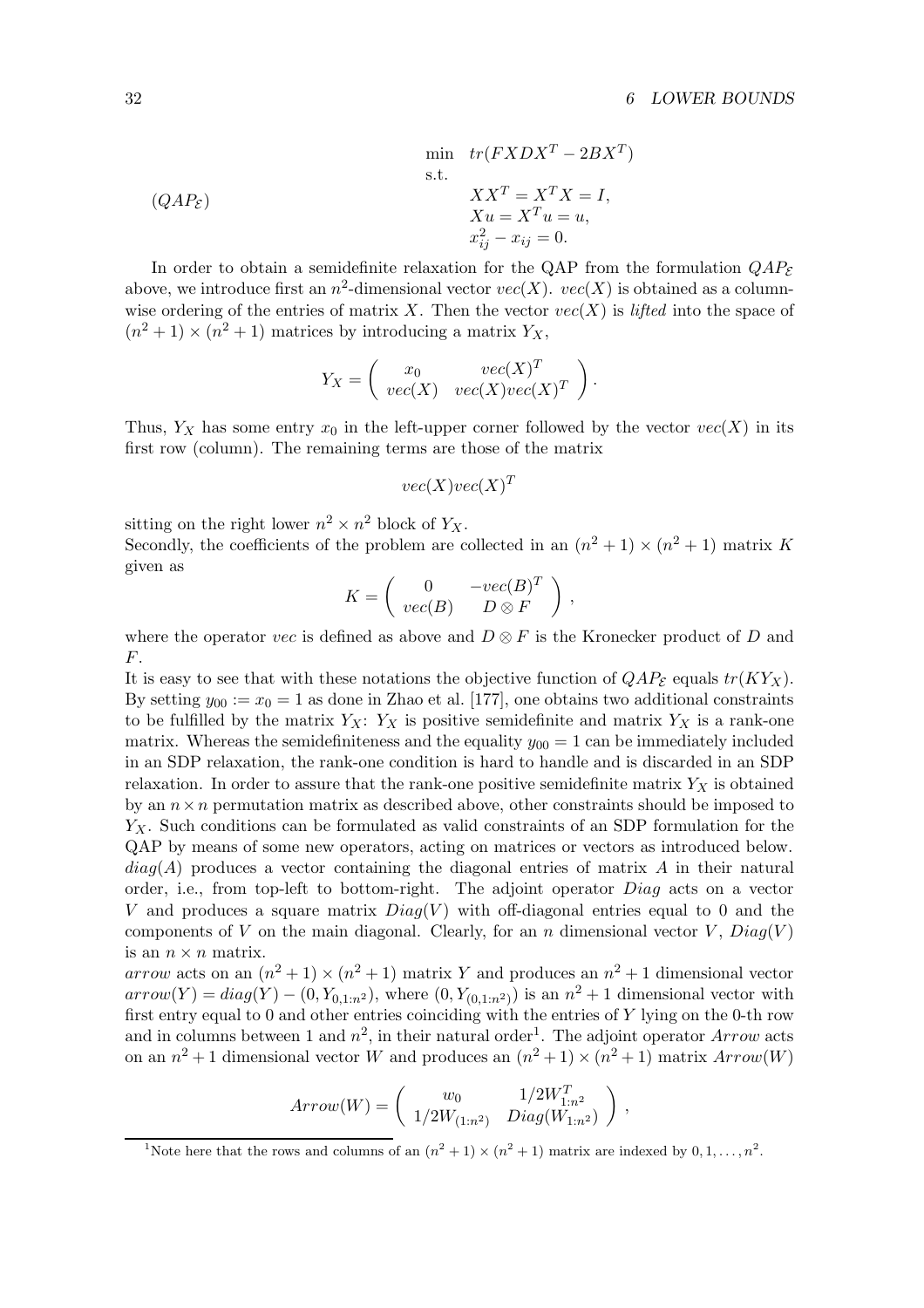where  $W_{(1:n^2)}$  is the  $n^2$  dimensional vector obtained from W by removing its first entry  $w_0$ . Further, we are going to consider an  $(n^2 + 1) \times (n^2 + 1)$  matrix Y as composed of its first row  $Y_{(0,1)}$ , of its first column  $Y_{(0,0)}$ , and of  $n^2$  submatrices of size  $n \times n$  each, which are arranged in an  $n \times n$  array of  $n \times n$  matrices and produce its remaining  $n^2 \times n^2$  block. (This is similar to the structure of a Kronecker product of two  $n \times n$  matrices, see Section 2.4 and 6.1.) The entry  $y_{\alpha\beta}$ ,  $1 \leq \alpha, \beta \leq n^2$ , will be also denoted by  $y_{(ij)(kl)}$ , with  $1 \leq i, j, k, l \leq n$ , where  $\alpha = (i-1)n + j$  and  $\beta = (k-1)n + l$ . Hence,  $y_{(ij)(kl)}$  is the element with coordinates  $(j, l)$  within the  $n \times n$  block with coordinates  $(i, k)$ .

With these formal conventions let us define the so-called *block-0-diagonal* and *off-0-diagonal* operators, acting on an  $(n^2 + 1) \times (n^2 + 1)$  matrix Y, and denoted by  $b^0$  diag and  $o^0$  diag, respectively.  $b^0 diag(Y)$  and  $o^0 diag(Y)$  are  $n \times n$  matrices given as follows:

$$
b^{0}diag(Y) = \sum_{k=1}^{n} Y_{(k,.)(k,.)}, \quad o^{0}diag(Y) = \sum_{k=1}^{n} Y_{(.,k),(.,k)},
$$

where, for  $1 \leq k \leq n$ ,  $Y_{(k,1)(k,1)}$  is the k-th  $n \times n$  matrix on the diagonal of the  $n \times n$  array of matrices, defined as described above. Analogously,  $Y_{(.,k), (.,k)}$  is an  $n \times n$  matrix consisting of the diagonal elements sitting on the position  $(k, k)$  of the  $n \times n$  matrices  $(n^2$  matrices altogether) which form the  $n^2 \times n^2$  lower right block of matrix Y. The corresponding adjoint operators  $B^0$ *Diag* and  $O^0$ *Diag* act on an  $n \times n$  matrix S and produce  $(n^2 + 1) \times (n^2 + 1)$ matrices as follows:

$$
B^0Diag = \begin{pmatrix} 0 & 0 \\ 0 & I \otimes S \end{pmatrix}, \quad O^0Diag = \begin{pmatrix} 0 & 0 \\ 0 & S \otimes I \end{pmatrix}.
$$

Finally, let us denote by  $e_0$  the  $n^2 + 1$  dimensional unit vector with first component equal to 1 and all other components equal to 0, and let R be the  $(n^2+1) \times (n^2+1)$  matrix given by

$$
R = \begin{pmatrix} n & -u^T \otimes u^T \\ -u \otimes u & I \otimes E \end{pmatrix} + \begin{pmatrix} n & -u^T \otimes u^T \\ -u \otimes u & E \otimes I \end{pmatrix},
$$

min  $tr(KV)$ 

where E is the  $n \times n$  matrix of all ones.

With these notations, a semidefinite relaxation for  $QAP_{\mathcal{E}}$  is given as follows

(QAP<sub>RO</sub>)  
\n
$$
(QAPRO)
$$
\n
$$
= \begin{cases}\n b^{0} diag(Y) = I, \\
 b^{0} diag(Y) = I, \\
 b^{0} diag(Y) = I, \\
 b^{0} diag(Y) = I, \\
 b^{0} diag(Y) = I, \\
 b^{0} diag(Y) = I, \\
 b^{0} diag(Y) = I, \\
 b^{0} diag(Y) = I, \\
 b^{0} diag(Y) = I, \\
 b^{0} diag(Y) = I, \\
 b^{0} diag(Y) = I.\n \end{cases}
$$

where  $\preceq$  is the so-called Löwner partial order, i.e.,  $A \preceq B$  if and only if  $B - A \succeq 0$ , that is  $B - A$  is positive semidefinite.

Zhao et al. [177] have shown that an equivalent formulation for the considered QAP is obtained from  $QAP_{R0}$  by imposing one additional condition on the matrix Y, namely, the rank-one condition.

## 6.6 Improving Bounds by Means of Decompositions

The idea of applying so-called *decompositions* to improve lower bounds for specially structured QAPs was initially proposed by Chakrapani and Skorin-Kapov [44], and then further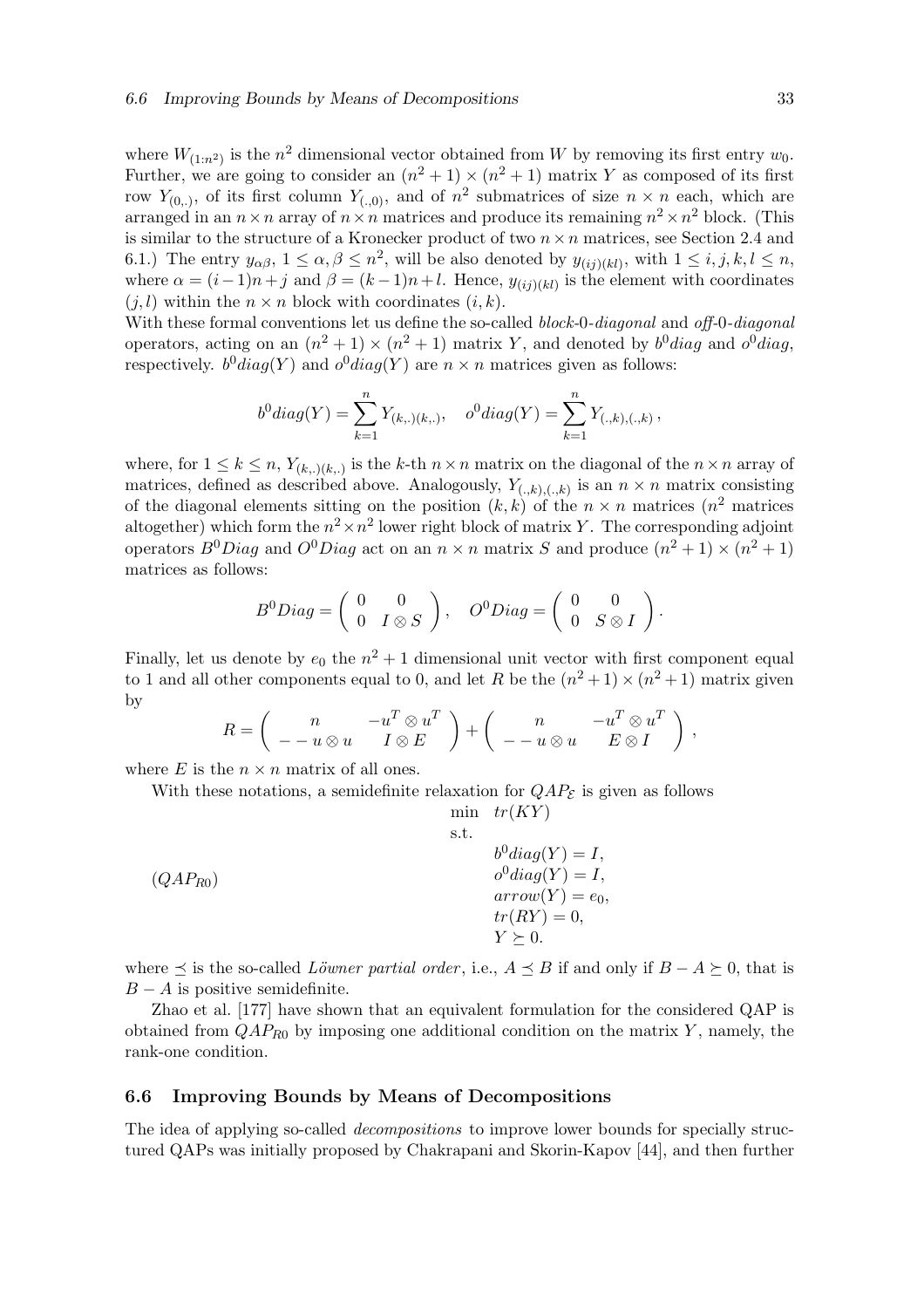elaborated by Karisch and Rendl [105]. The applicability of this approach seems to be restricted to QAPs with a very special structure, the so-called grid QAPs (or rectilinear  $(QAPs)$  to be introduced below. This procedure yields the best existing bounds for many grid QAP instances from QAPLIB and a good trade off between computation time and bound quality.

A grid QAP is a Koopmans-Beckmann QAP with flow matrix  $F$  and distance matrix  $D = (d_{ij})$  being the distance matrix of a uniform rectangular grid. If  $d_{ij} = d_{ik} + d_{kj}$ , we say that k is on the shortest path connecting i and j. The triple  $u = (i, j, k)$  is then called a shortest path triple. The shortest path triple  $v = (i, j, k)$  for which  $d_{ik} = d_{kj} = 1$  is called a shortest triangle.

We associate a matrix  $R_u = (r_{ij}^{(u)})$  to each shortest path triple  $u = (k, m, l)$ , and a matrix  $T_v = (t_{ij}^{(v)})$  to each shortest triangle  $v = (k', m', l')$ , where  $R_u$  and  $T_v$  are defined by

$$
r_{kl}^{(u)} = r_{lk}^{(u)} = r_{ml}^{(u)} = r_{lm}^{(u)} = 1, r_{km}^{(u)} = r_{mk}^{(u)} = -1,
$$
  

$$
t_{k'm'}^{(v)} = t_{l'm'}^{(v)} = t_{m'l'}^{(v)} = t_{l'k'}^{(v)} = t_{k'm'}^{(v)} = t_{m'k'}^{(v)} = 1,
$$
  

$$
r_{ij}^{(u)} = 0 \text{ and } t_{ij}^{(v)} = 0 \text{ if } \{i, j\} \not\subseteq \{k, l, m\}.
$$

The set of all shortest path triples is denoted by  $R$  and the set of all shortest triangles is denoted by  $\mathcal T$ .

The key observation is that, for each  $R_u \in \mathcal{R}$  and for each  $T_v \in \mathcal{T}$ , the identity permutation is an optimal solution of  $QAP(R_u, D)$  and  $QAP(T_v, D)$ . The optimal values for these QAPs are 0 and 8, respectively, and these simple QAPs can be used to improve the quality of lower bounds for an arbitrary grid QAP. Let us decompose the distance matrix  $F$  as

$$
F = \sum_{u \in \mathcal{R}} \alpha_u R_u + \sum_{v \in \mathcal{T}} \beta_v T_v + F_r,\tag{54}
$$

where  $F_r$  is the *residual* matrix given as

$$
F_r := F - \sum_{u \in \mathcal{R}} \alpha_u R_u + \sum_{v \in \mathcal{T}} \beta_v T_v.
$$

For every choice of the parameters  $\alpha_u \geq 0$ ,  $u \in \mathcal{R}$ , and  $\beta_v \geq 0$ ,  $v \in \mathcal{T}$ , and for any permutation  $\phi$  we have

$$
Z(F, D, \phi) = \sum_{u \in \mathcal{R}} \alpha_u Z(R_u, D, \phi) + \sum_{v \in \mathcal{T}} \beta_v Z(T_v, D, \phi) + Z(F_r, D, \phi).
$$
 (55)

Equality (55) implies

$$
\min_{\phi} Z(F, D, \phi) \ge 8 \sum_{v \in \mathcal{T}} \beta_v + \min_{\phi} Z(F_r, D, \phi) \ge
$$

$$
8 \sum_{v \in \mathcal{T}} \beta_v + LB(F_r, D),
$$

where  $LB(F_r, D)$  is any lower bound for the QAP with flow matrix  $F_r$  and distance matrix D. Clearly, the expression on the right hand side of (55) is a lower bound for the original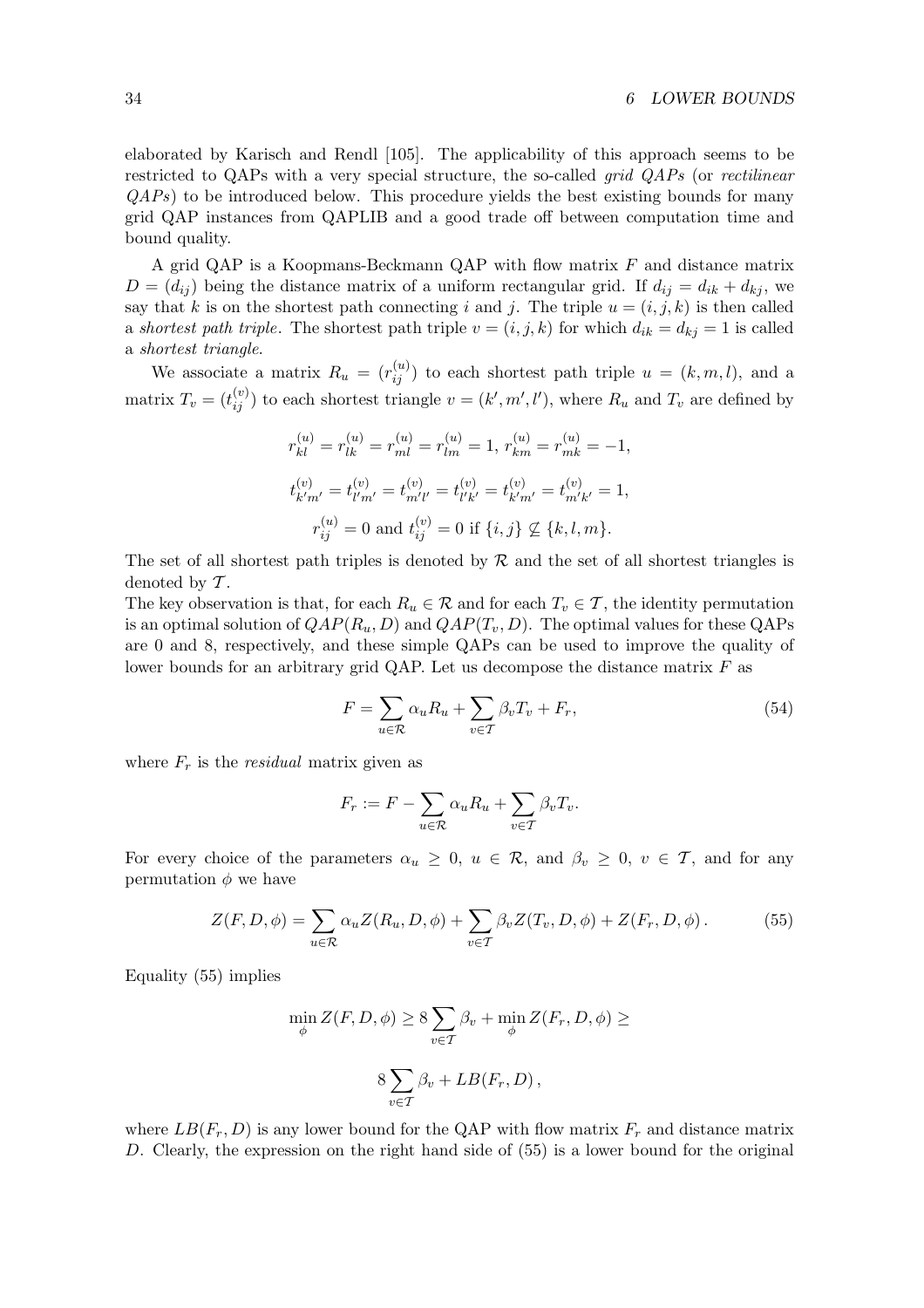QAP. This lower bound, which depends on the vectors  $\alpha = (\alpha_u)$ ,  $\beta = (\beta_v)$ , is denoted by  $h(\alpha,\beta)$ . Then,  $h(0,0)$  equals  $LB(F,D)$ , and therefore,

$$
\max_{\alpha \ge 0, \beta \ge 0} h(\alpha, \beta) \ge LB(F, D),
$$

where a vector is said to be nonnegative if all its components are nonnegative. Hence,  $\max_{\alpha>0,\beta>0} h(\alpha,\beta)$  is an improvement upon the bound  $LB(QAP(F,D)).$ 

Chakrapani et al. [44] improve the Gilmore-Lawler bound (GLB), and the elimination bound (ELI), by using only the matrices  $R_u$ ,  $u \in \mathcal{R}$ , for the decomposition. Karisch et al. [105] use the decomposition scheme (54) to improve the elimination bound (ELI) (introduced in [88]).

## 7 Exact Solution Methods

An exact algorithm for a combinatorial optimization problem provides the global optimal solution to the problem. In this section we will briefly discuss several exact algorithms that have been used for solving the QAP, like branch and bound, cutting plane and branch and cut algorithms.

## 7.1 Branch and Bound

Branch and bound algorithms have been applied successfully to many hard combinatorial optimization problems, and they appear to be the most efficient exact algorithms for solving the QAP.

The basic ingredients of branch and bound algorithms are bounding, branching, and the selection rule. Although many bounding techniques have been developed for the QAP the most efficient branch and bound algorithms for this problem employ the Gilmore-Lawler bound (GLB). The reason is that other bounds which outperform GLB in terms of bound quality are simply to expensive in terms of computation time. However, more recently some efforts have been made to employ other Gilmore-Lawler-like bounds in branch and bound algorithms. The bound of Hahn and Grant (HGB) [90], has been used in a branch and bound algorithm by Hahn, Grant, and Hall [91], and the results are promising. Pardalos, Ramakrishnan, Resende and Li [150] solve some previously unsolved instances from QAPLIB by applying a branch and bound algorithm which employs the variance reduction lower bound.

Three types of branching strategies are mostly used for the QAP: single assignment branching, see Gilmore [77], Lawler [118], pair assignment branching see Gavett and Plyter [74], Land [116], Nugent et al. [141], and branching based on *relative positioning* see Mirchandani and Obata [135]. The single assignment branching which is the most efficient assigns a facility to a location in each branching step, i.e., each problem is divided into subproblems by fixing the location of one of the facilities which are not assigned yet. Several rules for the choice of the facility-location pair to determine the subproblems of a new level of the search tree have been proposed by different authors. The appropriate rule usually depends on the bounding technique. If the GLB is employed the above mentioned rule is frequently formulated in terms of the reduced costs of the last assignment problem solved to bound the subproblem which is currently being branched [14, 23, 131].

The pair assignment algorithms assign a pair of facilities to a pair of locations at a branching step, whereas in relative positioning algorithms the levels of the search tree do not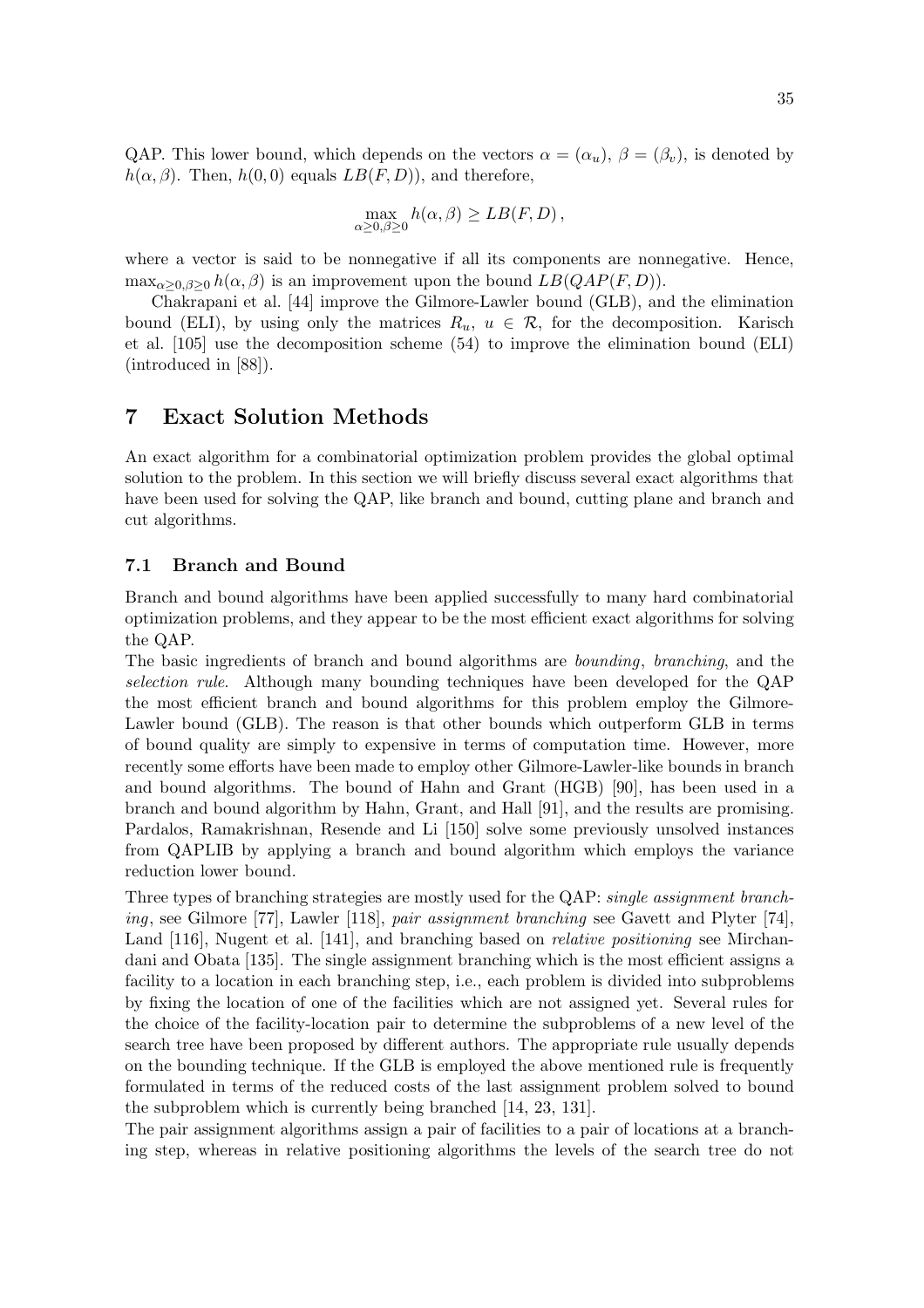correspond to the number of facilities already assigned to locations. Here the fixed assignments within each subproblem are determined in terms of distances between facilities, i.e., their relative positions. Numerical results show that pair assignment or relative positioning algorithms are outperformed by single-assignment algorithms.

Roucairol [163] developed another branching rule which does not belong to any of the above groups, the so-called polytomic or k-partite branching rule. The search tree produced by this algorithm is not binary as in most of the other approaches. In this case the GLB is employed and the branching rule is based on the solution  $\phi$  of the last linear assignment problem solved to compute the lower bound at the current node of the search tree. Let  $\mathbf{X}_n^{(i)}$  be the subset of  $\mathbf{X}_n$  (the set of permutations of  $\{1, 2, ..., n\}$ ) consisting of those permutations  $\pi$  such that  $\pi(i) = \phi(i)$ . Analogously,  $\bar{\mathbf{X}}_n^{(i)}$  is the set of permutations  $\pi \in \mathbf{X}_n$ , such that  $\pi(i) \neq \phi(i)$ . The current node is branched into  $n + 1$  new nodes with sets of feasible solutions given by  $\mathbf{X}_n^{(1)}, \mathbf{X}_n^{(1)} \cap \bar{\mathbf{X}}_n^{(2)}, \ldots, \mathbf{X}_n^{(1)} \cap \mathbf{X}_n^{(2)} \cap \ldots \cap \mathbf{X}_n^{(n-1)} \cap \bar{\mathbf{X}}_n^{(n)}, \mathbf{X}_n^{(1)} \cap \mathbf{X}_n^{(2)} \cap \ldots \cap \mathbf{X}_n^{(n)}.$ 

Another issue in the implementation of branch and bound algorithms concerns the socalled selection rule which determines the choice of the subproblem to be branched, i.e., the vertex of the search tree to be branched. Several strategies, ranging from problemindependent depth or breadth first search to instance dependent criteria related to the maximization of lower bounds or reduced costs, have been tested by different authors. There seems to be no clear winner among the tested strategies.

Better results on solving large size problems have been achieved lately by parallel implementations, see Pardalos and Crouse [146], Bruengger, Clausen, Marzetta, and Perregaard [19], and Clausen and Perregaard [50]. The Nugent et al. test instances [141] are widely considered as "stubborn" QAP instances and has become an obvious challenge for every new algorithm designed for solving the QAP to optimality. The largest Nugent et al. test instance which has ever been solved to optimality has size equal to 25 and has been solved by a parallel branch and bound algorithm which employs a special implementation of the GLB, see Marzetta [130].

## 7.2 Traditional Cutting Plane Methods

Traditional cutting plane algorithms for the QAP have been developed by a different authors, Bazaraa and Sherali [15, 16], Balas and Mazzola [9, 10, 11], and Kaufmann and Broeckx [108]. These algorithms make use of mixed integer linear programming (MILP) formulations for the QAP which are suitable for Benders' decomposition. In the vein of Benders, the MILP formulation is decomposed into a master problem and a subproblem, called also slave problem, where the master problem contains the original assignment variables and constraints. For a fixed assignment the slave problem is usually a linear program and hence, solvable in polynomial time. The master problem is a linear program formulated in terms of the original assignment variables and of the dual variables of the slave problem, and is solvable in polynomial time for fixed values of those dual variables. The algorithms work typically as follows. First, a heuristic is applied to generate a starting assignment. Then the slave problem is solved for fixed values of the assignment variables implied by that assignment, and optimal values of the primal and dual variables are computed. If the dual solution of the slave problem satisfies all constraints of the master problem, we have an optimal solution for the original MILP formulation of the QAP. Otherwise, at least one of the constraints of the master problem is violated. In this case, the master problem is solved with fixed values for the dual variables of the slave problem and the obtained solution is given as input to the slave problem. The procedure is then repeated until the solution of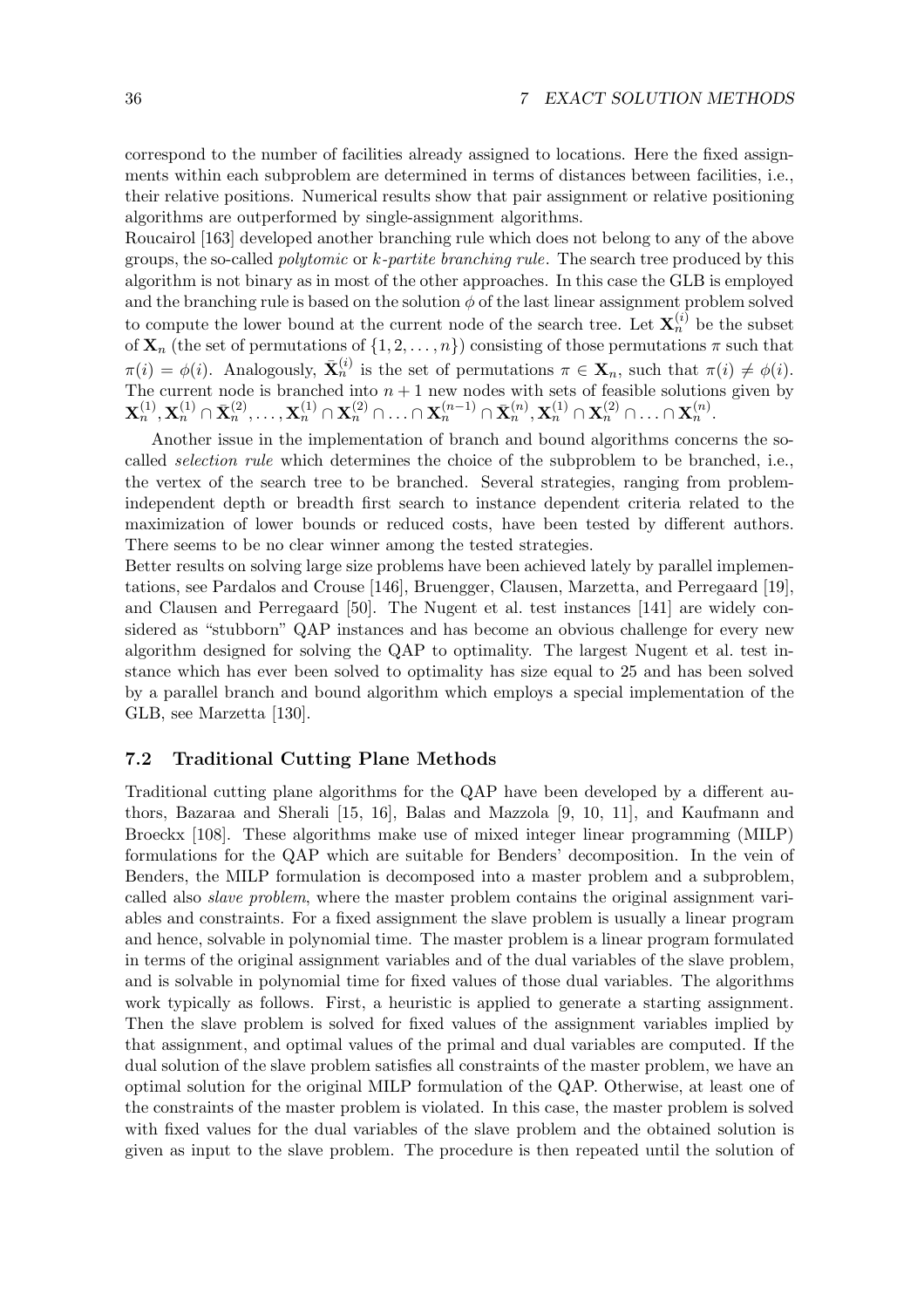the slave problem fulfills all constraints of the master problem.

Clearly any solution of the master problem obtained by fixing the dual variables of the slave problem to some feasible values, is a lower bound for the considered QAP. On the other side, the objective function value of the QAP corresponding to any feasible setting of the assignment variables is an upper bound. The algorithm terminates when the lower and the upper bounds coincide. Generally, the time needed for the upper and the lower bounds to converge to a common value is too large, and hence these methods may solve to optimality only very small QAPs. However, heuristics derived from cutting plane approaches produce good suboptimal solutions in early stages of the search, e.g. Burkard and Bönniger [24] and Bazaraa and Sherali [16].

## 7.3 Polyhedral Cutting Planes

Similarly to traditional cutting plane methods also polyhedral cutting planes or branch and  $cut\text{ }algorithms^2$  make use of an LP or MILP relaxation of the combinatorial optimization problem to be solved, in our case the QAP. Additionally, polyhedral cutting plane methods make use of a class of (nontrivial) valid or facet defining inequalities known to be fulfilled by all feasible solutions of the original problem. If the solution of the relaxation is feasible for the original problem, we are done. Otherwise, some of the above mentioned valid inequalities are probably violated. In this case a "cut" is performed, that is, one or more of the violated inequalities are added to the LP or MILP relaxation of our problem. The latter is resolved and the whole process is repeated. In the case that none of the valid inequalities is violated, but some integrality constraint is violated, the algorithm performs a branching step by fixing (feasible) integer values for the corresponding variable. The branching steps produce the search tree like in branch and bound algorithms. Each node of this tree is processed as described above by performing cuts and then by branching it, if necessary. Clearly, related elements of branch and bound algorithms like upper bounds, selection and branching rules play a role in branch and cut algorithms. Hence, such an approach combines elements of cutting plane and branch and bound methods.

The main advantage of polyhedral cutting plane algorithms with respect to traditional cutting planes relies on the use of cuts which are valid for the whole polytope of the feasible solutions, and possibly facet defining. Traditional cutting planes instead rely frequently on cuts which are not valid for the whole polytope of the feasible solutions. In this case the whole computation has to be done from scratch for different variable fixings. This requires additional running time and additional amounts of memory. Another and not less important drawback of traditional cutting plane algorithms is due to the "weakness" of the cuts they involve. In contrast with cuts produced by facet defining inequalities, the weak cuts cannot avoid the slow convergence.

As we saw in Section 5 some properties and few facet defining inequalities of the QAP polytope are already known. But still polyhedral cutting plane methods for the QAP are not yet backed by a strong theory. However, some efforts to design branch and cut algorithms for the QAP have been made by Padberg and Rijal [142] and Kaibel [102]. Padberg and Rijal [142] have tested their algorithm on sparse QAP instances from QAPLIB. The numerical results are encouraging, although the developed software is of preliminary nature, as claimed by the authors. Kaibel [102] has used branch and cut to compute lower bounds for QAP instances from QAPLIB. His results are promising especially in the case where box inequalities are involved.

<sup>2</sup>This term was originally used by Padberg and Rinaldi [143].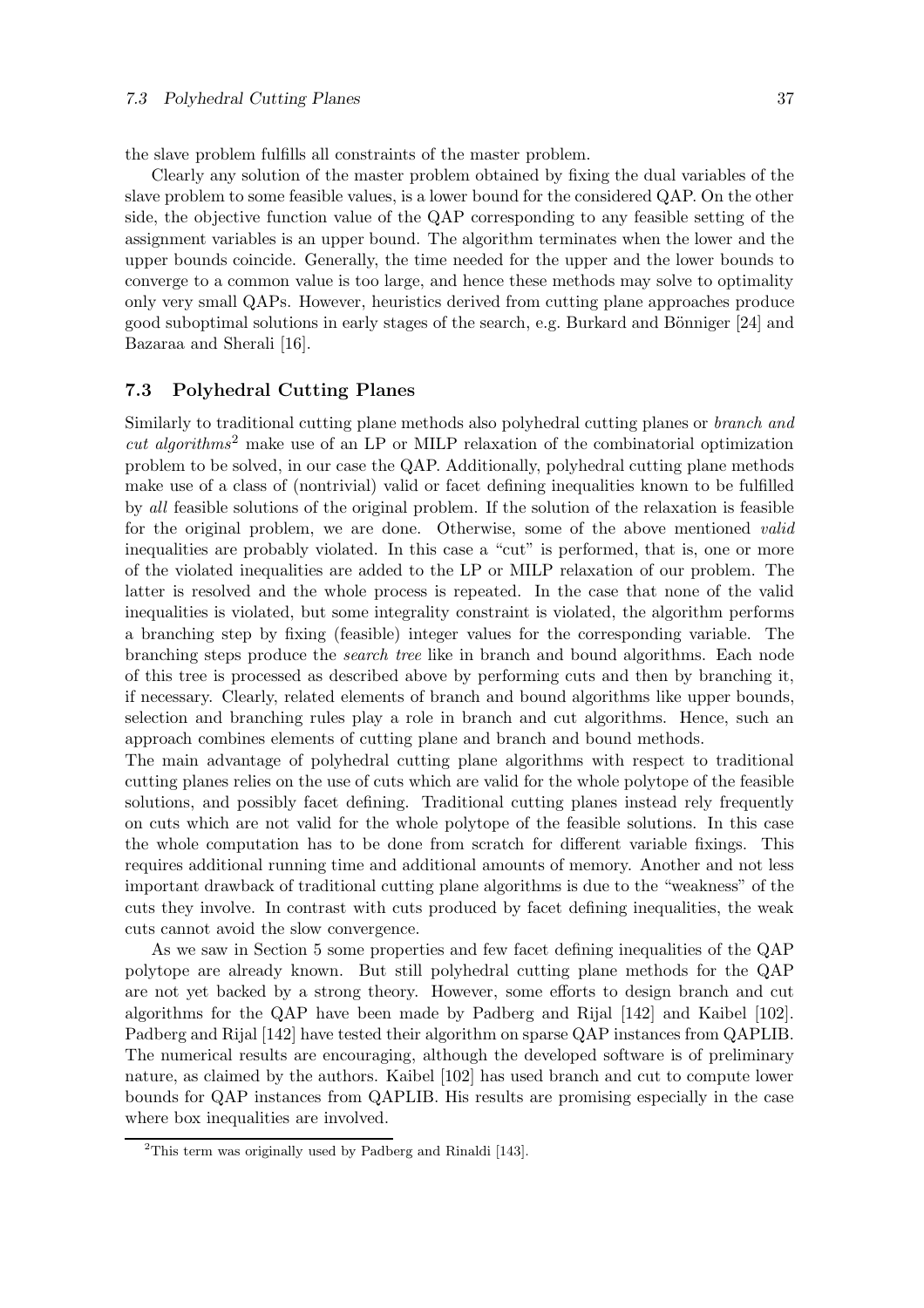## 8 Heuristics

Although substantial improvements have been done in the development of exact algorithms for the QAP, problems of dimension  $n > 20$  are still not practical to solve because of very high computer time requirements. This makes the development of heuristics indispensable as algorithms which provide good quality solutions in a reasonable time. Much research has been devoted to the development of such approaches. We distinguish the following types of heuristic algorithms:

- Construction methods (CM)
- Limited enumeration methods (LEM)
- Improvement methods (IM)
- Tabu search (TS)
- Simulated annealing (SA)
- Genetic algorithms  $(GA)$
- Greedy randomized adaptive search procedures (GRASP)
- Ant systems (AS)

## 8.1 Construction Methods

Construction methods were introduced by Gilmore [77]. They are iterative approaches which usually start with an empty permutation, and iteratively complete a partial permutation into a solution of the QAP by assigning some facility which has not been assigned yet to some free location. The algorithm is presented in pseudocode in Figure 1. Here  $\phi_0, \phi_1, \ldots, \phi_{n-1}$  are partial permutations, and heur(i) is some heuristic procedure that assigns facility i to some location j, and returns j.  $\Gamma$  is the set of already assigned pairs of facilities to locations. The procedure update constructs a permutation  $\phi_i$  by adding the assignment  $(i, j)$  to  $\phi_{i-1}$ . The heuristic heur $(i)$  employed by update could be any heuristic which chooses a location j for facility i,  $(i,j) \notin \Gamma$ , in a greedy fashion or by applying local search.

One of the oldest heuristics used in practice, the CRAFT heuristic developed by Buffa, Armour and Vollmann [20], is a construction method. Another construction method which yields good results has been proposed by Müller-Merbach [140].

## 8.2 Limited Enumeration Methods

Limited enumeration methods rely on the observation that often enumeration methods (e.g. branch and bound algorithms) find good solutions in early stages of the search, and employ then a lot of time to marginally improve that solution or prove its optimality. This behavior of enumeration methods suggests a way to save time in the case that we are interested in a good but not necessarily optimal solution: impose some limit to the enumeration process. This limit could be a time limit, or a limit on the number of iterations the algorithm may perform.

Another strategy which serves the same goal is to manipulate the lower bound. This can be done by increasing the lower bound if no improvement in the solution is achieved during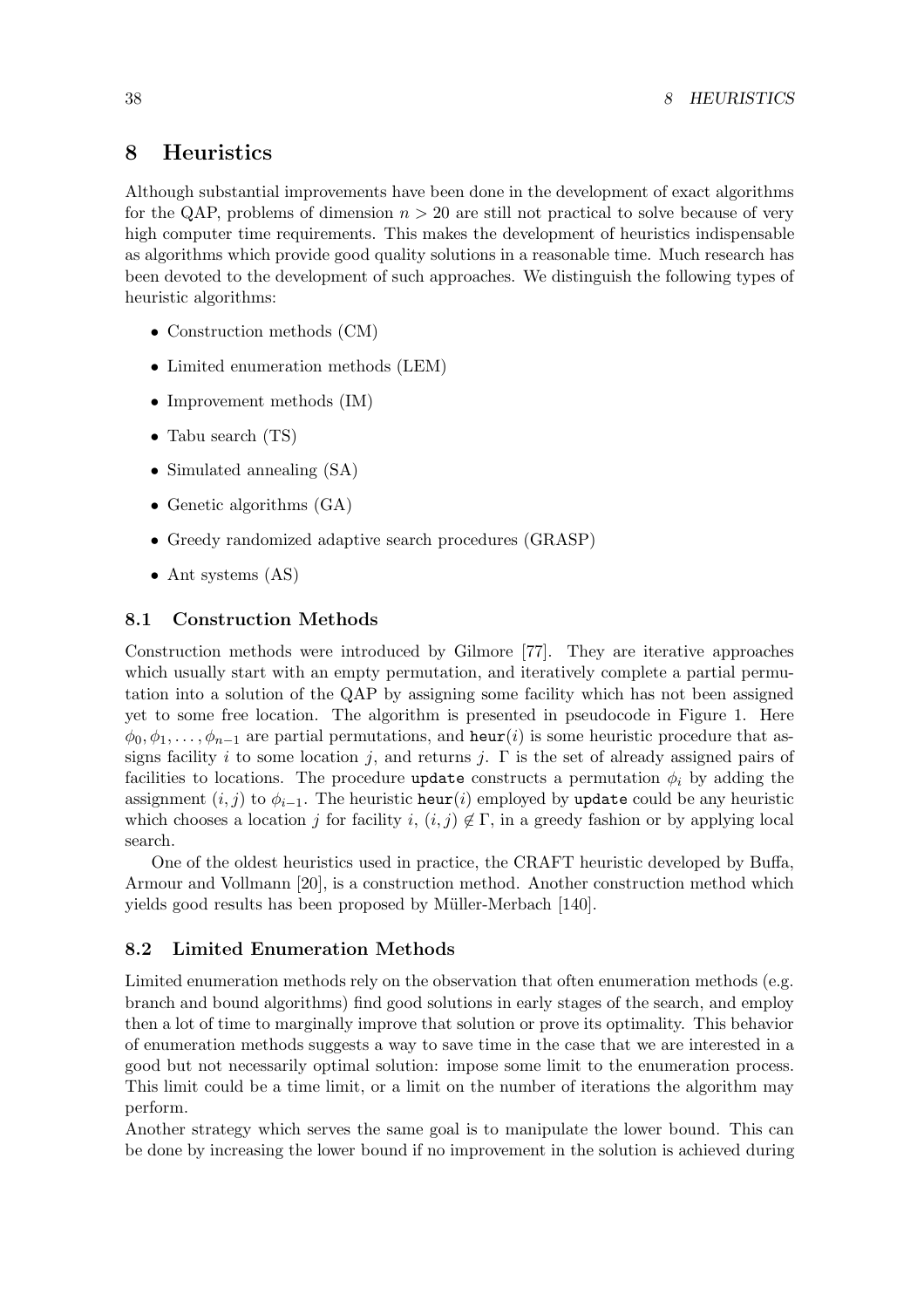```
procedure construction(\phi_0, Γ)
1 \phi = \{\};<br>2 do i =2 do i = 1, ..., n - 1 \rightarrow<br>3 if (i, j) \notin \Gamma \rightarrow3 if (i, j) \notin \Gamma \rightarrow<br>4 j = \text{heur}j =heur(i);
5 update(\phi_i,(i,j));6 \Gamma = \Gamma \cup (i, j);<br>7 fi;
             fi;
8 \phi = \phi_i;9 od;
10 return(\phi)
end construction;
```
Figure 1: Pseudo-code for a construction method

a large number of iterations, and would yield deeper cuts in the search tree to speed up the process. Clearly, such an approach may cut off the optimal solution and hence should be used carefully, possibly in conjunction with certain heuristics that perform elaborate searches in the feasible space.

## 8.3 Improvement methods

These methods belong to the larger class of local search algorithms. A local search procedure starts with an initial feasible solution and iteratively tries to improve the current solution. This is done by substituting the latter with a (better) feasible solution from its *neighborhood*. This iterative step is repeated until no further improvement can be found. Improvement methods are local search algorithm which allow only improvements of the current solution in each iteration. For a comprehensive discussion of theoretical and practical aspects of local search in combinatorial optimization the reader is referred to the book edited by Aarts and Lenstra [2].

Basic ingredients of improvement methods (and of local search in general) are the *neigh*borhood and the order in which the neighborhood is scanned. Frequently used neighborhoods for QAPs are the *pair-exchange* neighborhood and the *cyclic triple-exchange* neighborhood. In the case of pair-exchanges the neighborhood of a given solution (permutation) consists of all permutations which can be obtained from the given one by applying a transposition to it. In this case, scanning the whole neighborhood, i.e., computing the objective function values for all neighbors of a given permutation, takes  $O(n^3)$  time. (The size of the neighborhood is  $\binom{n}{2}$  $\binom{n}{2}$ , and it takes  $O(n)$  steps to compute the difference of the objective function values of a permutation  $\pi$  and a permutation  $\pi'$  in the neighborhood of π.) If the neighborhood of  $\pi$  is already scanned and  $\pi'$  is a neighbor of  $\pi$ , then the neighborhood of  $\pi'$  can be scanned in  $O(n^2)$ , see Frieze et al. [71].

In the case of cyclic triple-exchanges, the neighborhood of a solution (permutation)  $\pi$ consists of all permutations obtained from  $\pi$  by a cyclic exchange of some triple of indices. The size of this neighborhood is  $O(\binom{n}{3})$  $\binom{n}{3}$ ). Cyclic triple-exchanges do not really lead to better results when compared with pair-exchanges.

Another important ingredient of improvement methods is the order in which the neighborhood is scanned. This order can be either fixed previously or chosen at random. Given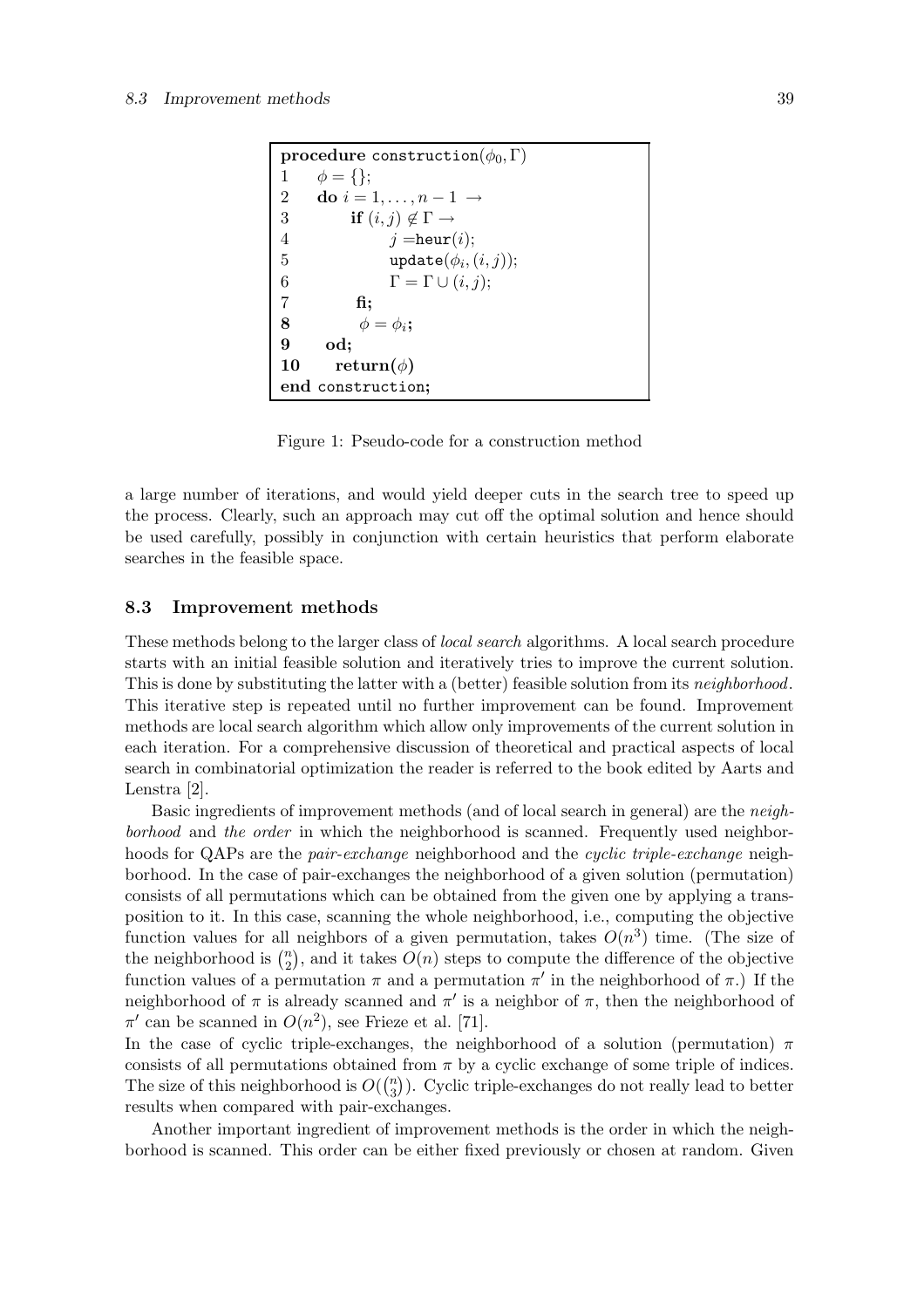a neighborhood structure and a scanning order, a rule for the update of the current solution (from the current iteration to the subsequent one) should be chosen. The following update rules are frequently used:

- First improvement
- Best improvement
- Heider's rule [94]

In the case of *first improvement* the current solution is updated as soon as the first improving neighbor solution is found. *Best improvement* scans the whole neighborhood and chooses the best improving neighbor solution (if such a solution exists at all). Heider's rule starts by scanning the neighborhood of the initial solution in a prespecified *cyclic* order. The current solution is updated as soon as an improving neighbor solution is found. The scanning of the neighborhood of the new solution starts there where the scanning of the previous one was interrupted (in the prespecified cyclic order).

In order to get better results, improvement methods and local search algorithms in general are performed several times starting with different initial solutions.

### 8.4 Tabu Search

Tabu search is a local search method introduced by Glover [79, 80] as a technique to overcome local optimality. One way to overcome local optimality would be to allow also the deterioration of the current solution when moving from one iteration to the subsequent one, in contrast to improvement methods. In the case of tabu search the basic idea is to "remember" which solutions have been visited in the course of the algorithm, in order to derive the promising directions for further search. Thus, the memory and not only the local investigation of the neighborhood of the current solution drives the search. The reader is referred to the book edited by Glover, Laguna, Taillard, and De Werra [81] for a comprehensive introduction to tabu search algorithms.

The main ingredients of tabu search are the *neighborhood structure*, the *moves*, the *tabu* list and the *aspiration criterion*. A move is an operation which, when applied to a certain solution  $\pi$ , generates a neighbor  $\pi'$  of it. In the case of QAPs the neighborhood is the pair-exchange neighborhood and the moves are usually transpositions. A tabu list is a list of forbidden or tabu moves, i.e., moves which are not allowed to be applied to the current solution. The tabu status of the moves changes along with the search and the tabu list is updated during the search. An aspiration criterion is a condition which, when fulfilled by a tabu move, cancels its tabu status.

A generic tabu search procedure starts with an initial feasible solution S and selects a best-quality solution among (a part of) the neighbors of  $S$  obtained by non-tabu moves. Note that this neighboring solution does not necessarily improve the value of the objective function. Then the current solution is updated, i.e., it is substituted by the selected solution. Obviously, this procedure can cycle, i.e., visit some solution more than once. In an effort to avoid this phenomenon a tabu criterion is introduced in order to identify moves which are expected to lead to cycles. Such moves are then declared tabu and are added to the tabu list. As, however, forbidding certain moves could prohibit visiting "interesting" solutions, an aspiration criterion distinguishes the potentially interesting moves among the forbidden ones. The search stops when a stop criterion (running time limit, limited number of iterations) is fulfilled.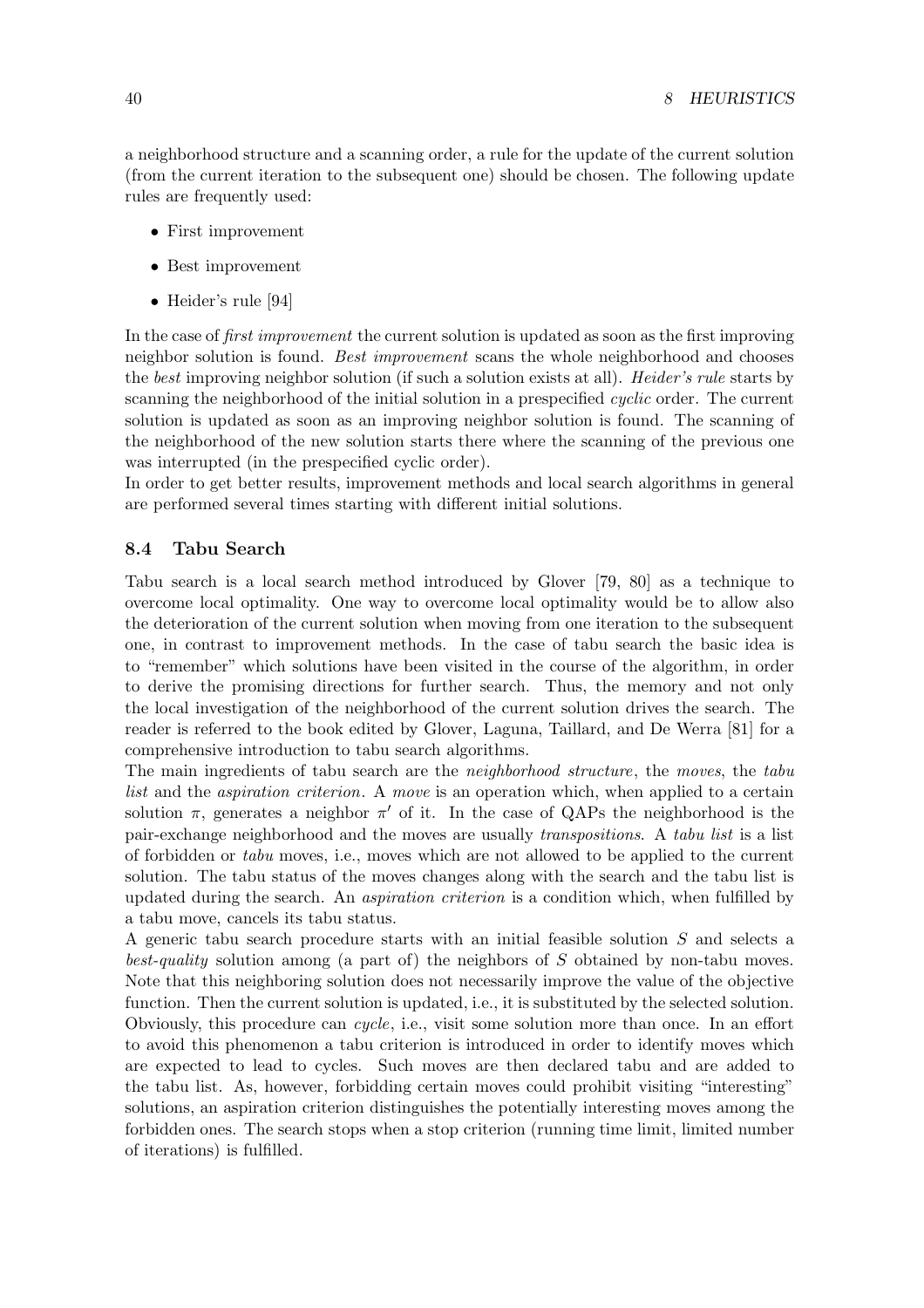There is a lot of freedom in the implementation of different elements of a tabu search algorithms, e.g. the tabu list (length and maintenance), the aspiration criterion, the tabu criterion. The performance of tabu search algorithms depends very much on the implementation chosen for its basic ingredients, and there is no general agreement about the best implementation of any of those.

Different implementations of tabu search have been proposed for the QAP, e.g. a tabu search with fixed tabu list (Skorin-Kapov [166]), the robust tabu search (Taillard [171]), where the size of the tabu list is randomly chosen between a maximum and a minimum value, and the reactive tabu search (Battiti and Tecchiolli [13]) which involves a mechanism for adopting the size of the tabu list. Reactive tabu search aims at improving the robustness of the algorithm. The algorithm notices when a cycle occurs, i.e., when a certain solution is revisited, and increases the tabu list size according to the length of the detected cycle. The numerical results show that generally the reactive tabu search outperforms other tabu search algorithms for the QAP (see [13]).

More recently, also parallel implementations of tabu search have been proposed, see e.g. Chakrapani and Skorin-Kapov [43]. Tabu search algorithms allow a natural parallel implementation by dividing the burden of the search in the neighborhood among several processors.

### 8.5 Simulated Annealing

Simulated annealing is a local search approach which exploits the analogy between combinatorial optimization problems and problems from statistical mechanics. Kirkpatrick, Gelatt and Vecchi  $[110]$  and Cerny  $[42]$  were among the first authors who recognized this analogy, and showed how the Metropolis algorithm (Metropolis, Rosenbluth, Rosenbluth, Teller, and Teller [133]) used to simulate the behavior of a physical many-particle system can be applied as a heuristic for the traveling salesman problem.

The analogy between a combinatorial optimization problem and a many-particle physical system basically relies on two facts:

- Feasible solutions of the combinatorial optimization problem correspond to states of the physical system.
- The objective function values corresponds to the energy of the the states of the physical system.

In *condensed matter physics annealing* is known as a cooling process which produces low energy thermal equilibrium states of a solid in a heat bath. The aim is to reach the so-called ground state which is characterized by a minimum of energy.

Burkard and Rendl [37] showed that a simulated cooling process yields a general heuristic which can be applied to any combinatorial optimization problem, as soon as a neighborhood structure has been introduced in the set of its feasible solutions. In particular Burkard et al. applied simulated annealing to the QAP. Other simulated annealing (SA) algorithms for the QAP have been proposed by different authors, e.g. Wilhelm and Ward [175] and Connolly [53]. All these algorithms employ the pair-exchange neighborhood. They differ on the way the cooling process or the thermal equilibrium is implemented. The numerical experiments show that the performance of SA algorithms strongly depends on the values of the control parameters, and especially on the choice of the cooling schedule.

Simulated annealing (SA) can be modeled mathematically by an inhomogeneous ergodic Markov chain, and this model has been used for the probabilistic analysis of the convergence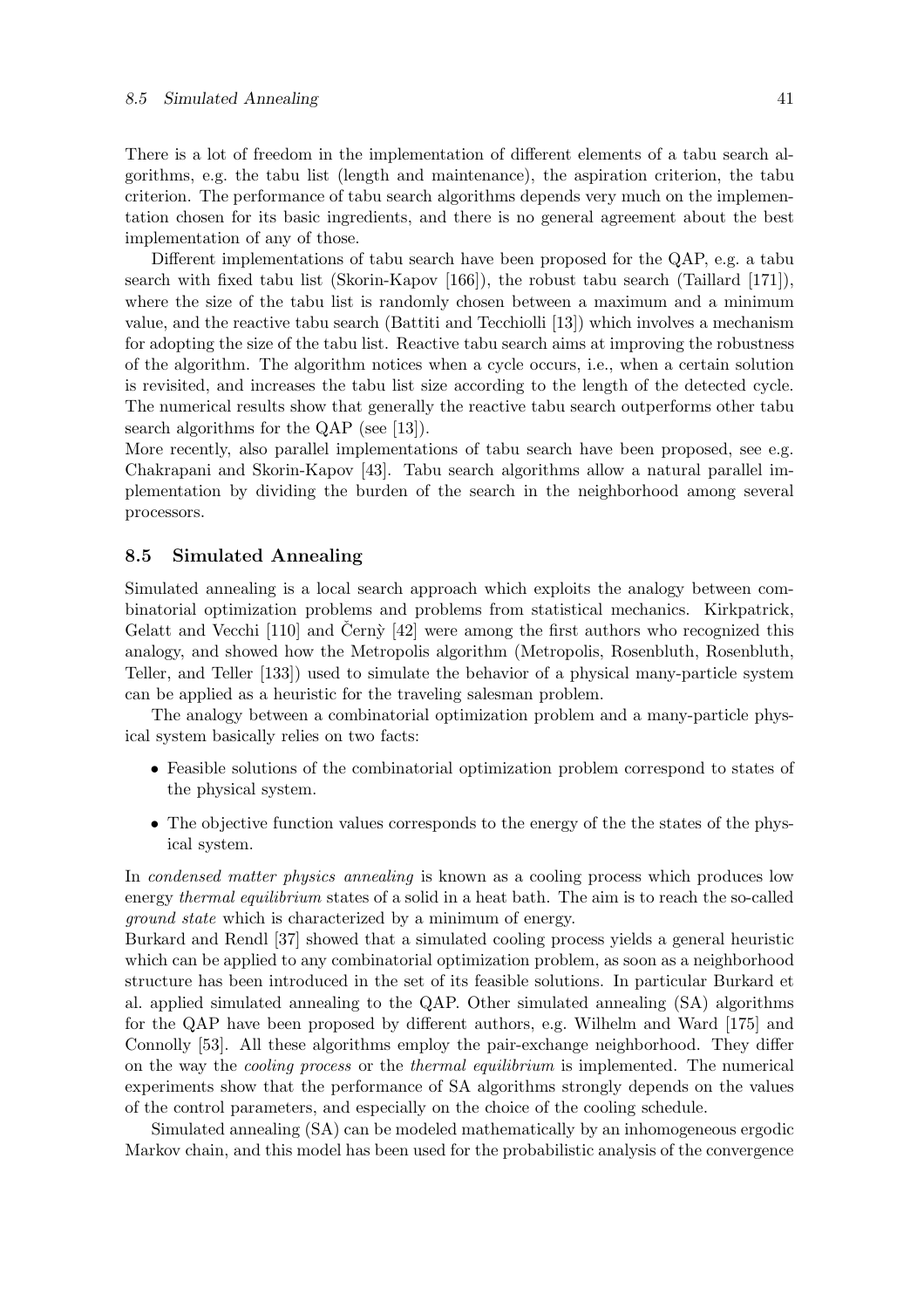of simulated annealing algorithms. Under natural conditions on the involved neighborhood structure and non very restrictive conditions on the slowness of the cooling process it can be shown that SA asymptotically converges to an optimal solution of the considered problem. The investigation of the speed of this convergence remains an (apparently difficult) open problem. For a detailed discussion on the convergence and other theoretical aspects of simulated annealing the reader is referred to the books by Aarts and Korst [1] and Laarhoven and Aarts [115].

### 8.6 Genetic Algorithms

The so-called genetic algorithms (GA) are a nature inspired approach for combinatorial optimization problems. The basic idea is to adapt the evolutionary mechanisms acting in the selection process in nature to combinatorial optimization problems. The first genetic algorithm for optimization problems was proposed by Holland [95] in 1975.

A genetic algorithm starts with a set of initial feasible solutions (generated randomly or by using some heuristic) called the initial population. The elements of a population are usually termed "individuals". The algorithm selects a number of pairs of individuals or parents from the current population and uses so-called cross-over rules to produce some feasible solution or child out of each pair of individuals. Further, a number of "bad" solutions, i.e., solutions yielding to high values of the objective function, is thrown out of the current population. This process is repeated until a stop criterion, e.g. a time limit, a limit on the number of iterations, a measure of convergence, is fulfilled. In the course of the algorithm, mutations or immigrations are applied periodically to the current population to improve its overall quality by modifying some of the individuals or replacing them by better ones, respectively. Often local optimization tools are periodically used within GAs resulting in so-called hybrid algorithms. The search is diversified by means of so-called tournaments. A tournament consists of applying several runs of a GA starting from different initial populations and stopping them before they converge. A "better" population is derived as a union of the final populations of these different runs, and then a new run of the GA is started over this population. For a good coverage of theoretical and practical issues on genetic algorithms the reader is referred to Davis [56] and Goldberg [83].

A number of authors have proposed genetic algorithms for the QAP. Standard algorithms e.g. the one developed by Tate and Smith [172], have difficulties to generate the best known solutions even for QAPs of small or moderate size. Hybrid approaches, e.g. combinations of GA techniques with tabu search as the one developed by Fleurent and Ferland [68] seem to be more promising. More recently another hybrid algorithm, the so-called greedy genetic algorithm proposed by Ahuja, Orlin, and Tivari [6] produced very good results on large scale QAPs from QAPLIB.

### 8.7 Greedy Randomized Adaptive Search Procedure

The greedy randomized adaptive search procedure (GRASP) was introduced by Feo and Resende [66] and has been applied successfully to different hard combinatorial optimization problems [65, 111, 112, 157] and among them to the QAP [124, 148] and the BiQAP [132]. The reader is referred to [66] for a survey and tutorial on GRASP.

GRASP is a combination of greedy elements with random search elements in a two phase heuristic. It consists of a construction phase and a local improvement phase. In the construction phase good solutions from the available feasible space are constructed, whereas in the local improvement phase the neighborhood of the solution constructed in the first phase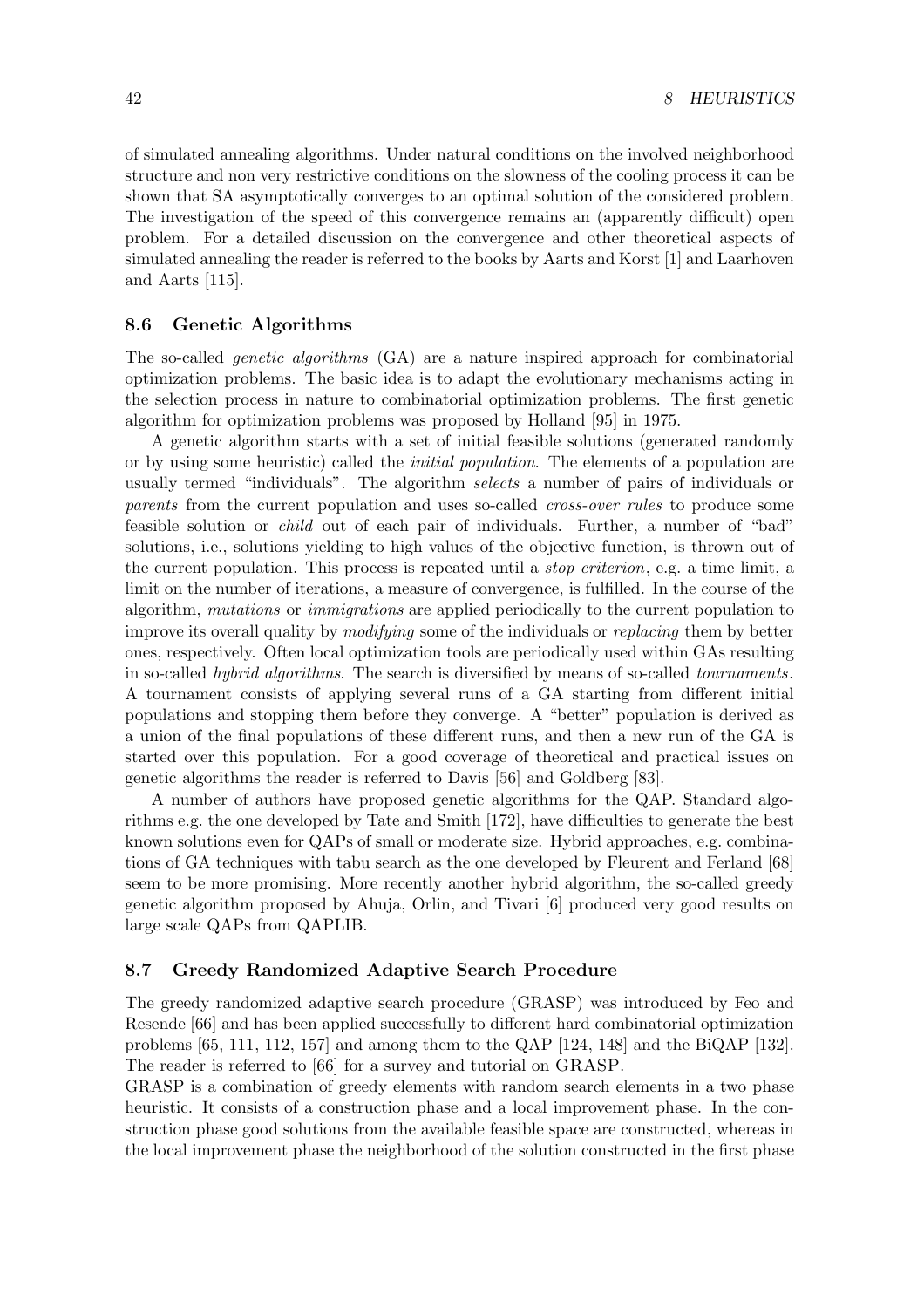is searched for possible improvements. A pseudocode of GRASP is shown in Figure 2. The input parameters are the size RCLsize of the restricted candidate list (RCL), a maximum number of iterations, and a random seed. RCL contains the candidates upon which the sampling related to the construction of a solution in the first phase will be performed.

| procedure GRASP(RCLSize, MaxIter, RandomSeed)                |  |  |  |
|--------------------------------------------------------------|--|--|--|
| $InputInstance()$ ;<br>$\mathbf{1}$                          |  |  |  |
| 2 do $k = 1, \ldots,$ MaxIter $\rightarrow$                  |  |  |  |
| 3<br>ConstructGreedyRandomizedSolution(RCLSize, RandomSeed); |  |  |  |
| LocalSearch(BestSolutionFound);<br>$\overline{4}$            |  |  |  |
| UpdateSolution(BestSolutionFound);<br>$\frac{5}{2}$          |  |  |  |
| 6<br>od:                                                     |  |  |  |
| return BestSolutionFound                                     |  |  |  |
| end GRASP;                                                   |  |  |  |

Figure 2: Pseudo-code for a generic GRASP

For the QAP the construction phase consists of two stages. The RCL contains tuples of partial permutations and values associated to them. Each of these partial permutations fixes the location of facilities 1 and 2. Such partial permutations are called 2-permutations. In the first stage a 2-permutation is chosen randomly from the *restricted candidate list*  $(RCL)$ .

Given a QAP instance of size n with flow matrix  $F = (f_{ij})$  and distance matrix  $D = (d_{ij}),$ the value  $C_{\phi,\psi}$  associated with a pair  $(\phi,\psi)$  of 2-permutations is given as

$$
C_{\phi,\psi} = \sum_{i=1}^{2} \sum_{j=1}^{2} d_{\phi(i)\phi(j)} f_{\psi(i)\psi(j)}.
$$

Clearly, the 2-permutations  $\phi$ ,  $\psi$  can be seen as elements of the set  $K = \{(i,j) : i, j =$  $1, 2, ..., n, i \neq j$ , and since  $|K| = n(n - 1)$ , there are  $n^2(n - 1)^2$  pairs  $(\phi, \psi)$  of 2permutations. If we have a symmetric QAP instance with zeros in the diagonal, the above cost simplifies to

$$
C_{\phi,\psi} = 2d_{\phi(1)\phi(2)}f_{\psi(1)\psi(2)}.
$$

The RCL contains a number of pairs  $(\phi, \psi)$  - this number equals the RCL size and is denoted by  $RCLsize$  - having the smallest associated costs. In the case of an asymmetric QAP, we compute the costs  $C_{\phi,\psi}$  for all  $(\phi,\psi)$  and keep the RCLsize smallest among them. In the symmetric case, we sort the  $m = n^2 - n$  off-diagonal entries of matrix D in ascending order, and the off-diagonal entries of  $F$  in descending order, i.e.,

$$
d_{k_1l_1} \leq d_{k_2l_2} \leq \cdots \leq d_{k_ml_m},
$$
  

$$
f_{i_1j_1} \geq f_{i_2j_2} \geq \cdots \geq f_{i_mj_m}.
$$

Then, the products  $d_{k_s l_s} f_{i_s j_s}$  are the costs associated to pairs of 2-permutations  $(k_s, l_s)$ ,  $(i<sub>s</sub>,j<sub>s</sub>)$ ,  $1 \leq s \leq m$ , respectively. These costs are sorted in ascending order and the *RCLsize* smallest among them are put in RCL. Finally, one pair of 2-permutations from RCL is chosen at random, and these determines the locations of two facilities which are kept fixed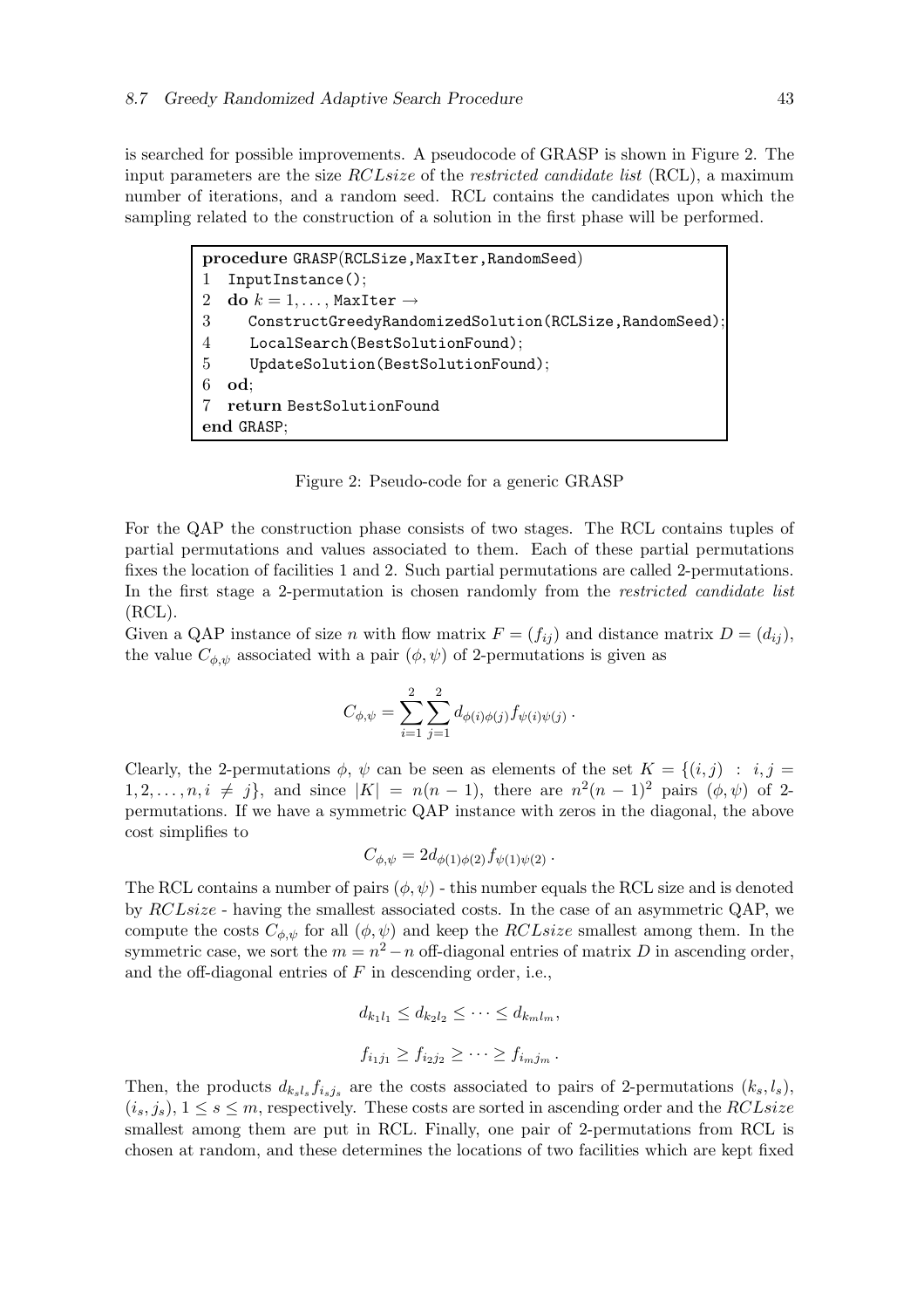in the second stage of the construction phase. Notice that the RCL is constructed only once, and hence, in constant time with regard to the number of iterations.

In the second stage the remaining  $n-2$  facilities are assigned to locations. Let the set  $\Gamma_r$ be the set of assignments made prior to the  $r - th$  assignment:

$$
\Gamma_r := \{ (j_1, p_1), (j_2, p_2), \ldots, (j_{r-1}, p_{r-1}) \}.
$$

Note that at the start of stage 2,  $|\Gamma_3| = 2$ , since two assignments are made in the first stage, and  $r = |\Gamma_r| + 1$  throughout the second stage. In stage 2 we also construct an RCL which contains the single assignments  $m \to s$ ,  $(m, s) \notin \Gamma_r$ , and their associated costs  $\bar{C}_{m,s}$  defined as

$$
\bar{C}_{m,s} := \sum_{(i,j)\in T_r} d_{\phi(i)\phi(j)} f_{\psi(i)\psi(j)},
$$

where

$$
T_r := \{(i, j) : i, j = 1, 2, \dots, r, \{i, j\} \cap \{r\} \neq \emptyset\},\
$$

and  $\phi, \psi$  are partial permutations resulting from the r – 1 assignment which are already fixed and the assignment  $(m, s)$ . In the case of a symmetric QAP the cost  $C_{m,s}$  is given by the simpler formula

$$
\bar{C}_{ms} = 2 \sum_{i=1}^{r-1} d_{m\phi(i)} f_{s\psi(i)}.
$$
\n(56)

Among the  $U = (n - r + 1)^2$  possible assignments  $(m, s)$ , those with the RLSsize smallest associated costs are included in RCL. One assignment is then selected at random from RCL and the set  $\Gamma_r$  is updated

$$
\Gamma_r = \Gamma_r \cup \{(m, s)\}.
$$

This process is repeated until a permutation of  $\{1, 2, \ldots, n\}$ , i.e., a feasible solution of the considered QAP, results. Stage 2 of the construction phase of GRASP in pseudocode is shown in Figure 3. Procedure ConstructionStage2 returns the set  $\Gamma$  with  $n-1$  assignments, the last assignment being then trivial. The inheap() and outheap() procedures are used for sorting and choosing the smallest among the computed  $\bar{C}_{m,s}$  costs, respectively. The procedure random generates a random number in the interval  $[1, RLS size]$ .

Finally, the second phase of the algorithm completes a GRASP iteration by applying an improvement method starting from the solution constructed in the first phase and employing the 2-exchange neighborhood (see also Section 8.3).

### 8.8 Ant Systems

Ant system (AS) are recently developed heuristic techniques for combinatorial optimization which try to imitate the behavior of an ant colony in search for food. Initially the ants search for food in the vicinity of their nest in a random way. As soon as an ant finds a source of food, it takes some food from the source and carries it back to the nest. During this trip back the ant leaves a trail of a substance called pheromone on the ground. The pheromone trail serves to guide the future search of ants towards the already found source of food. The intensity of the pheromone on the trail is proportional to the amount of food found in the source. Thus, the ways to rich sources of food visited frequently (by a large number of ants) will be indicated by stronger pheromone trails. In an attempt to imitate the behavior of ants to derive algorithms for combinatorial optimization problems, the following analogies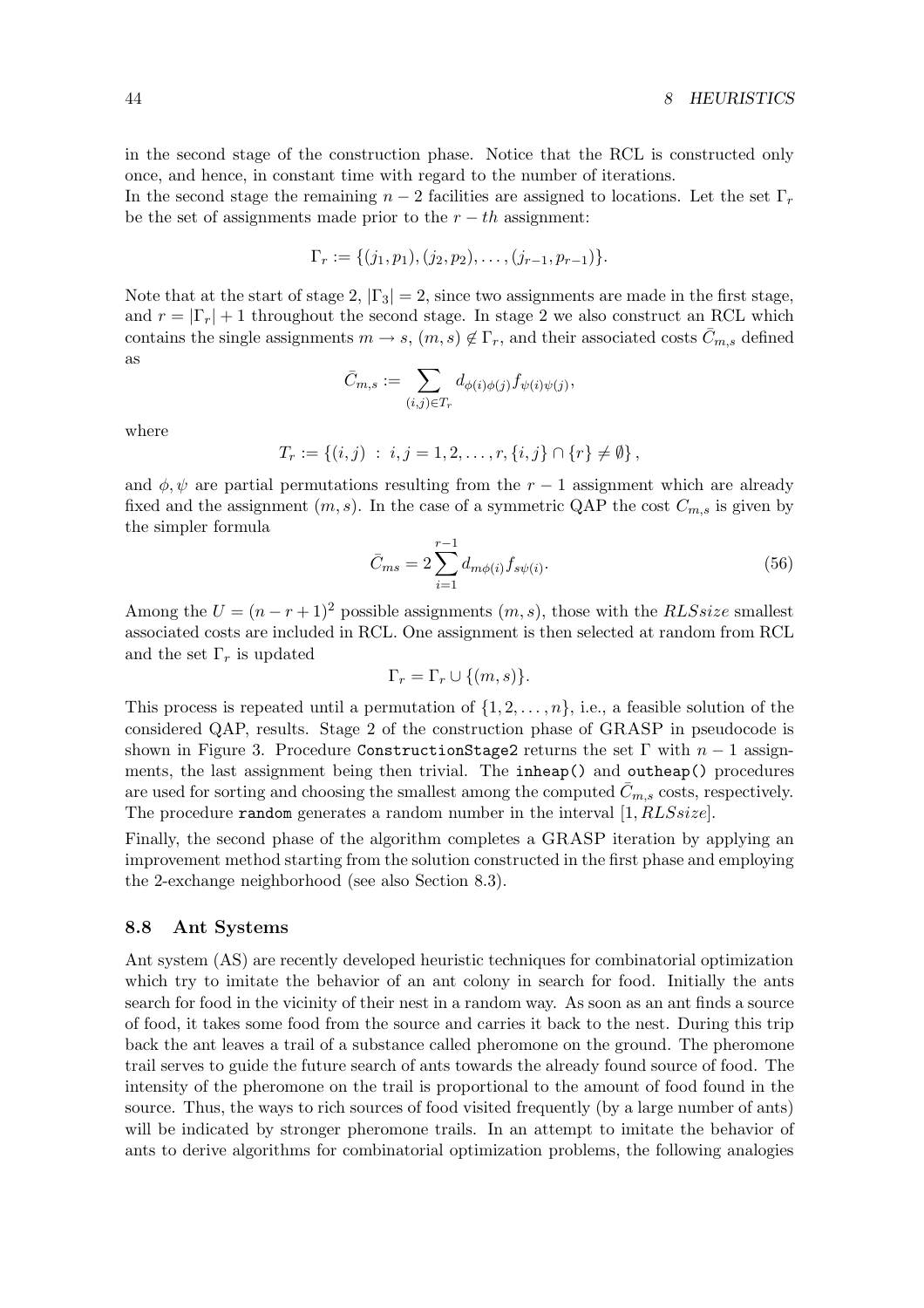```
procedure ConstructionStage2(\alpha, (j_1, p_1), (j_2, p_2))
1 \Gamma = \{ (j_1, p_1), (j_2, p_2) \};<br>2 do r = 2, ..., n - 12 do r = 2,...,n-1<br>3 U = 0;U = 0;4 do m = 1, ..., n \rightarrow<br>5 do s = 1, ..., n5 do s = 1, ..., n \rightarrow<br>6 if (m, s) \notin \Gamma6 if (m, s) \notin \Gamma \to<br>7 \overline{C}_{ms} = \sum_{\ell s}7 \bar{C}_{ms} = \sum_{(i,j) \in T_r} a_{p(i)p(j)} b_{q(i)q(j)};8 inheap(C_{ms});9 U = U + 1;10 fi;
11 od;
12 od;
13 t = \text{random}[1, \lfloor \alpha U \rfloor];<br>14 \textbf{do } i = 1, ..., t \rightarrow14 do i = 1, ..., t \rightarrow<br>15 \bar{C}_{ms} = outher
               \bar{C}_{ms} =outheap();
16 od;
17 \Gamma = \Gamma \cup \{(m, s)\};18 od;
19 return Γ
end ConstructStage2;
```
Figure 3: Stage 2 of Construction Phase of GRASP

can be exploited: a) the area searched by the ants resembles the set of feasible solutions, b) the amount of food at food sources resembles the value of the objective function, and c) the pheromone trail resembles a component of adaptive memory.

AS were originally introduced by Dorigo [59] and Colorni, Dorigo, and Maniezzo [51] and have already produced good results for well known problems like the traveling salesman problem (TSP) and the QAP [52, 72].

In the case of the QAP the pheromone trail which is also the key element of an AS, is implemented by a matrix  $T = (\tau_{ij})$ .  $\tau_{ij}$  is a measure for the desirability of locating facility  $i$  at location  $j$  in the solutions generated by the ants (the algorithm). To illustrate the idea we briefly describe the algorithm of Gambardella, Taillard and Dorigo [72].

The algorithm is iterative and constructs a fixed number, say  $m$ , of solutions in each iteration. (This number is a control parameter and is also thought as number of ants.) In the first iteration these solutions are generated randomly, whereas in the subsequent iteration they are updated by exploiting the information contained in the pheromone trail matrix T. Initially the pheromone trail matrix is a constant matrix; the constant is inverseproportional to the best value of the objective function found so far. This is in compliance with the behavior of ants whose search directions are initially chosen at random. Let us denote the best solution found so far by  $\phi^*$  and its corresponding value of the objective function by  $f(\phi^*)$ . In the further iterations the entries  $\tau_{i\phi^*(i)}$  of T are increased by the same value which is proportional to  $f(\phi^*)$ . The update of the m solutions in each iteration is done first by means of the pheromone trail matrix, and then by applying some improvement method. In both cases the update consists of swapping the locations for a sequence of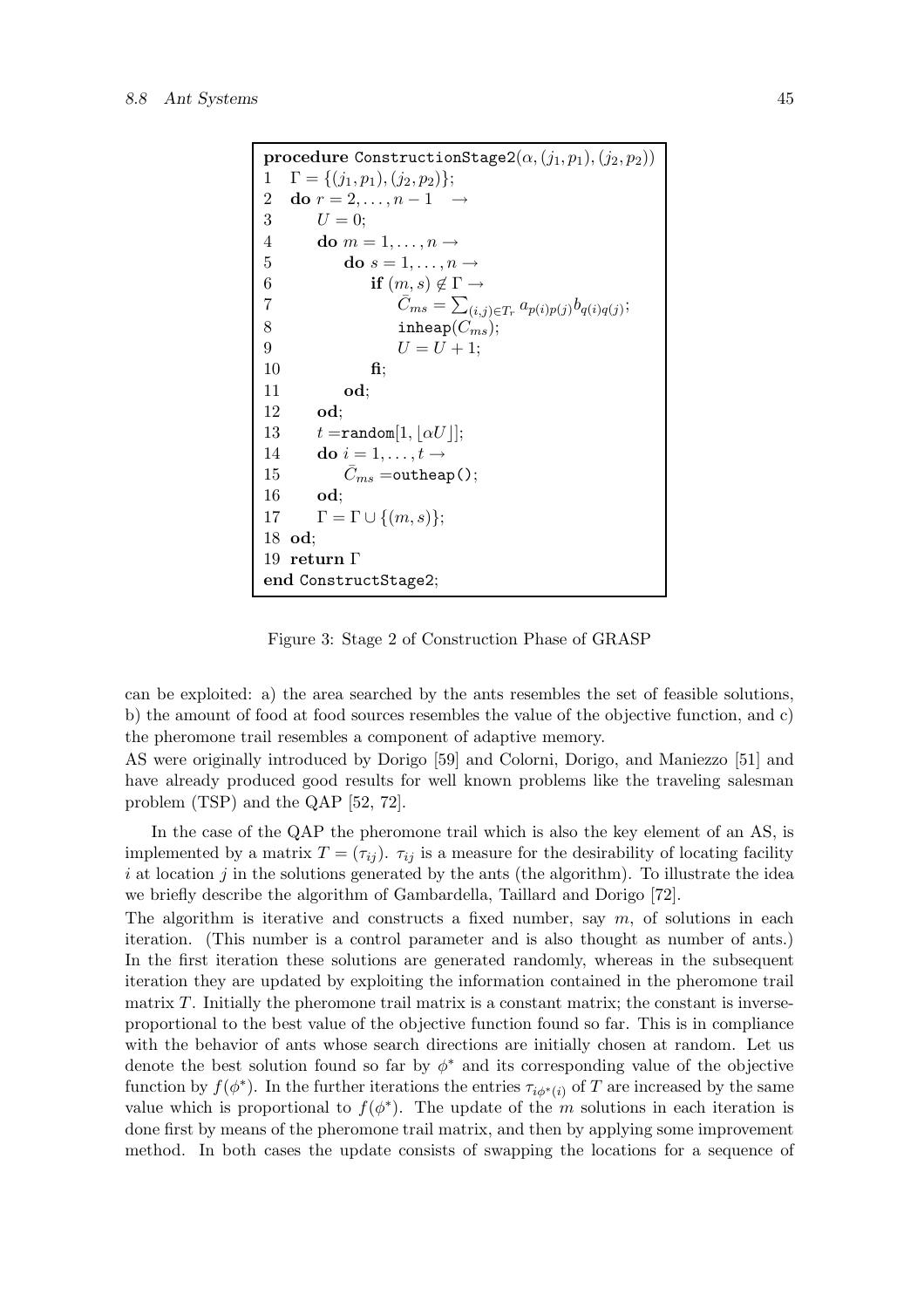facility pairs. First, the current solution is updated by swapping the locations of pairs of facilities chosen so as to maximize the (normalized) sum of the corresponding pheromone trail entries. Then, the solution obtained after this update is improved by applying some improvement methods, e.g. first or best improvement (see also Section 8.3). As soon as an improvement of the best known solution is detected an intensification component "forces the ants" to further explore the part of the solution space where the improvement was found. If after a large number of iterations there is no improvement of the best known solution, a diversification - which is basically a new random start - is performed.

Numerical results presented in [52, 72] show that ant systems are competitive heuristics especially for real life instances of the QAP with a few very good solutions clustered together. For randomly generated instances which have many good solutions distributed somehow uniformly in the search space, AS are outperformed by other heuristics, e.g. genetic algorithms or tabu search approaches.

## 9 Available Computer Codes for the QAP

Burkard, Karisch, and Rendl [34] have compiled a library of QAP instances (QAPLIB) which is widely used to test bounds, exact algorithms, and heuristics for the QAP. The instances collected in QAPLIB are due to different authors and range from instances arising in real life applications to instances generated randomly only for test purposes. Many of these instances have not been solved to optimality yet, the most celebrated among them being the instances of Nugent, Vollmann, and Ruml [141] of size larger than 25. QAPLIB can be found at  $http://www.opt.math.tu-graz.ac.at/"karisch/qaplib.$ 

A number of codes to compute lower bounds are available. A FORTRAN code which computes the GLB is due to Burkard and Derigs [29], and is able to compute the bound for instances of size up to 256. The source code can be downloaded from the QAPLIB web page. Another FORTRAN code which can be downloaded from the QAPLIB web page computes the elimination bound (ELI) for symmetric QAP instances of size up to 256.

Recently, Espersen, Karisch, Cela, and Clausen [64] have developed QAPpack which is a JAVA package containing a branch and bound algorithm to solve the QAP. In QAPpack a number of bounds based on linearization are implemented: the Gilmore-Lawler bound [77, 118], the bound of Carraresi and Malucelli [40], the bound of Adams and Johnson [3], the bound of Hahn and Grant  $[90]$ , and the bound of Karisch, Çela, Clausen, and Espersen [104]. The implementation is based on the dual framework provided by Karisch et al. [104]. QAPpack can be found at  $http://www.imm.dtu.dk/~te/QAPpack.$ 

Besides QAPpack, a FORTRAN code of the branch and bound algorithm developed by Burkard and Derigs [29] can be downloaded from the QAPLIB web page.

There are also some codes of heuristics available. The (compressed) FORTRAN source file - 608.Z - of a heuristic due to West [174], can be downloaded at ftp://netlib.att.com in /netlib/toms.

The source files (compressed tar-files) of two FORTRAN implementations of GRASP for dense QAPs by Resende, Pardalos and Li [156] and sparse QAPs by Pardalos, Pitsoulis and Resende [149] can be downloaded from Resende's web page at

http://www.research.att.com/~mgcr/src/index.html.

The source file of a FORTRAN implementation of the simulated annealing algorithm of Burkard and Rendl [37] can be downloaded from the QAPLIB web page.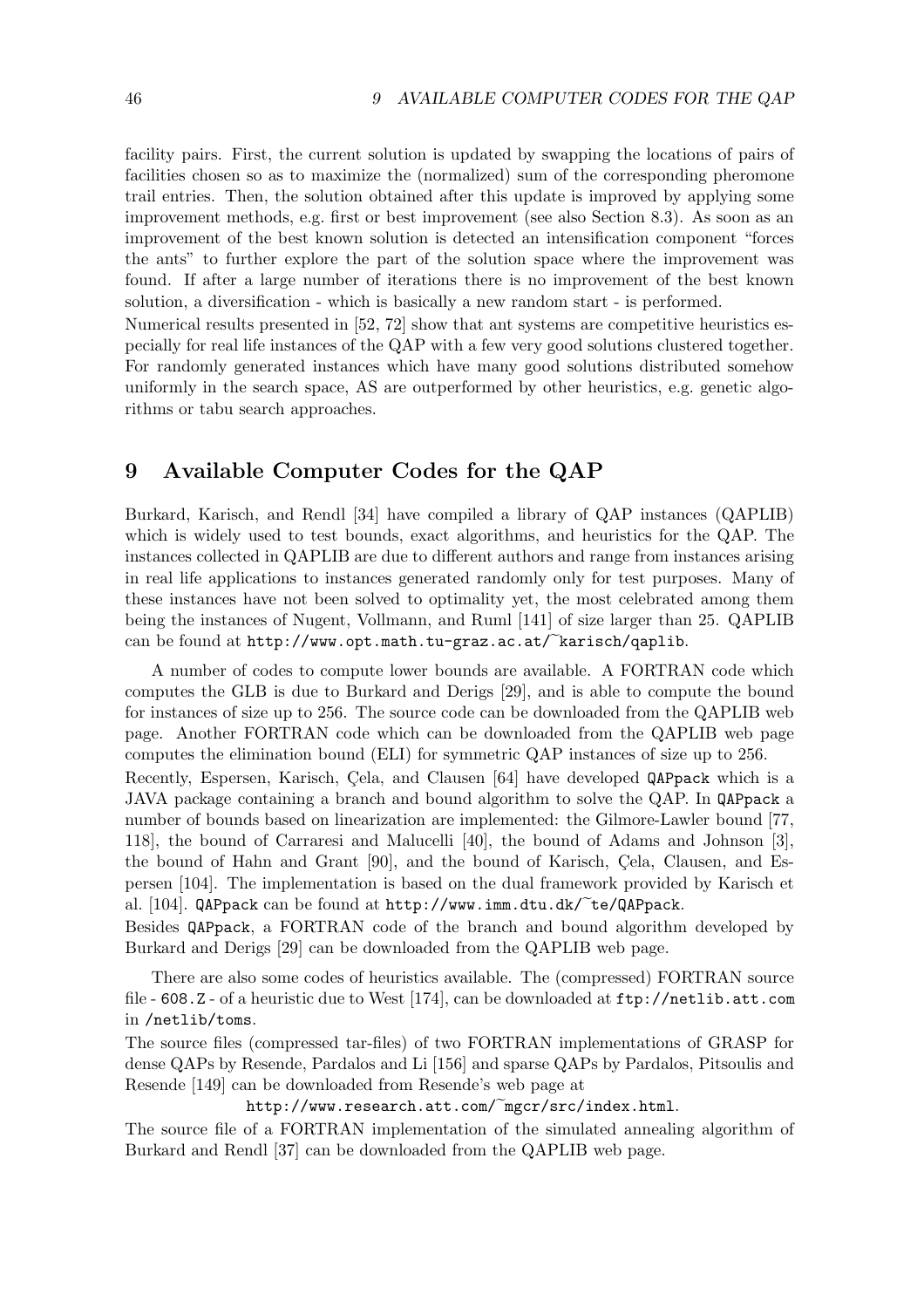The source file of a C++ implementation of the simulated annealing algorithm of Connolly [53], due to Taillard, can be downloaded from Taillard's web page at

http://www.idsia.ch/~eric/codes.dir/sa\_qap.c.

Also a source file of a PASCAL implementation of Taillard's robust tabu search [171] can be found at Taillard's web page.

Finally, the source file of a FORTRAN implementation of Li and Pardalos' generator for QAP instances with known optimal solution [122] can be obtained by sending an email to coap@math.ufl.edu with subject line send 92006.

## 10 Polynomially Solvable Cases

Since the QAP is NP-hard, restricted versions which can be solved in polynomial time are an interesting aspect of the problem. A basic question arising with respect to polynomially solvable versions is the identification of those versions and the investigation of the border line between hard and easy versions of the problem. There are two ways to approach this topic: first, find structural conditions to be imposed on the coefficient matrices of the QAP so as to obtain polynomially solvable versions, and secondly, investigate other combinatorial optimization or graph-theoretical problems which can be formulated as QAPs, and embed the polynomially solvable versions of the former into special cases of the later. These two approaches yield two groups of restricted QAPs which are briefly reviewed in this section. For a detailed information on this topic the reader is referred to [41].

Most of the restricted versions of the QAP with specially structured matrices involve Monge matrices or other matrices having analogous properties. A matrix  $A = (a_{ij})$  is a Monge matrix iff the following inequalities are fulfilled for each 4-tuples of indices  $i, j, k, l$ ,  $i < k, j < l$ :

$$
a_{ij} + a_{kl} \le a_{il} + a_{kj}, \tag{Monge inequalities}.
$$

A matrix  $A = (a_{ij})$  is an *Anti-Monge matrix* iff the following inequalities are fulfilled for each 4-tuples of indices i, j, k, l,  $i < k$ , j < l:



Figure 4: The sum of the depicted entries taken with the corresponding signs must be nonnegative: a) Monge inequality, b) Anti-Monge inequality.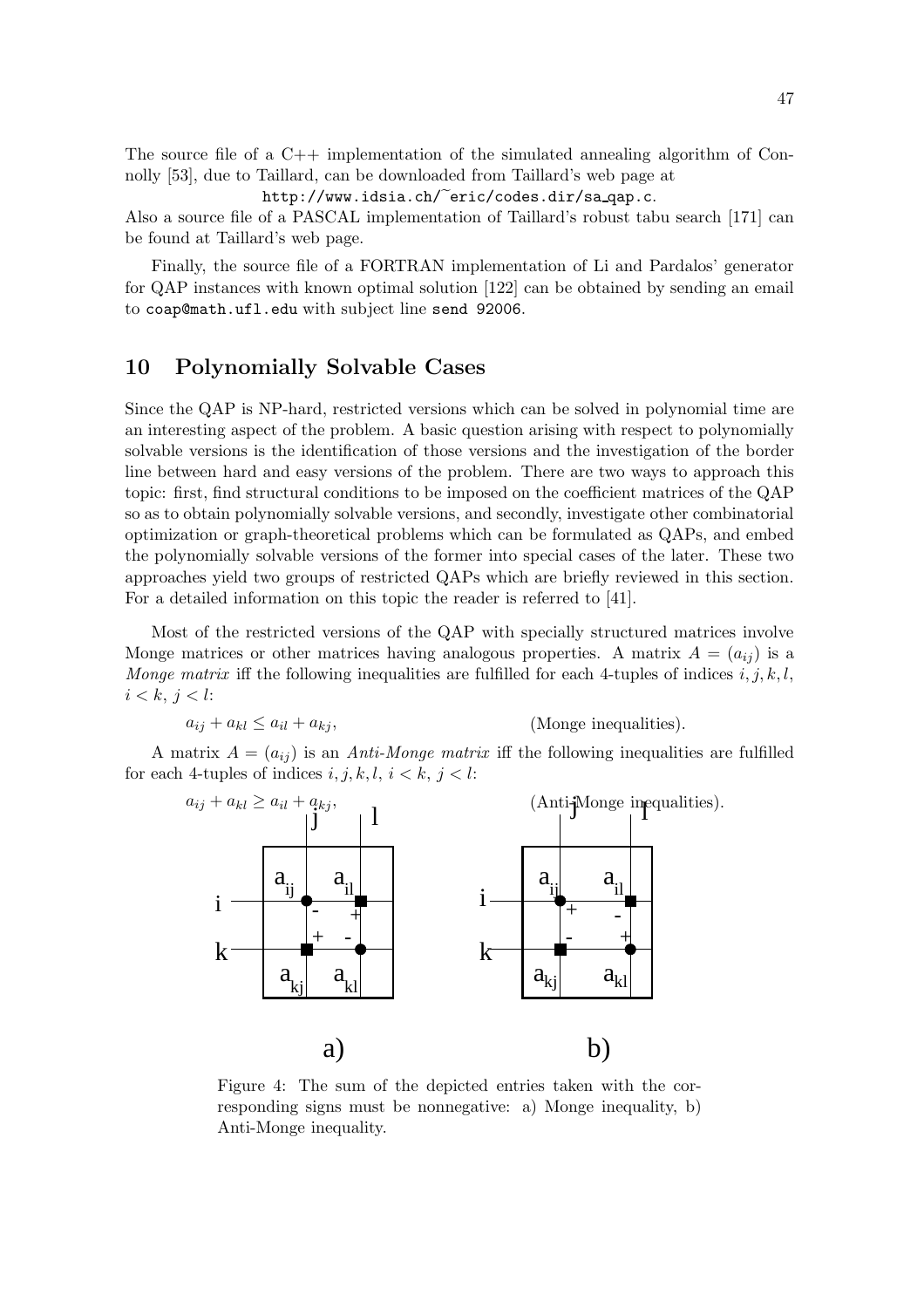A simple example of Monge and Anti-Monge matrices are the sum matrices; the entries of a sum matrix matrix  $A = (a_{ij})$  are given as  $a_{ij} = \alpha_i + \beta_j$ , where  $(\alpha_i)$  and  $(\beta_j)$  are the generating row and column vector, respectively. A *product matrix A* is defined in an analogous way: its entries are given as  $a_{ij} = \alpha_i \beta_j$ , where  $(\alpha_i)$ ,  $(\beta_j)$  are the generating vectors. If the row generating vector  $(\alpha_i)$  and the column generating vectors  $(\beta_i)$  are sorted non-decreasingly, then the product matrix  $(\alpha_i \beta_j)$  is an Anti-Monge matrix.

In contrast with the traveling salesman problem, it turns out that the QAP with both coefficient matrices being Monge or Anti-Monge is NP-hard, whereas the complexity of a QAP with one coefficient matrix being Monge and the other one being Anti-Monge is still open, see Burkard, Çela, Demidenko, Metelski, and Woeginger [26] and Çela [41]. However, some polynomially solvable special cases can be obtained by imposing additional conditions on the coefficient matrices. These special cases involve very simple matrices like product matrices or so-called *chess-board matrices*. A matrix  $A = (a_{ij})$  is a chess-board matrix if its entries are given by  $a_{ij} = (-1)^{i+j}$ . These QAPs can either be formulated as equivalent LAPs, or they are *constant permutation*  $QAPs$  (see [26, 41]), i.e., their optimal solution can be given before hand, without knowing the entries of their coefficient matrices. A few other versions of the QAP involving Monge and Anti-Monge matrices with additional structural properties can be solved by dynamic programming.

Other restricted versions of the QAP involve matrices with a specific diagonal structure e.g. circulant and Toeplitz matrices. An  $n \times n$  matrix  $A = (a_{ij})$  is called a Toeplitz matrix if there exist numbers  $c_{-n+1}, \ldots, c_{-1}, c_0, c_1, \ldots, c_{n-1}$  such that  $a_{ij} = c_{j-i}$ , for all  $i, j$ . A matrix A is called a circulant matrix if it is a Toeplitz matrix and the generating numbers  $c_i$  fulfill the conditions  $c_i = c_{n-i}$ , for  $0 \leq i \leq n-1$ . In other words, a Toeplitz matrix has constant entries along lines parallel to the diagonal, whereas a circulant is given by its first row and the entries of the i–th row resembles the first row shifted by  $i-1$  places to the right.

### QAPs with one Anti-Monge (Monge) matrix and one Toeplitz (circulant)

matrix. In general these versions of the QAP remain NP-hard unless additional conditions, e.g. monotonicity, are imposed on the coefficient matrices. A well studied problem is the so called Anti-Monge–Toeplitz QAP where the rows and columns of the Anti-Monge matrix are non-decreasing, investigated by Burkard, Cela, Rote and Woeginger [28]. It has been shown that this problem is NP-hard and contains as a special case the so called turbine problem introduced by Mosewich [137] and formulated as a QAP by Laporte and Mercure [117]. In the turbine problem we are given a number of blades to be welded in regular spacing around the cylinder of the turbine. Due to inaccuracies in the manufacturing process the weights of the blades differ slightly and consequently the gravity center of the system does not lie on the rotation axis of the cylinder, leading to instabilities. In an effort to make the system as stable as possible, it is desirable to locate the blades so as to minimize the distance between the center of gravity and the rotation axis. The mathematical formulation of this problem leads to an NP-hard Anti-Monge–Toeplitz QAP. (For more details and for a proof of NPhardness see Burkard et al. [28].) It is probably interesting that the *maximization* version of this problem is polynomially solvable. Further polynomially solvable special cases of the Anti-Monge–Toeplitz QAP arise if additional constraints e.g. benevolence or k-benevolence are imposed on the Toeplitz matrix. These conditions are expressed in terms of properties of the generating function of these matrices, see Burkard et al. [28].

The polynomially solvable QAPs with one Anti-Monge (Monge) matrix and the other one Toeplitz (circulant) matrix described above, are all constant permutation QAPs. The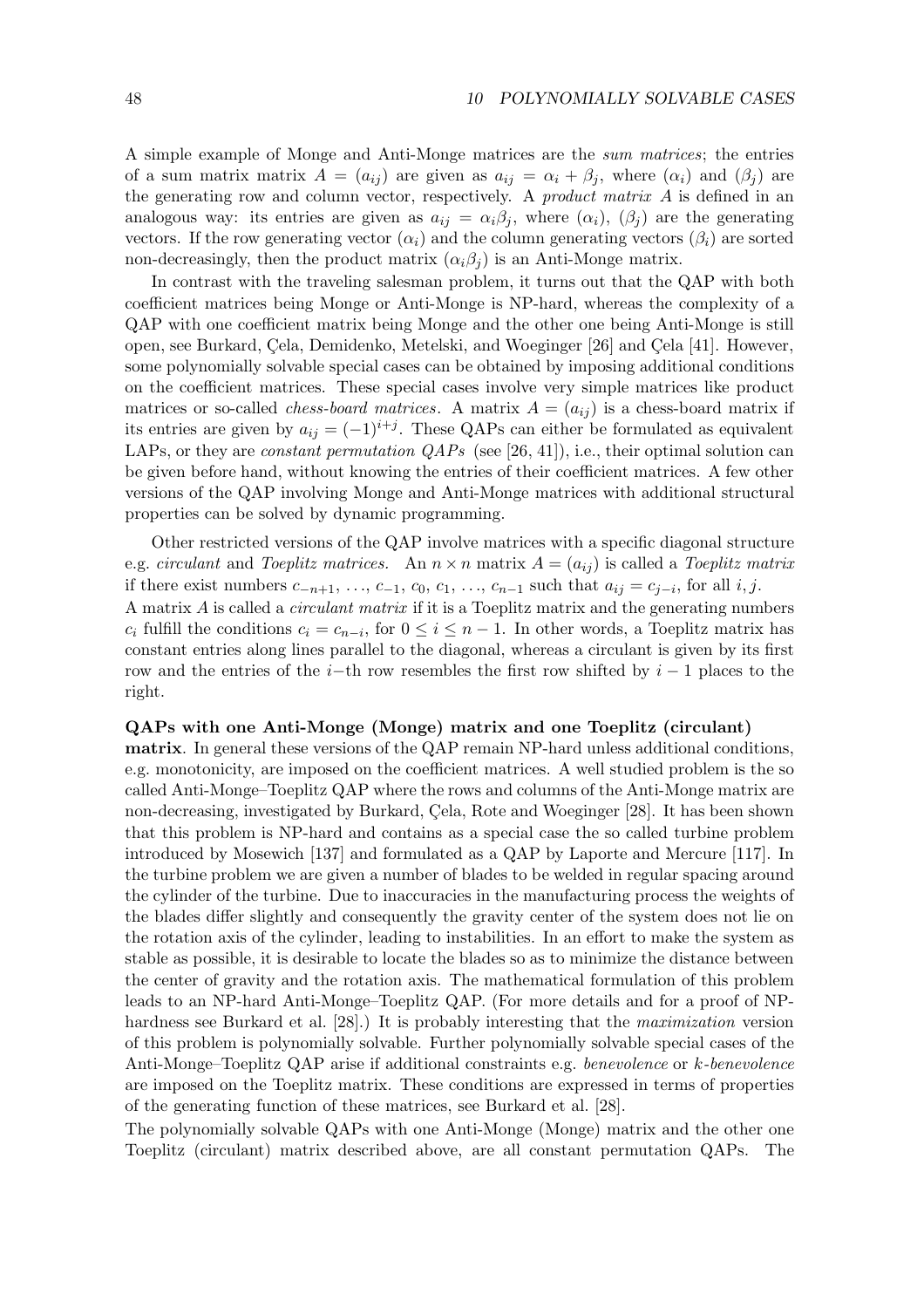techniques used to prove this fact and to identify the optimal permutation is called reduction to extremal rays. This technique exploits two facts: first, the involved matrix classes form cones, and secondly, the objective function of the QAP is linear with respect to each of the coefficient matrices. These two facts allow us to restrict the investigations to instances of the QAP with 0-1 coefficient matrices which are extremal rays of the above mentioned cones. Such instances can then be handled by elementary means (exchange arguments, bounding techniques) more easily that the general given QAP. The identification of polynomially solvable special cases of the QAP which are not constant permutation QAPs and can be solved algorithmically remains a challenging open question.

Another class of matrices similar to the Monge matrices are the Kalmanson matrices. A matrix  $A = (a_{ij})$  is a Kalmanson matrix if it is symmetric and its elements satisfy the following inequalities for all indices  $i, j, k, l, i < j < k < l$ :

$$
a_{ij} + a_{kl} \le a_{ik} + a_{jl}, \qquad a_{il} + a_{jk} \le a_{ik} + a_{jl}.
$$

For more information on Monge, Anti-Monge and Kalmanson matrices, and their properties the reader is referred to the survey article of Burkard, Klinz and Rudolf [35]. The Koopmans-Beckmann QAP with one coefficient matrix being is a Kalmanson matrix and the other one a Toeplitz matrix, has been investigated by De˘ıneko and Woeginger [57]. The computational complexity of this problem is an open question, but analogously as in the case of the Anti-Monge–Toeplitz QAP, polynomially solvable versions of the problem are obtained by imposing additional constraints to the Toeplitz matrix.

Further polynomially solvable cases arise as QAP formulations of other problems, like the linear arrangement problem, minimum feedback arc set problem, packing problems in graphs and subgraph isomorphism, see [26, 41]. Polynomially solvable versions of these problems lead to polynomially solvable cases of the QAP. The coefficient matrices of these QAPs are the (weighted) adjacency matrices of the underlying graphs, and the special structure of these matrices is imposed by properties of these graphs. The methods used to solve these QAPs range from graph theoretical algorithms (in the case of the linear arrangement problem and the feedback arc set problem), to dynamic programming (in the case of subgraph isomorphism).

## 11 QAP Instances with Known Optimal Solution

[QAPs with known solution] Since the QAP is a very hard problem from a practical point of view, often heuristics are the only reasonable approach to solve it, and so far there exists no performance guarantees for any of the algorithms developed for the QAP. One possibility to evaluate the performance of heuristics and to compare different heuristics is given by QAP instances with known optimal solution. Heuristics are applied to these instances and the heuristic solution is compared to the optimal one known before hand. The instances with known optimal solution should ideally have two properties: first, they should be representative in terms of their hardness, and secondly, they should not be especially easy for any of the heuristics.

Two generators of QAP instances with known optimal solution have been proposed so far: Palubeckis' generator [144] and the generator proposed by Li and Pardalos [122].

The first method for generating QAP instances with a known optimal solution was proposed by Palubeckis [144] in 1988. The input of the Palubeckis' algorithm consists of the size n of the instance to be generated, the optimal solution (permutation)  $\pi$  of the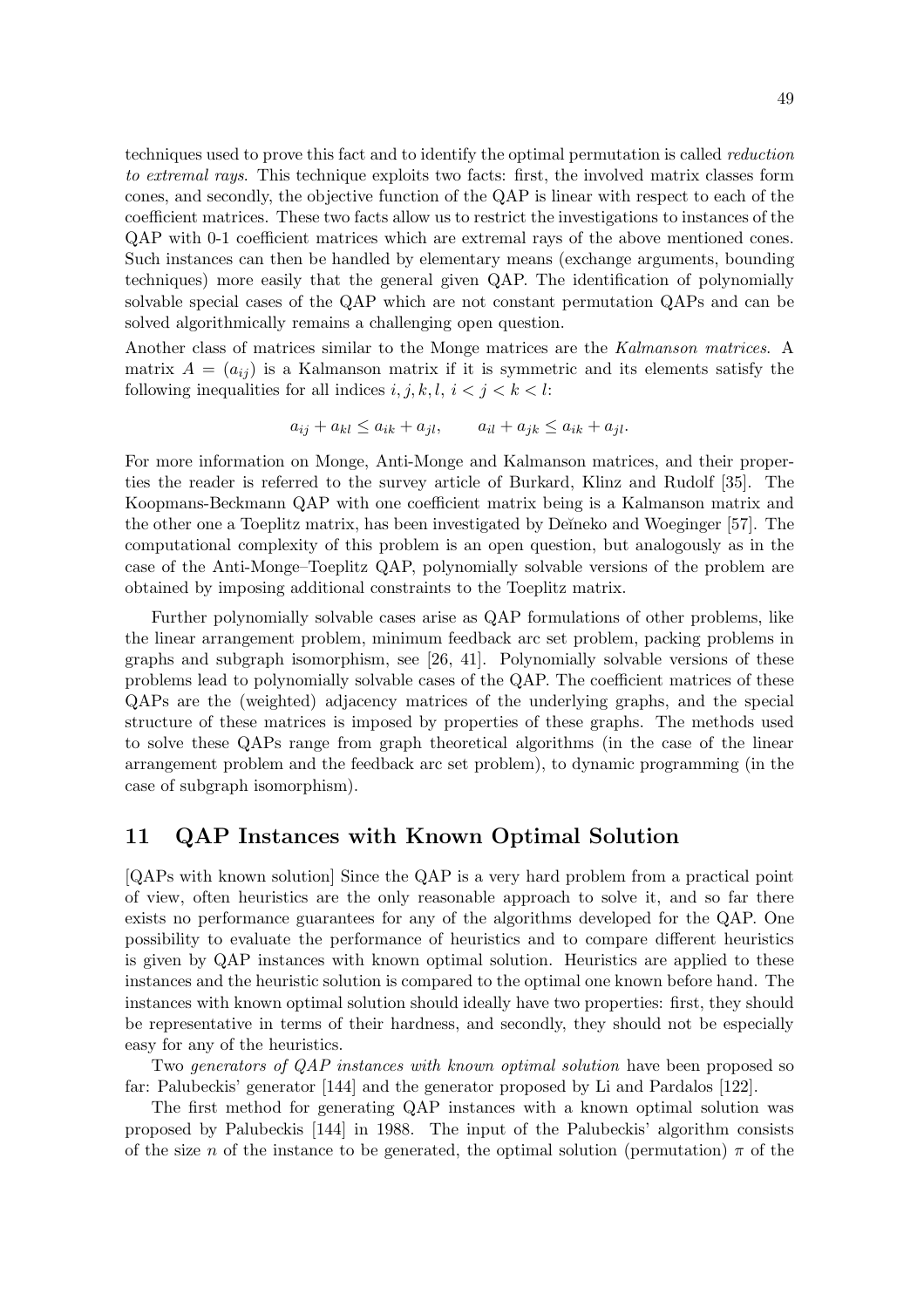output instance, two control parameters w and z, where  $z < w$ , and the distance matrix A of an  $r \times s$  grid with  $rs = n$ . A contains rectilinear distances also called Manhattan distances, i.e., the distance  $a_{ij}$  between two given knots i, j lying in rows  $r_i$ ,  $r_j$  and in columns  $c_i$ , c<sub>j</sub>, respectively, is given by  $a_{ij} = |r_i - r_j| + |c_i - c_j|$ . The output of the algorithm is a second matrix B such that  $\pi$  is an optimal solution of  $QAP(A, B)$ . The idea is to start with a matrix B such that  $QAP(A, B)$  is a trivial instance with optimal solution  $\pi$ . Then B is transformed such that  $QAP(A, B)$  is not any more trivial, but  $\pi$  continues to be its optimal solution.

Palubeckis starts with a constant matrix  $B = (b_{ij})$  with  $b_{ij} = w$ .  $QAP(A, B)$  is a trivial problem because all permutations yield the same value of the objective function and thus, are optimal solutions. Hence, also the identity permutation id is an optimal solution of  $QAP(A, B)$ . Then matrix B is iteratively transformed so that it is not a constant matrix any more and the identity permutation remains an optimal solution of  $QAP(A, B)$ . In the last iteration the algorithm constructs an instance  $QAP(A', B)$  with optimal solution  $\pi$  with the help of  $QAP(A, B)$  with optimal solution id, by setting  $A' = (a_{\pi(i)\pi(j)})$ . The optimal value of  $QAP(A', B)$  equals  $w \sum_{i=1}^{n} \sum_{j=1}^{n} a_{ij}$ .

Cyganski, Vaz and Virball [55] have observed that the QAP instances generated by Palubeckis' generator are "easy" in the sense that their optimal value can be computed in polynomial time by solving a linear program. (For an accessible proof of this result the reader is referred to [41].) Notice, however, that nothing is known about the computational complexity of QAP instances generated by Palubeckis' generator. We believe that finding an optimal solution for these QAPs is NP-hard, although the corresponding decision problem is polynomially solvable.

Another generator of QAP instances with known solution has been proposed by Li and Pardalos [122]. As Palubeckis' generator, Li and Pardalos starts with a trivial instance  $QAP(A, B)$  with the identity permutation id as optimal solution and iteratively transforms A and B so that the resulting QAP instance still has the optimal solution id but is not trivial any more. The transformations are such that for all  $i, j, i', j', a_{ij} \ge a_{i'j'}$  is equivalent to  $b_{ij} \leq b'_{ij}$  at the end of each iteration.

If the coefficient matrices are considered as weighted adjacency matrices of graphs, each iteration transforms entries corresponding to some specific subgraph equipped with signs on the edges and hence called sign-subgraphs. The application of Li and Pardalos' algorithm with different sign-subgraphs yields different QAP generators. A number of generators involving different sign-subgraphs, e.g. subgraphs consisting of a single edge, signed triangles and signed spanning trees have been tested. It is perhaps interesting and surprising that QAP instances generated by involving more complex sign-subgraphs are generally "easier" than those generated by involving subgraphs consisting of single edges. Here a QAP instance is considered to be "easy", if most heuristics applied to it find a solution near to the optimal one in a relatively short time. Nothing is known about the complexity of QAP instances generated by the generator of Li and Pardalos, since the arguments used to analyze Palubeckis' generator do not apply in this case.

## 12 Asymptotic Behavior

The QAP shows an interesting asymptotic behavior: under certain probabilistic conditions on the coefficient matrices the QAP, the ratio between its "best" and "worst" values of the objective function approaches 1, as the size of the problem approaches infinity. This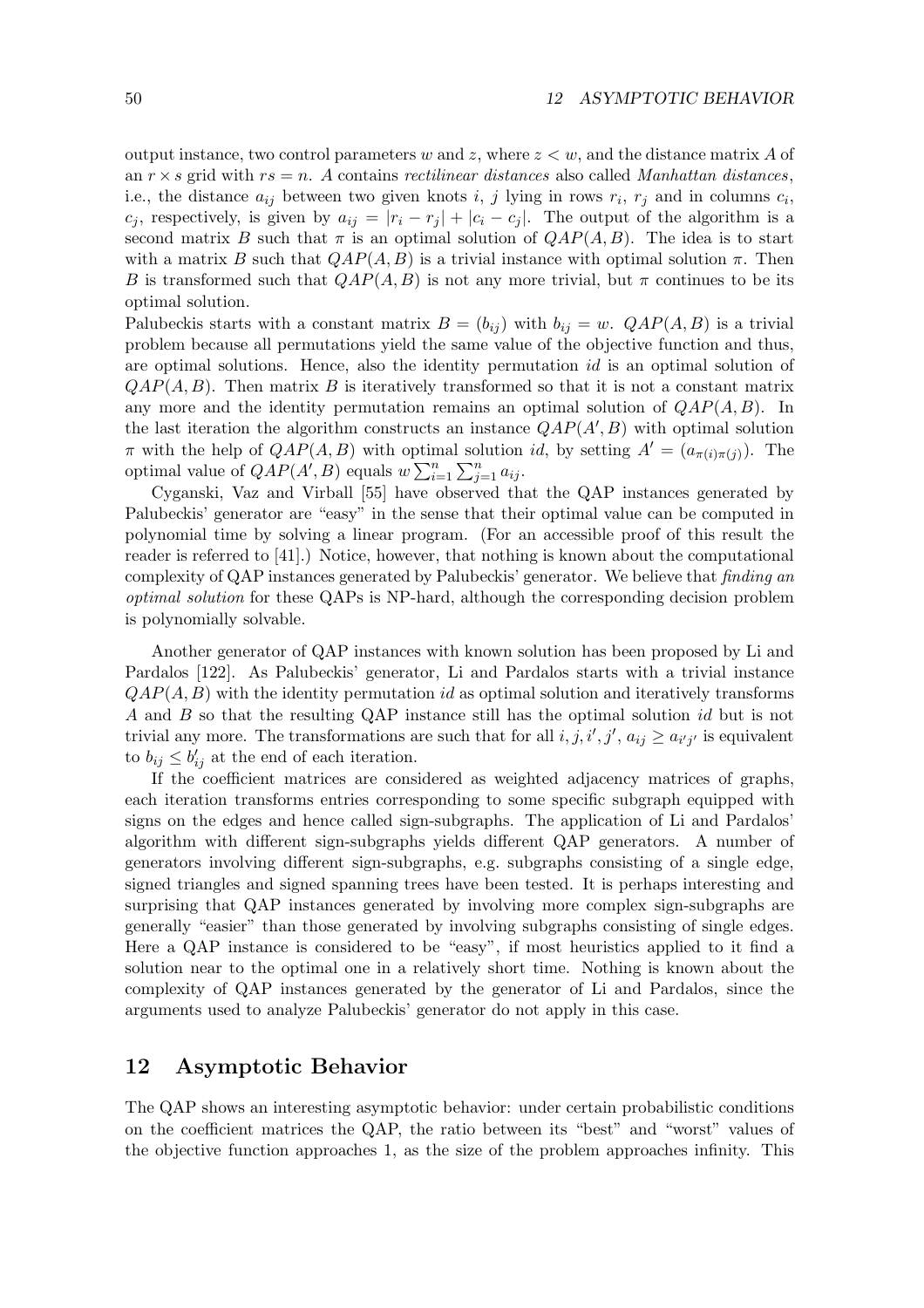asymptotic behavior suggests that the relative error of every heuristic method vanishes as the size of the problem tends to infinity, i.e., every heuristic finds almost always an almost optimal solution when applied to QAP instances which are large enough. In other words the QAP becomes in some sense trivial as the size of the problem tends to infinity. Burkard and Fincke [32] identify a common combinatorial property of a number of problems which, under natural probabilistic conditions on the problem data, behave as described above. This property seems to be also the key for the specific asymptotic behavior of the QAP.

In an early work Burkard and Fincke [31] investigate the relative difference between the worst and the best value of the objective function for Koopmans-Beckmann QAPs. They first consider the case where the coefficient matrix  $D$  is the matrix of pairwise distances of points chosen independently and uniformly from the unit square in the plane. Then the general case where entries of the flow and distance matrices  $F$  and  $D$  are independent random variables taken from a uniform distribution on [0, 1] is considered. In both cases it is shown that the relative difference mentioned above approaches 0 with probability tending to 1 as the size of the problem tends to infinity.

Later Burkard and Fincke [32] consider the ratio between the objective function values corresponding to an optimal (or best) and a worst solution of a generic combinatorial optimization problem described below.

Consider a sequence  $P_n$ ,  $n \in \mathbb{N}$ , of combinatorial optimization (minimization) problems with sum objective function as described in Section 3. Let  $\mathcal{E}_n$  and  $\mathcal{F}_n$  be the ground set and the set of feasible solutions of problem  $P_n$ , respectively. Moreover, let  $c_n: \mathcal{E}_n \to \mathbb{R}^+$ and  $f: \mathcal{F} \to \mathbb{R}^+$  be the nonnegative cost function and the objective function for problem  $P_n$ , respectively, For  $n \in \mathbb{N}$ , an optimal solution  $X_{\text{opt}}$  minimizes the objective function, whereas a worst solution  $X_{\text{wor}} \in \mathcal{F}_n$  maximizes the objective function and is defined as follows:

$$
f(X_{\text{wor}}) = \sum_{x \in X_{\text{wor}}} c_n(x) = \max_{X \in \mathcal{F}} f(X) = \max_{X \in \mathcal{F}} \sum_{x \in X} c_n(x).
$$

It is shown in [32] that the behavior of the ratio  $f(X_{\text{opt}})/f(X_{\text{wor}})$  is strongly related to the ratio  $\ln |\mathcal{F}_n|/|X_n|$  between the cardinality of the set of feasible solutions  $\mathcal{F}_n$  and the cardinality of an arbitrary feasible solution  $X_n$ , under the assumption that all feasible solutions have the same cardinality.

## Theorem 12.1 (Burkard and Fincke [32], 1985)

Let  $P_n$  be a sequence of combinatorial minimization problems with sum objective function as described above. Assume that the following conditions are fulfilled:

- **(BF1)** For all  $X \in \mathcal{F}_n$ ,  $|X| = |X^{(n)}|$ , where  $X^{(n)}$  is some feasible solution in  $\mathcal{F}_n$ .
- (BF2) The costs  $c_n(x)$ ,  $x \in X$ ,  $X \in \mathcal{F}_n$ ,  $n \in \mathbb{N}$ , are random variables identically distributed on [0,1]. The expected value  $E = E(c_n(x))$  and the variance  $\sigma^2 = \sigma^2(c_n(x)) >$ 0 of the common distribution are finite. Moreover, for all  $X \in \mathcal{F}_n$ ,  $n \in \mathbb{N}$ , the variables  $c_n(x)$ ,  $x \in X$ , are independently distributed.
- **(BF3)**  $|\mathcal{F}_n|$  and  $|X^{(n)}|$  tend to infinity as n tends to infinity and moreover,

$$
\lim_{n \to \infty} \lambda_0 |X^{(n)}| - \ln |\mathcal{F}_n| \to +\infty
$$

where  $\lambda_0$  is defined by  $\lambda_0 := (\epsilon_0 \sigma / (\epsilon_0 + 2\sigma^2))^2$  and  $\epsilon_0$  fulfills

$$
0 < \epsilon_0 < \sigma^2 \quad and \quad 0 < \frac{E + \epsilon_0}{E - \epsilon_0} \le 1 + \epsilon \,, \tag{57}
$$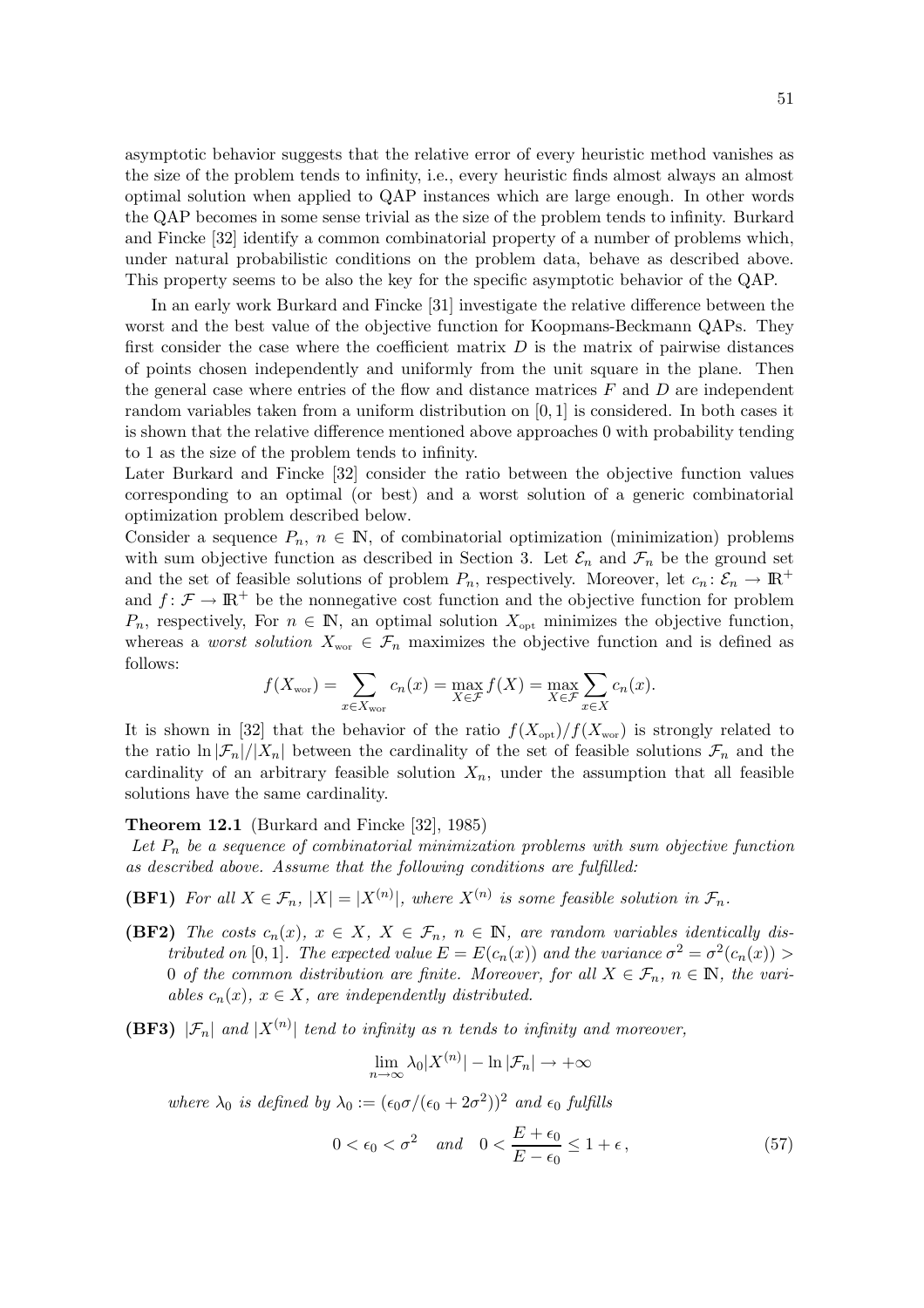for a given  $\epsilon > 0$ .

Then, as  $n \to \infty$ 

$$
P\left\{\frac{\max\limits_{X\in\mathcal{F}_n}\sum\limits_{x\in X}c_n(x)}{\min\limits_{X\in\mathcal{F}_n}\sum\limits_{x\in X}c_n(x)} < 1+\epsilon\right\} \geq 1-2|\mathcal{F}_n|\exp(-|X^{(n)}|\lambda_0) \to 1.
$$

The combinatorial condition represented by the limit in (BF3) says that the cardinality of the feasible solutions is large enough with respect to the cardinality of the set of feasible solutions. Namely, the result of the theorem is true if the following equality holds:

$$
\lim_{n \to \infty} \frac{\ln |\mathcal{F}_n|}{|X^{(n)}|} = 0
$$

The other conditions of Theorem 12.1 are natural probabilistic requirements on the coefficients of the problem. Theorem 12.1 states that for each  $\epsilon > 0$ , the ratio between the best and the worst value of the objective function lies on  $(1 - \epsilon, 1 + \epsilon)$ , with probability tending to 1, as the "size" of the problem approaches infinity. Thus, we have convergence with probability. Under one additional natural (combinatorial) assumption (condition (S3) of the theorem below), Szpankowski strengthens this result and improves the range of the convergence to almost surely. In the almost sure convergence the probability that the above mentioned ratio tends to 1 is equal to 1. (Detailed explanations on the probabilistic notions used in every text book on probability theory.)

#### Theorem 12.2 (Szpankowski [170], 1995)

Let  $P_n$  be a sequence of combinatorial minimization problems with sum objective function as above. Assume that the following conditions are fulfilled:

- (S1) For all  $X \in \mathcal{F}_n$ ,  $|X| = |X^{(n)}|$ , where  $X^{(n)}$  is some feasible solution in  $\mathcal{F}_n$ .
- (S2) The costs  $c_n(x)$ ,  $x \in X$ ,  $X \in \mathcal{F}_n$ ,  $n \in \mathbb{N}$ , are random variables identically and independently distributed on [0, 1]. The expected value  $E = E(c_n(x))$ , the variance, and the third moment of the common distribution are finite.
- **(S3)** The worst values of the objective function,  $\max_{X \in \mathcal{F}_n}$  $\sum$ x∈X  $c_n(x)$ , form a nondecreasing sequence for increasing n.
- (S4)  $|\mathcal{F}_n|$  and  $|X^{(n)}|$  tend to infinity as n tends to infinity and moreover,  $\ln |\mathcal{F}_n| = o(|X^{(n)}|)$ .

Then, the following equalities hold almost surely:

$$
\min_{X \in \mathcal{F}_n} \sum_{x \in X} c_n(x) = |X^{(n)}|E - o(|X^{(n)}|)
$$

$$
\max_{X \in \mathcal{F}_n} \sum_{x \in X} c_n(x) = |X^{(n)}|E + o(|X^{(n)}|)
$$

Theorems 12.1 and 12.2 can be applied to the QAP. The reason is that the QAP fulfills the combinatorial condition (S4) in Theorem 12.2 (and therefore, also condition (BF3) in Theorem 12.1). Thus, we immediately get the following corollary: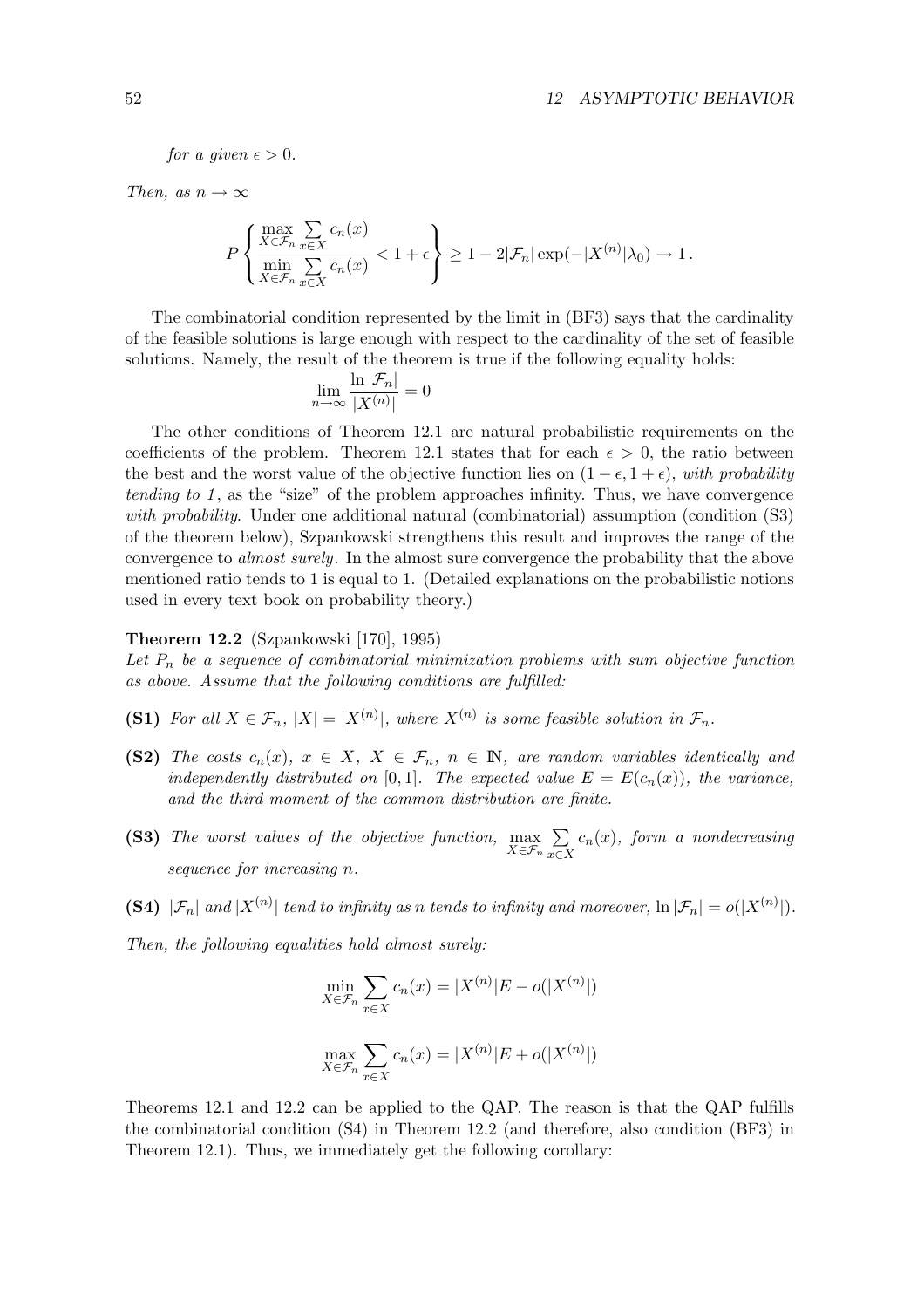**Corollary 12.3** Consider a sequence of problems  $QAP(A^{(n)}, B^{(n)})$  for  $n \in \mathbb{N}$ , with  $n \times n$ coefficient matrices  $A^{(n)} = \left(a_{ij}^{(n)}\right)$  and  $B = \left(b_{ij}^{(n)}\right)$ . Assume that  $a_{ij}^{(n)}$  and  $b_{ij}^{(n)}$ ,  $n \in \mathbb{N}$ ,  $1 \leq i,j \leq n$ , are independently distributed random variables on  $[0,M]$ , where M is a positive constant. Moreover, assume that entries  $a_{ij}^{(n)}$ ,  $n \in \mathbb{N}$ ,  $1 \le i, j \le n$ , have the same distribution, and entries  $b_{ij}^{(n)}$ ,  $n \in \mathbb{N}$ ,  $1 \leq i, j \leq n$ , have also the same distribution (which does not necessarily coincide with that of  $a_{ij}^{(n)}$ ). Furthermore, assume that these variables have finite expected values, variances and third moments.

Let  $\pi_{opt}^{(n)}$  and  $\pi_{wor}^{(n)}$  denote an optimal and a worst solution of  $QAP(A^{(n)}, B^{(n)})$ , respectively, i.e.,

$$
Z\left(A^{(n)},B^{(n)},\pi_{opt}^{(n)}\right)=\min_{\pi\in\mathcal{S}_n}Z\left(A^{(n)},B^{(n)},\pi\right)
$$

and

$$
Z\left(A^{(n)},B^{(n)},\pi_{wor}^{(n)}\right)=\max_{\pi\in\mathcal{S}_n}Z\left(A^{(n)},B^{(n)},\pi\right)
$$

Then the following equality holds almost surely:

$$
\lim_{n \to \infty} \frac{Z\left(A^{(n)}, B^{(n)}, \pi_{opt}^{(n)}\right)}{Z\left(A^{(n)}, B^{(n)}, \pi_{wor}^{(n)}\right)} = 1
$$

The above result suggests that the value of the objective function of  $QAP(A^{(n)}, B^{(n)})$ (corresponding to an arbitrary feasible solution) gets somehow close to its expected value  $n^2E(A)E(B)$ , as the size of the problem increases, where  $E(A)$  and  $E(B)$  are the expected values of  $a_{ij}^{(n)}$  and  $b_{ij}^{(n)}$ ,  $n \in \mathbb{N}$ ,  $1 \le i, j \le n$ , respectively. Frenk, Houweninge, and Rinnooy Kan [69] and Rhee [159, 160] provide different analytical evaluations for this "getting close", by imposing different probabilistic conditions on the data. The following theorem states two important results proved in [69] and [160].

## Theorem 12.4 (Frenk et al. [69], 1986, Rhee [160], 1991)

Consider the sequence of  $QAP(A^{(n)}, B^{(n)})$ ,  $n \in \mathbb{N}$ , as in Corollary 12.3. Assume that the following conditions are fulfilled:

- (C1)  $a_{ij}^{(n)}$ ,  $b_{ij}^{(n)}$ ,  $n \in \mathbb{N}$ ,  $1 \le i, j \le n$ , are random variables independently distributed on  $[0, M].$
- (C2)  $a_{ij}^{(n)}$ ,  $n \in \mathbb{N}$ ,  $1 \leq i, j \leq n$ , have the same distribution on  $[0, M]$ .  $b_{ij}^{(n)}$ ,  $n \in \mathbb{N}$ ,  $1 \leq i, j \leq n$ , have also the same distribution on  $[0, M]$ .

Let  $E(A)$ ,  $E(B)$  be the expected values of the variables  $a_{ij}^{(n)}$  and  $b_{ij}^{(n)}$ , respectively. Then, there exists a constant  $K_1$  (which does not depend on n), such that the following inequality holds almost surely, for  $\pi \in \mathcal{S}_n$ ,  $n \in \mathbb{N}$ 

$$
\limsup_{n \to \infty} \frac{\sqrt{n}}{\sqrt{\log n}} \left| \frac{Z(A^{(n)}, B^{(n)}, \pi)}{n^2 E(A) E(B)} - 1 \right| \le K_1
$$

Moreover, let  $Y$  be a random variable defined by

$$
Y = Z\left(A^{(n)}, B^{(n)}, \pi_{opt}^{(n)}\right) - n^2 E(A) E(B),
$$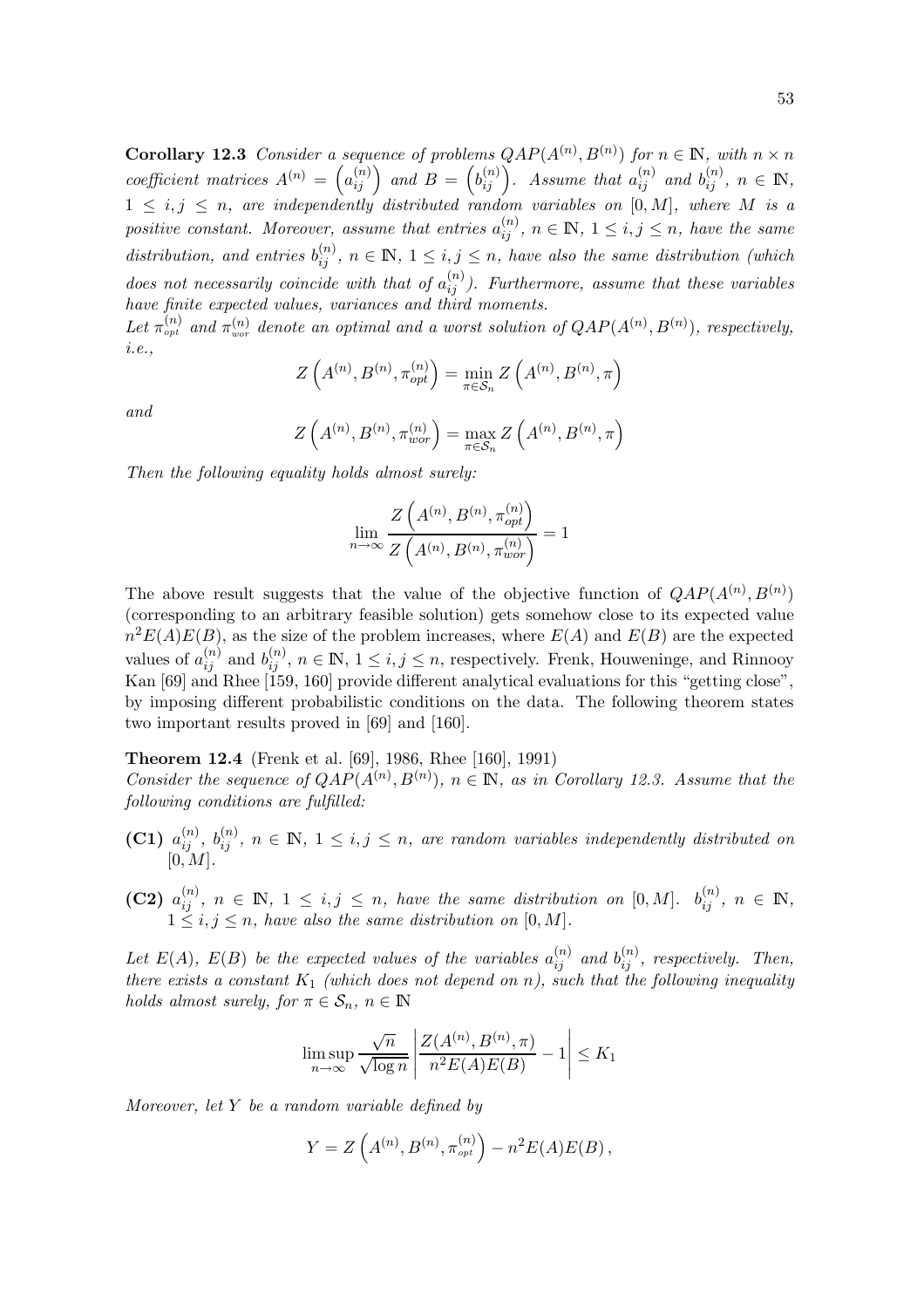where  $\pi_{opt}^{(n)}$  is an optimal solution of  $QAP(A^{(n)}, B^{(n)})$ . Then there exists another constant  $K_2$ , also independent of the size of the problem, such that

$$
\frac{1}{K_2} n^{3/2} (\log n)^{1/2} \le E(Y) \le K_2 n^{3/2} (\log n)^{1/2}
$$
  

$$
P\{|Y - E(Y)| \ge t\} \le 2 \exp\left(\frac{-t^2}{4n^2 \|A\|_{\infty}^2 \|B\|_{\infty}^2}\right)
$$

for each  $t \geq 0$ , where  $E(Y)$  denotes the expected value of variable Y and  $||A||_{\infty}$  ( $||B||_{\infty}$ ) is the so-called row sum norm of matrix A (B) defined by  $||A||_{\infty} = \max_{1 \leq i \leq n} \sum_{j=1}^{n} |a_{ij}|$ .

These results on the asymptotic behavior of the QAP have been exploited by Dyer, Frieze, and McDiarmid [60] to analyze the performance of branch and bound algorithms for QAPs with coefficients generated randomly as described above. Dyer et al. have shown that for such QAPs the optimal value of the continuous relaxation of Frieze and Yadegar's linearization (17)-(24) is in  $O(n)$  with probability tending to 1 as the size n of the QAP tends to infinity. Hence the gap between the optimal value of this continuous relaxation and the optimal value of the QAP grows like  $O(n)$  with probability tending to 1 as n tends to infinity. This result leads to the following theorem.

Theorem 12.5 (Dyer, Frieze, and McDiarmid [60], 1986)

Consider any branch and bound algorithm for solving a QAP with randomly generated coefficients as in Corollary 12.3, that uses single assignment branching and employs a bound obtained by solving the continuous relaxation of the linearization  $(17)-(24)$ . The number of branched nodes explored is at least  $n^{(1-o(1))n/4}$  with probability tending to 1 as the size n of the QAP tends to infinity.

## 13 Related Problems

One possibility to obtain generalizations of the QAP is to consider objective functions of higher degree and obtain in this way *cubic*, *biquadratic* and generally  $N$ -adic assignment problems (see e.g. [118]). For the cubic assignment problem for example, we have  $n^6$  cost coefficients  $c_{ijklmp}$  where  $i, j, k, l, m, p = 1, \ldots, n$ , and the problem is given as follows:

$$
\min \qquad \sum_{i,j=1}^{n} \sum_{k,l=1}^{n} \sum_{m,p=1}^{n} c_{ijklmp} x_{ij} x_{kl} x_{mp}
$$
\n
$$
\text{s.t} \qquad (x_{ij}) \in \mathbf{X}_n \, .
$$

As it is noted in [118], we can construct an  $n^3 \times n^3$  matrix S containing the cost coefficients, such that the cubic assignment problem is equivalent to the LAP

min 
$$
\langle S, Y \rangle
$$
  
s.t.  $Y = X \otimes X \otimes X$ ,  
 $X \in \mathbf{X}_n$ .

In an analogous way the LAP can be extended to any  $N$ -adic assignment problem, by considering the solution matrix Y to be the Kronecker  $N^{th}$  power of a permutation matrix in  $X_n$ .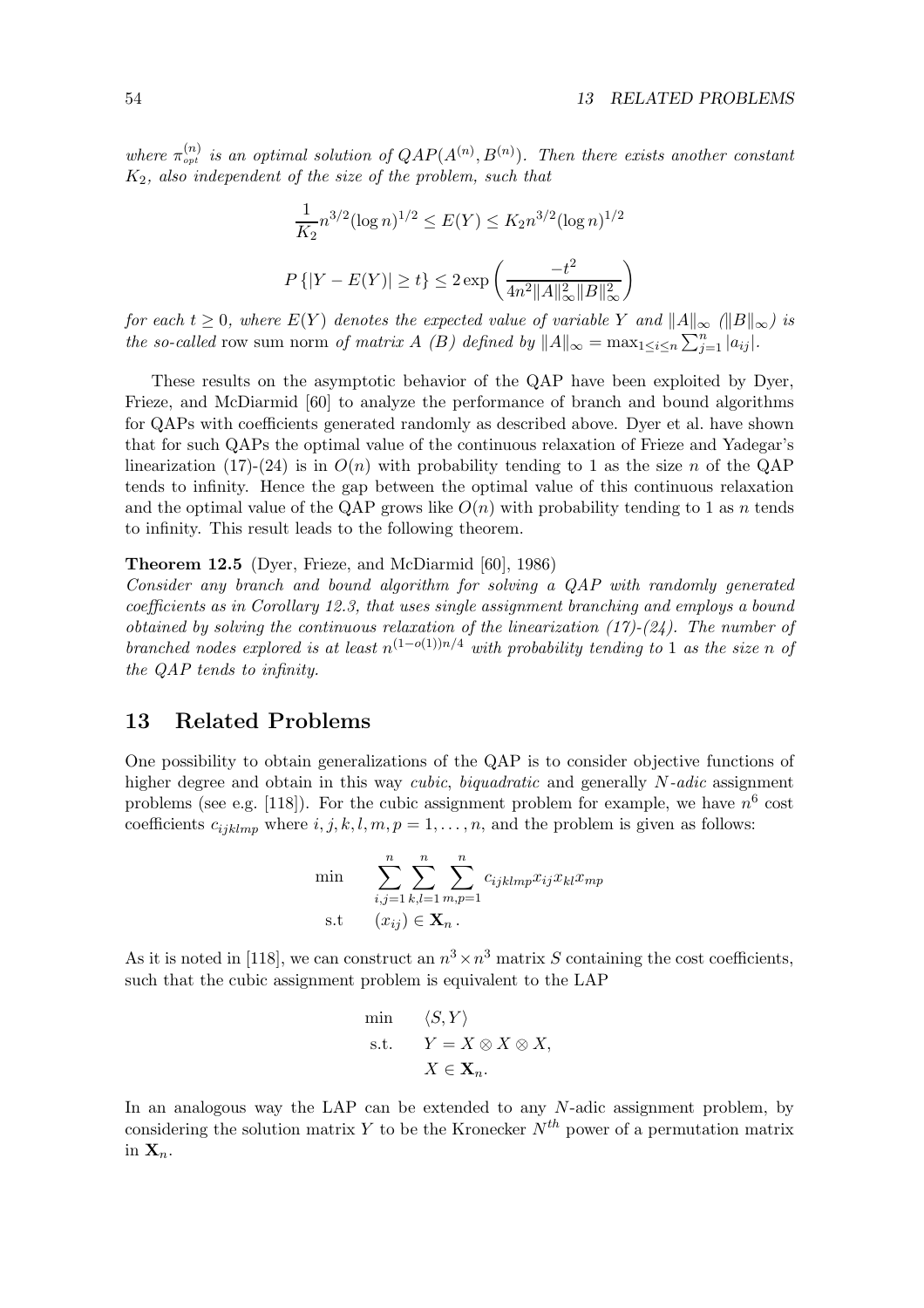Another modification of the objective function which yields a problem related to the QAP, the bottleneck quadratic assignment problem (BQAP), is the substitution of the sum by a max operation. The first occurrence of the BQAP is due to Steinberg [168] and arises as an application in backboard wiring while trying to minimize the maximum length of the involved wires (see also Section 1).

In this section several of generalizations and problems related to the QAP are presented, for which real applications have been found that initiated an interest in analyzing them and proposing solution techniques.

## 13.1 The Bottleneck QAP

In the bottleneck quadratic assignment problem (BQAP) of size n we are given an  $n \times n$ flow matrix F and an  $n \times n$  distance matrix D, and wish to find a permutation  $\phi \in \mathcal{S}_n$ which minimizes the objective function

$$
\max\{f_{ij}d_{\phi(i)\phi(j)}\colon 1\leq i,j\leq n\}.
$$

A more general BQAP analogous to the QAP in (2) is obtained if the coefficients of the problem are of the form  $c_{ijkl}$ ,  $1 \leq i, j, k, l \leq n$ :

$$
\min_{\phi \in \mathcal{S}_n} \max_{1 \le i,j \le n} c_{ij\phi(i)\phi(j)}.
$$

Besides the application in backboard wiring mentioned above, the BQAP has many other applications. Basically, all QAP applications give raise to applications of the BQAP because it often makes sense to minimize the largest cost instead of the overall cost incurred by some decision. A well studied problem in graph theory which can be modeled as a BQAP is the bandwidth problem. In the bandwidth problem we are given an undirected graph  $G = (V, E)$ with vertex set V and edge set  $E$ , and seek a labeling of the vertices of G by the numbers  $1, 2, \ldots, n$ , where  $|V| = n$ , such that the minimum absolute value of differences of labels of vertices which are connected by an edge is minimized. In other words, we seek a labeling of vertices such that the maximum distance of 1-entries of the resulting adjacency matrix from the diagonal is minimized, i.e., the bandwidth of the adjacency matrix is minimized. It is easy to see that this problem can be modeled as a special BQAP with flow matrix equal to the adjacency matrix of  $G$  for some arbitrary labeling of vertices, and distance matrix  $D = (|i - j|).$ 

The BQAP is NP-hard since it contains the bottleneck TSP as a special case. (This is analogous to the fact that the QAP contains the TSP as a special case, as it is shown in Section 13.4). Some enumeration algorithms to solve BQAP to optimality have been proposed by Burkard [22]. These algorithms employ a Gilmore-Lawler-like bound for the BQAP which involves in turn the solution of bottleneck linear assignment problems. The algorithm for the general BQAP involves also a threshold procedure useful to reduce to 0 as many coefficients as possible.

Burkard and Fincke [30] investigated the asymptotic behavior of the BQAP and proved results analogous to those obtained for the QAP: If the coefficients are independent random variables taken from a uniform distribution on  $[0, 1]$ , then the relative difference between the worst and the best value of the objective function approaches 0 with probability tending to 0 as the size of the problem approaches infinity.

The BQAP and the QAP are special cases of a more general quadratic assignment problem which can be called the algebraic  $QAP$  (in analogy to the algebraic linear assignment problem (LAP) introduced by Burkard, Hahn, and Zimmermann [33]). If  $(H, *, \prec)$  is a totally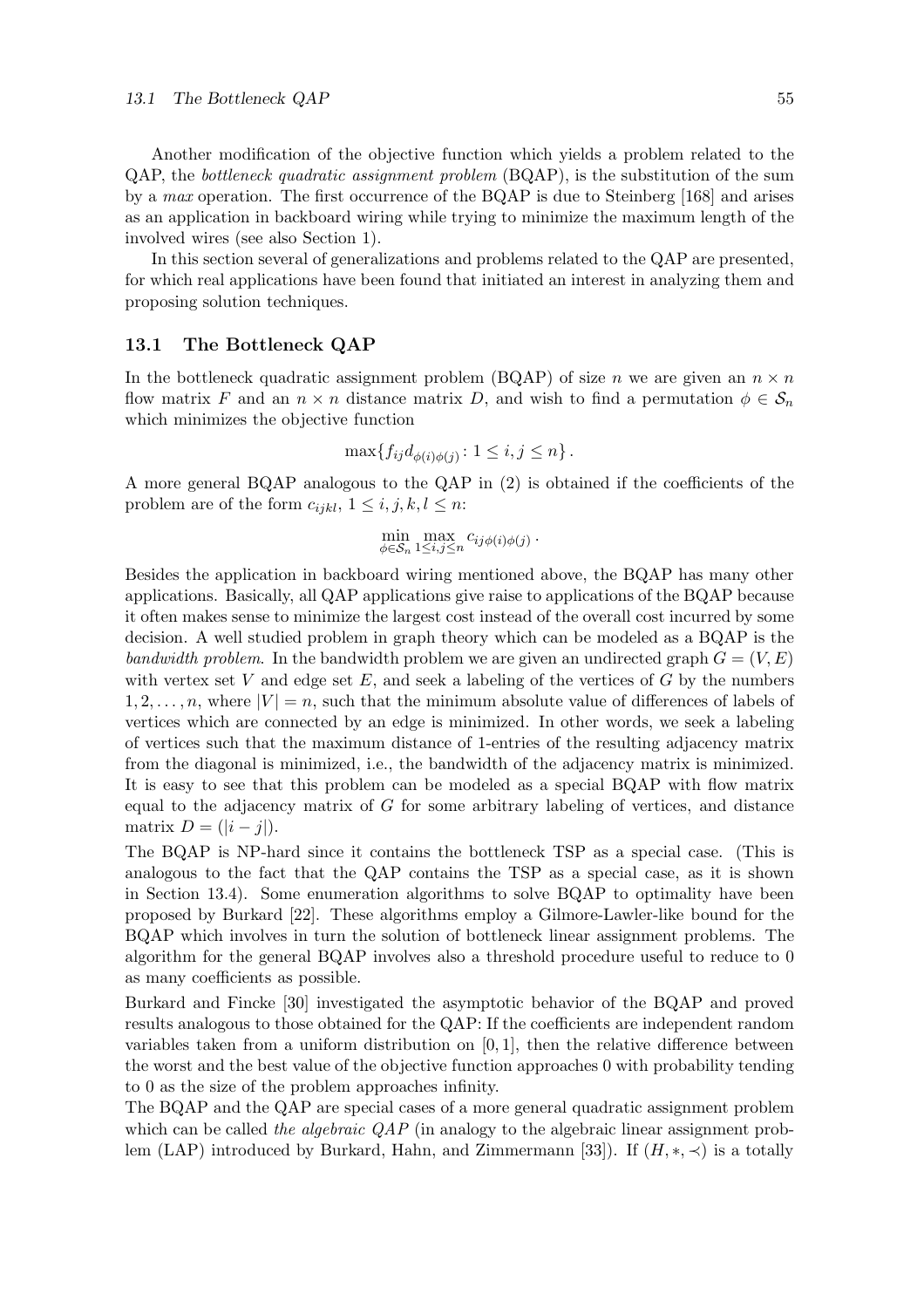ordered commutative semigroup with composition ∗ and order relation ≺, the algebraic QAP with cost coefficients  $c_{ijkl} \in H$  is formulated as

$$
\min_{\phi \in S_n} c_{11\phi(1)\phi(1)} * c_{12\phi(1)\phi(2)} * \ldots * c_{1n\phi(1)\phi(n)} * \ldots * c_{nn\phi(n)\phi(n)}.
$$

The study of the bottleneck QAP and more generally the algebraic QAP was the starting point for the investigation of a number of algebraic combinatorial optimization problem with coefficients taken from linearly ordered semimodules e.g. linear assignment and transportation problems, flow problems etc. The reader is referred to Burkard and Zimmermann [38] for a detailed discussion on this topic.

#### 13.2 The BiQuadratic Assignment Problem

A generalization of the QAP is the BiQuadratic Assignment Problem, denoted BiQAP, which is essentially a quartic assignment problem with cost coefficients formed by the products of two four-dimensional arrays. More specifically, consider two  $n^4 \times n^4$  arrays  $F = (f_{ijkl})$  and  $D = (d_{mpst})$ . The BiQAP can then be stated as:

min  
\n
$$
\sum_{i,j=1}^{n} \sum_{k,l=1}^{n} \sum_{m,p=1}^{n} \sum_{s,t=1}^{n} f_{ijkl} d_{mpst} x_{im} x_{jp} x_{ks} x_{lt}
$$
\ns.t.  
\n
$$
\sum_{i=1}^{n} x_{ij} = 1, \quad j = 1, 2, ..., n,
$$
\n
$$
\sum_{j=1}^{n} x_{ij} = 1, \quad i = 1, 2, ..., n,
$$
\n
$$
x_{ij} \in \{0, 1\}, \quad i, j = 1, 2, ..., n.
$$

The major application of the BiQAP arises in Very Large Scale Integrated (VLSI) circuit design. The majority of VLSI circuits are sequential circuits, and their design process consists of two steps: first, translate the circuit specifications into a state transition table by modeling the system using finite state machines, and secondly, try to find an encoding of the states such that the actual implementation is of minimum size. A detailed description of the mathematical modeling of the VLSI problem to a  $BiQAP$  is given by Burkard, Cela and Klinz [27]. Equivalently, the BiQAP can be stated as:

$$
\min_{\phi \in \mathcal{S}_n} \sum_{i=1}^n \sum_{j=1}^n \sum_{k=1}^n \sum_{l=1}^n f_{ijkl} d_{\phi(i)\phi(j)\phi(k)\phi(l)},
$$

where  $S_n$  denotes the set of all permutations of  $N = \{1, 2, ..., n\}$ . All different formulations for the QAP can be extended to the BiQAP, as well as most of the linearizations that have appeared for the QAP.

Burkard et al. [27] compute lower bounds for the BiQAP derived from lower bounds of the QAP. The computational results showed that these bounds are weak and deteriorate as the dimension of the problem increases. This observation suggests that branch and bound methods will only be effective on very small instances. For larger instances, efficient heuristics, that find good-quality approximate solutions, are needed. Several heuristics for the BiQAP have been developed by Burkard and Cela  $[25]$ , in particular deterministic improvement methods and variants of simulated annealing and tabu search algorithms.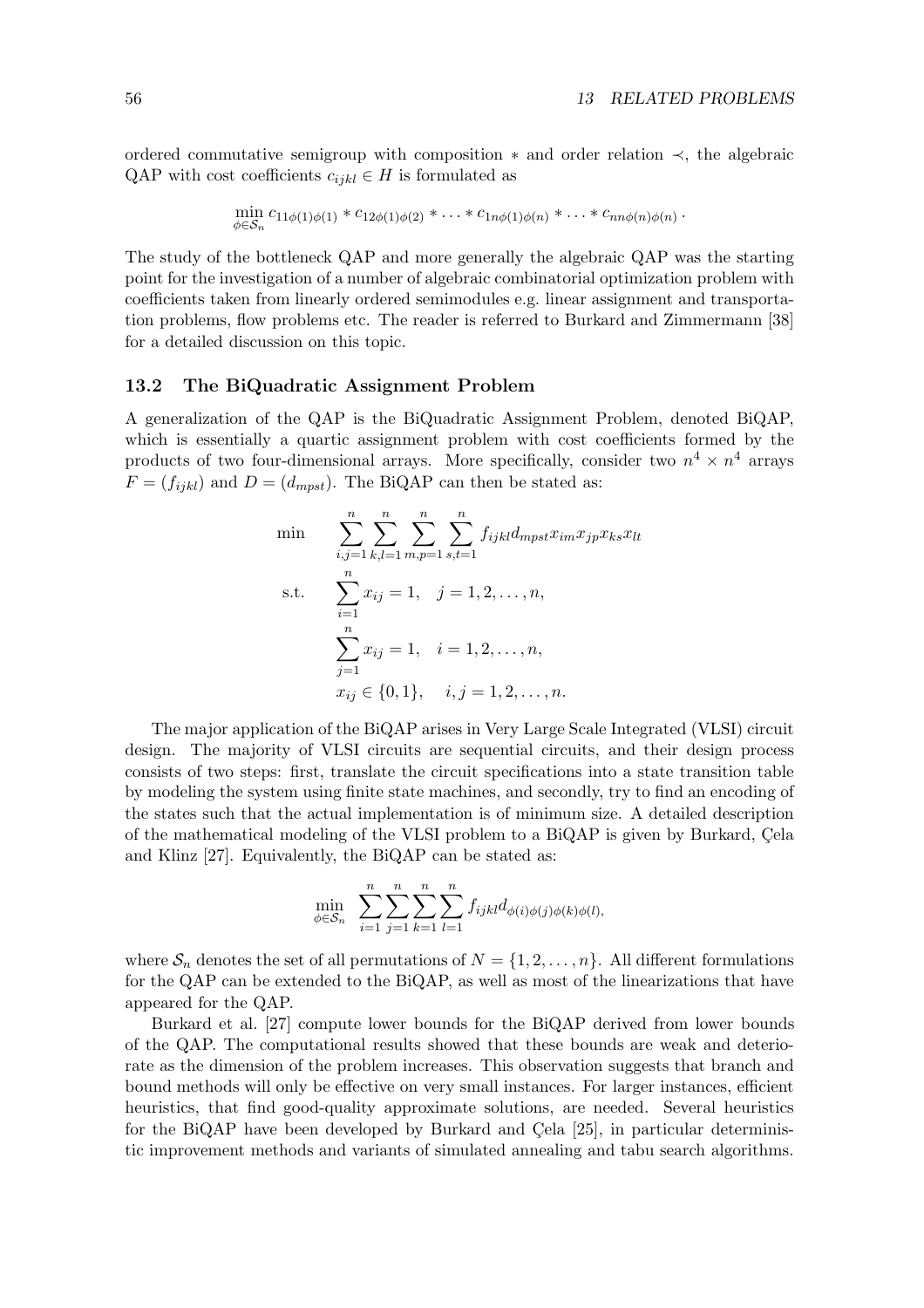Computational experiments on test problems of size up to  $n = 32$ , with known optimal solutions (a test problem generator is presented in [27]), suggest that one version of simulated annealing is best among those tested. The GRASP heuristic has also been applied to the BiQAP by Mavridou, Pardalos, Pitsoulis and Resende [132], and produced the optimal solution for all the test problems generated in [27].

### 13.3 The Quadratic Semi-Assignment Problem

In the quadratic semi-assignment problem (QSAP) we are given again two coefficient matrices, a flow matrix  $F = (f_{ij})$  and a distance matrix  $D = (d_{ij})$ , but in this case we have n "objects" and m "locations",  $n > m$ . We want to assing all objects to locations and at least one object to each location so as to minimize the overall distance covered by the flow of materials (or people) moving between different objects. Thus the objective function is the same as that of the QAP, and the only different concerns the feasible solutions which are not one-to-one mappings (or bijections) between the set of objects and locations but arbitrary functions mapping the set of objects to the set of locations. Thus SQAP can be formulated as follows:

$$
\min \qquad \sum_{i=1}^{n} \sum_{j=1}^{n} \sum_{k=1}^{n} \sum_{l=1}^{n} f_{ij} d_{kl} x_{ik} x_{jl} + \sum_{i,j=1}^{n} b_{ij} x_{ij} \tag{58}
$$

s.t. 
$$
\sum_{j=1}^{n} x_{ij} = 1, \quad i = 1, 2, ..., n,
$$
 (59)

$$
x_{ij} \in \{0, 1\}, \quad i, j = 1, 2, \dots, n. \tag{60}
$$

SQAP unifies some interesting combinatorial optimization problems like clustering, m*coloring*. In a clustering problem we are given *n* objects and a dissimilarity matrix  $F = (f_{ij})$ . The goal is to find a partition of these objects into  $m$  classes so as to minimize the sum of dissimilarities of objects belonging to the same class. Obviously this problem is a QSAP with coefficient matrices F and D, where D is an  $m \times m$  identity matrix. In the m-coloring problem we are given a graph with n vertices and want to check whether its vertices can be colored by  $m$  different colors such that each two vertices which are joined by an edge receive different colors. This problem can be modeled as a  $SQAP$  with  $F$  equal to the adjacency matrix of the given graph and D the  $m \times m$  identity matrix. The m-coloring has an answer "yes" if and only if the above SQAP has optimal value equal to 0. Practical applications of the SQAP include distributed computing [169] and scheduling [45].

SQAP was originally introduced by Greenberg [85]. As pointed out by Malucelli [128] this problem is NP-hard. Milis and Magirou [134] propose a Lagrangean relaxation algorithm for this problem, and show that similarly as for for the QAP, it is very hard to provide optimal solutions even for SQAPs of small size. Lower bounds for the SQAP have been provided by Malucelli and Pretolani [129], and polynomially solvable special cases have been discussed by Malucelli [128].

## 13.4 Other Problems Which Can Be Formulated as QAPs

There are a number of other well known combinatorial optimization problems which can be formulated as QAPs with specific coefficient matrices. Of course, since QAP is not a well tractable problem, it does not make sense to use algorithms developed for the QAP to solve these other problems. All known solution methods for the QAP are far inferior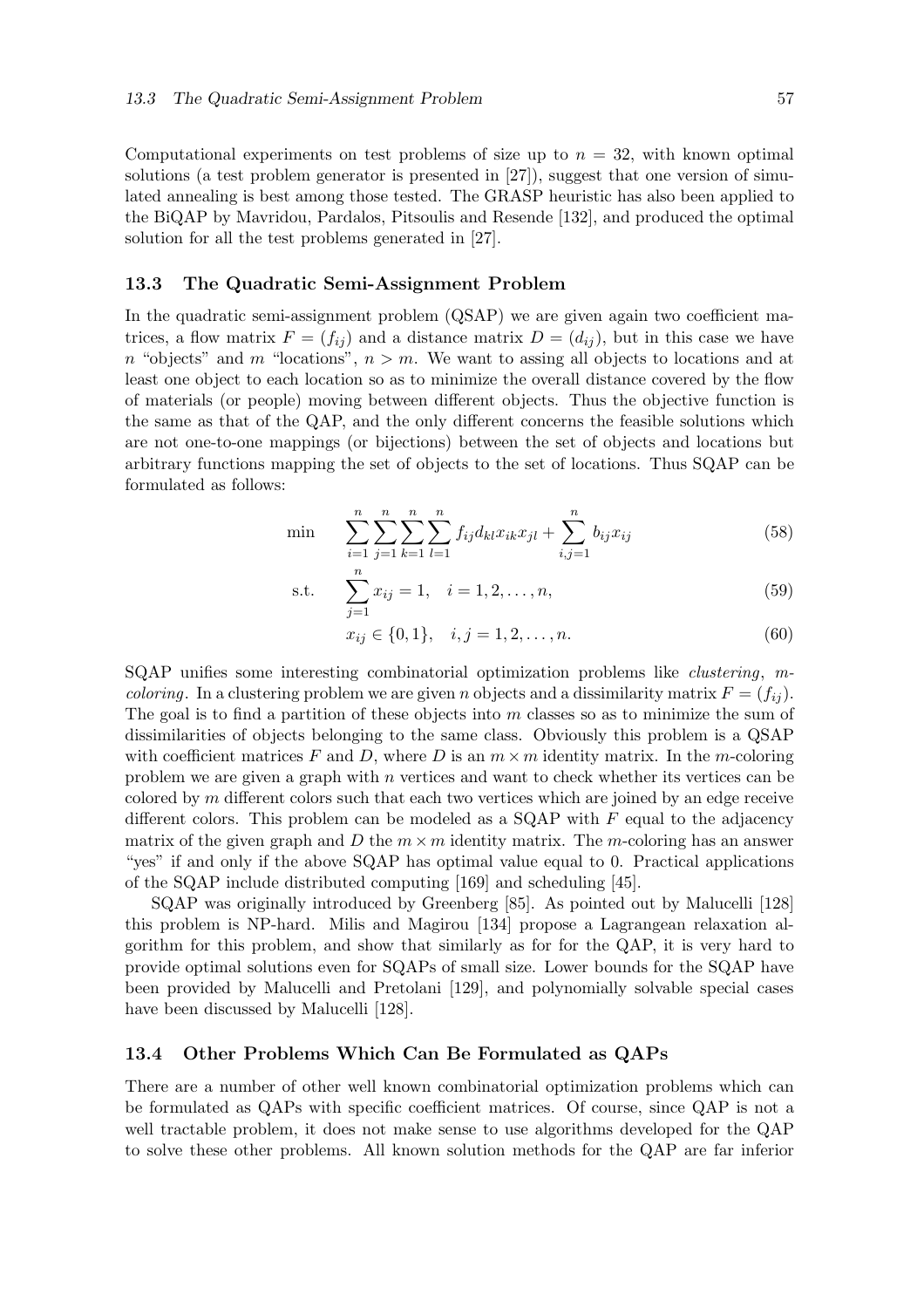compared to any of the specialized algorithms developed for solving these problems. However, the relationship between the QAP and these problems might be of benefit for a better understanding of the QAP and its inherent complexity.

#### Graph Partitioning and Maximum Clique

Two well studied NP-hard combinatorial optimization problems which are special cases of the QAP, are the graph partitioning problem (GPP) and the maximum clique problem (MCP). In GP we are given an (edge) weighted graph  $G = (V, E)$  with n vertices and a number k which divides n. We want to partition the set V into  $k$  sets of equal cardinality such that the total weight of the edges cut by the partition is minimized. This problem can be formulated as a QAP with distance matrix D equal to the weighted adjacency matrix of G, and flow matrix F obtained by multiplying with  $-1$  the adjacency matrix of the union of k disjoint complete subgraphs with  $n/k$  vertices each. For more informations on graph partitioning problems the reader is referred to Lengauer [120].

In the maximum clique problem we are again given a graph  $G = (V, E)$  with n vertices and wish to find the maximum  $k \leq n$  such that there exists a subset  $V_1 \subseteq V$  which induces a clique in  $G$ , i.e. all vertices of  $V_1$  are connected by edges of  $G$ . In this case consider a QAP with distance matrix  $D$  equal to the adjacency matrix of  $G$  and flow matrix  $F$ given as adjacency matrix of a graph consisting of a clique of size k and  $n - k$  isolated vertices, multiplied by  $-1$ . A clique of size k in G exists only if the optimal value of the corresponding QAP is  $-k^2$ . For a review on the maximum clique problem the reader is referred to [151].

#### The Traveling Salesman Problem

In the *traveling salesman problem* (TSP) we are given a set of cities and the pairwise distances between them, and our task is to find a tour which visits each city exactly once and has minimal length. Let the set of integers  $N = \{1, 2, ..., n\}$  represent the *n* cities and let the symmetric  $n \times n$  matrix  $D = (d_{ij})$  represent the distances between the cities, where  $d_{ij}$  is the distance between city i and city j  $(d_{ii} = 0 \forall i = 1, 2, ..., n)$ . The TSP can be formulated as

$$
\min \sum_{i=1}^{n-1} d_{\phi(i)\phi(i+1)} + d_{\phi(n)\phi(1)} \tag{61}
$$
\n
$$
\text{s.t.} \quad \phi \in \mathcal{S}_n.
$$

The TSP can be formulated as a QAP with the given distance matrix and a flow matrix  $F$ being equal to the adjacency matrix of a cycle on  $n$  vertices.

The traveling salesman problem (TSP) is a notorious NP-hard combinatorial optimization problem. Among the abounding literature on the TSP we select the book edited by Lawler, Lenstra, Rinnooy Kan and Schmoys [119] as a comprehensive reference.

#### The linear arrangement problem

In the *linear arrangement problem* we are given a graph  $G = (V, E)$  and wish to place its vertices at the points  $1, 2, \ldots, n$  on the line so as to minimize the sum of pairwise distances between vertices of G which are joined by some edge. If we consider the more general version of weighted graphs than we obtain the backboard wiring problem (see Section 1).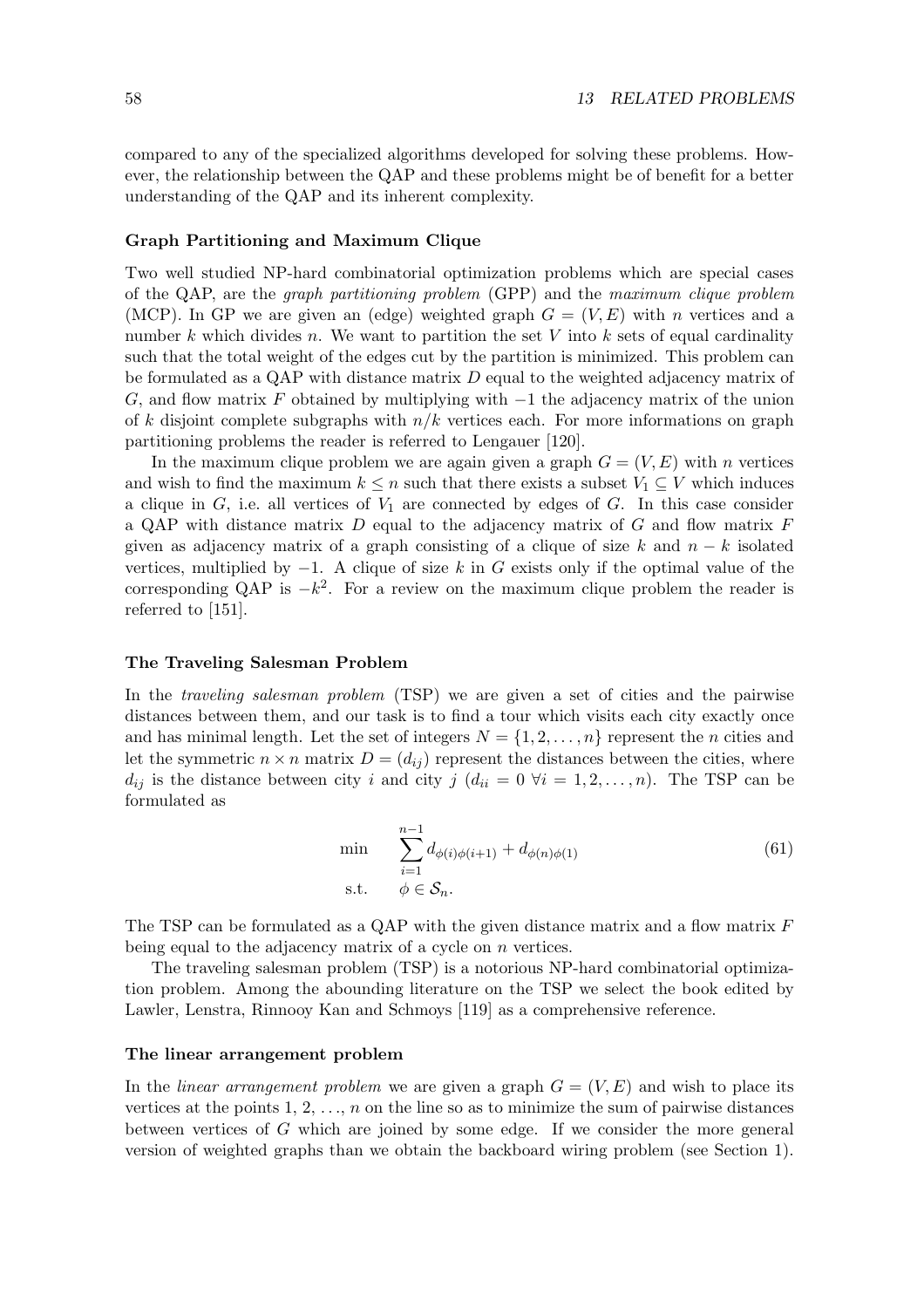This is an NP-hard problem as mentioned by Garey and Johnson [73]. It can be formulated as a QAP with distance matrix the (weighted) adjacency matrix of the given graph, and flow matrix  $F = (f_{ij})$  given by  $f_{ij} = |i - j|$ , for all i, j.

#### The minimum weight feedback arc set problem

In the minimum weight feedback arc set problem (FASP) a weighted digraph  $G = (V, E)$ with vertex set V and arc set E is given. The goal is to remove a set of arcs from  $E$  with minimum overall weight, such that all directed cycles, so-called *dicycles*, in G are destroyed and an acyclic directed subgraph remains. Clearly, the minimum weight feedback arc set problem is equivalent to the problem of finding an acyclic subgraph of G with maximum weight. The unweighted version of the FASP, that is a FASP where the edge weights of the underlying digraph equal 0 or 1, is called the acyclic subdigraph problem and is treated extensively by Jünger [99].

An interesting application of the FASP is the so-called triangulation of input-output tables which arises along with input-output analysis in economics used to forecast the development of industries, see Leontief [121]. For details and a concrete description of the application of triangulation results in economics the reader is referred to Conrad [54] and Reinelt [153].

Since the vertices of an acyclic subdigraph can be labeled topologically, i.e. such that in each arc the label of its head is larger than that of its tail, the FASP can be formulated as a  $QAP$ . The distance matrix of the  $QAP$  is the weighted adjacency matrix of  $G$  and the flow matrix  $F = (f_{ij})$  is a lower triangular matrix, i.e.,  $f_{ij} = -1$  if  $i \leq j$  and  $f_{ij} = 0$ , otherwise.

The FASP is well known to be NP-hard (see Karp [107], Garey and Johnson [73]).

### Packing problems in graphs

Another well known NP-hard problem which can be formulated as a QAP is the *graph* packing problem cf. Bollobás [18]. In a graph packing problem we are given graphs  $G_1 =$  $(V_1, E_1), G_2 = (V_2, E_2)$  with n vertices each and edge sets  $E_1$  and  $E_2$ . A permutation  $\pi$  of  $\{1, 2, \ldots, n\}$  is called a packing of  $G_2$  into  $G_1$ , if  $(i, j) \in E_1$  implies  $(\pi(i), \pi(j)) \notin E_2$ , for  $1 \leq i, j \leq n$ . In other words, a packing of  $G_2$  into  $G_1$  is an embedding of the vertices of  $G_2$  into the vertices of  $G_1$  such that no pair of edges coincide. The graph packing problem consists of finding a packing of  $G_2$  into  $G_1$ , if one exists, or proving that no packing exists.

The graph packing problem can be formulated as a QAP with distance matrix equal to the adjacency matrix of  $G_2$  and flow matrix equal to the adjacency matrix of  $G_1$ . A packing of  $G_2$  into  $G_1$  exists if and only if the optimal value of this QAP is equal to 0. In the positive case the optimal solution of the QAP determines a packing.

## References

- [1] E. H. L. Aarts and J. Korst, Simulated Annealing and Boltzmann Machines: A Stochastic Approach to Combinatorial Optimization and Neural Computing, Wiley, Chichester, 1989.
- [2] E. Aarts and J. K. Lenstra, eds., Local Search in Combinatorial Optimization, Wiley, Chichester, 1997.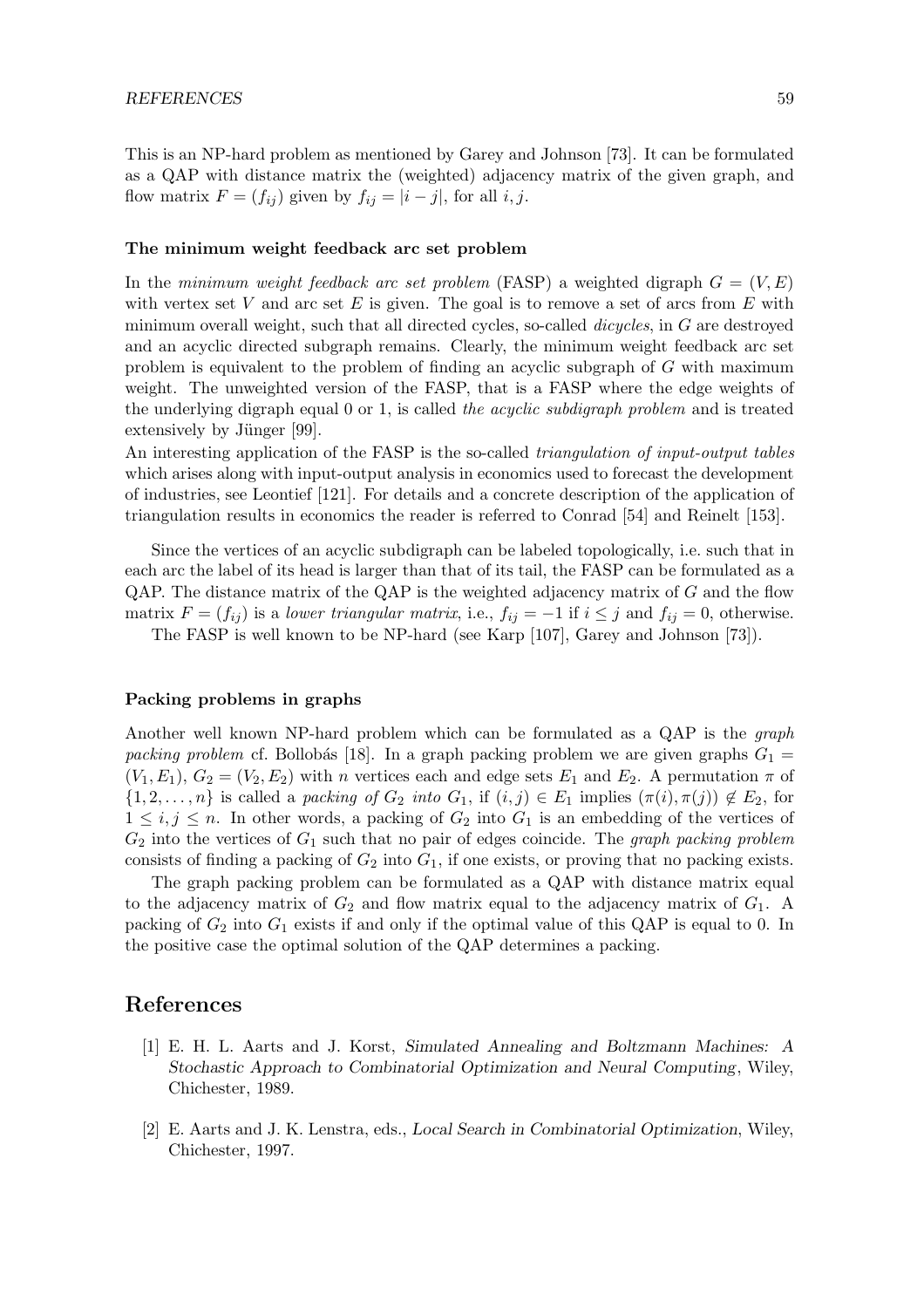- [3] W. P. Adams and T. A. Johnson, Improved linear programming-based lower bounds for the quadratic assignment problem, in Quadratic Assignment and Related Problems, P. M. Pardalos and H. Wolkowicz, eds., DIMACS Series on Discrete Mathematics and Theoretical Computer Science 16, 1994, 43–75, AMS, Providence, RI.
- [4] W. P. Adams and H. D. Sherali, A tight linearization and an algorithm for zero-one quadratic programming problems, Management Science 32, 1986, 1274–1290.
- [5] W. P. Adams and H. D. Sherali, Linearization strategies for a class of zero-one mixed integer programming problems, Operations Research 38, 1990, 217–226.
- [6] R. K. Ahuja, J. B. Orlin, and A. Tivari, A greedy genetic algorithm for the quadratic assignment problem, Working paper 3826-95, Sloan School of Management, MIT, 1995.
- [7] S. Arora, A. Frieze, and H. Kaplan, A new rounding procedure for the assignment problem with applications to dense graph arrangement problems, Proceedings of the 37-th Annual IEEE Symposium on Foundations of Computer Science (FOCS), 1996, 21–30.
- [8] A. A. Assad, and W. Xu, On lower bounds for a class of quadratic 0-1 programs, Operations Research Letters 4, 1985, 175–180.
- [9] E. Balas and J. B. Mazzola, Quadratic 0-1 programming by a new linearization, presented at the Joint ORSA/TIMS National Meeting, 1980, Washington D.C.
- [10] E. Balas and J. B. Mazzola, Nonlinear programming: I. Linearization techniques, Mathematical Programming 30, 1984, 1–21.
- [11] E. Balas and J. B. Mazzola, Nonlinear programming: II. Dominance relations and algorithms, Mathematical Programming 30, 1984, 22–45.
- [12] A. I. Barvinok, Computational complexity of orbits in representations of symmetric groups, Advances in Soviet Mathematics 9, 1992, 161–182.
- [13] R. Battiti and G. Tecchiolli, The reactive tabu search, ORSA Journal on Computing 6, 1994, 126–140.
- [14] M. S. Bazaraa and O. Kirca, Branch and bound based heuristics for solving the quadratic assignment problem, Naval Research Logistics Quarterly 30, 1983, 287– 304.
- [15] M. S. Bazaraa and H. D. Sherali, Benders' partitioning scheme applied to a new formulation of the quadratic assignment problem, Naval Research Logistics Quarterly 27, 1980, 29–41.
- [16] M. S. Bazaraa and H. D. Sherali, On the use of exact and heuristic cutting plane methods for the quadratic assignment problem, Journal of Operations Research Society 33, 1982, 991–1003.
- [17] G. Birkhoff, Tres observaciones sobre el algebra lineal, Univ. Nac. Tucumán Rev., Ser. A, 1946, 147–151.
- [18] B. Bollobás, Extremal Graph Theory, Academic Press, London, 1978.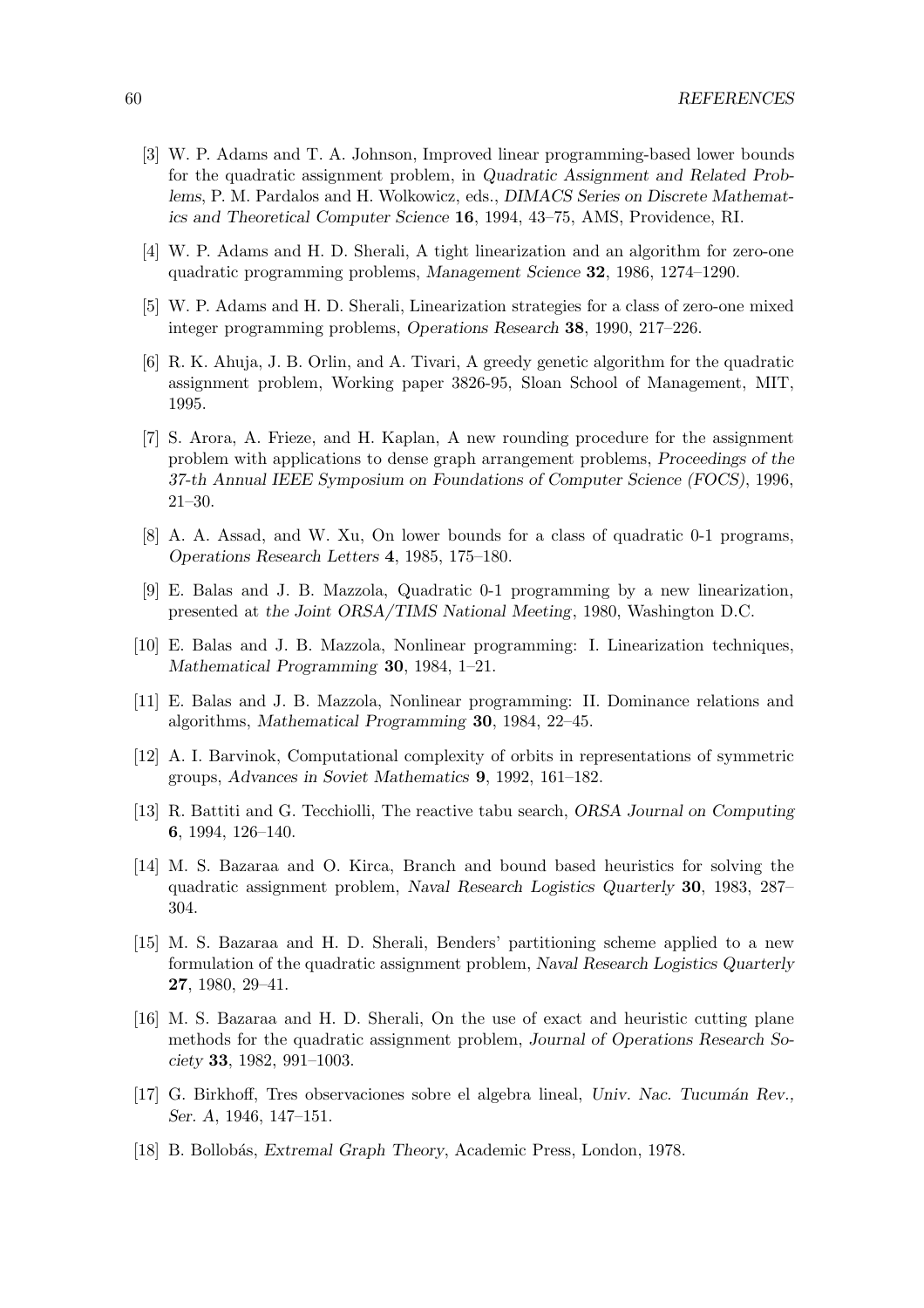- [19] A. Bruengger, J. Clausen, A. Marzetta, and M. Perregaard, Joining forces in solving large-scale quadratic assignment problems in parallel, in Proceedings of the 11-th IEEE International Parallel Processing Symposium (IPPS), 1997, 418–427.
- [20] E. S. Buffa, G. C. Armour, and T. E. Vollmann, Allocating facilities with CRAFT, Harvard Business Review 42, 1962, 136–158.
- [21] R. E. Burkard, Die Störungsmethode zur Lösung quadratischer Zuordnungsprobleme, Operations Research Verfahren 16, 1973, 84–108.
- [22] R. E. Burkard, Quadratische Bottleneckprobleme, Operations Research Verfahren 18, 1974, 26–41.
- [23] R. E. Burkard, Locations with spatial interactions: the quadratic assignment problem, in Discrete Location Theory, P. B. Mirchandani and R. L. Francis, eds., Wiley, 1991.
- [24] R. E. Burkard and T. Bönniger, A heuristic for quadratic boolean programs with applications to quadratic assignment problems, European Journal of Operational Research 13, 1983, 374–386.
- [25] R. E. Burkard and E. Cela, Heuristics for biquadratic assignment problems and their computational comparison, European Journal of Operational Research 83, 1995, 283– 300.
- [26] R. E. Burkard, E. Çela, V. M. Demidenko, N. N. Metelski, and G. J. Woeginger, Perspectives of Easy and Hard Cases of the Quadratic Assignment Problems, SFB Report 104, Institute of Mathematics, Technical University Graz, Austria, 1997.
- [27] R. E. Burkard, E. Çela, and B. Klinz, On the biquadratic assignment problem, in Quadratic Assignment and Related Problems, P. M. Pardalos and H. Wolkowicz, eds., DIMACS Series on Discrete Mathematics and Theoretical Computer Science 16, 1994, 117–146, AMS, Providence, RI.
- [28] R. E. Burkard, E. Çela, G. Rote, and G. J. Woeginger, The quadratic assignment problem with an Anti-Monge and a Toeplitz matrix: Easy and hard cases, SFB Report 34, Institute of Mathematics, Technical University Graz, Austria, 1995. To appear in Mathematical Programming.
- [29] R. E. Burkard and U. Derigs, Assignment and matching problems: Solution methods with Fortran programs, Lecture Notes in Economics and Mathematical Systems 184, Springer-Verlag, Berlin, 1980.
- [30] R. E. Burkard and U. Fincke, On random quadratic bottleneck assignment problems, Mathematical Programming 23, 1982, 227–232.
- [31] R. E. Burkard and U. Fincke, The asymptotic probabilistic behavior of the quadratic sum assignment problem, Zeitschrift für Operations Research 27, 1983, 73–81.
- [32] R. E. Burkard and U. Fincke, Probabilistic asymptotic properties of some combinatorial optimization problems, Discrete Applied Mathematics 12, 1985, 21–29.
- [33] R. E. Burkard, W. Hahn and U. Zimmermann, An algebraic approach to assignment problems, Mathematical Programming 12, 1977, 318–327.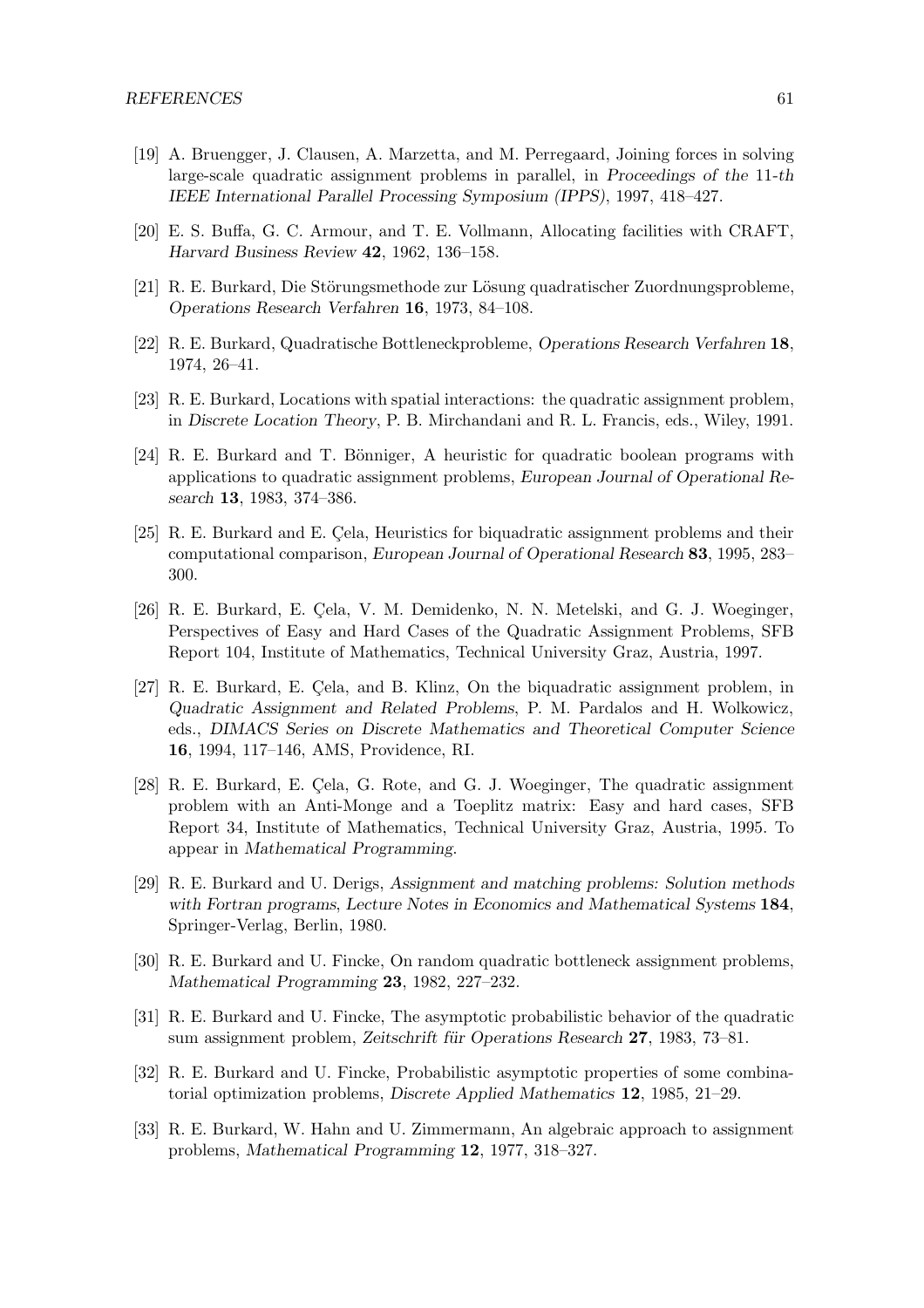- [34] R. E. Burkard, S. E. Karisch, and F. Rendl, QAPLIB a quadratic assignment problem library, Journal of Global Optimization 10, 1997, 391–403. An on-line version is available via World Wide Web at the following URL: http://www.opt.math.tu-graz.ac.at/~karisch/qaplib/
- [35] R. E. Burkard, B. Klinz, and R. Rudolf, Perspectives of Monge properties in optimization, Discrete Applied Mathematics 70, 1996, 95–161.
- [36] R. E. Burkard and J. Offermann, Entwurf von Schreibmaschinentastaturen mittels quadratischer Zuordnungsprobleme, Zeitschrift für Operations Research 21, 1977, B121–B132, (in German).
- [37] R. E. Burkard and F. Rendl, A thermodynamically motivated simulation procedure for combinatorial optimization problems, European Journal Operational Research 17, 1984, 169–174.
- [38] R. E. Burkard and U. Zimmermann, Combinatorial optimization in linearly ordered semimodules: a survey, in Modern Applied Mathematics, B. Korte, ed., North Holland, Amsterdam, 1982, 392–436.
- [39] P. Carraresi and F. Malucelli, A new lower bound for the quadratic assignment problem, Operations Research 40, 1992, Suppl. No. 1, S22–S27.
- [40] P. Carraresi and F. Malucelli, A reformulation scheme and new lower bounds for the QAP, in Quadratic Assignment and Related Problems, P. Pardalos and H. Wolkowicz, eds., DIMACS Series in Discrete Mathematics and Theoretical Computer Science 16, 1994, 147–160, AMS, Providence, RI.
- [41] E. Cela, The Quadratic Assignment Problem: Theory and Algorithms, Kluwer Academic Publishers, Dordrecht, The Netherlands, 1998.
- [42] V. Černý, Thermodynamical approach to the traveling salesman problem: An efficient simulation algorithm, Journal of Optimization Theory and Applications 45, 1985, 41– 51.
- [43] J. Chakrapani and J. Skorin-Kapov, Massively parallel tabu search for the quadratic assignment problem, Annals of Operations Research 41, 1993, 327–342.
- [44] J. Chakrapani and J. Skorin-Kapov, A constructive method to improve lower bounds for the quadratic assignment problem, in Quadratic Assignment and Related Problems, P. Pardalos and H. Wolkowicz, eds., DIMACS Series in Discrete Mathematics and Theoretical Computer Science 16, 1994, 161–171, AMS, Providence, RI.
- [45] P. Chretienne, A polynomial algorithm to optimally schedule tasks on a virtual distributed system under tree-like precedence constraints, European Journal of Operational Research 43, 1989, 225–230.
- [46] N. Christofides, Worst case analysis of a new heuristic for the traveling salesman problem, Technical Report 338, Graduate School of Industrial Administration, Carnegie-Mellon University, Pittsburgh, PA, 1976.
- [47] N. Christofides and E. Benavent, An exact algorithm for the quadratic assignment problem, Operations Research 37, 1989, 760–768.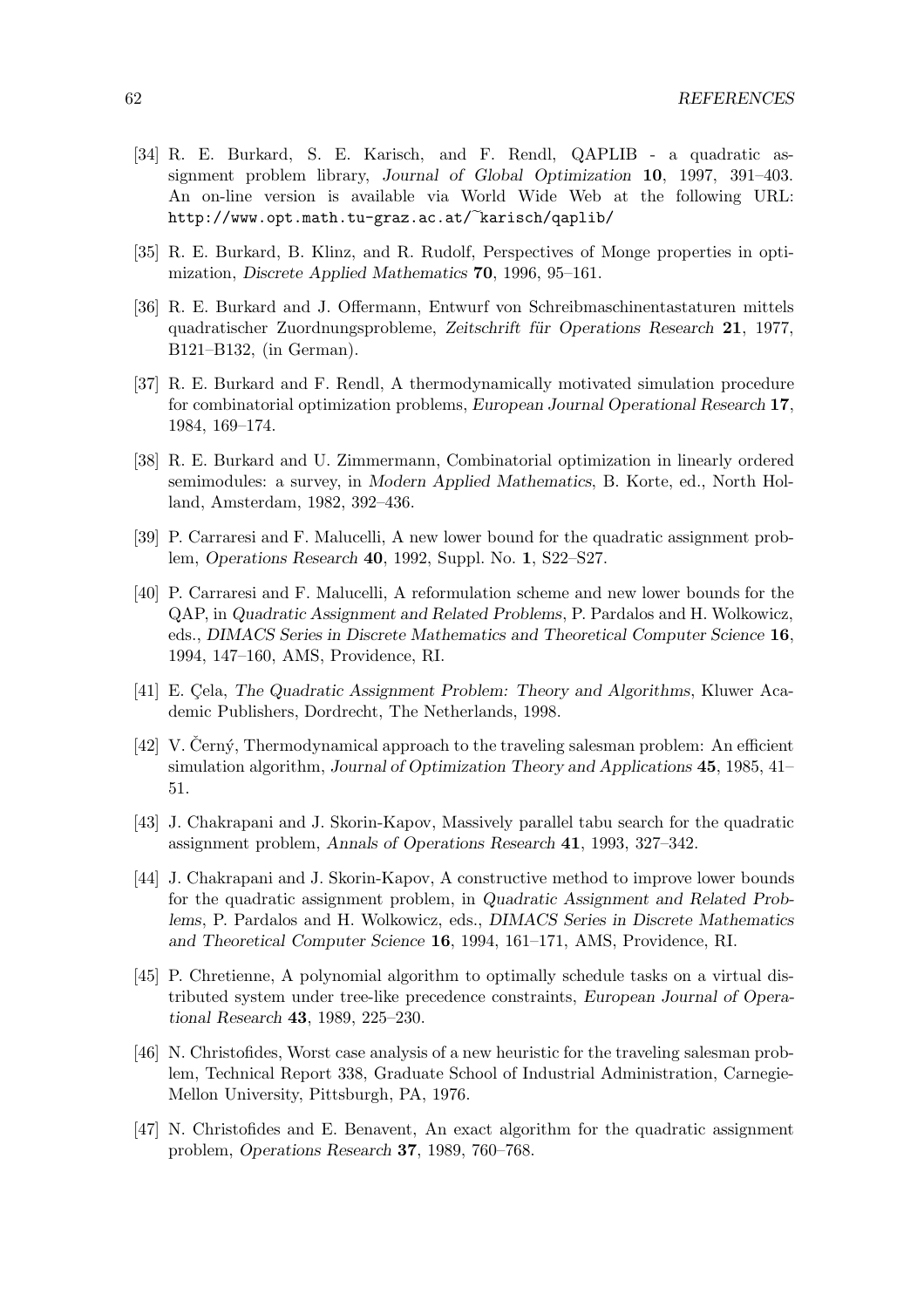- [48] N. Christofides and M. Gerrard, A graph theoretic analysis of bounds for the quadratic assignment problem, in Studies on Graphs and Discrete Programming, P.Hansen, ed., North Holland, 1981, pp. 61–68.
- [49] J. Clausen, S. E. Karisch, M. Perregaard, and F. Rendl, On the applicability of lower bounds for solving rectilinear quadratic assignment problems in parallel, Computational Optimization and Applications 10, 1998, 127–147.
- [50] J. Clausen and M. Perregaard, Solving large quadratic assignment problems in parallel, Computational Optimization and Applications 8, 1997, 111–127.
- [51] A. Colorni, M. Dorigo, and V. Maniezzo, The ant system: optimization by a colony of cooperating agents, IEEE Transactions on Systems, Man, and Cybernetics -Part B 26, 1996, 29–41.
- [52] A. Colorni and V. Maniezzo, The ant system applied to the quadratic assignment problem, to appear in IEEE Transactions on Knowledge and Data Engineering, 1998.
- [53] D. T. Connolly, An improved annealing scheme for the QAP, European Journal of Operational Research 46, 1990, 93–100.
- [54] K. Conrad, Das Quadratische Zuweisungsproblem und zwei seiner Spezialfälle, Mohr-Siebeck, Tübingen, 1971.
- [55] D. Cyganski, R. F. Vaz, and V. G. Virball, Quadratic assignment problems with the Palubeckis' algorithm are degenerate, IEEE Transactions on Circuits and Systems-I 41, 1994, 481–484.
- [56] L. Davis, Genetic Algorithms and Simulated Annealing, Pitman, London, 1987.
- [57] V. G. Deĭneko and G. J. Woeginger, A solvable case of the quadratic assignment problem, SFB Report 88, Institute of Mathematics, Technical University Graz, Austria, 1996.
- [58] J. W. Dickey and J. W. Hopkins, Campus building arrangement using TOPAZ, Transportation Research 6, 1972, 59–68.
- [59] M. Dorigo, Optimization, Learning, and Natural algorithms, Ph.D. Thesis, Dipartimento die Elettronica e Informazione, Politecnico di Milano, Milano, Italy, 1992, (in Italian).
- [60] M. E. Dyer, A. M. Frieze, and C. J. H. McDiarmid, On linear programs with random costs, Mathematical Programming 35, 1986, 3–16.
- [61] C. S. Edwards, The derivation of a greedy approximator for the Koopmans-Beckmann quadratic assignment problem, Proceedings of the 77-th Combinatorial Programming Conference (CP77), 1977, 55–86.
- [62] C. S. Edwards, A branch and bound algorithm for the Koopmans-Beckmann quadratic assignment problem, Mathematical Programming Study 13, 1980, 35–52.
- [63] A. N. Elshafei, Hospital layout as a quadratic assignment problem, Operations Research Quarterly 28, 1977, 167–179.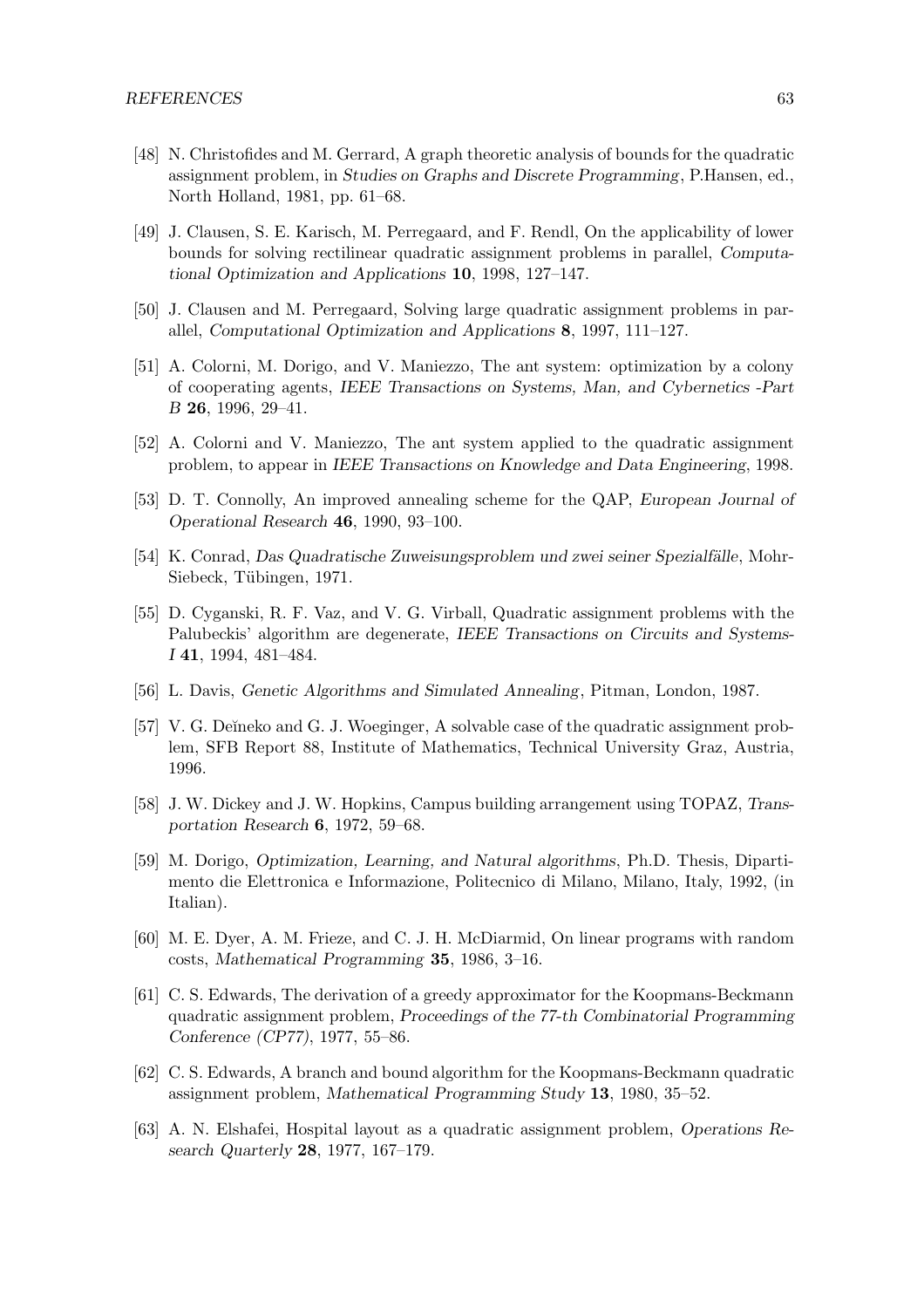- [64] T. Espersen, S. E. Karisch, E. Çela, and J. Clausen, QAPPACK- a JAVA package for solving quadratic assignment problems, working paper, Department of Mathematical Modelling, Technical University of Denmark, Denmark, and Institute of Mathematics, Technical University Graz, Austria.
- [65] T. A. Feo, M. G. C. Resende, and S. H. Smith, A greedy randomized adaptive search procedure for the maximum independent set, Technical report, AT&T Bell Laboratories, Murray Hill, NJ, 1989. To appear in Operations Research.
- [66] T. A. Feo and M. G. C. Resende, Greedy randomized adaptive search procedures, Journal of Global Optimization 6, 1995, 109–133.
- [67] G. Finke, R. E. Burkard, and F. Rendl, Quadratic assignment problems, Annals of Discrete Mathematics 31, 1987, 61–82.
- [68] C. Fleurent and J. Ferland, Genetic hybrids for the quadratic assignment problem, in Quadratic Assignment and Related Problems, P. Pardalos and H. Wolkowicz, eds., DIMACS Series in Discrete Mathematics and Theoretical Computer Science 16, 1994, 173–187, AMS, Providence, RI.
- [69] J. B. G. Frenk, M. van Houweninge, and A. H. G. Rinnooy Kan, Asymptotic properties of the quadratic assignment problem, Mathematics of Operations Research 10, 1985, 100–116.
- [70] A. M. Frieze and J. Yadegar, On the quadratic assignment problem, Discrete Applied Mathematics 5, 1983, 89–98.
- [71] A. M. Frieze, J. Yadegar, S. El-Horbaty, and D. Parkinson, Algorithms for assignment problems on an array processor, Parallel Computing 11, 1989, 151–162.
- [72] L. M. Gambardella, E. D. Taillard, and M. Dorigo, Ant colonies for the QAP, Technical Report IDSIA-4-97, 1997, Istituto dalle Molle Di Studi sull' Intelligenza Artificiale, Lugano, Switzerland.
- [73] M. R. Garey and D. S. Johnson, Computers and intractability: A guide to the theory of NP-completeness, W. H. Freeman and Company, New York, 1979.
- [74] J. W. Gavett and N. V. Plyter, The optimal assignment of facilities to locations by branch and bound, Operations Research 14, 1966, 210–232.
- [75] A. M. Geoffrion, Lagrangean relaxation and its uses in integer programming, Mathematical Programming Study 2, 1974, 82–114.
- [76] A. M. Geoffrion and G. W. Graves, Scheduling parallel production lines with changeover costs: Practical applications of a quadratic assignment/LP approach. Operations Research 24, 1976, 595–610.
- [77] P. C. Gilmore, Optimal and suboptimal algorithms for the quadratic assignment problem, SIAM Journal on Applied Mathematics 10, 1962, 305–313.
- [78] F. Glover, Improved linear integer programming formulations of nonlinear integer problems, Management Science 22, 1975, 455–460.
- [79] F. Glover, Tabu search Part I, ORSA Journal on Computing 1, 1989, 190–206.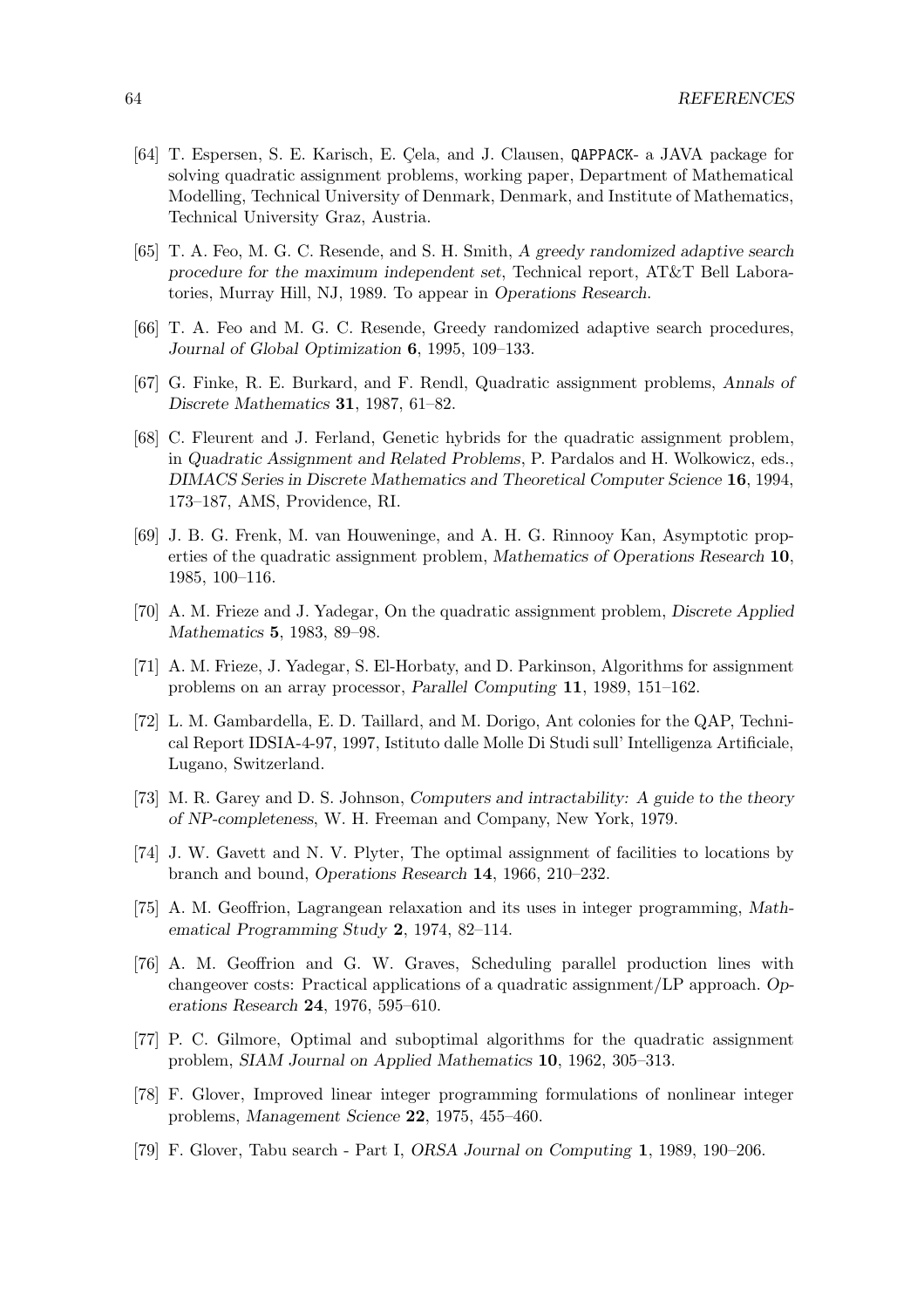- [80] F. Glover, Tabu search Part II, ORSA Journal on Computing 2, 1989, 4–32.
- [81] F. Glover, M. Laguna, E. Taillard, and D. de Werra, eds., Tabu search, Annals of Operations Research 41, 1993.
- [82] M. X. Goemans and D. P. Williamson, Improved approximation algorithms for maximum cut and satisfiability problems using semidefinite programming, Journal of the ACM 42, 1995, 1115–1145.
- [83] D. E. Goldberg, Genetic Algorithms in Search, Optimization and Machine Learning, Addison-Wesley, Wokingham, England, 1989.
- [84] A. Graham, Kronecker Products and Matrix Calculus with Applications, Halsted Press, Toronto, 1981.
- [85] H. Greenberg, A quadratic assignment problem without column constraints, Naval Research Logistic Quarterly 16, 1969, 417–422.
- [86] S. W. Hadley, Continuous Optimization Approaches for the Quadratic Assignment Problem, PhD thesis, University of Waterloo, Ontario, Canada, 1989.
- [87] S. W. Hadley, F. Rendl, and H. Wolkowicz, Bounds for the quadratic assignment problem using continuous optimization techniques, Proceedings of the 1-st Integer Programming and Combinatorial Optimization Conference (IPCO), University of Waterloo Press, 1990, 237–248.
- [88] S. W. Hadley, F. Rendl, and H. Wolkowicz, A new lower bound via projection for the quadratic assignment problem, Mathematics of Operations Research 17, 1992, 727–739.
- [89] S. W. Hadley, F. Rendl, and H. Wolkowicz, Nonsymmetric quadratic assignment problems and the Hoffman-Wielandt inequality, Linear Algebra and its Applications 58, 1992, 109–124.
- [90] P. Hahn and T. Grant, Lower bounds for the quadratic assignment problem based upon a dual formulation, to appear in Operations Research.
- [91] P. Hahn, T. Grant, and N. Hall, Solution of the quadratic assignment problem using the Hungarian method, to appear in European Journal of Operational Research.
- [92] G. G. Hardy, J. E. Littlewood, and G. Pólya, Inequalities, Cambridge University Press, London and New York, 1952.
- [93] D. R. Heffley, Assigning runners to a relay team, in Optimal Strategies in Sports, S. P. Ladany and R. E. Machol, eds., North-Holland, Amsterdam, 1977, 169–171.
- [94] C. H. Heider, A computationally simplified pair exchange algorithm for the quadratic assignment problem, Paper No. 101, Center for Naval Analysis, Arlington, Virginia, 1972.
- [95] J. H. Holland, Adaptation in Natural and Artificial Systems, University of Michigan Press, Ann Arbor, 1975.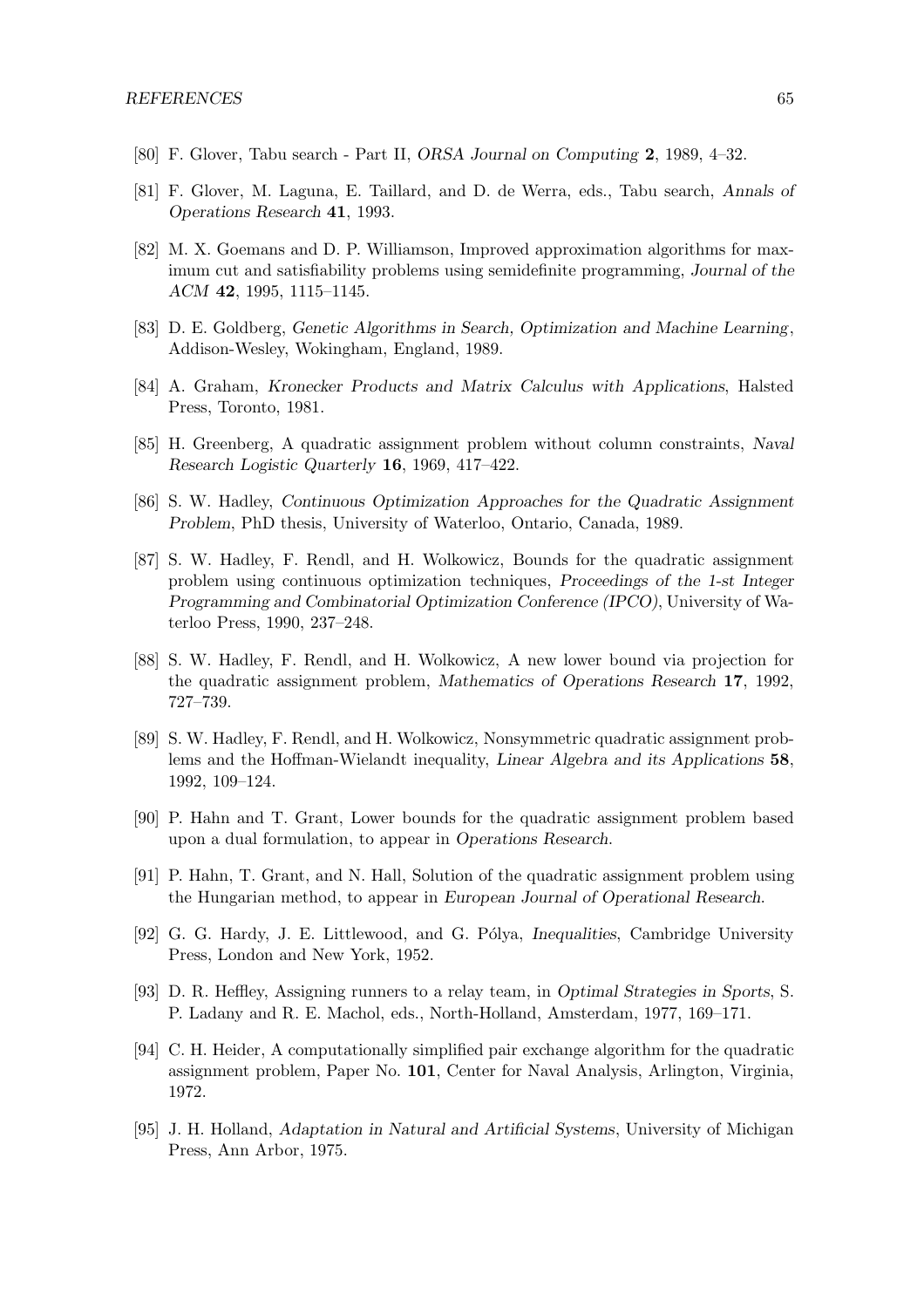- [96] B. Jansen. A note on lower bounds for the QAP, Technical report, Mathematics and Computer Science, Delft University of Technology, The Netherlands, December 1993.
- [97] D. S. Johnson, C. H. Papadimitriou, and M. Yannakakis, How easy is local search, Journal of Computer and System Sciences 37, 1988, 79–100.
- [98] T. A. Johnson, New linear programming-based solution procedures for the quadratic assignment problem, Ph.D. Thesis, Clemson University, SC, 1992.
- [99] M. Jünger, Polyhedral Combinatorics and the Acyclic Subdigraph Problem, Heldermann Verlag, Berlin, Germany, 1985.
- [100] M. Jünger and V. Kaibel, A basic study of the QAP polytope, Technical Report 96.215, Institut für Informatik, Universität zu Köln, Germany, 1996.
- [101] M. Jünger and V. Kaibel, On the SQAP polytope, Technical Report 96.241, Institut für Informatik, Universität zu Köln, Germany, 1996.
- [102] V. Kaibel, Polyhedral Combinatorics of the Quadratic Assignment Problem, Ph.D. Thesis, Universität zu Köln, Germany, 1997.
- [103] S. E. Karisch, Nonlinear Approaches for Quadratic Assignment and Graph Partition Problems, Ph.D. Thesis, Technical University Graz, Austria, 1995.
- [104] S. E. Karisch, E. Çela, J. Clausen, and T. Espersen, A dual framework for lower bounds of the quadratic assignment problem based on linearization, SFB Report 120, Institute of Mathematics, Technical University Graz, Austria, 1997.
- [105] S. E. Karisch and F. Rendl, Lower bounds for the quadratic assignment problem via triangle decompositions, Mathematical Programming 71, 1995, 137–151.
- [106] S. E. Karisch, F. Rendl, and H. Wolkowicz, Trust regions and relaxations for the quadratic assignment problem, in Quadratic Assignment and Related Problems, P. Pardalos and H. Wolkowicz, eds., DIMACS Series in Discrete Mathematics and Theoretical Computer Science 16, 1994, 199–220, AMS, Providence, RI.
- [107] R. M. Karp, Reducibility among combinatorial problems, in Complexity of Computer Computations, R. E. Miller and J. W. Thatcher, eds., Plenum, New York, 1972, 85– 103.
- [108] L. Kaufmann and F. Broeckx, An algorithm for the quadratic assignment problem using Benders' decomposition, European Journal of Operational Research 2, 1978, 204–211.
- [109] B. Kernighan and S. Lin, An efficient heuristic procedure for partitioning graphs, Bell Systems Journal 49, 1972, 291–307.
- [110] S. Kirkpatrick, C. D. Gelatt, and M. P. Vecchi, Optimization by simulated annealing, Science 220, 1983, 671–680.
- [111] J. G. Klincewicz, Avoiding local optima in the p-hub location problem using tabu search and GRASP, Annals of Operations 40, 1992, 283–302.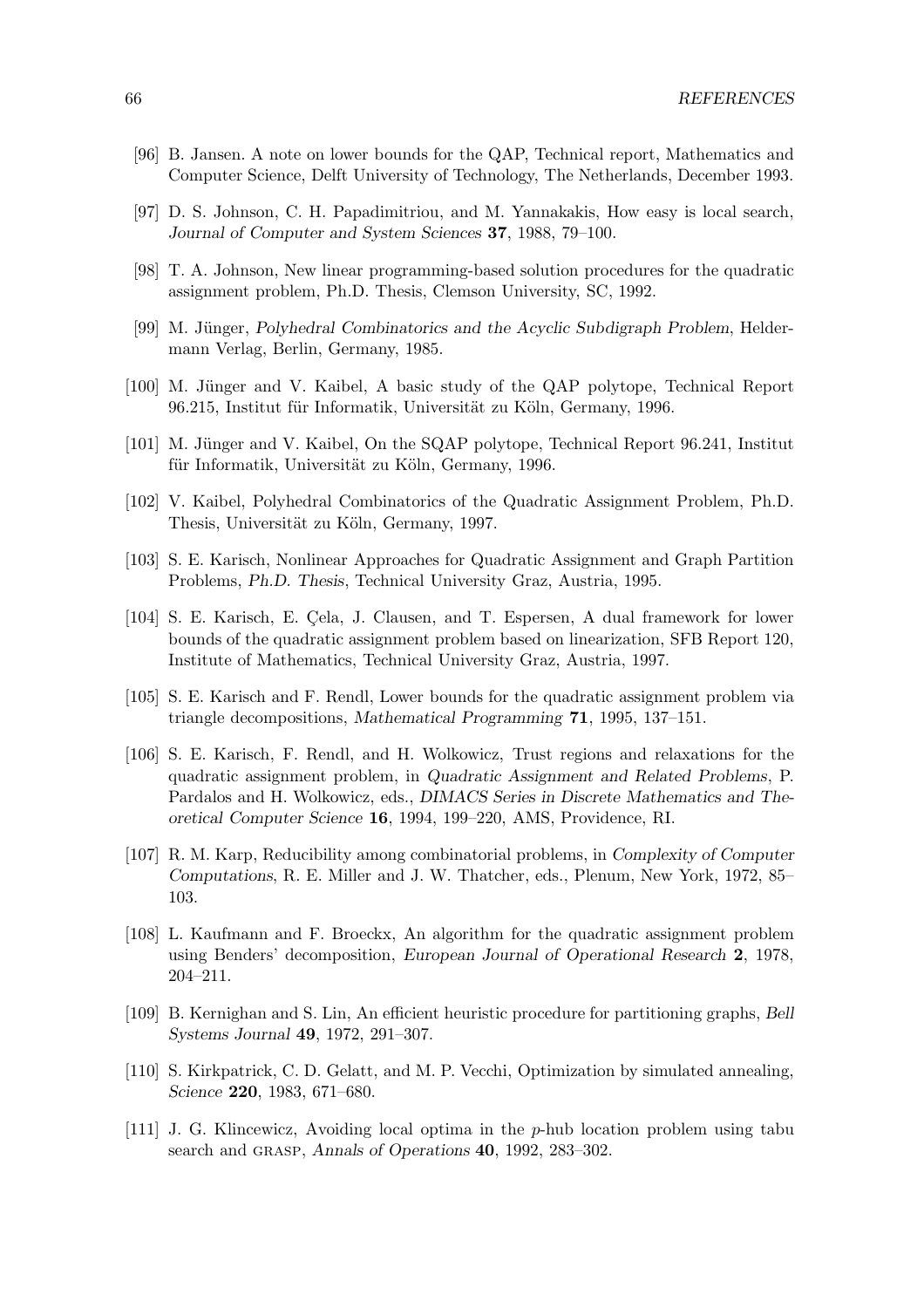- [112] J. G. Klincewicz and A. Rajan, Using GRASP to solve the component grouping problem, Technical report, AT&T Bell Laboratories, Holmdel, NJ, 1992.
- [113] T. C. Koopmans and M. J. Beckmann, Assignment problems and the location of economic activities, Econometrica 25, 1957, 53–76.
- [114] J. Krarup and P. M. Pruzan, Computer-aided layout design, Mathematical Programming Study 9, 1978, 75–94.
- [115] P. J. M. van Laarhoven and E. H. L. Aarts, Simulated Annealing: Theory and Applications, D. Reidel Publishing Company, Dordrecht, 1988.
- [116] A. M. Land, A problem of assignment with interrelated costs, Operations Research Quarterly 14, 1963, 185–198.
- [117] G. Laporte and H. Mercure, Balancing hydraulic turbine runners: A quadratic assignment problem, European Journal of Operational Research 35, 1988, 378–382.
- [118] E. L. Lawler, The quadratic assignment problem, Management Science 9, 1963, 586– 599.
- [119] E. L. Lawler, J. K. Lenstra, A. H. G. Rinnooy Kan, and D. B. Shmoys, eds., The Traveling Salesman Problem, Wiley, Chichester, 1985.
- [120] T. Lengauer, Combinatorial Algorithms for Intergrated Circuit Layout, Wiley, Chichester, 1990.
- [121] W. Leontief, Input-Output Economics, Oxford University Press, New York, 1966.
- [122] Y. Li and P. M. Pardalos, Generating quadratic assignment test problems with known optimal permutations, Computational Optimization and Applications 1, 1992, 163– 184.
- [123] Y. Li, P. M. Pardalos, K. G. Ramakrishnan, and M. G. C. Resende, Lower bounds for the quadratic assignment problem, Annals of Operations Research 50, 1994, 387–410.
- [124] Y. Li, P. M. Pardalos, and M. G. C. Resende, A greedy randomized adaptive search procedure for the quadratic assignment problem, in Quadratic Assignment and Related Problems, P. Pardalos and H. Wolkowicz, eds., DIMACS Series in Discrete Mathematics and Theoretical Computer Science 16, 1994, 237–261, AMS, Providence, RI.
- [125] L. Lovász and A. Schrijver, Cones of matrices and set functions and 0-1 optimization, SIAM Journal on Optimization 1, 1991, 166–190.
- [126] E. J. McCormick, Human Factors Engineering, McGraw-Hill, New York, 1970.
- [127] T. Magnanti, R. Ahuja, and J. Orlin. Network flows: theory, algorithms, and applications, Prentice Hall, Englewood-Cliffs, New Jersey, 1993.
- [128] F. Malucelli, Quadratic Assignment Problems: Solution Methods and Applications, Ph.D. Thesis, Dipartimento di Informatica, Universit´a di Pisa, Italy, 1993.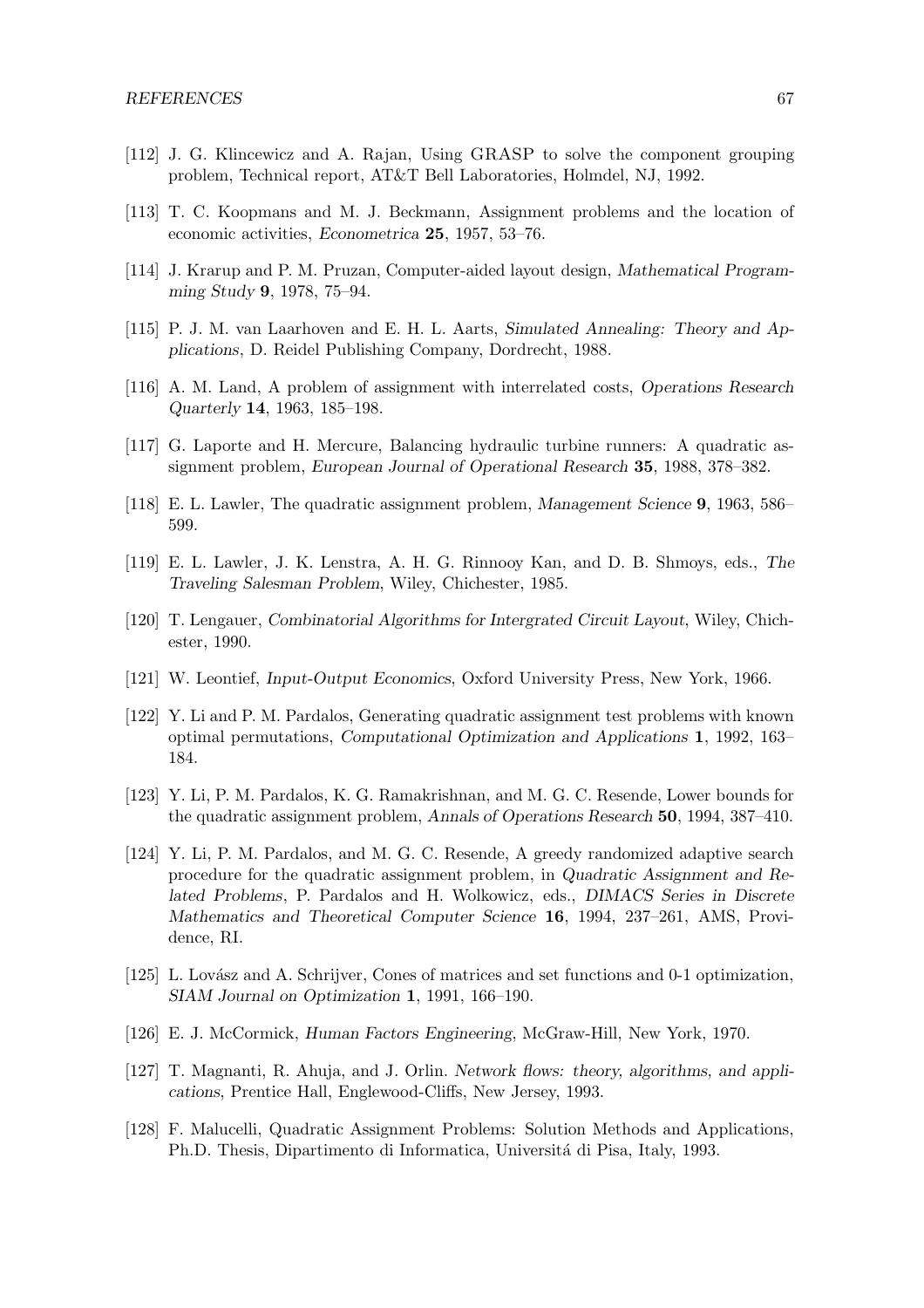- [129] F. Malucelli and D. Pretolani, Lower bounds for the quadratic semi-assignment problem, Technical Report 955, Centre des Recherches sur les Transports, Université de Montréal, Canada, 1993.
- [130] A. Marzetta, Dynamic programming for the quadratic assignment problem, presented at the 2-nd Aussois Workshop on Combinatorial Optimization, 1998, Aussois, France.
- [131] T. Mautor and C. Roucairol, A new exact algorithm for the solution of quadratic assignment problems, Discrete Applied Mathematics 55, 1992, 281–293.
- [132] T. Mavridou, P. M. Pardalos, L. S. Pitsoulis, and M. G. C. Resende, A GRASP for the biquadratic assignment problem, European Journal of Operations Research 105, 1998, 613–621.
- [133] N. Metropolis, A. Rosenbluth, M. Rosenbluth, A. Teller, and E. Teller, Equations of state calculations by fast computing machines, Journal of Chemical Physics 21, 1953, 1087–1092.
- [134] I. Z. Milis and V. F. Magirou, A Lagrangean relaxation algorithm for sparse quadratic assignment problems, Operations Research Letters 17, 1995, 69–76.
- [135] P. B. Mirchandani and T. Obata, Locational decisions with interactions between facilities: the quadratic assignment problem a review, Working Paper Ps-79-1, Rensselaer Polytechnic Institute, Troy, New York, May 1979.
- [136] L. Mirsky, The spread of a matrix, Mathematika 3, 1956, 127–130.
- [137] J. Mosevich, Balancing hydraulic turbine runners a discrete combinatorial optimization problem, European Journal of Operational Research 26, 1986, 202–204.
- [138] K. A. Murthy, P. Pardalos, and Y. Li, A local search algorithm for the quadratic assignment problem, Informatica 3, 1992, 524–538.
- [139] K. G. Murty, An algorithm for ranking all the assignments in order of increasing cost, Operations Research 16, 1968, 682–287.
- [140] H. Müller-Merbach, *Optimale Reihenfolgen*, Springer-Verlag, Berlin, Heidelberg, New York, 1970, pp. 158–171.
- [141] C. E. Nugent, T. E. Vollmann, and J. Ruml, An experimental comparison of techniques for the assignment of facilities to locations, Journal of Operations Research 16, 1969, 150–173.
- [142] M. W. Padberg and M. P. Rijal, Location, Scheduling, Design and Integer Programming, Kluwer Academic Publishers, Boston, 1996.
- [143] M. W. Padberg and G. Rinaldi, Optimization of a 532-city symmetric traveling salesman problem by a branch and cut algorithm, Operations Research Letters 6, 1987, 1–7.
- [144] G. S. Palubeckis, Generation of quadratic assignment test problems with known optimal solutions, U.S.S.R. Comput. Maths. Math. Phys. 28, 1988, 97–98, (in Russian).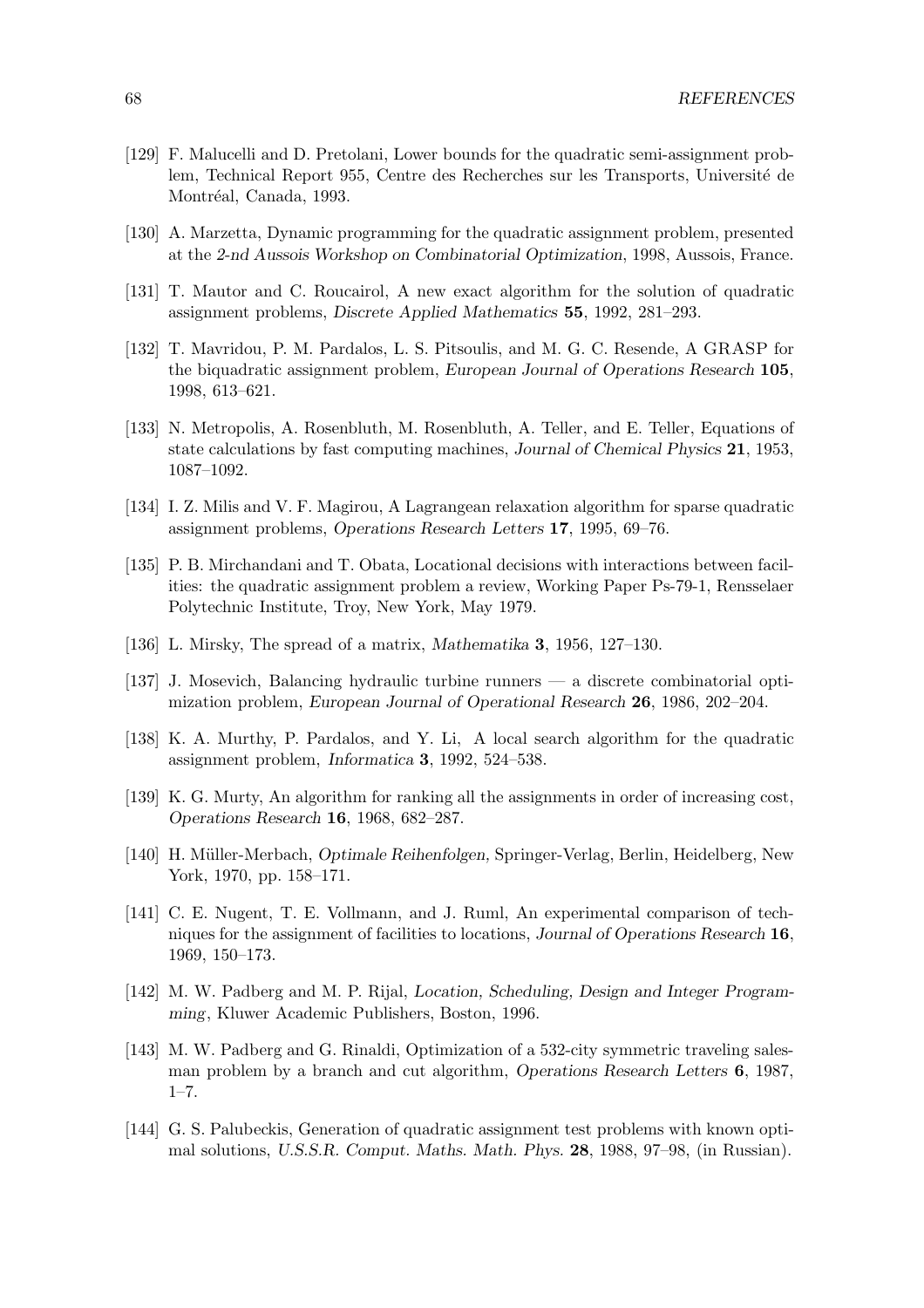- [145] C. H. Papadimitriou and D. Wolfe, The complexity of facets resolved, Proceedings of the 25-th Annual IEEE Symposium on the Foundations of Computer Science (FOCS), 1985, 74–78.
- [146] P. Pardalos and J. Crouse, A parallel algorithm for the quadratic assignment problem, Proceedings of the Supercomputing Conference 1989, ACM Press, 1989, 351–360.
- [147] P. Pardalos, F. Rendl, and H. Wolkowicz, The quadratic assignment problem: A survey and recent developments, in Quadratic Assignment and Related Problems, P. Pardalos and H. Wolkowicz, eds., DIMACS Series in Discrete Mathematics and Theoretical Computer Science 16, 1994, 1–42, AMS, Providence, RI.
- [148] P. M. Pardalos, L. S. Pitsoulis, and M. G. C. Resende, A parallel GRASP implementation for solving the quadratic assignment problem, in Parallel Algorithms for Irregular Problems: State of the Art, A. Ferreira and José D.P. Rolim, eds., Kluwer Academic Publishers, 1995, 115–133.
- [149] P. M. Pardalos, L. S. Pitsoulis, and M. G. C. Resende, Fortran subroutines for approximate solution of sparse quadratic assignment problems using GRASP, ACM Transcations on Mathematical Software 23, 1997, 196–208.
- [150] P. M. Pardalos, K. G. Ramakrishnan, M. G. C. Resende, and Y. Li, Implementation of a variable reduction based lower bound in a branch and bound algorithm for the quadratic assignment problem, SIAM Journal on Optimization 7, 1997, 280–294.
- [151] P. M. Pardalos and J. Xue, The maximum clique problem, Research Report 93-1, Department of Industrial and System Engineering, University of Florida, Fl, 1993.
- [152] M. Queyranne, Performance ratio of heuristics for triangle inequality quadratic assignment problems, Operations Research Letters 4, 1986, 231–234.
- [153] G. Reinelt, The Linear Ordering Problem: Algorithms and Applications, Heldermann Verlag, Berlin, Germany, 1985.
- [154] F. Rendl, Ranking scalar products to improve bounds for the quadratic assignment problem, European Journal of Operations Research 20, 1985, 363–372.
- [155] F. Rendl and H. Wolkowicz, Applications of parametric programming and eigenvalue maximization to the quadratic assignment problem, Mathematical Programming 53, 1992, 63–78.
- [156] M. G. C. Resende, P. M. Pardalos, and Y. Li, Fortran subroutines for approximate solution of dense quadratic assignment problems using GRASP, ACM Transcations on Mathematical Software 22, 1996, 104–118.
- [157] M. G. C. Resende, L. S. Pitsoulis, and P. M. Pardalos, Approximate solution of weighted max-sat problems using GRASP, in The Satisfiability Problem, P. M. Pardalos, M. G. C. Resende and D. Z. Du, eds., DIMACS Series in Discrete Mathematics and Theoretical Computer Science 35, 1997, 393–405, AMS, Providence, RI.
- [158] M. G. C. Resende, K. G. Ramakrishnan, and Z. Drezner, Computing lower bounds for the quadratic assignment problem with an interior point algorithm for linear programming, Operations Research 43, 1995, 781–791.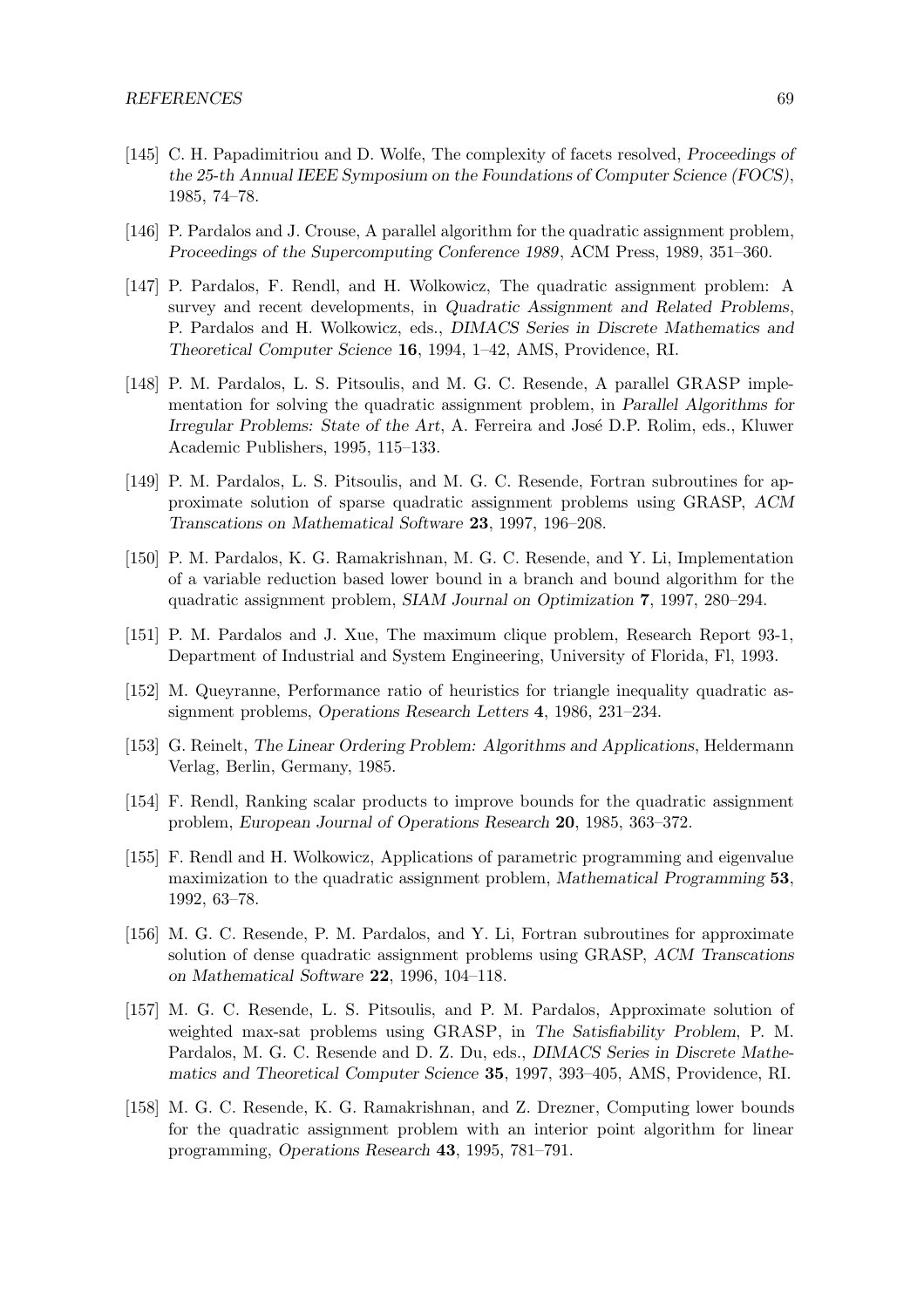- [159] W. T. Rhee, A note on asymptotic properties of the quadratic assignment problem, Operations Research Letters 7, 1988, 197–200.
- [160] W. T. Rhee, Stochastic analysis of the quadratic assignment problem, Mathematics of Operations Research 16, 1991, 223–239.
- [161] M. P. Rijal, Scheduling, Design and Assignment Problems with Quadratic Costs, Ph.D. Thesis, New York University, NY, 1995.
- [162] C. Roucairol, A reduction method for quadratic assignment problems, Operations Research Verfahren 32, 1979, 183–187.
- [163] C. Roucairol, A parallel branch and bound algorithm for the quadratic assignment problem, Discrete Applied Mathematics 18, 1987, 221–225.
- [164] S. Sahni and T. Gonzalez, P-complete approximation problems, Journal of the Association of Computing Machinery 23, 1976, 555–565.
- [165] A. Schäffer and M. Yannakakis, Simple local search problems that are hard to solve, SIAM Journal on Computing 20, 1991, 56–87.
- [166] J. Skorin-Kapov, Tabu search applied to the quadratic assignment problem, ORSA Journal on Computing 2, 1990, 33–45.
- [167] J. Skorin-Kapov, Extensions of tabu search adaptation to the quadratic assignment problem, to appear in Computers and Operations Research.
- [168] L. Steinberg, The backboard wiring problem: A placement algorithm, SIAM Review 3, 1961, 37–50.
- [169] H. S. Stone, Multiprocessor scheduling with the aid of network flow algorithms, IEEE Transactions on Software Engineering 3, 1977, 85–93.
- [170] W. Szpankowski, Combinatorial optimization problems for which almost every algorithm is asymptotically optimal!, Optimization 33, 1995, 359–367.
- [171] E. Taillard, Robust tabu search for the quadratic assignment problem, Parallel Computing 17, 1991, 443–455.
- [172] D. M. Tate and A. E. Smith, A genetic approach to the quadratic assignment problem, Computers and Operations Research 22, 1995, 73–83.
- [173] I. Ugi, J. Bauer, J. Friedrich, J. Gasteiger, C. Jochum, and W. Schubert, Neue Anwendungsgebiete für Computer in der Chemie, Angewandte Chemie 91, 1979, 99–111.
- [174] D. H. West, Algorithm 608: Approximate solution of the quadratic assignment problem, ACM Transactions on Mathematical Software 9, 1983, 461–466.
- [175] M. R. Wilhelm and T. L. Ward, Solving quadratic assignment problems by simulated annealing, IEEE Transactions 19, 1987, 107–119.
- [176] Q. Zhao, Semidefinite Programming for Assignment and Partitioning Problems, Ph.D. Thesis, University of Waterloo, Ontario, Canada, 1996.